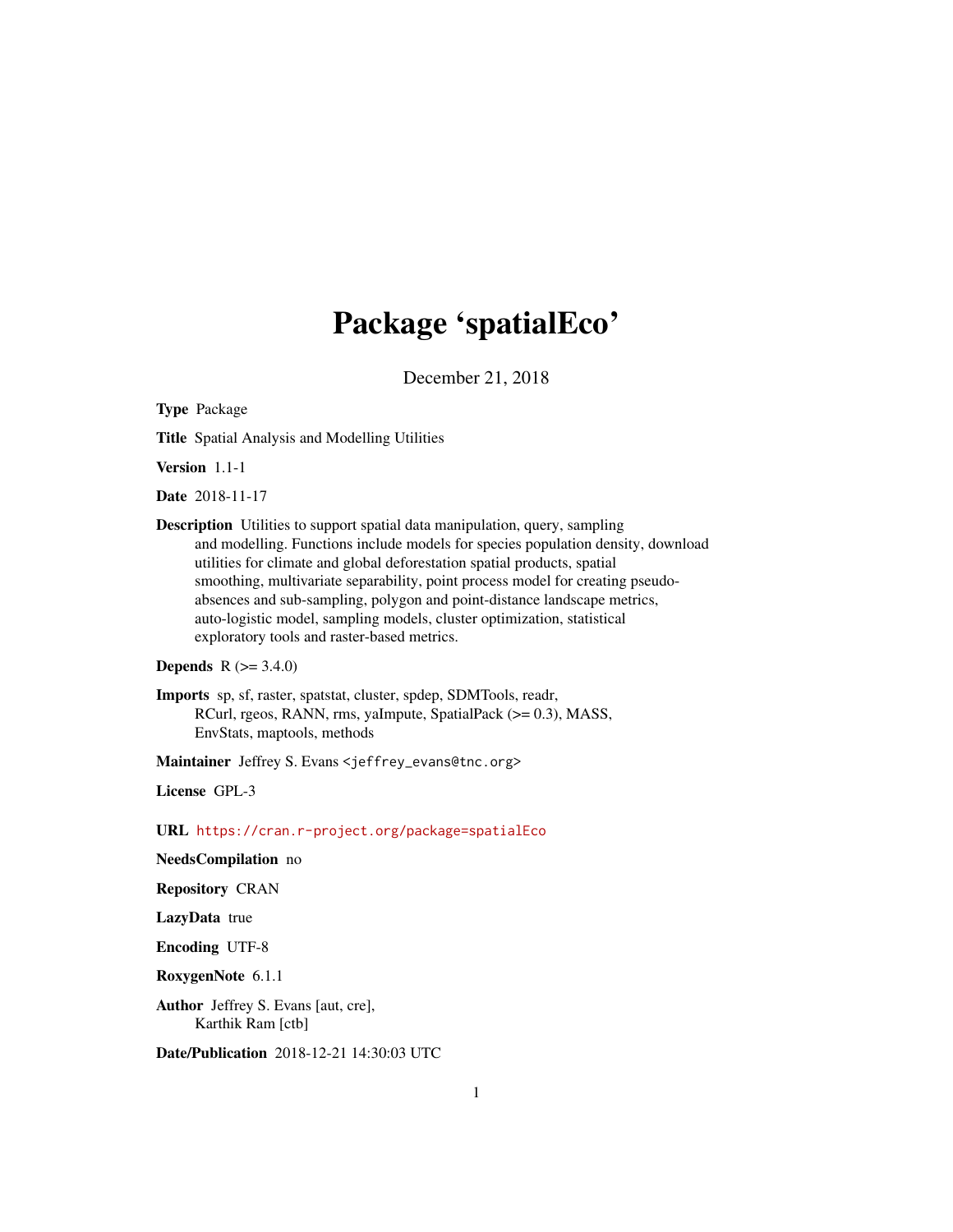# R topics documented:

| ants                                                                                                                  | $\overline{4}$ |
|-----------------------------------------------------------------------------------------------------------------------|----------------|
|                                                                                                                       | 5              |
|                                                                                                                       | 5              |
|                                                                                                                       | $\overline{7}$ |
|                                                                                                                       | 9              |
|                                                                                                                       | 10             |
|                                                                                                                       | 11             |
|                                                                                                                       | 12             |
|                                                                                                                       | 13             |
|                                                                                                                       | 16             |
|                                                                                                                       | 17             |
|                                                                                                                       | 19             |
|                                                                                                                       | 20             |
|                                                                                                                       | 21             |
|                                                                                                                       | 22             |
|                                                                                                                       | 23             |
|                                                                                                                       | 24             |
|                                                                                                                       | 25             |
|                                                                                                                       | 27             |
|                                                                                                                       | 28             |
| elev                                                                                                                  | 29             |
|                                                                                                                       | 30             |
|                                                                                                                       | 31             |
|                                                                                                                       | 33             |
|                                                                                                                       | 34             |
|                                                                                                                       | 35             |
|                                                                                                                       | 36             |
|                                                                                                                       | 37             |
|                                                                                                                       | 38             |
|                                                                                                                       | 39             |
|                                                                                                                       | 40             |
| $insert.values \dots \dots \dots \dots \dots \dots \dots \dots \dots \dots \dots \dots \dots \dots \dots \dots \dots$ | 41             |
|                                                                                                                       | 42             |
|                                                                                                                       | 42             |
|                                                                                                                       | 43             |
|                                                                                                                       | 46             |
|                                                                                                                       | 47             |
| loess.ci                                                                                                              | 48             |
| $logistic. regression \dots \dots \dots \dots \dots \dots \dots \dots \dots \dots \dots \dots \dots$                  | 50             |
|                                                                                                                       | 52             |
|                                                                                                                       | 53             |
|                                                                                                                       | 55             |
|                                                                                                                       | 55             |
| o.ring                                                                                                                | 56             |
|                                                                                                                       | 58             |
| optimal.k                                                                                                             | 59             |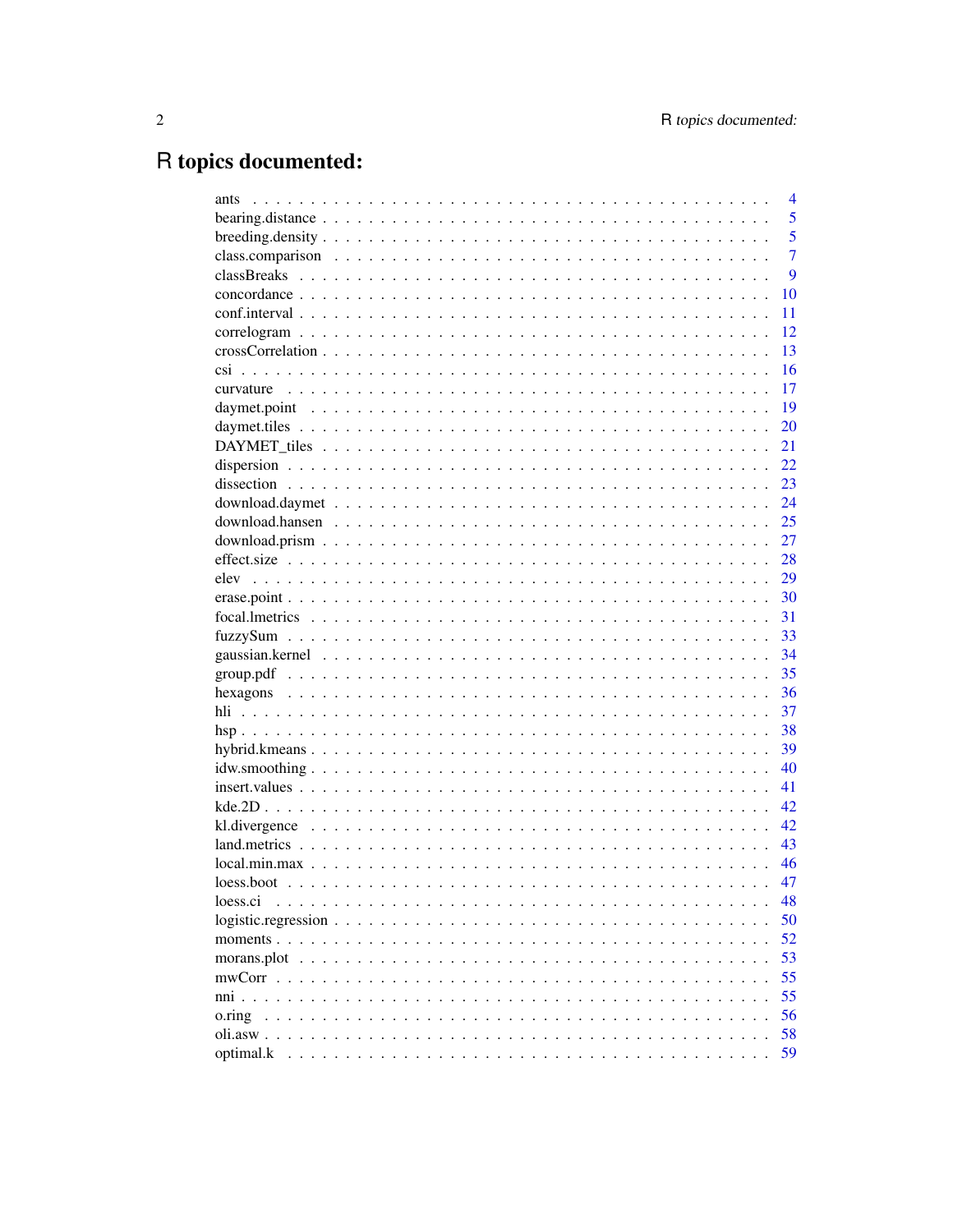|                   | 60 |
|-------------------|----|
| outliers          | 62 |
|                   | 63 |
|                   | 64 |
|                   | 65 |
|                   | 66 |
|                   | 68 |
|                   | 69 |
|                   | 70 |
|                   | 72 |
|                   | 72 |
|                   | 73 |
|                   | 73 |
| pu                | 76 |
|                   | 77 |
|                   | 79 |
|                   | 80 |
|                   | 81 |
|                   | 82 |
|                   | 83 |
|                   | 85 |
|                   | 86 |
|                   | 88 |
|                   | 89 |
|                   | 90 |
|                   | 91 |
|                   | 92 |
|                   | 93 |
|                   | 94 |
|                   | 95 |
|                   | 96 |
|                   | 98 |
|                   | 99 |
|                   |    |
|                   |    |
|                   |    |
|                   |    |
| similarity        |    |
|                   |    |
|                   |    |
|                   |    |
|                   |    |
|                   |    |
| srr               |    |
| stratified.random |    |
|                   |    |
| summary.cross.cor |    |
|                   |    |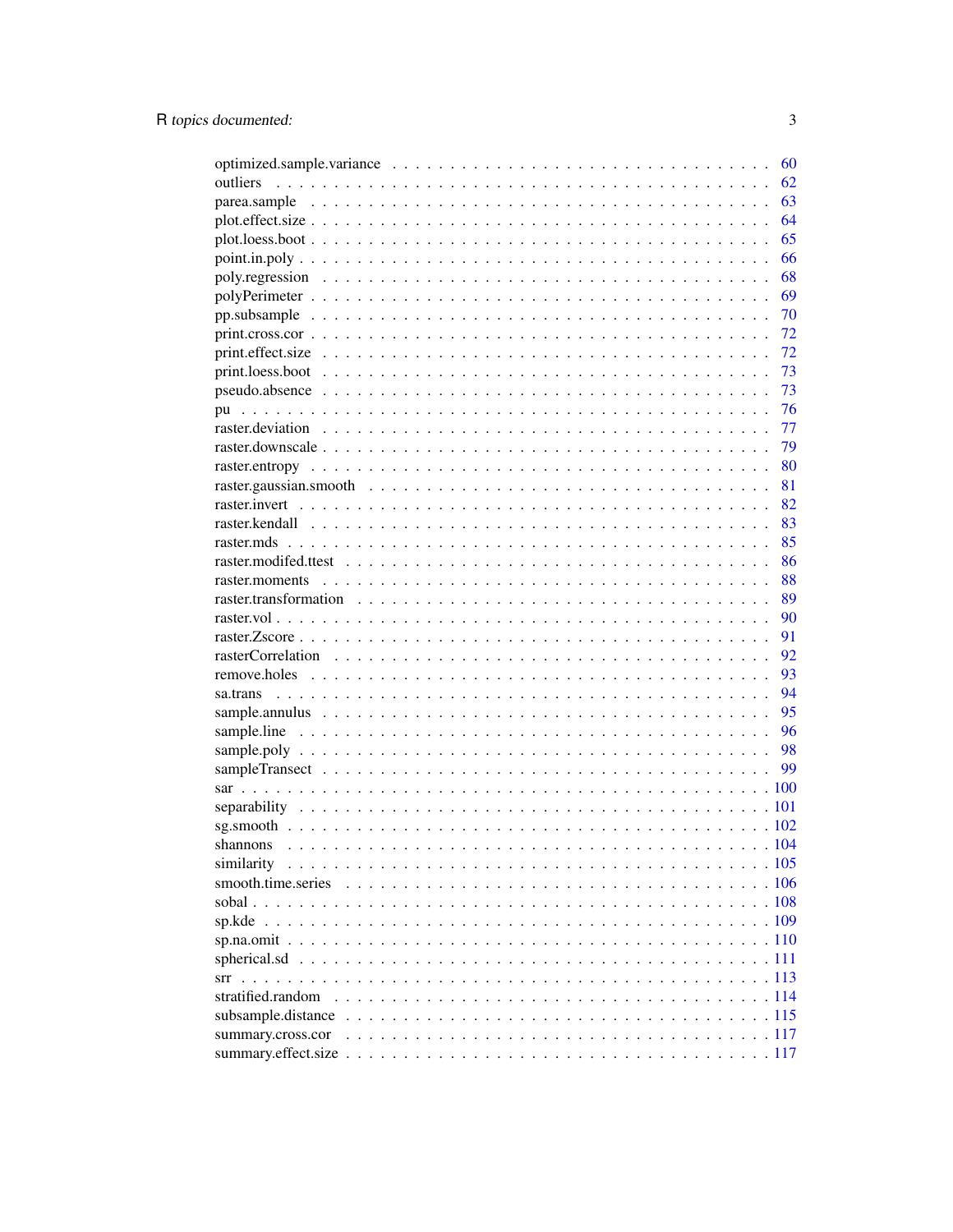<span id="page-3-0"></span>

#### **Index** 2008 **[130](#page-129-0)**

ants *Ant Biodiversity Data*

#### Description

Roth et al., (1994) Costa Rican ant diversity data

# Format

A data.frame with 82 rows (species) and 5 columns (covertypes):

species Ant species (family)

Primary.Forest Primary forest type

Abandoned.cacao.plantations Abandoned cacao plantations type

Productive.cacao.plantations Active cacao plantations type

Banana.plantations Active banana plantations type

#### Source

<http://www.tiem.utk.edu/~gross/bioed/bealsmodules/shannonDI.html>

# References

Roth, D. S., I. Perfecto, and B. Rathcke (1994) The effects of management systems on groundforaging ant diversity in Costa Rica. Ecological Applications 4(3):423-436.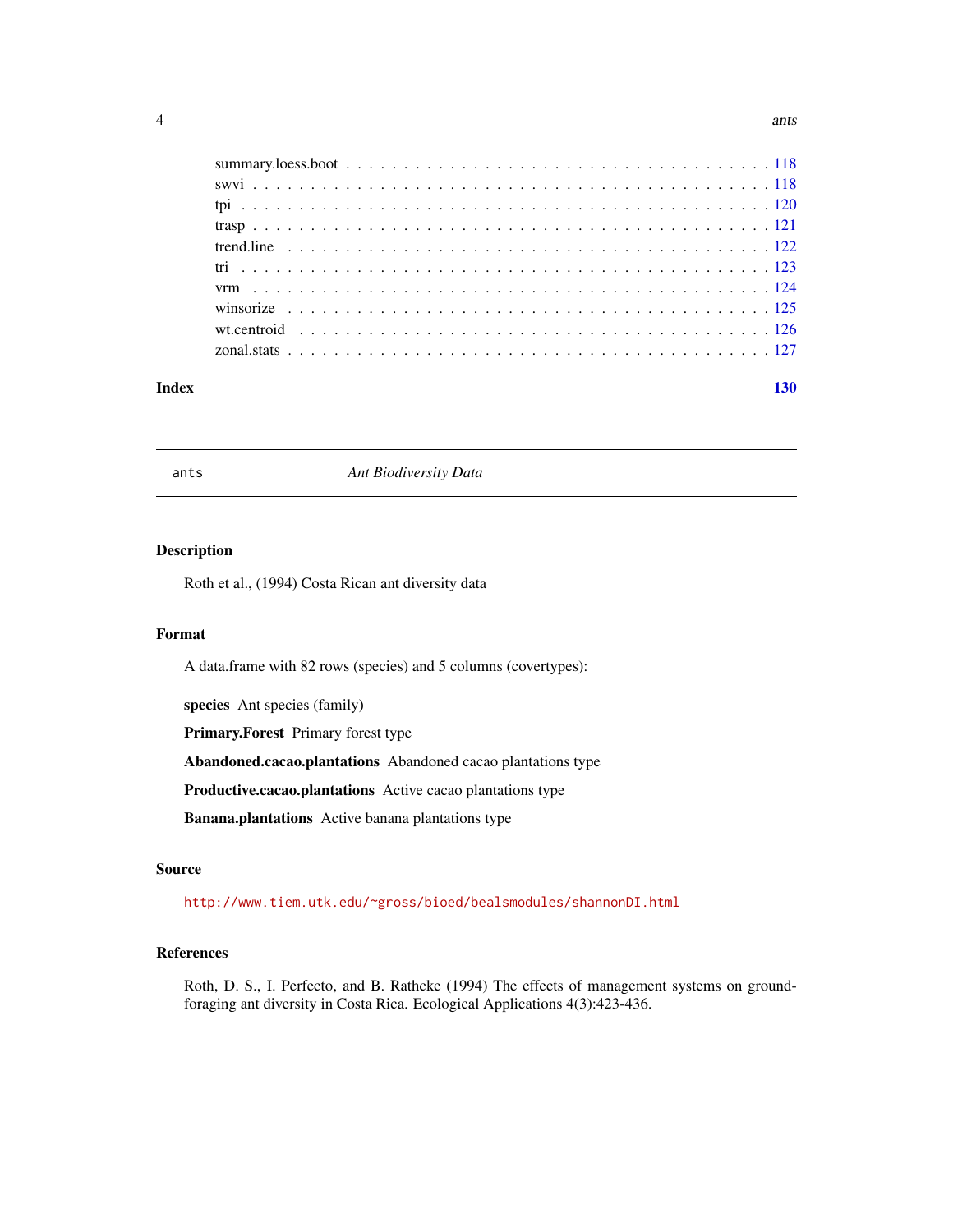<span id="page-4-0"></span>bearing.distance *Bearing and Distance*

## Description

Calculates a new point [X,Y] based on defined bearing and distance

# Usage

```
bearing.distance(x, y, distance, azimuth, EastOfNorth = TRUE)
```
# Arguments

| $\mathsf{x}$ | x coordinate                                    |
|--------------|-------------------------------------------------|
| <b>y</b>     | y coordinate                                    |
| distance     | Distance to new point (in same units as $x,y$ ) |
| azimuth      | Azimuth to new point                            |
| EastOfNorth  | Specified surveying convention                  |

#### Note

East of north is a surveying convention and defaults to true.

#### Author(s)

Jeffrey S. Evans <jeffrey\_evans@tnc.org>

# Examples

```
pt <- cbind( x=480933, y=4479433)
bearing.distance(pt[1], pt[2], 1000, 40)
```
breeding.density *Breeding density areas (aka, core habitat areas)*

# Description

Calculates breeding density areas base on population counts and spatial point density.

# Usage

```
breeding.density(x, pop, p = 0.75, bw = 6400, b = 8500,
 self = TRUE)
```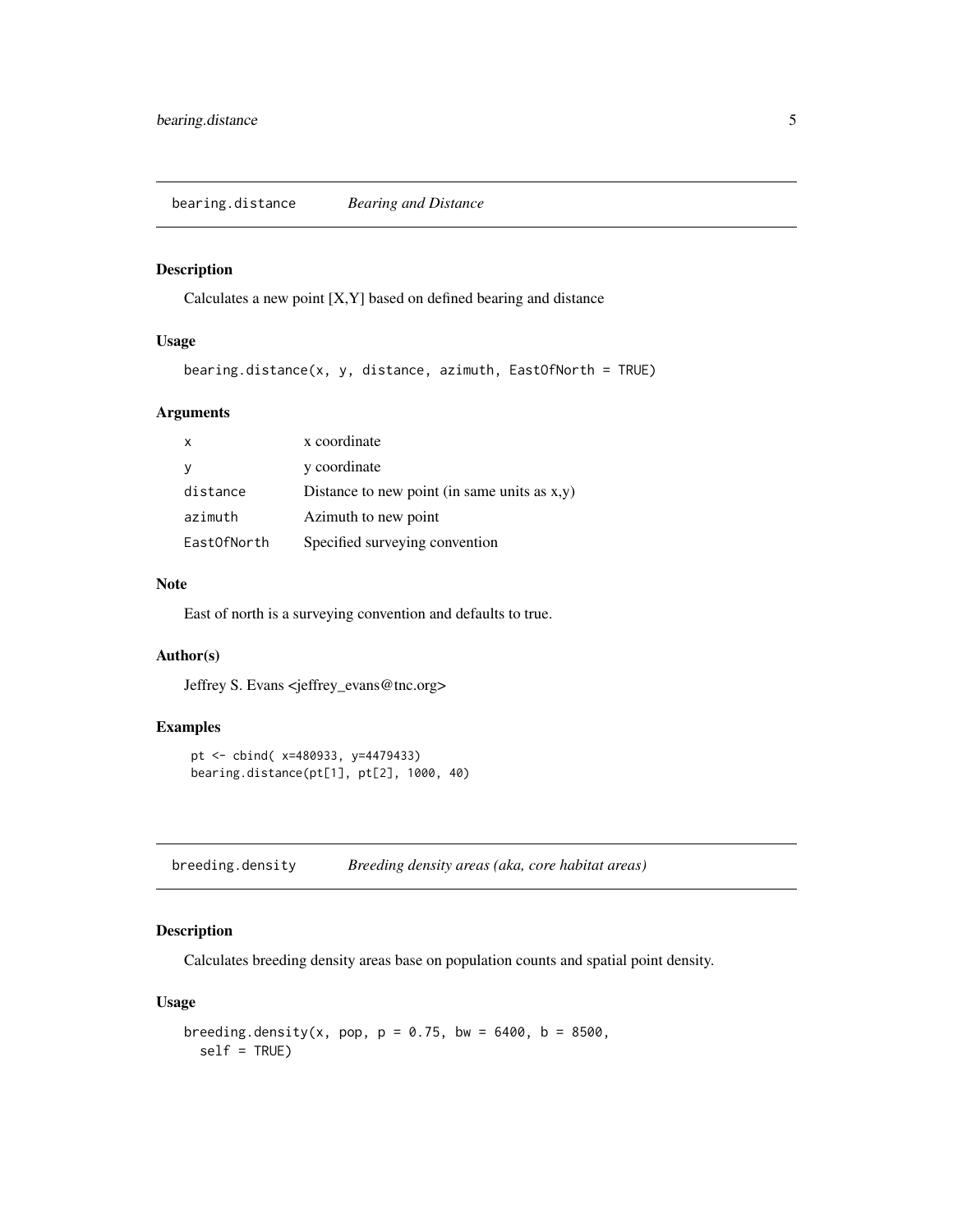#### Arguments

| $\mathsf{x}$ | sp SpatialPointsDataFrame object                                              |
|--------------|-------------------------------------------------------------------------------|
| pop          | Population count/density column in x@data                                     |
| p            | Target percent of population                                                  |
| bw           | Bandwidth distance for the kernel estimate (default 8500)                     |
| b            | Buffer distance (default 8500)                                                |
| self         | (TRUE/FALSE) Should source observations be included in density (default TRUE) |

# Value

A list object with:

- pop.pts sp point object with points identified within the specified p
- pop.area sp polygon object of buffered points specified by parameter b
- bandwidth Specified distance bandwidth used in identifying neighbour counts
- buffer Specified buffer distance used in buffering points for pop.area
- p Specified population percent

# Note

The breeding density areas model identifies the Nth-percent population exhibiting the highest spatial density and counts/frequency. It then buffers these points by a specified distance to produce breeding area polygons. If you would like to recreate the results in Doherty et al., (2010), then define bw = 6400m and b[if  $p < 0.75$  b = 6400m,  $|p>$  = 0.75 b = 8500m]

# Author(s)

Jeffrey S. Evans <jeffrey\_evans@tnc.org>

#### References

Doherty, K.E., J.D. Tack, J.S. Evans, D.E. Naugle (2010) Mapping breeding densities of greater sage-grouse: A tool for range-wide conservation planning. Bureau of Land Management. Number L10PG00911

```
require(sp)
n=1500
bb <- rbind(c(-1281299,-761876.5),c(1915337,2566433.5))
  bb.mat <- \text{cbind}(c(\text{bb}[1,1], \text{bb}[1,2], \text{bb}[1,2], \text{bb}[1,1]),c(bb[2,1], bb[2,1], bb[2,2], bb[2,2]))
    bbp <- Polygon(bb.mat)
     s <- spsample(bbp, n, type='random')
        pop <- SpatialPointsDataFrame(s, data.frame(ID=1:length(s),
                                    counts=runif(length(s), 1,250)))
```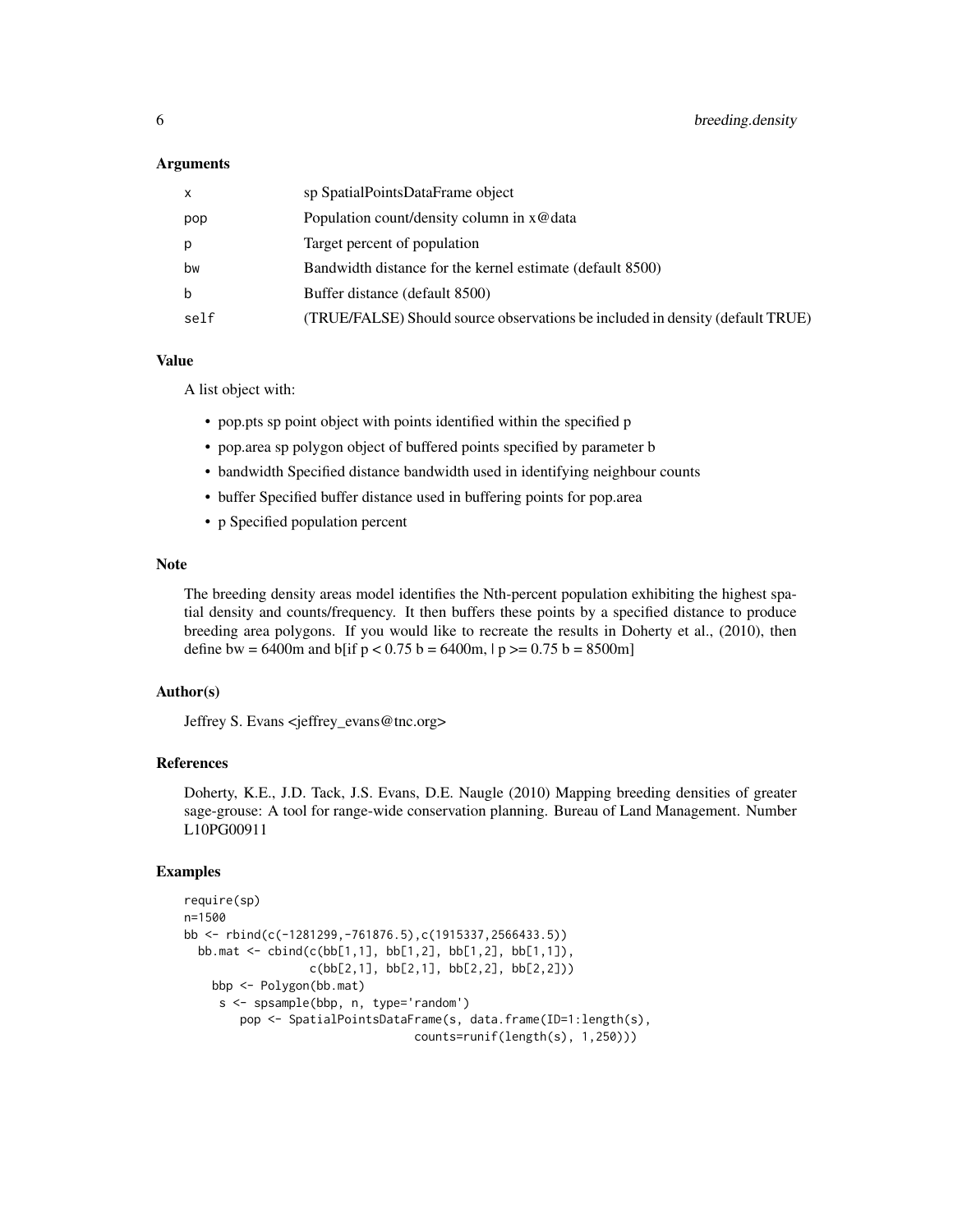```
bd75 <- breeding.density(pop, pop='counts', p=0.75, b=8500, bw=6400)
plot(bd75$pop.area, main='75% breeding density areas')
   plot(pop, pch=20, col='black', add=TRUE)
    plot(bd75$pop.pts, pch=20, col='red', add=TRUE)
```
class.comparison *Class comparison between two nominal rasters*

# **Description**

Compares two categorical rasters using Cohen's Kappa (d) or paired t-test statistic(s)

# Usage

```
class.comparison(x, y, x.idx = 1, y.idx = 1, d = "AUTO",
  stat = "kappa", sub.sample = FALSE, type = "hexagon", p = 0.1,
  size = NULL)
```
#### Arguments

| First raster for comparison, SpatialPixelsDataFrame or SpatialGridDataFrame<br>object          |
|------------------------------------------------------------------------------------------------|
| Second raster for comparison, SpatialPixelsDataFrame or SpatialGridDataFrame<br>object         |
| Index for the column in the x raster object                                                    |
| Index for the column in the y raster object                                                    |
| Distance for finding neighbors, the default "AUTO" will derive a distance                      |
| Statistic to use in comparison ("kappa", "t.test", "both")                                     |
| Should a subsampling approach be employed (FALSE/TRUE)                                         |
| If sub.sample $=$ TRUE, what type of sample ("random" or "hexagon")                            |
| If sub.sample $=$ TRUE, what proportion of population should be sampled                        |
| If sub.sample = TRUE, alternate to proportion of population $(p)$ , using fixed<br>sample size |
|                                                                                                |

#### Value

A SpatialPixelsDataFrame or SpatialPointsDataFrame with the following attributes:

- x x variable used to derive Kappa (d)
- y y variable used to derive Kappa (d)
- kappa Kappa (d) statistic
- t.test Paired t.test statistic (if stat = "t.test" or "both")
- p.value p-value of the paired t.test statistic (if stat = "t.test" or "both")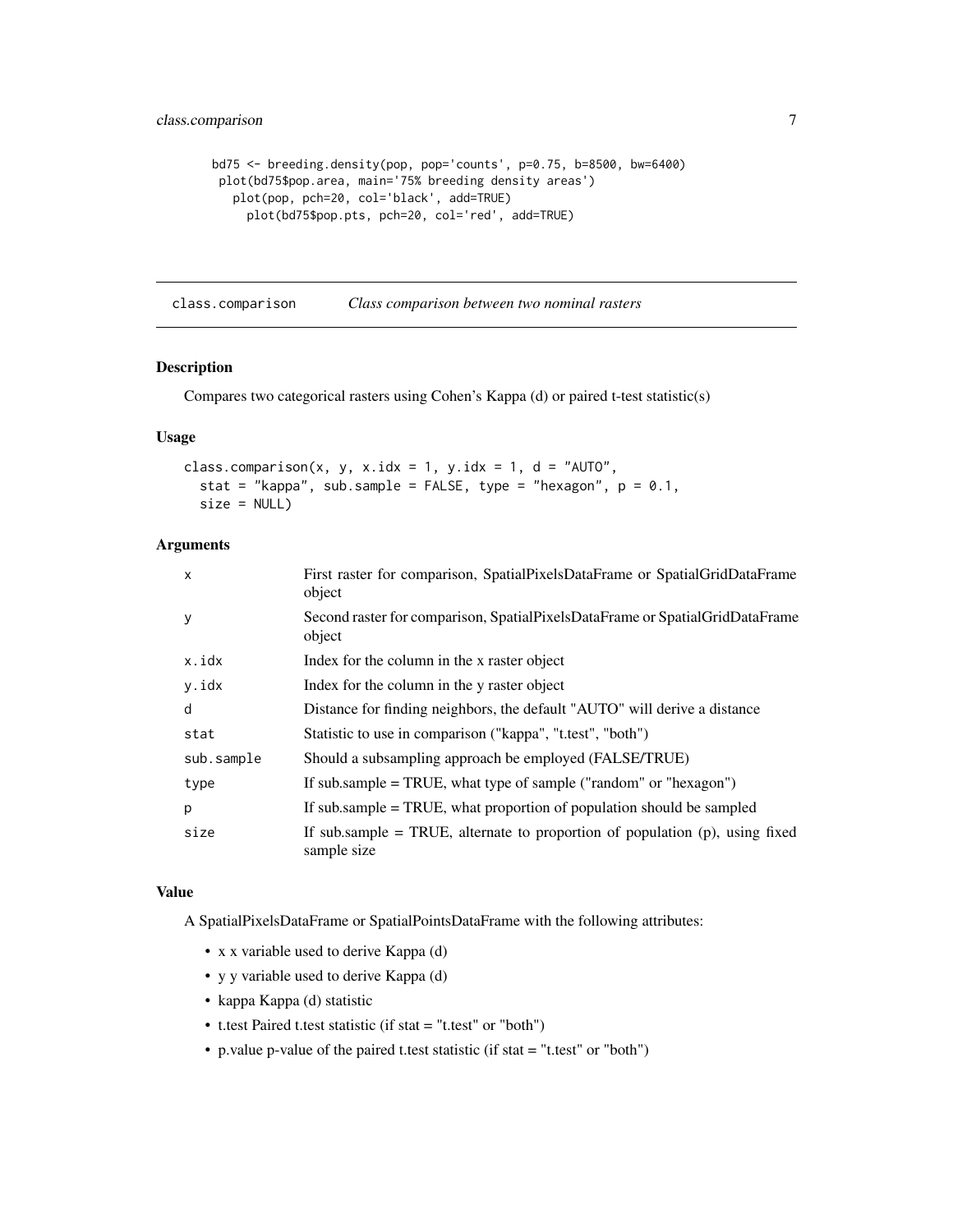Note

This function provides a Cohen's Kappa or paired t-test to compair two classified maps. Point based subsampling is provided for computation tractability. The hexagon sampling is recommended as it it good at capturing spatial process that includes nonstationarity and anisotropy.

#### Author(s)

Jeffrey S. Evans <jeffrey\_evans@tnc.org>

#### References

Cohen, J. (1960). A coefficient of agreement for nominal scales. Educational and Psychological Measurement, 20:37-46

#### Examples

```
## Not run:
library(sp)
library(raster)
 data(meuse.grid)
r1 <- sp::SpatialPixelsDataFrame(points = meuse.grid[c("x", "y")], data = meuse.grid)
  r1@data$class1 <- round(runif(nrow(r1), 1,5),0)
r2 <- sp::SpatialPixelsDataFrame(points = meuse.grid[c("x", "y")], data = meuse.grid)
r2@data$class2 <- round(runif(nrow(r2), 1,5),0)
 d \leq class.compilemath>comparison(r1, r2, x.idx = 8, y.idx = 8, stat="both")par(mfrow=c(2,2))
     plot(raster(d, layer=3), main="Kappa")
 plot(raster(d, layer=4), main="t.test")
 plot(raster(d, layer=5), main="t.test p-value")
 # Hexagonal sampling
 d.hex \leq class.comparison(r1, r2, x.idx = 8, y.idx = 8, stat = "both",
                           sub.sample = TRUE, d = 500, size = 1000)
   sp::bubble(d.hex, "kappa")
   d.hex <- sp.na.omit(d.hex, col.name = "t.test")
 sp::bubble(d.hex, "t.test")
 # Random sampling
 d.rand \leq class.comparison(r1, r2, x.idx = 8, y.idx = 8, stat = "both",
                            sub.sample = TRUE, type = "random")
   sp::bubble(d.rand, "kappa")
```
## End(Not run)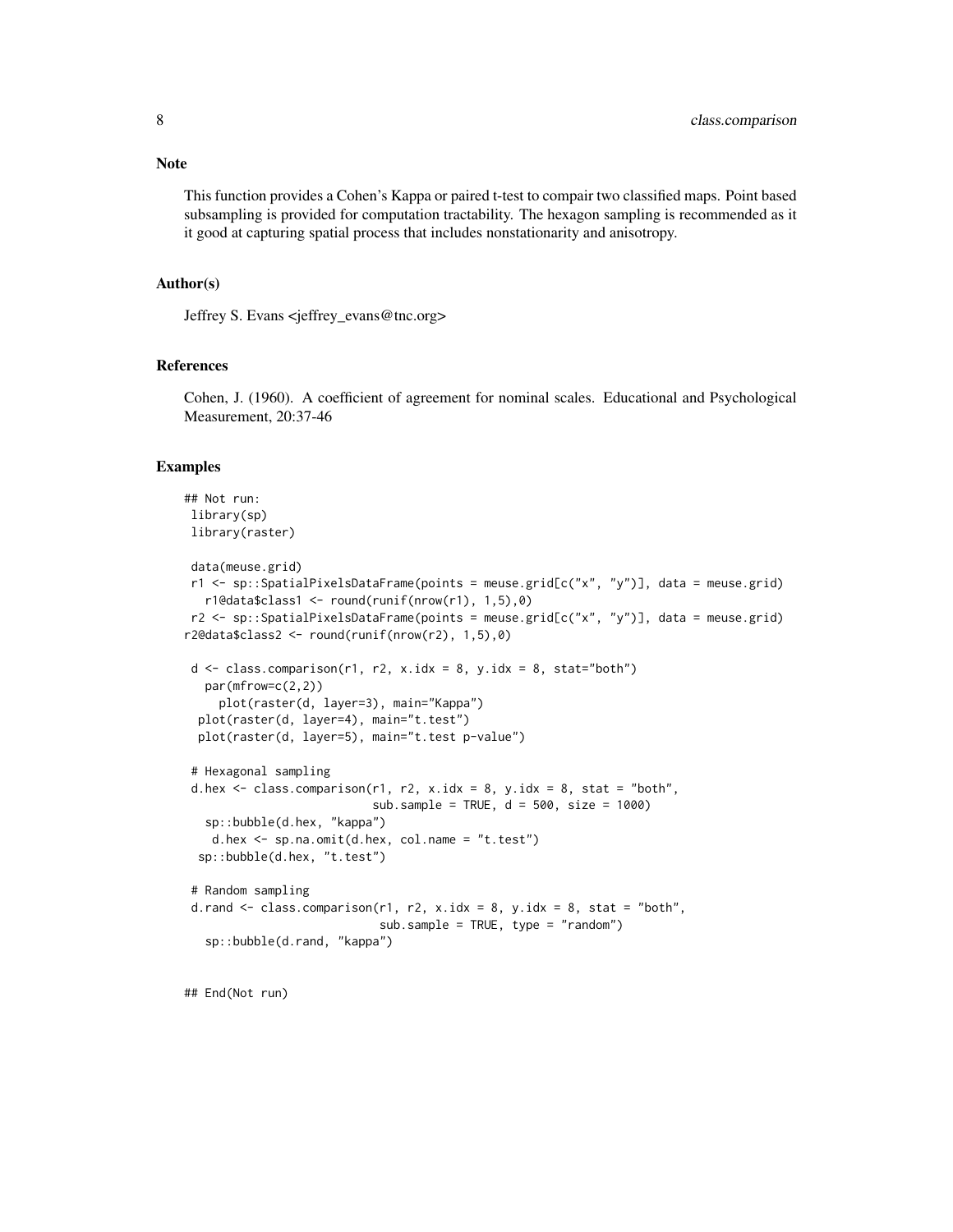<span id="page-8-0"></span>

# Description

Finds class breaks in a distribution

# Usage

```
classBreaks(x, n, type = c("equal", "quantile", "std", "geometric"))
```
#### Arguments

|      | A vector to find breaks for                                              |
|------|--------------------------------------------------------------------------|
|      | Number of breaks                                                         |
| type | Statistic used to find breaks c("equal", "quantile", "std", "geometric") |

#### Value

A vector containing class break values the length is n+1 to allow for specification of ranges

#### Note

The robust std method uses sqrt(sum(x^2)/(n-1)) to center the data before deriving "pretty" breaks.

# Author(s)

Jeffrey S. Evans <jeffrey\_evans@tnc.org>

```
y <- rnbinom(100, 10, 0.5)
  classBreaks(y, 10)
  classBreaks(y, 10, type="quantile")
  par(mfrow=c(2,2))
    d \leftarrow density(y)plot(d, type="n", main="Equal Area breaks")
      polygon(d, col="cyan")
      abline(v=classBreaks(y, 10))
    plot(d, type="n", main="Quantile breaks")
      polygon(d, col="cyan")
      abline(v=classBreaks(y, 10, type="quantile"))
    plot(d, type="n", main="Robust Standard Deviation breaks")
      polygon(d, col="cyan")
      abline(v=classBreaks(y, 10, type="std"))
    plot(d, type="n", main="Geometric interval breaks")
      polygon(d, col="cyan")
      abline(v=classBreaks(y, 10, type="geometric"))
```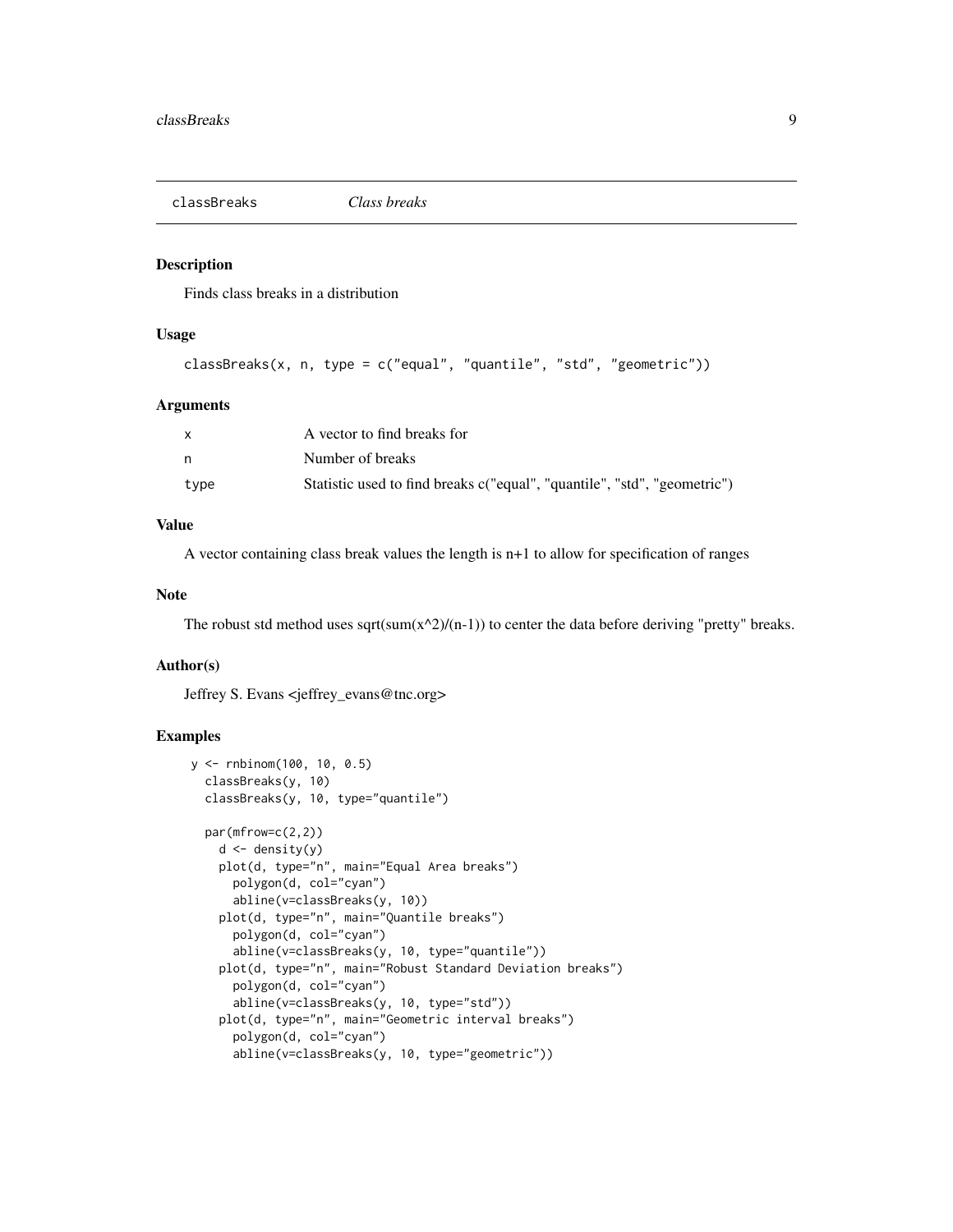```
( y.breaks <- classBreaks(y, 10) )
cut(y, y.breaks, include.lowest = TRUE, labels = 1:10)
```
concordance *Concordance test for binomial models*

#### Description

Performs a concordance/disconcordance (C-statistic) test on binomial models.

#### Usage

concordance(y, p)

#### Arguments

| vector of binomial response variable used in model |
|----------------------------------------------------|
| estimated probabilities from fit binomial model    |

#### Value

A list class object with the following components:

concordance percent of positives that are greater than probabilities of nulls

is concordance inverse of concordance representing null class

tied number of tied probabilities

pairs number of pairs compared

#### Note

Test of binomial regression for the hypothesis that probabilities of all positives [1], are greater than the probabilities of the nulls [0]. The concordance would be 100 for a perfect model where, disconcordance is the inverse of concordance, representing the null. The C-statistic has been show to be comparable to the area under an ROC

#### Author(s)

Jeffrey S. Evans <jeffrey\_evans@tnc.org>

#### References

Austin, P.C. & E.W. Steyerberg (2012) Interpreting the concordance statistic of a logistic regression model: relation to the variance and odds ratio of a continuous explanatory variable. BMC Medical Research Methodology, 12:82 Harrell, F.E. (2001) Regression modelling strategies. Springer, New York, NY. Royston, P. & D.G. Altman (2010) Visualizing and assessing discrimination in the logistic regression model. Statistics in Medicine 29(24):2508-2520

<span id="page-9-0"></span>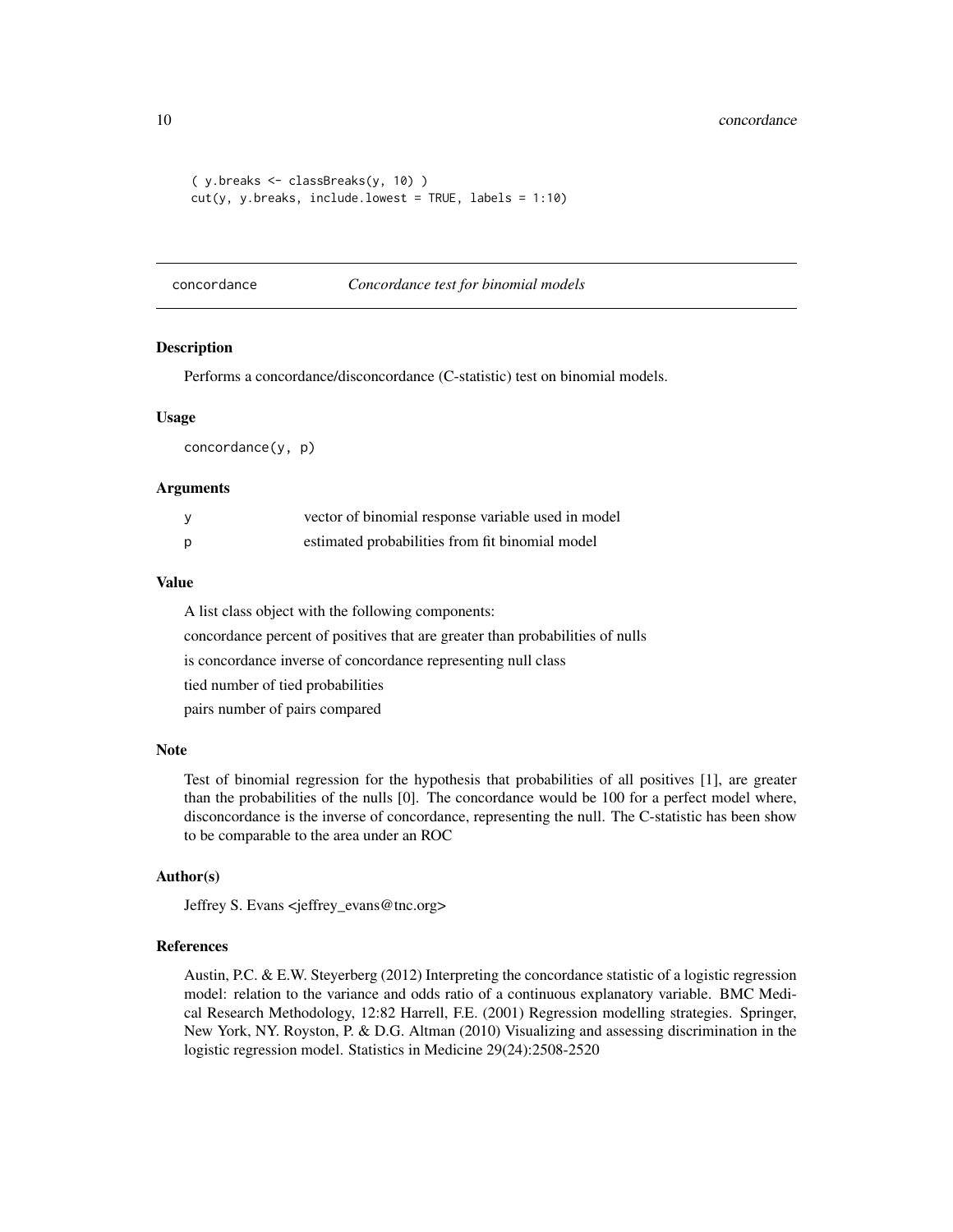#### <span id="page-10-0"></span>conf.interval 11

# Examples

```
data(mtcars)
dat <- subset(mtcars, select=c(mpg, am, vs))
glm.reg <- glm(vs ~ mpg, data = dat, family = binomial)
concordance(dat$vs, predict(glm.reg, type = "response"))
```
conf.interval *Confidence interval for mean or median*

#### Description

Calculates confidence interval for the mean or median of a distribution with unknown population variance

# Usage

 $conf.interval(x, cl = 0.95, stat = "mean", std_error = TRUE)$ 

# Arguments

| $\mathsf{x}$ | Vector to calculate confidence interval for  |
|--------------|----------------------------------------------|
| c1           | Percent confidence level (default $= 0.95$ ) |
| stat         | Statistic (mean or median)                   |
| std.error    | Return standard error (TRUE/FALSE)           |

## Value

lci Lower confidence interval value uci Upper confidence interval value mean If stat = "mean", mean value of distribution mean Value of the mean or median conf.level Confidence level used for confidence interval std.error If std.error = TRUE standard error of distribution

# Author(s)

Jeffrey S. Evans <jeffrey\_evans@tnc.org>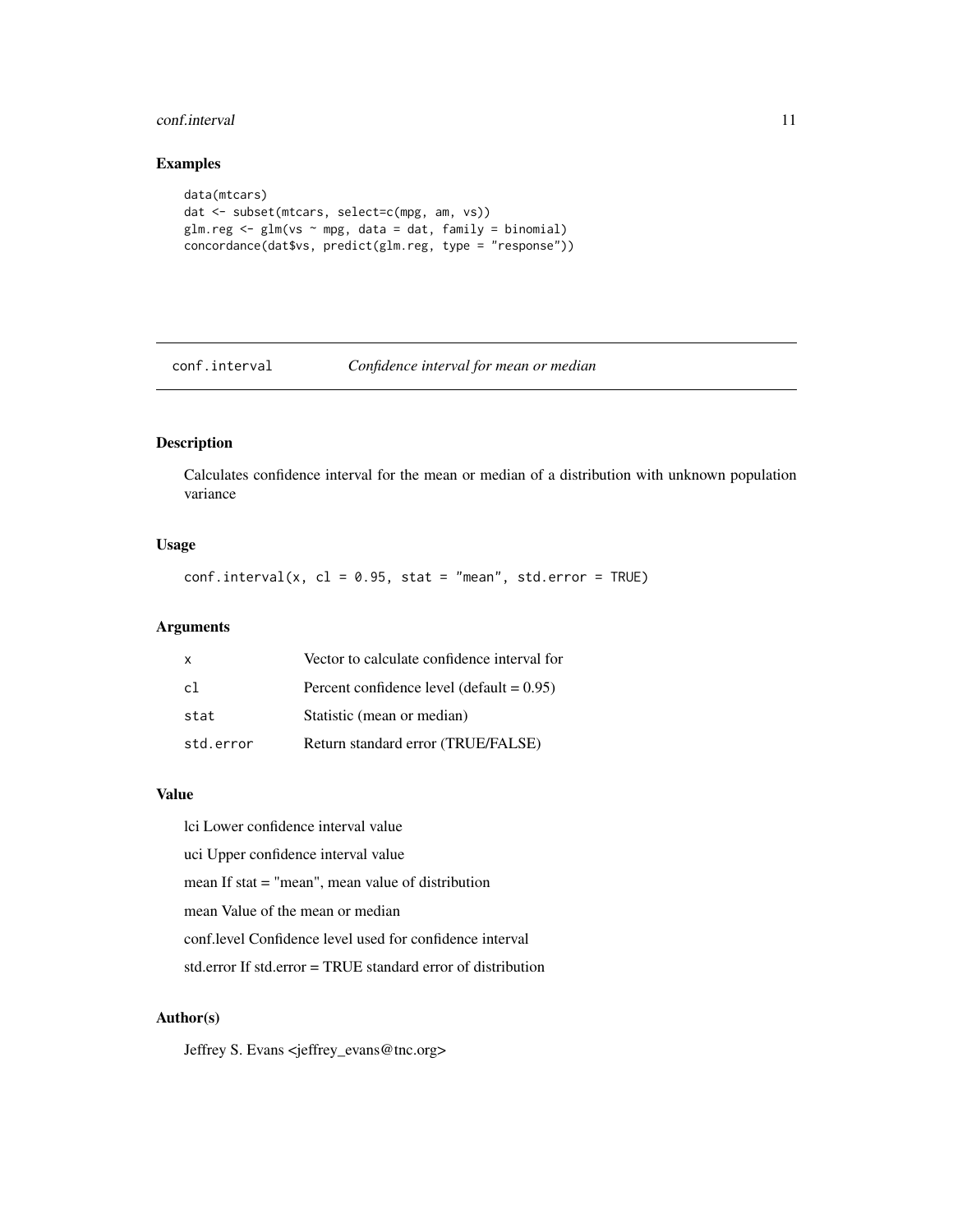# Examples

```
x \leftarrow runif(100)cr < -conf.interval(x, cl = 0.97)print(cr)
d \leftarrow density(x)plot(d, type="n", main = "PDF with mean and 0.97 confidence interval")
  polygon(d, col="cyan3")
  abline(v=mean(x, na.rm = TRUE), lty = 2)segments( x0=cr[["lci"]], y0=mean(d$y), x1=cr[["uci"]],
            y1=mean(d$y), lwd = 2.5,
            col = "black")
 legend("topright", legend = c("mean", "CI"),
        lty = c(2,1), lwd = c(1,2.5))
```
correlogram *Correlogram*

# Description

Calculates and plots a correlogram

#### Usage

```
correlogram(x, v, dist = 5000, dmatrix = FALSE, ns = 99,lational = FALSE, ...)
```
#### Arguments

| $\mathsf{x}$ | SpatialPointsDataFrame object                                         |
|--------------|-----------------------------------------------------------------------|
| $\mathsf{v}$ | Test variable in x@data                                               |
| dist         | Distance of correlation lags, if lattong=TRUE units are in kilometers |
| dmatrix      | Should the distance matrix be include in output (TRUE/FALSE)          |
| ns           | Number of simulations to derive simulation envelope                   |
| latlong      | Coordinates are in lationg (TRUE/FALSE)                               |
|              | Arguments passed to cor ('pearson', 'kendall' or 'spearman')          |

# Value

A list object containing:

autocorrelation is a data.frame object with the following components

autocorrelation - Autocorrelation value for each distance lag

dist - Value of distance lag

lci - Lower confidence interval (p=0.025)

<span id="page-11-0"></span>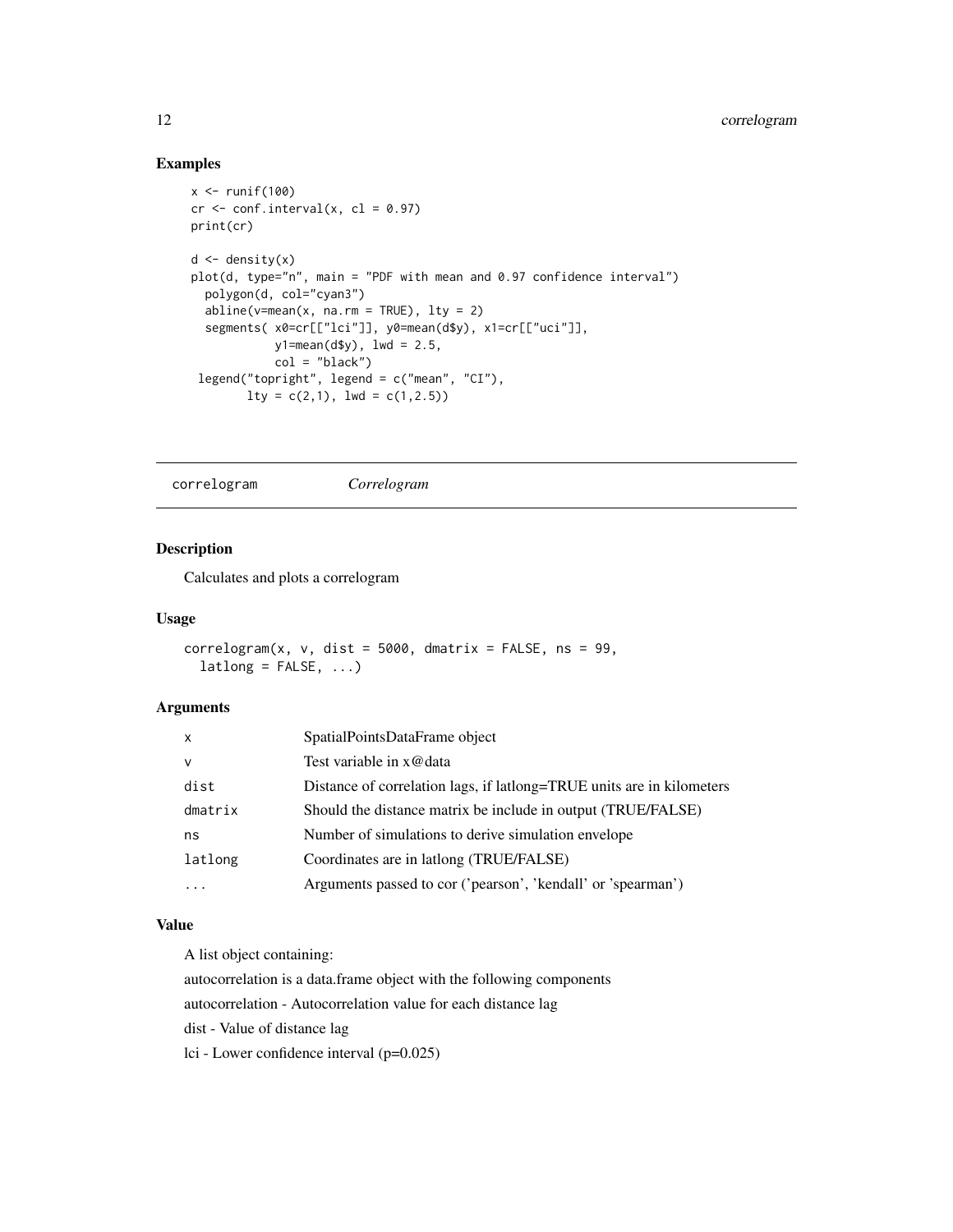# <span id="page-12-0"></span>crossCorrelation 13

uci - Upper confidence interval (p=0.975) CorrPlot recordedplot object to recall plot dmatrix Distance matrix (if dmatrix=TRUE)

# Note

depends: sp

# Author(s)

Jeffrey S. Evans <jeffrey\_evans@tnc.org>

# Examples

```
library(sp)
data(meuse)
coordinates(meuse) = -x+yzinc.cg \le - correlogram(x = meuse, v = meuse@data[,'zinc'], dist = 250, ns = 9)
```
crossCorrelation *Spatial cross correlation*

#### Description

Calculates univariate or bivariate spatial cross-correlation using local Moran's-I (LISA), following Chen (2015)

# Usage

```
crossCorrelation(x, y = NULL, coords = NULL, w = NULL,type = c("LSCI", "GSCI"), k = 1000, dist.function = "inv.power",scale.xy = TRUE, scale.partial = FALSE, scale.matrix = FALSE,
  alpha = 0.05, clust = FALSE, return \cdot \nsim = FALSE
```
#### Arguments

| X.     | Vector of x response variables                                                                                                                                    |
|--------|-------------------------------------------------------------------------------------------------------------------------------------------------------------------|
| y      | Vector of y response variables, if not specified the univariate statistic is returned                                                                             |
| coords | A matrix of coordinates corresponding to [x,y], only used if $k = NULL$ . Can<br>also be an sp object with relevant x,y coordinate slot (ie., points or polygons) |
| w      | Spatial neighbors/weights in matrix format. Dimensions must match $[n(x),n(y)]$<br>and be symmetrical. If w is not defined then a default method is used.         |
| type   | c("LSCI","GSCI") Return Local Spatial Cross-correlation Index (LSCI) or Global<br>Spatial cross-correlation Index (GSCI)                                          |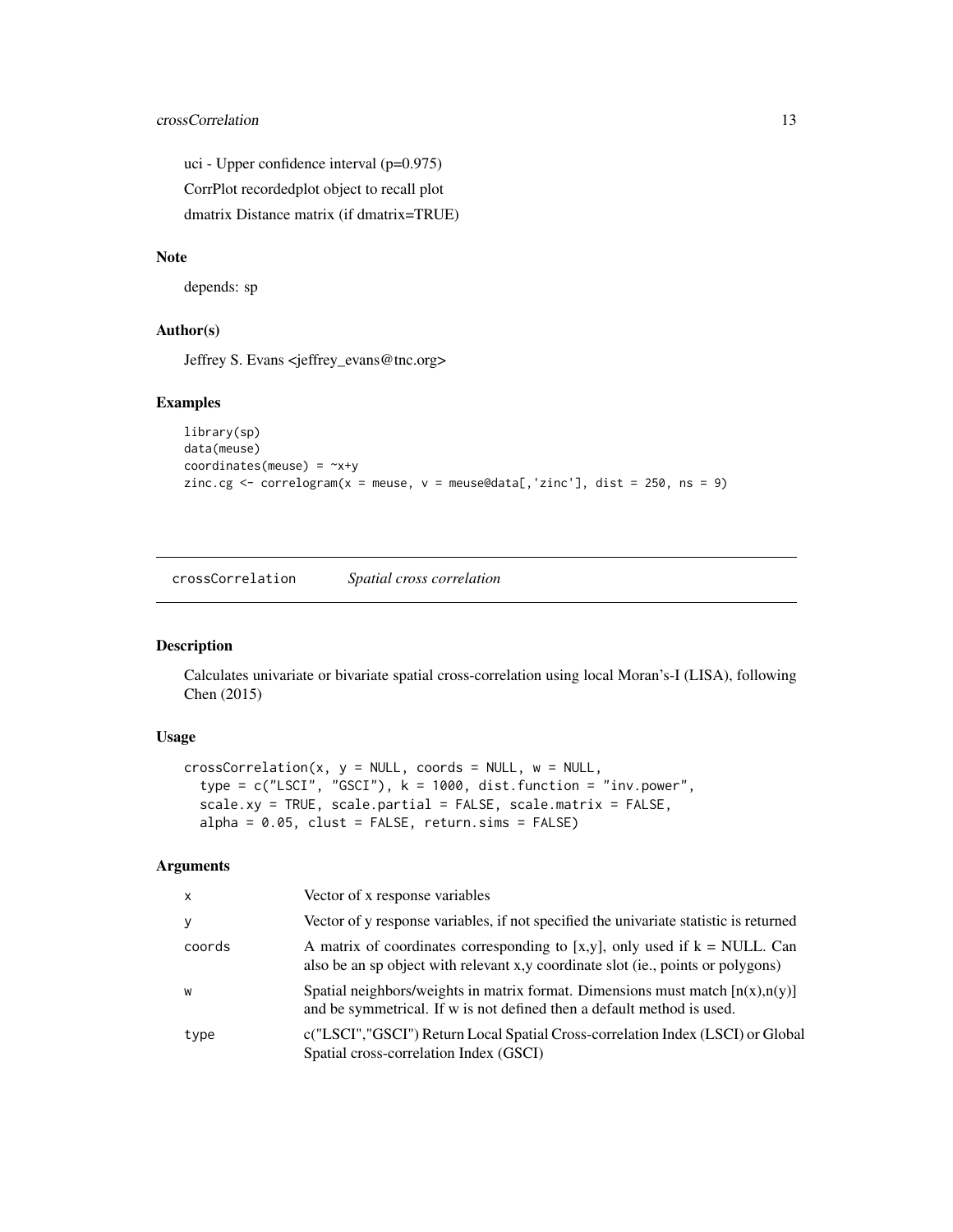| $\mathsf{k}$  | Number of simulations for calculating permutation distribution under the null<br>hypothesis of no spatial autocorrelation $(k=1000, \text{ default})$    |
|---------------|----------------------------------------------------------------------------------------------------------------------------------------------------------|
| dist.function | ("inv.power", "neg.exponent") If $w = NULL$ , the default method for deriving<br>spatial weights matrix, options are: inverse power or negative exponent |
| scale.xy      | (TRUE/FALSE) scale the x,y vectors, if FALSE it is assumed that they are al-<br>ready scaled following Chen (2015)                                       |
| scale.partial | (FALSE/TRUE) rescale partial spatial autocorrelation statistics [-1 - 1]                                                                                 |
| scale.matrix  | (FALSE/TRUE) If a neighbor/distance matrix is passed, should it be scaled us-<br>ing $[w/sum(w)]$ ?                                                      |
| alpha         | $= 0.05$ confidence interval (default is 95 pct)                                                                                                         |
| clust         | (FALSE/TRUE) Return approximated lisa clusters                                                                                                           |
| return.sims   | (FALSE/TRUE) Return randomizations vector $n = k$                                                                                                        |

# Value

When not simulated  $k=0$ , a list containing:

- I Global autocorrelation statistic
- SCI A data.frame with two columns representing the xy and yx autocorrelation
- nsim value of NULL to represent p values were derived from observed data  $(k=0)$
- p Probability based observations above/below confidence interval
- t.test Probability based on t-test
- clusters If "clust" argument TRUE, vector representing LISA clusters

when simulated  $(k>0)$ , a list containing:

- I Global autocorrelation statistic
- SCI A data.frame with two columns representing the xy and yx autocorrelation
- nsim value representing number of simulations
- global.p p-value of global autocorrelation statistic
- local.p Probability based simulated data using successful rejection of t-test
- range.p Probability based on range of probabilities resulting from paired t-test
- clusters If "clust" argument TRUE, vector representing lisa clusters

#### References

Chen., Y. (2015) A New Methodology of Spatial Cross-Correlation Analysis. PLoS One 10(5):e0126158. doi:10.1371/journal.pone.0126158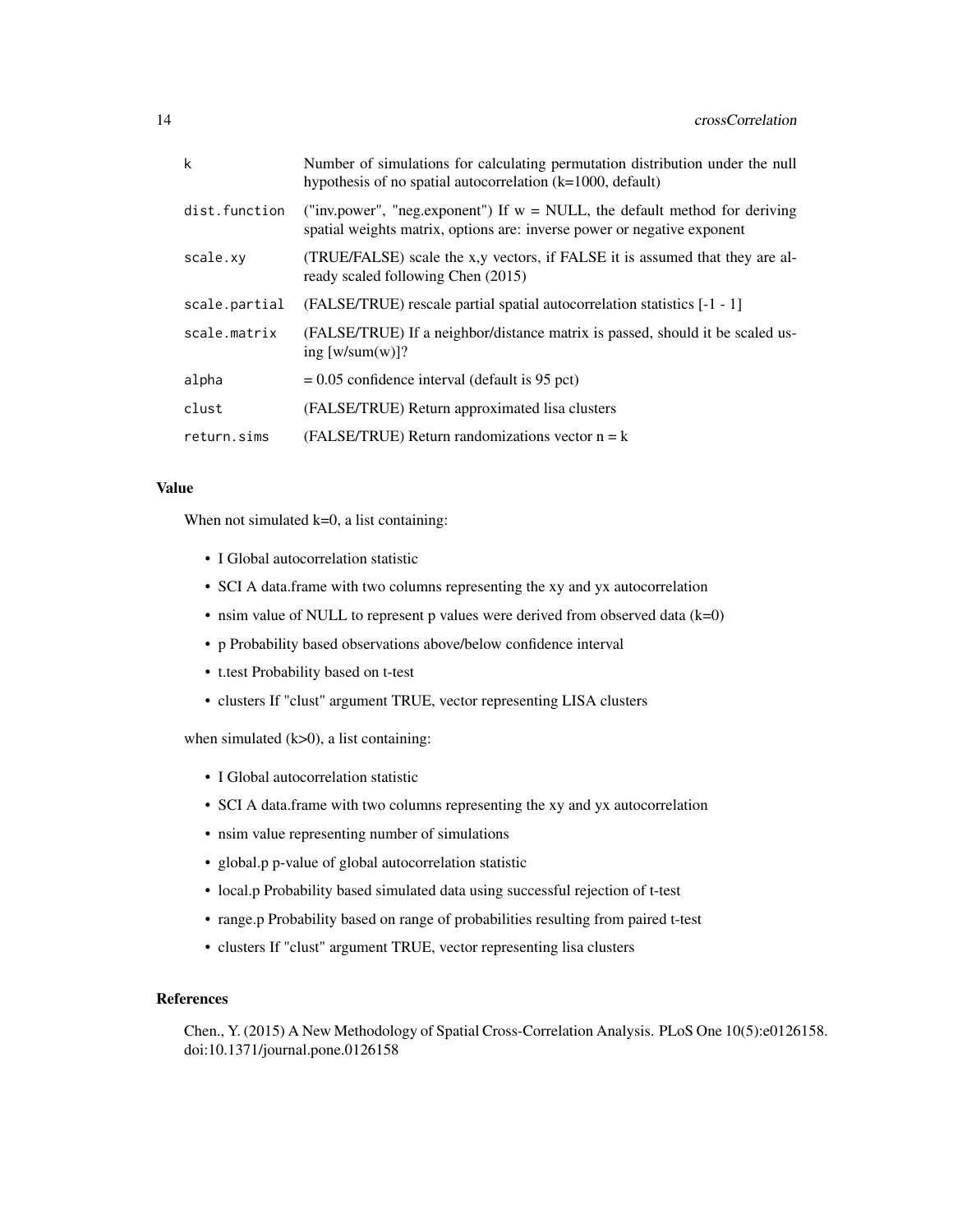# crossCorrelation 15

```
library(sp)
 library(spdep)
 data(meuse)
   coordinates(meuse) <- ~x+y
 #### Providing a neighbor contiguity spatial weights matrix
 all.linked <- max(unlist(nbdists(knn2nb(knearneigh(coordinates(meuse))),
                    coordinates(meuse))))
 nb <- nb2listw(dnearneigh(meuse, 0, all.linked), style = "B", zero.policy = TRUE)
   Wij <- as.matrix( as(nb, "symmetricMatrix") )
  ( I <- crossCorrelation(meuse$zinc, meuse$copper, w = Wij,
                          clust=TRUE, k=99) )
   meuse$lisa <- I$SCI[,"lsci.xy"]
   meuse$lisa.clust <- as.factor(I$cluster)
     spplot(meuse, "lisa")
     spplot(meuse, "lisa.clust")
 #### Using a default spatial weights matrix method (inverse power function)
 ( I <- crossCorrelation(meuse$zinc, meuse$copper, coords = coordinates(meuse),
                         clust = TRUE, k=99))
   meuse$lisa <- I$SCI[,"lsci.xy"]
   meuse$lisa.clust <- as.factor(I$cluster)
     spplot(meuse, "lisa")
     spplot(meuse, "lisa.clust")
## Not run:
 #### Simulate spatially autocorrelated random normal variables
 #### using eigen-decomposition, requires ncf package
 library(sp)
 library(ncf)
 x=expand.grid(1:20, 1:20)[,1]
 y=expand.grid(1:20, 1:20)[,2]
 sdat \leq data.frame(x = x, y = y,
                    z1=ncf::rmvn.spa(x=x, y=y, p=2, method="exp"),
                   z2=ncf::rmvn.spa(x=x, y=y, p=2, method="exp"))
 coordinates(sdat) <- ~x+y
 ( I <- crossCorrelation(sdat$z1, sdat$z2, coords=coordinates(sdat),
                         k=9999, clust = TRUE) )
   sdat$lisa <- I$SCI[,"lsci.xy"]
   sdat$lisa.clust <- as.factor(I$cluster)
     spplot(sdat, "lisa")
     spplot(sdat, "lisa.clust")
 #### 1st order polygon contingency example
 #### requires UScensus2000tract package
 library(sp)
 library(spdep)
 library(UScensus2000tract)
```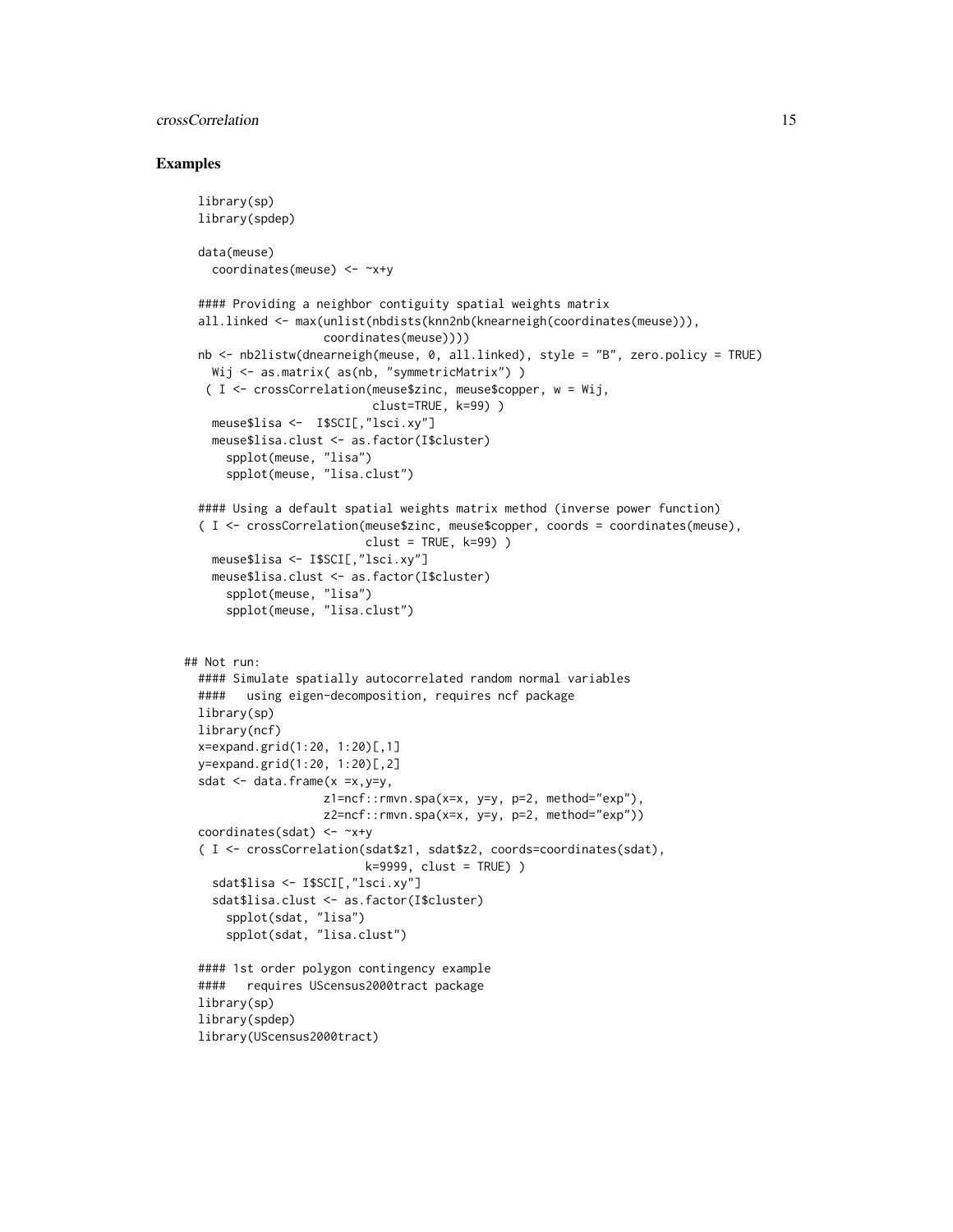```
data(oregon.tract)
 nb <- nb2listw(poly2nb(oregon.tract), style = "B", zero.policy = TRUE
   Wij <- as.matrix( as(nb, "symmetricMatrix") )
 X = \text{oregon}. \text{tract}$white
 Y = oregon.tract$black
 # Simulated bivariate lisa
 I <- crossCorrelation(X, Y, w=Wij, k=999)
 oregon.tract$lisa <-I$SCI[,"lsci.xy"]
 oregon.tract$lisa.clust <- as.factor(I$cluster)
    spplot(oregon.tract, "lisa")
    spplot(oregon.tract, "lisa.clust")
## End(Not run)
```
csi *Cosine Similarity Index*

#### Description

Calculates the cosine similarity and angular similarity on two vectors or a matrix

#### Usage

 $csi(x, y = NULL)$ 

#### Arguments

| A vector or matrix object              |
|----------------------------------------|
| If x is a vector, then a vector object |

#### Value

If x is a matrix, a list object with: similarity and angular.similarity matrices

If x and y are vectors, a vector of similarity and angular.similarity

#### Note

The cosine similarity index is a measure of similarity between two vectors of an inner product space. This index is bested suited for high-dimensional positive variable space. One useful application of the index is to measure separability of clusters derived from algorithmic approaches (e.g., k-means). It is a good common practice to center the data before calculating the index. It should be noted that the cosine similarity index is mathematically, and often numerically, equivalent to the Pearson's correlation coefficient

cosine similarity index is derived:

 $s(xy) = x * y / ||x|| * ||y||$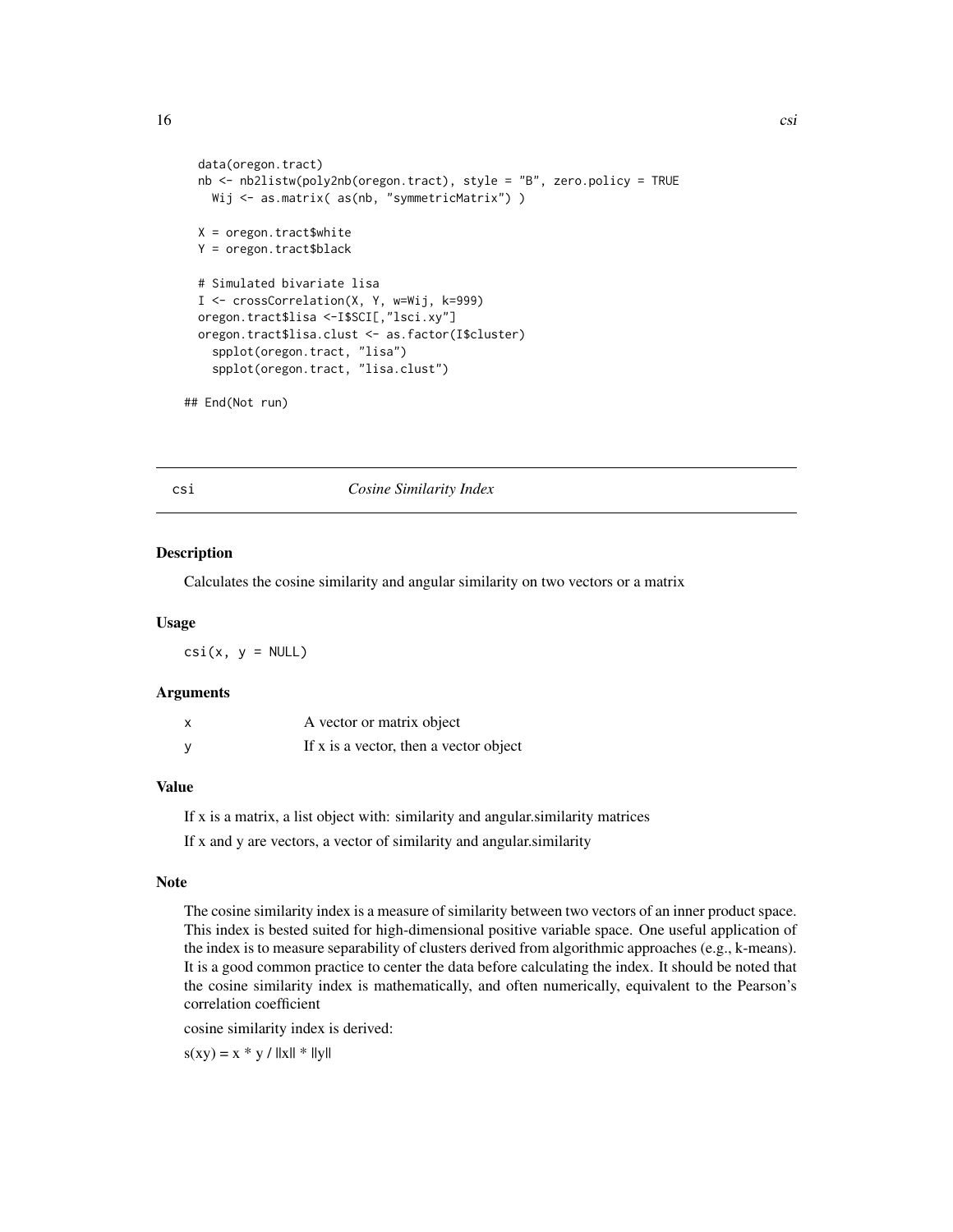#### <span id="page-16-0"></span>curvature the control of the control of the control of the control of the control of the control of the control of the control of the control of the control of the control of the control of the control of the control of th

expected 1.0 (perfect similarity) to -1.0 (perfect dissimilarity)

A normalized angle between the vectors can be used as a bounded similarity function within [0,1] angular similarity =  $1 - (\cos(s)^{\hat{ }} - 1/pi)$ 

# Author(s)

Jeffrey S. Evans <jeffrey\_evans@tnc.org>

# Examples

```
# Compare two vectors (centered using scale)
  x=runif(100)
  y=runif(100)^2
  csi(as.vector(scale(x)),as.vector(scale(y)))
  #' # Compare columns (vectors) in a matrix (centered using scale)
  x \leftarrow \text{matrix}(\text{round}(\text{runif}(100), 0), \text{now=20}, \text{ncol=5})(s < - csi(scale(x)))# Compare vector (x) to each column in a matrix (y)
y \leftarrow \text{matrix}(\text{round}(\text{runif}(500), 3), \text{now=}100, \text{ncol=}5)x=runif(100)
csi(as.vector(scale(x)),scale(y))
```
#### Description

Calculates Zevenbergen & Thorne, McNab's or Bolstad's curvature

#### Usage

```
curvature(x, s = 3, type = c("planform", "profile", "total", "mcnab",
  "bolstad"), \ldots)
```
#### Arguments

| X       | rasterLayer object                                                |
|---------|-------------------------------------------------------------------|
| S.      | Focal window size                                                 |
| type    | Method used c("planform", "profile", "total", "mcnab", "bolstad") |
| $\cdot$ | Additional arguments passed to write Raster                       |

# Value

raster class object of surface curvature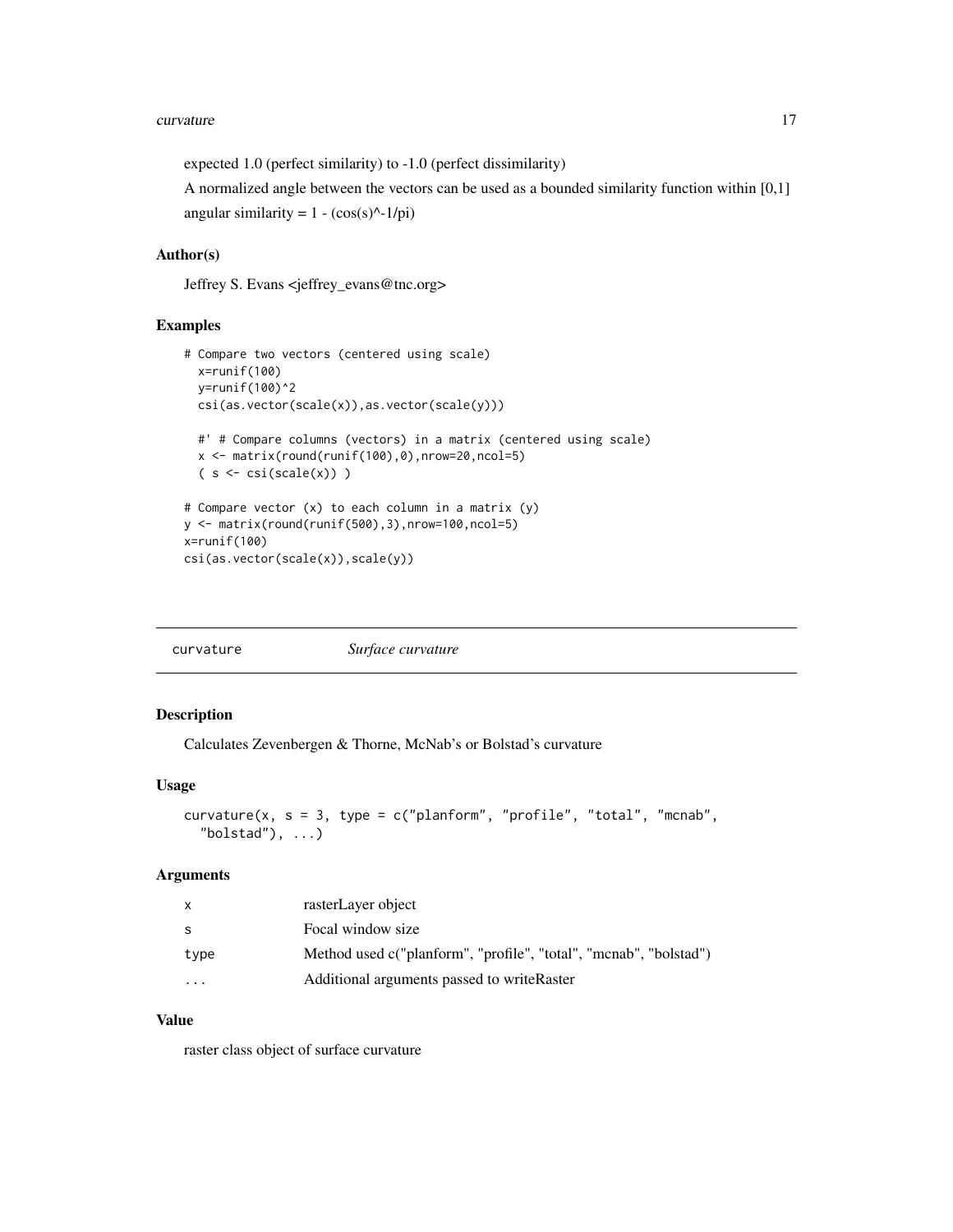The planform and profile curvatures are the second derivative(s) of the elevation surface, or the slope of the slope. Profile curvature is in the direction of the maximum slope, and the planform curvature is perpendicular to the direction of the maximum slope. Negative values in the profile curvature indicate the surface is upwardly convex whereas, positive values indicate that the surface is upwardly concave. Positive values in the planform curvature indicate an that the surface is laterally convex whereas, negative values indicate that the surface is laterally concave. Total curvature is the sigma of the profile and planform curvatures. A value of 0 in profile, planform or total curvature, indicates the surface is flat. The planform, profile and total curvatures are derived using Zevenbergen & Thorne (1987) via a quadratic equation fit to eight neighbors as such, the s (focal window size) argument is ignored.

McNab's and Bolstad's variants of the surface curvature (concavity/convexity) index (McNab 1993; Bolstad & Lillesand 1992; McNab 1989). The index is based on features that confine the view from the center of a 3x3 window. In the Bolstad equation, edge correction is addressed by dividing by the radius distance to the outermost cell (36.2m).

#### Author(s)

Jeffrey S. Evans <jeffrey\_evans@tnc.org>

#### References

Bolstad, P.V., and T.M. Lillesand (1992). Improved classification of forest vegetation in northern Wisconsin through a rule-based combination of soils, terrain, and Landsat TM data. Forest Science. 38(1):5-20. Florinsky, I.V. (1998). Accuracy of Local Topographic Variables Derived from Digital Elevation Models. International Journal of Geographical Information Science, 12(1):47-62. McNab, H.W. (1989). Terrain shape index: quantifying effect of minor landforms on tree height. Forest Science. 35(1):91-104. McNab, H.W. (1993). A topographic index to quantify the effect of mesoscale landform on site productivity. Canadian Journal of Forest Research. 23:1100-1107. Zevenbergen, L.W. & C.R. Thorne (1987). Quantitative Analysis of Land Surface Topography. Earth Surface Processes and Landforms, 12:47-56.

# See Also

[writeRaster](#page-0-0) For additional ... arguments passed to writeRaster

#### Examples

```
## Not run:
 library(raster)
 library(spatialEco)
 data(elev)
 elev <- projectRaster(elev, crs="+proj=robin +datum=WGS84",
                        res=1000, method='bilinear')
 mcnab.crv <- curvature(elev, type="mcnab")
     plot(mcnab.crv, main="McNab's curvature")
```
## End(Not run)

# **Note**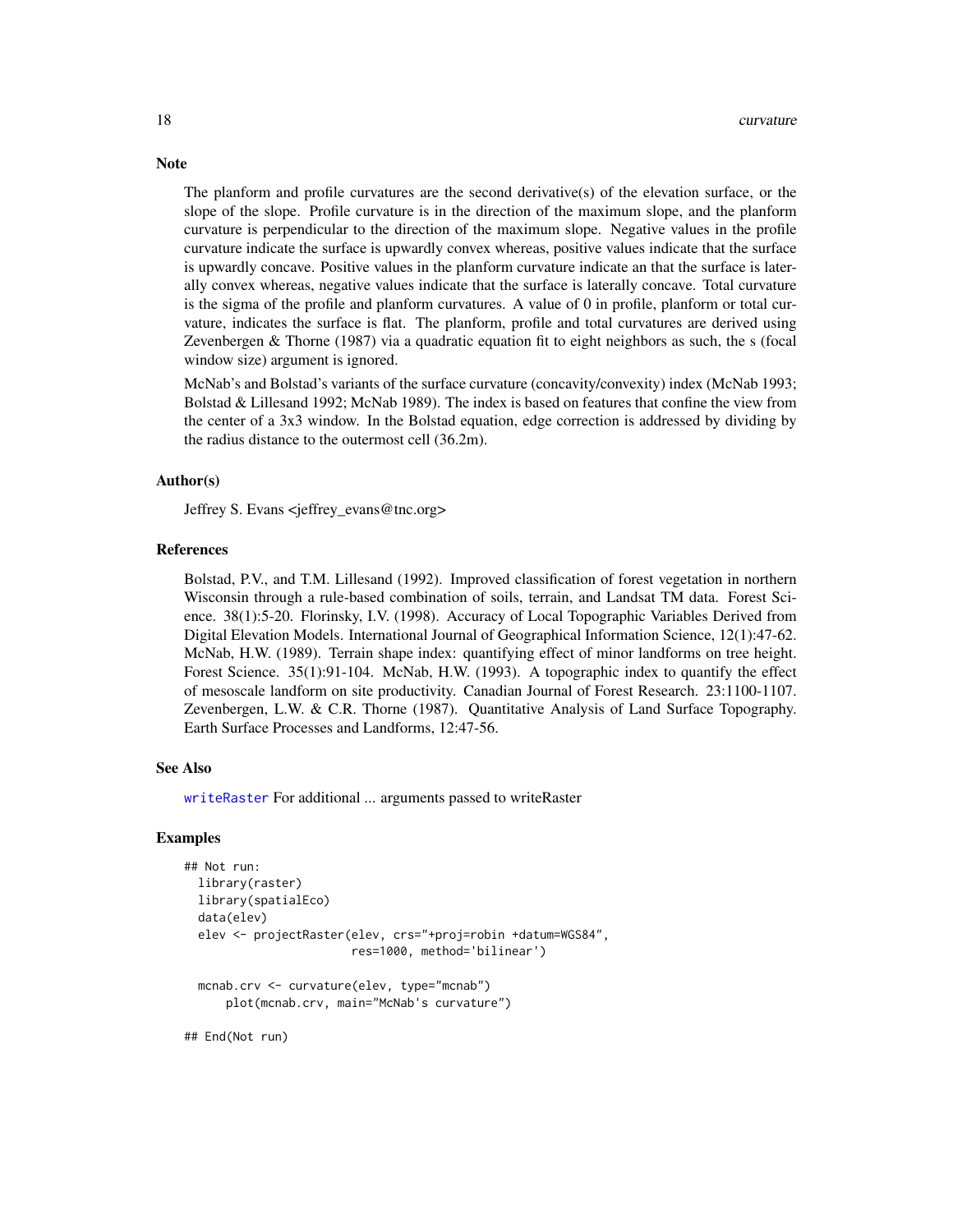<span id="page-18-0"></span>

#### Description

Downloads DAYMET climate variables for specified point and time-period

#### Usage

```
daymet.point(lat, long, start.year, end.year, site = NULL,
 files = FALSE, echo = FALSE)
```
# Arguments

| lat        | latitude of point (decimal degrees WGS84)            |
|------------|------------------------------------------------------|
| long       | longitude pf point (decimal degrees WGS84)           |
| start.year | First year of data                                   |
| end. year  | Last year of data                                    |
| site       | Unique identification value that is appended to data |
| files      | (TRUE/FALSE) Write file to disk                      |
| echo       | (TRUE/FALSE) Echo progress                           |

# Value

A data.frame with climate results

# Note

Function uses the Single Pixel Extraction tool and returns year, yday, dayl(s), prcp (mm/day), srad (W/m^2), swe (kg/m^2), tmax (deg c), tmin (deg c), vp (Pa)

Metadata for DAYMET single pixel extraction: [https://daymet.ornl.gov/files/UserGuides/](https://daymet.ornl.gov/files/UserGuides/current/readme_singlepointextraction.pdf) [current/readme\\_singlepointextraction.pdf](https://daymet.ornl.gov/files/UserGuides/current/readme_singlepointextraction.pdf)

data is available for Long -131.0 W and -53.0 W; lat 52.0 N and 14.5 N

# Author(s)

Jeffrey S. Evans <jeffrey\_evans@tnc.org>

## Examples

```
## Not run:
( d <- daymet.point(lat = 36.0133, long = -84.2625, start.year = 2013, end.year=2014,
                    site = "1", files = FALSE, echo = FALSE) )
```
## End(Not run)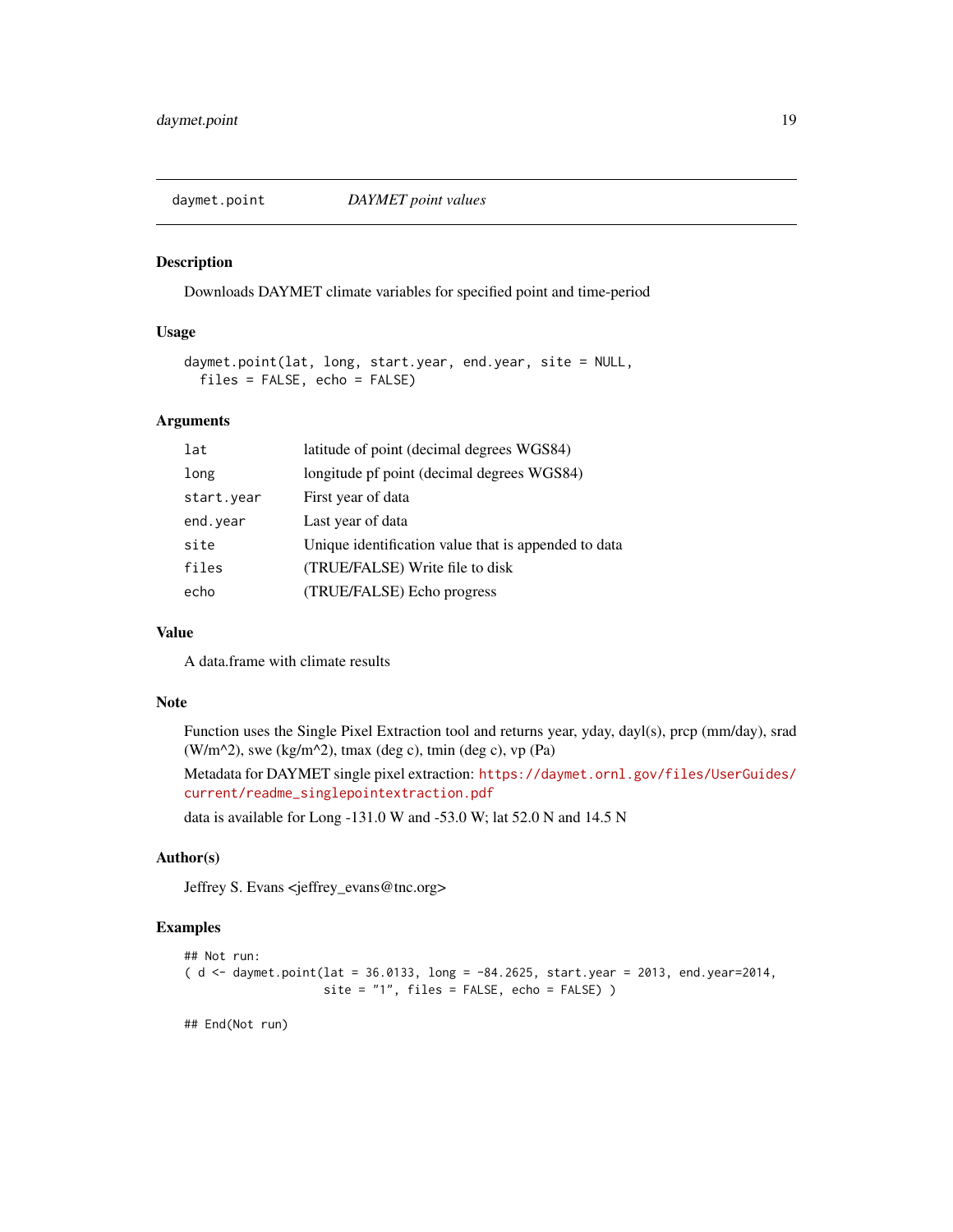<span id="page-19-0"></span>daymet.tiles *DAYMET Tile ID's*

# Description

Returns a vector of DAYMET tile id's within a specified extent

# Usage

daymet.tiles(x, tiles, ids, coords, sp = FALSE)

# Arguments

| <b>X</b> | A sp, raster or extent object (with same projection as tiles)                                       |
|----------|-----------------------------------------------------------------------------------------------------|
| tiles    | A SpatialPolygonsDataFrame tile index (see notes)                                                   |
| ids      | A tile id field in the tiles index                                                                  |
| coords   | A vector of xmin, xmax, ymin, ymax coordinates, in same projection as tiles                         |
| sp       | (TRUE/FALSE) Should an sp class SpatialPolygonsDataFrame object of asso-<br>ciate tiles be returned |

# Value

Vector of DAYMET tile IDS or if sp = TRUE a sp class SpatialPolygonsDataFrame

#### Note

Function accepts sp, raster or extent class object or bounding coordinates. All input must be in the same projection as the tile index SpatialPolygonsDataFrame. The library includes the DAYMAT tile index "DAYMET\_tiles" which can be add using data(), see examples.

# Author(s)

Jeffrey S. Evans <jeffrey\_evans@tnc.org>

```
library(sp)
library(raster)
data(DAYMET_tiles)
e <- extent(-117.2567, -104.7523, 36.62797, 47.68194)
  plot(DAYMET_tiles)
   plot(e, col="red", add=TRUE)
# Using extent object
daymet.tiles(x = e, tiles = DAYMET_tiles, ids = "Id")
# Using sp object
e <- as(e, "SpatialPolygons")
```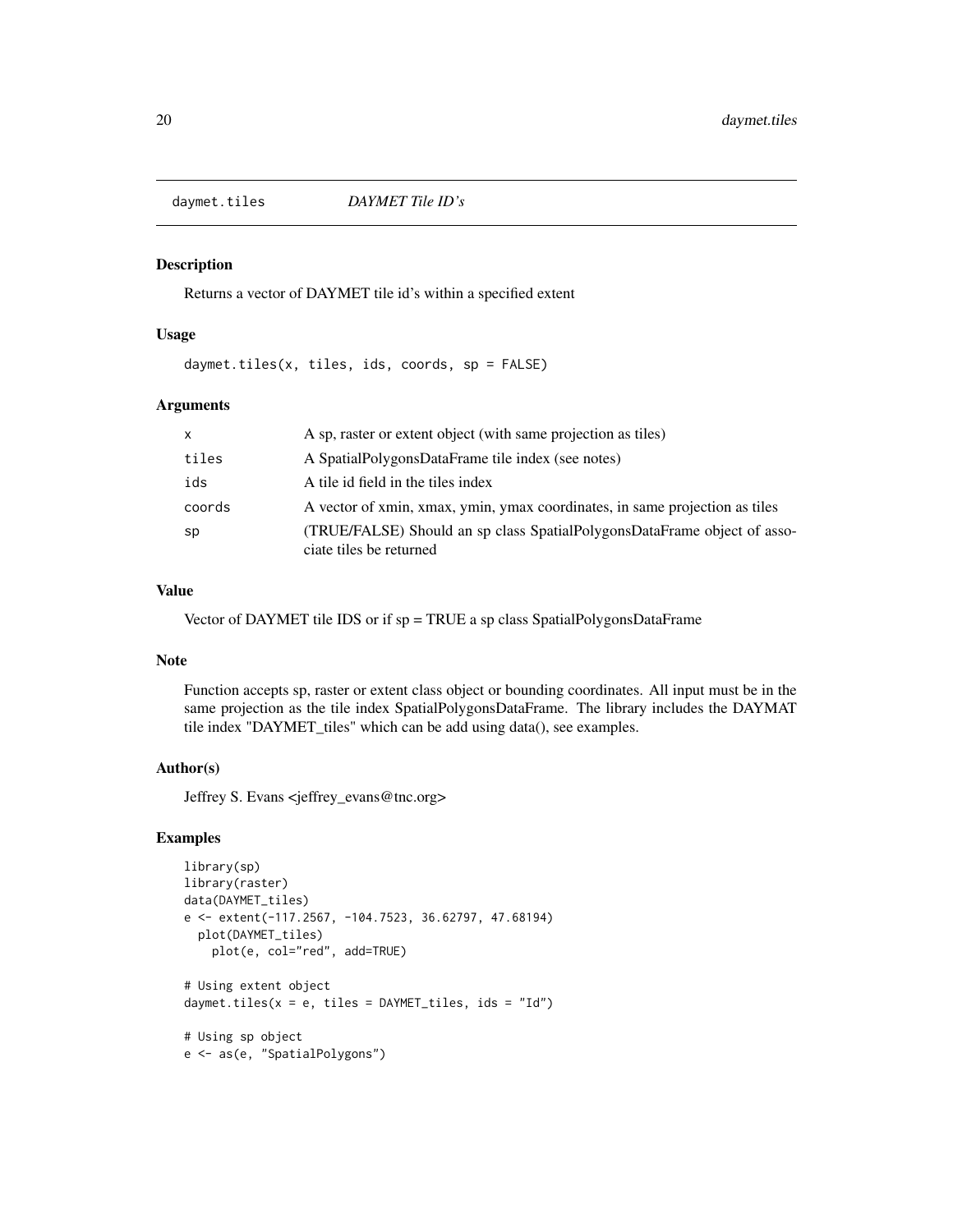```
daymet.tiles(e, tiles = DAYMET_tiles, ids = "Id")
# Using bounding coordinates
daymet.tiles(coords=c(-117.2567, -104.7523, 36.62797, 47.68194),
             tiles = DAYMET_tiles, ids = "Id" )
# Return sp polygons object
tiles \leq daymet.tiles(x = e, tiles = DAYMET_tiles, ids = "Id", sp = TRUE)
 plot(DAYMET_tiles)
   plot(tiles, col="red", add=TRUE)
## Not run:
# batch download of DAYMET tiles using function
 tile.ids = daymet.tiles(e)
 download.daymet(years=2010, tile=tile.ids, data.type=c('tmin'))
## End(Not run)
```
DAYMET\_tiles *DAYMET climate tile index*

#### Description

Polygon tile index for DAYMET climate data

#### Format

An sp SpatialPolygonsDataFrame with 404 features (rows) and 6 columns (columns):

Id Tile Index Identification

Area Area of each tile

XMin Minimum x geographic decimal degree coordinate

XMax Maximum x geographic decimal degree coordinate

YMin Minimum y geographic decimal degree coordinate

yMax Maximum y geographic decimal degree coordinate

# Source

<https://daymet.ornl.gov/>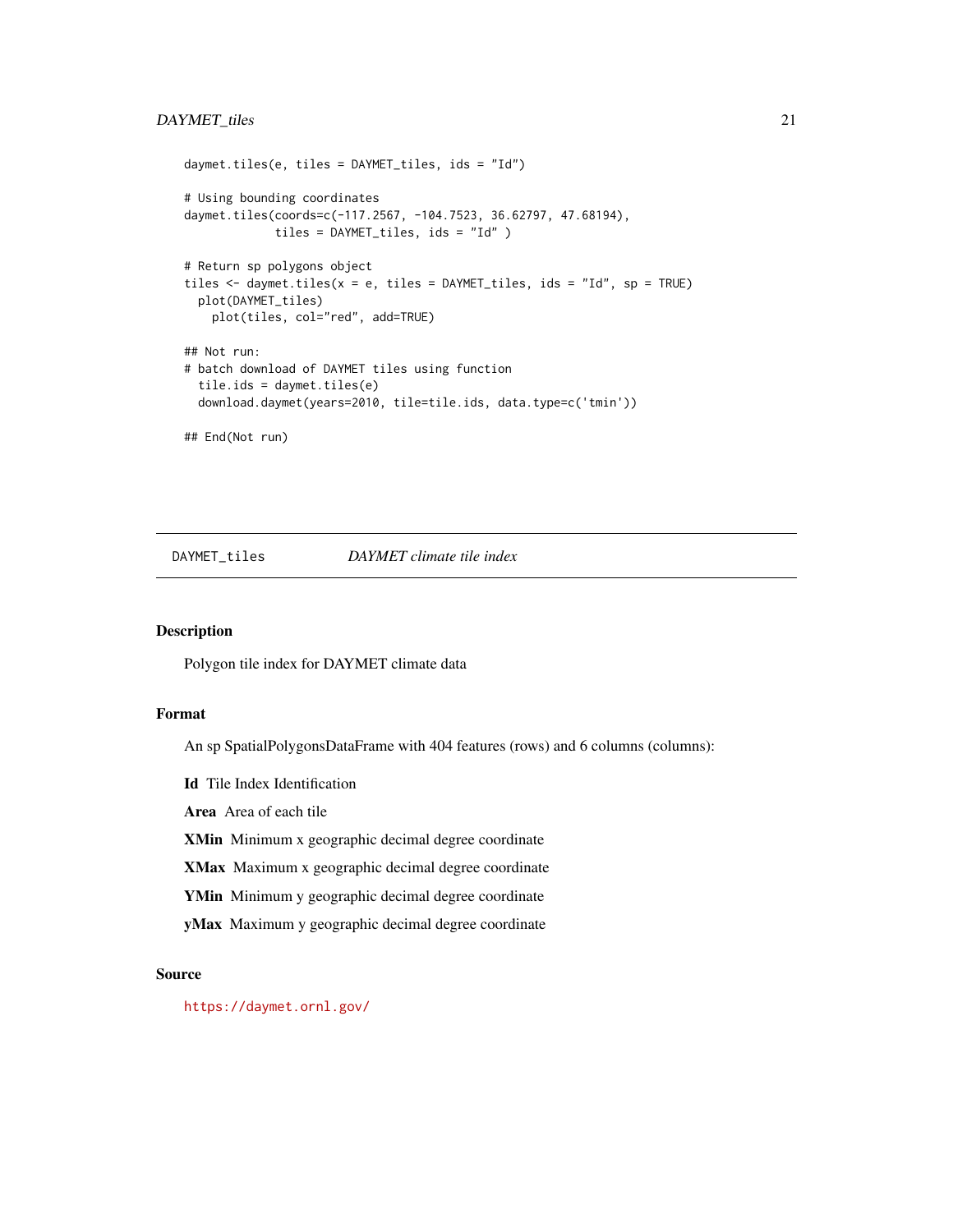<span id="page-21-0"></span>

#### Description

Calculates the dispersion ("rarity") of targets associated with planning units

#### Usage

dispersion(x)

# Arguments

x data.frame object of target values

#### Value

data.frame with columns H values for each target, H , sH, sHmax

#### Note

The dispersion index (H-prime) is calculated  $H = sum(sqrt(p) / sqrt(a))$  where;  $P = [sum of target]$ in planning unit  $\ell$  sum of target across all planning units] and  $a =$  [count of planning units containing target / number of planning units]

# Author(s)

Jeffrey S. Evans <jeffrey\_evans@tnc.org>

# References

Evans, J.S., S.R. Schill, G.T. Raber (2015) A Systematic Framework for Spatial Conservation Planning and Ecological Priority Design in St. Lucia, Eastern Caribbean. Chapter 26 in Central American Biodiversity : Conservation, Ecology and a Sustainable Future. F. Huettman (eds). Springer, NY.

```
library(sp)
data(pu)
d <- dispersion(pu@data[,2:ncol(pu)])
## Not run:
p \leq -d[,"H"]
 clr <- c("#3288BD", "#99D594", "#E6F598", "#FEE08B",
          "#FC8D59", "#D53E4F")
clrs <- ifelse(p < 0.5524462, clr[1],
           ifelse(p >= 0.5524462 & p < 1.223523, clr[2],
```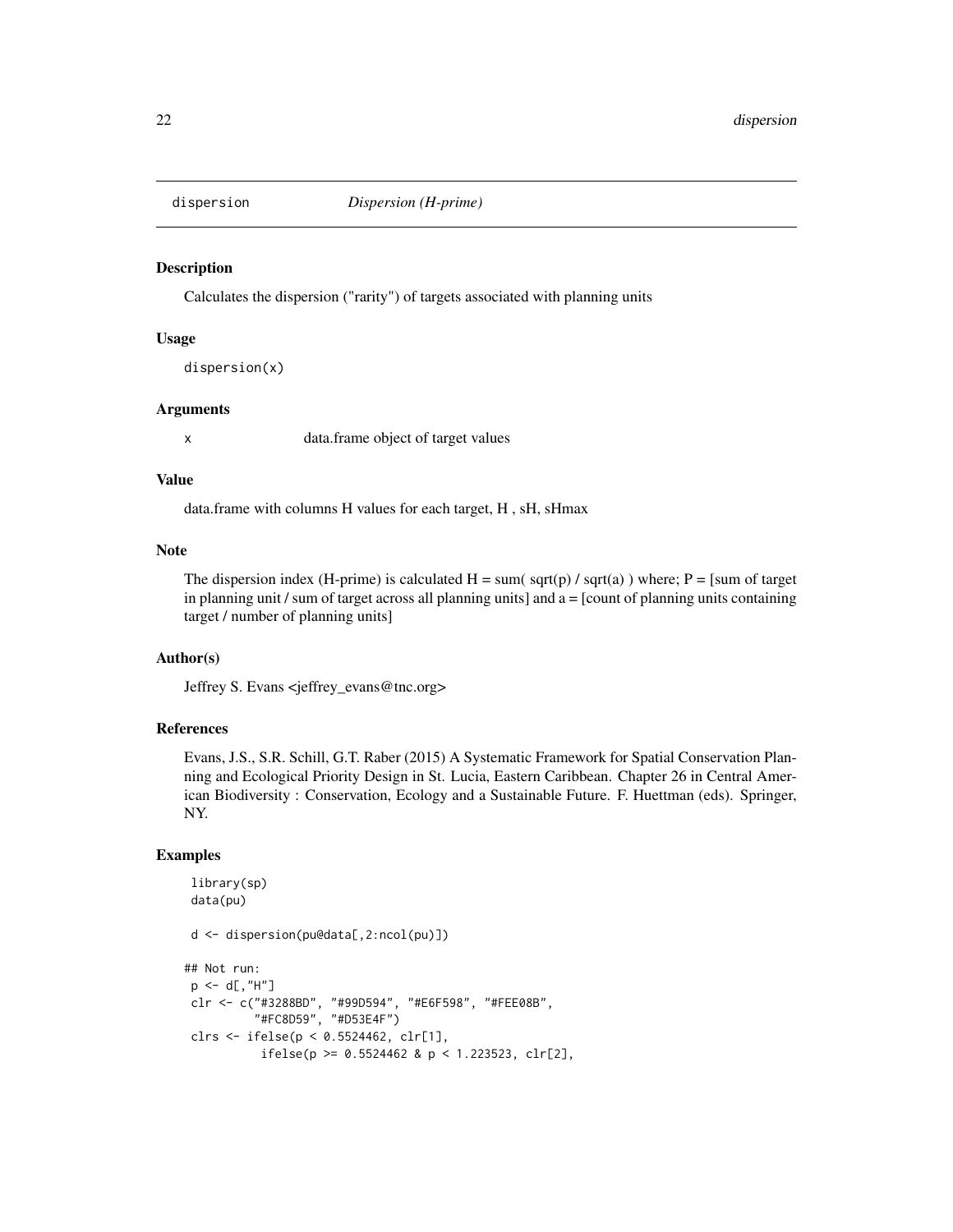#### <span id="page-22-0"></span>dissection 23

```
ifelse(p \ge 1.223523 & p < 2.465613, clr[3],
           ifelse(p \ge 2.465613 \& p \le 4.76429, clr[4],
             ifelse(p >= 4.76429 & p < 8.817699, clr[5],
               ifelse(p \ge 8.817699, clr[6], NA))))plot(pu, col=clrs, border=NA)
  legend("topleft", legend=rev(c("Very Rare","Rare","Moderately Rare",
         "Somewhat Common","Common","Over Dispersed")),
         fill=clr, cex=0.6, bty="n")
  box()
```
## End(Not run)

|  | dissection | <i>Dissection</i> |  |  |
|--|------------|-------------------|--|--|
|--|------------|-------------------|--|--|

#### Description

Calculates the Evans (1972) Martonne's modified dissection

# Usage

dissection(x,  $s = 5, ...$ )

# Arguments

| x                       | raster object                               |
|-------------------------|---------------------------------------------|
| S                       | Focal window size                           |
| $\cdot$ $\cdot$ $\cdot$ | Additional arguments passed to raster::calc |

# Value

raster class object of Martonne's modified dissection

# Note

```
Dissection is calculated as: (z(s) - min(z(s))) / (max(z(s)) - min(z(s)))
```
#### Author(s)

Jeffrey S. Evans <jeffrey\_evans@tnc.org>

```
library(raster)
data(elev)
d <- dissection(elev, s=5)
 plot(d, main="dissection")
```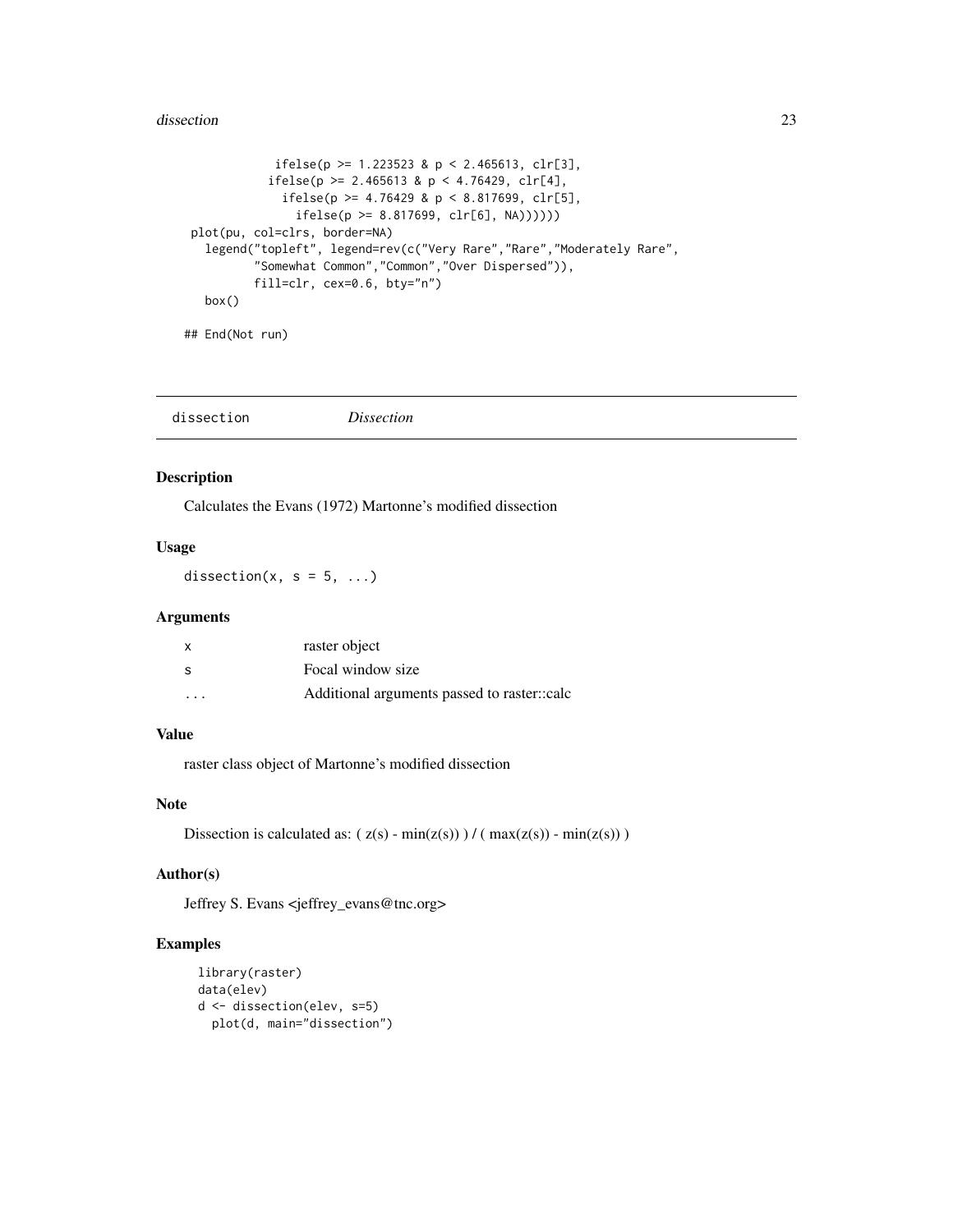<span id="page-23-1"></span><span id="page-23-0"></span>download.daymet *Download DAYMET*

#### Description

Batch download of daily gridded DAYMET climate data

#### Usage

```
download.daymet(years, tiles, data.type = "all",
 download.folder = getwd(),
 http = "https://thredds.daac.ornl.gov/thredds/fileServer/ornldaac/1328/tiles")
```
# Arguments

| years           | Years to download (valid years 1980-2015)                                           |
|-----------------|-------------------------------------------------------------------------------------|
| tiles           | Tile index value (see url for tile index grid in notes section)                     |
| data.type       | Type of climate metric: 'all', 'vp', 'tmin', 'tmax', 'swe', 'srad', 'prcp', 'dayl'. |
| download.folder |                                                                                     |
|                 | local download directory, defaults to current working directory                     |
| http            | option to change URL                                                                |

#### Value

DAYMET netCDF format climate metrics

#### Note

Available products

vp Water Vapor Pressure Daily average partial pressure of water vapor

tmin Daily minimum (degrees C) 2-meter air temperature

tmax Daily maximum (degrees C) 2-meter air temperature

swe Snow water equivalent (kg/m^2). Amount of water contained within snowpack.

srad Incident shortwave radiation flux density (W/m^2), taken as average over daylight period of the day.

prcp Daily total precipitation(mm/day), sum of all forms converted to water-equivalent.

dayl Duration of the daylight period for the day (s/day). Calculation is based on the period of the day during which the sun is above a hypothetical flat horizon.

DAYMET main website: <http://daymet.ornl.gov>

Tile index information <http://daymet.ornl.gov/datasupport.html>

Data respotory url: https://thredds.daac.ornl.gov/thredds/fileServer/ornldaac/1328/tiles

Path structure: /year/tile\_year/file.nc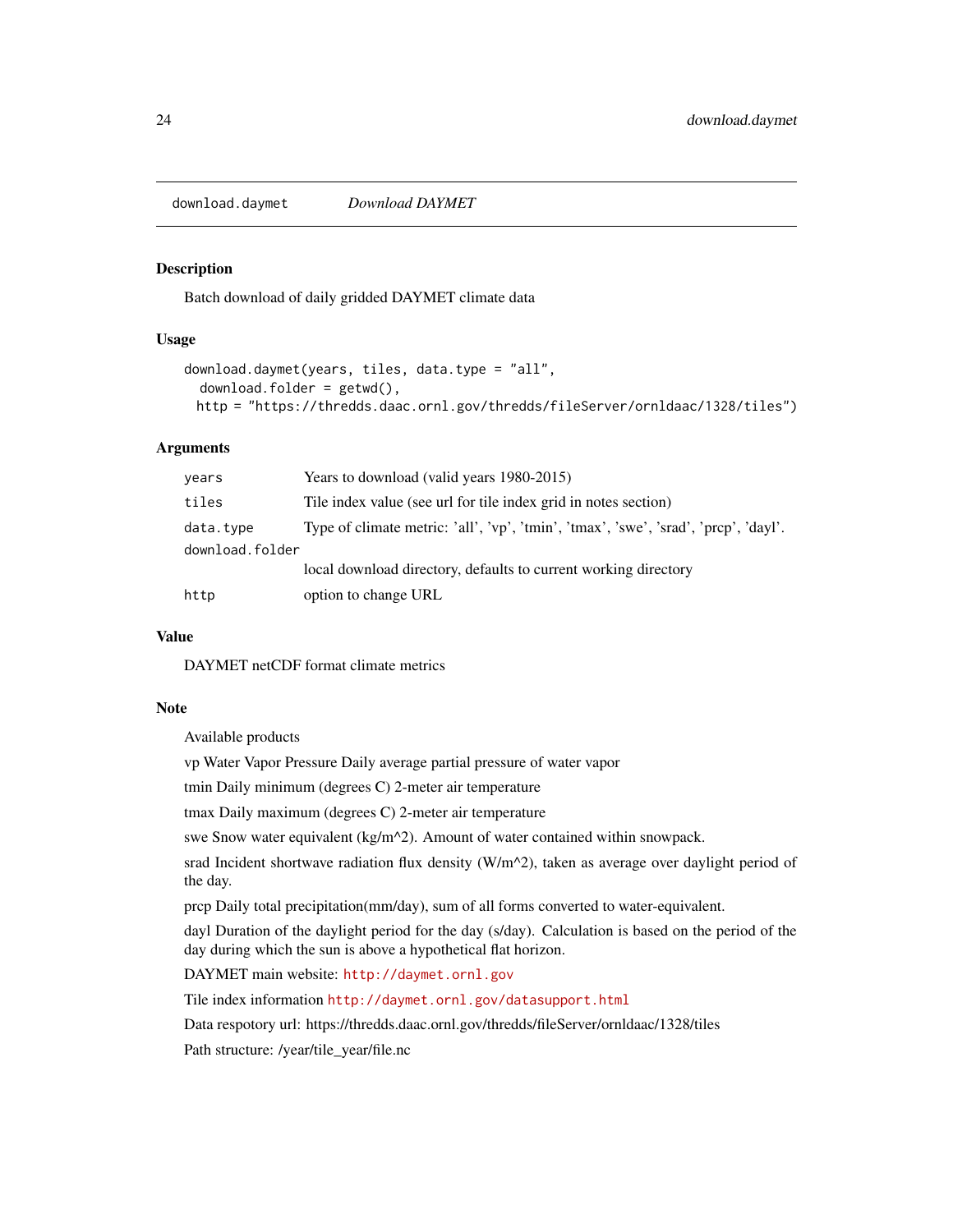#### <span id="page-24-0"></span>Author(s)

Jeffrey S. Evans <jeffrey\_evans@tnc.org>

#### References

Thornton P.E., S.W. Running and M.A. White (1997) Generating surfaces of daily meteorological variables over large regions of complex terrain. Journal of Hydrology 190: 214-251.

Thornton, P.E. and S.W. Running (1999) An improved algorithm for estimating incident daily solar radiation from measurements of temperature, humidity, and precipitation. Agriculture and Forest Meteorology. 93:211-228.

Thornton, P.E., H. Hasenauer and M.A. White (2000) Simultaneous estimation of daily solar radiation and humidity from observed temperature and precipitation: An application over complex terrain in Austria. Agricultural and Forest Meteorology 104:255-271.

## Examples

```
## Not run:
# Download 2009-2010 min and max temp for tiles 11737 and 11738
laramie.plains <- c(11737, 11738)
my.years <- c(seq(2009,2010,1))
download.daymet(years=my.years, tiles=laramie.plains, data.type=c('tmin','tmax'))
```
## End(Not run)

<span id="page-24-1"></span>download.hansen *Download Hansen Forest 2000-2013 Change*

# Description

Download of Hansen Global Forest Change 2000-2013

#### Usage

```
download.hansen(tile, data.type = c("loss"), download.folder = getwd())
```
#### Arguments

| tile            | Granule index (See project URL for granule grid index)                                                        |
|-----------------|---------------------------------------------------------------------------------------------------------------|
| data.tvpe       | Type of data to download options: 'treecover2000', 'loss', 'gain', 'lossyear',<br>'datamask', 'first', 'last' |
| download.folder |                                                                                                               |
|                 |                                                                                                               |

Destination folder

#### Value

Downloaded Hansen forest loss tif files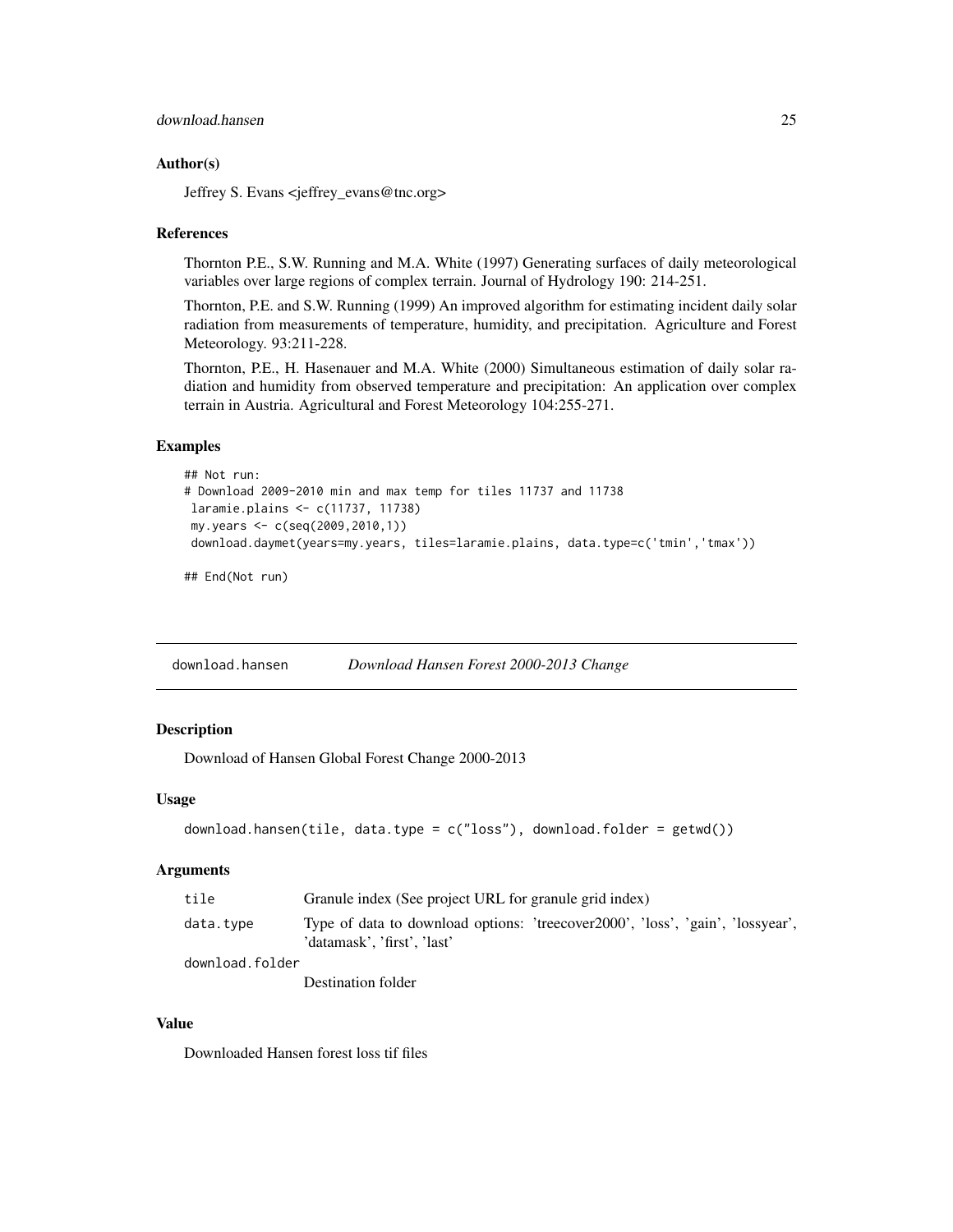#### **Note**

Project website with 10x10 degree granule index: [http://earthenginepartners.appspot.com/](http://earthenginepartners.appspot.com/science-2013-global-forest/download_v1.1.html) [science-2013-global-forest/download\\_v1.1.html](http://earthenginepartners.appspot.com/science-2013-global-forest/download_v1.1.html)

Available products: treecover2000, loss, gain, lossyear, datamask, first, or last

'treecover2000' (Tree canopy cover for year 2000) - Tree cover in the year 2000, defined as canopy closure for all vegetation taller than 5m in height. Encoded as a percentage per output grid cell, in the range 0-100.

'loss' (Global forest cover loss 2000-2013) - Forest loss during the period 2000-2013, defined as a stand-replacement disturbance, or a change from a forest to non-forest state. Encoded as either 1 (loss) or 0 (no loss).

'gain' (Global forest cover gain 2000-2012) - Forest gain during the period 2000-2012, defined as the inverse of loss, or a non-forest to forest change entirely within the study period. Encoded as either 1 (gain) or 0 (no gain).

'lossyear' (Year of gross forest cover loss event) - A disaggregation of total forest loss to annual time scales. Encoded as either 0 (no loss) or else a value in the range 1-13, representing loss detected primarily in the year 2001-2013.

'datamask' (Data mask) - Three values representing areas of no data (0), mapped land surface (1), and permanent water bodies (2).

'first' (Circa year 2000 Landsat 7 cloud-free image composite) - Reference multispectral imagery from the first available year, typically 2000. If no cloud-free observations were available for year 2000, imagery was taken from the closest year with cloud-free data, within the range 1999-2012.

'last' (Circa year 2013 Landsat cloud-free image composite) - Reference multispectral imagery from the last available year, typically 2013. If no cloud-free observations were available for year 2013, imagery was taken from the closest year with cloud-free data, within the range 2010-2012.

#### Author(s)

Jeffrey S. Evans <jeffrey\_evans@tnc.org>

#### References

Hansen, M. C., P. V. Potapov, R. Moore, M. Hancher, S. A. Turubanova, A. Tyukavina, D. Thau, S. V. Stehman, S. J. Goetz, T. R. Loveland, A. Kommareddy, A. Egorov, L. Chini, C. O. Justice, and J. R. G. Townshend. (2013) High-Resolution Global Maps of 21st-Century Forest Cover Change. Science 342:850-53.

```
## Not run:
# Download single tile
download.hansen(tile=c('00N', '130E'), data.type=c('loss', 'lossyear'),
                download.folder=getwd())
# Batch download of multiple tiles
tiles <- list(c('00N', '140E'), c('00N', '130E'))
 for( j in 1:length(tiles)){
   download.hansen(tile=tiles[[j]], data.type=c('loss'))
```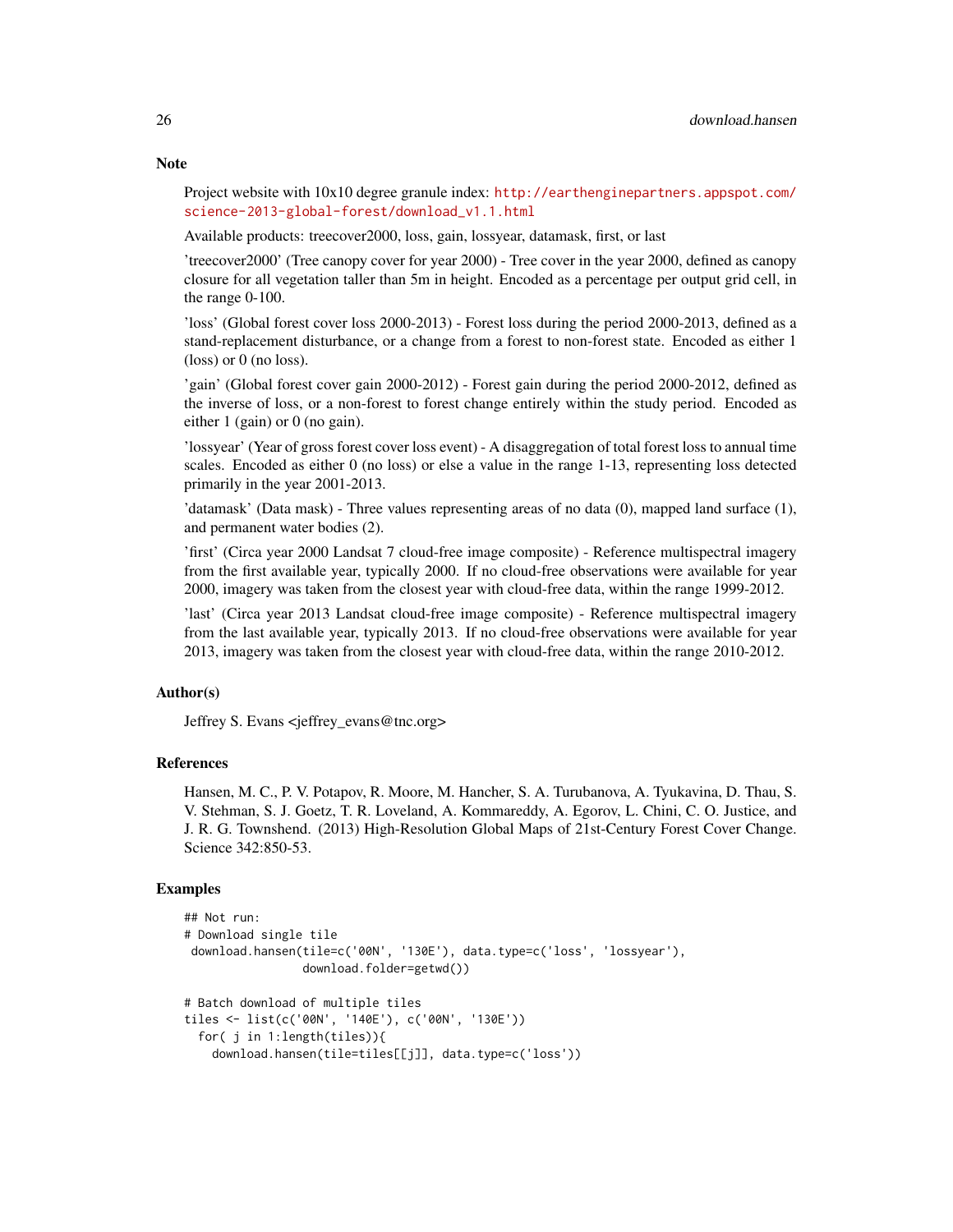# <span id="page-26-0"></span>download.prism 27

# }

## End(Not run)

download.prism *Download PRISM*

# Description

Batch download of monthly gridded PRISM climate data

#### Usage

```
download.prism(data.type, date.range, time.step = "monthly",
 download.folder = getwd(), by.year = FALSE, unzip.file = TRUE,
  ftp.site = "ftp://prism.oregonstate.edu")
```
# Arguments

| data.type       | Specify climate metric ('ppt','tmin','tmax','tmean')            |
|-----------------|-----------------------------------------------------------------|
| date.range      | A vector with start and end date in y/m/d format                |
| time.step       | Timestep of product ('daily'/'monthly')                         |
| download.folder |                                                                 |
|                 | Local download directory, defaults to current working directory |
| by.year         | Create a directory for each year (TRUE/FALSE)                   |
| unzip.file      | Unzip file on download (TRUE/FALSE)                             |
| ftp.site        | PRISM ftp address to use, default: ftp://prism.oregonstate.edu  |
|                 |                                                                 |

#### Value

Compressed or uncompressed PRISM monthly gridded data(bil raster format)

#### Note

Monthly data 1895-1980 is available in a single zip file on the ftp site PRISM URL: <http://prism.nacse.org/> FTP download sites for 400m gridded daily/monthly climate data <ftp://prism.oregonstate.edu/daily> <ftp://prism.oregonstate.edu/monthly> Naming convention: PRISM\_<var>\_<stability>\_<scale&version>\_<date>\_bil.zip i.e., 'PRISM\_ppt\_stable\_4kmD1\_20100208\_bil.zip' Data description: [http://prism.nacse.org/documents/PRISM\\_datasets\\_aug2013.pdf](http://prism.nacse.org/documents/PRISM_datasets_aug2013.pdf)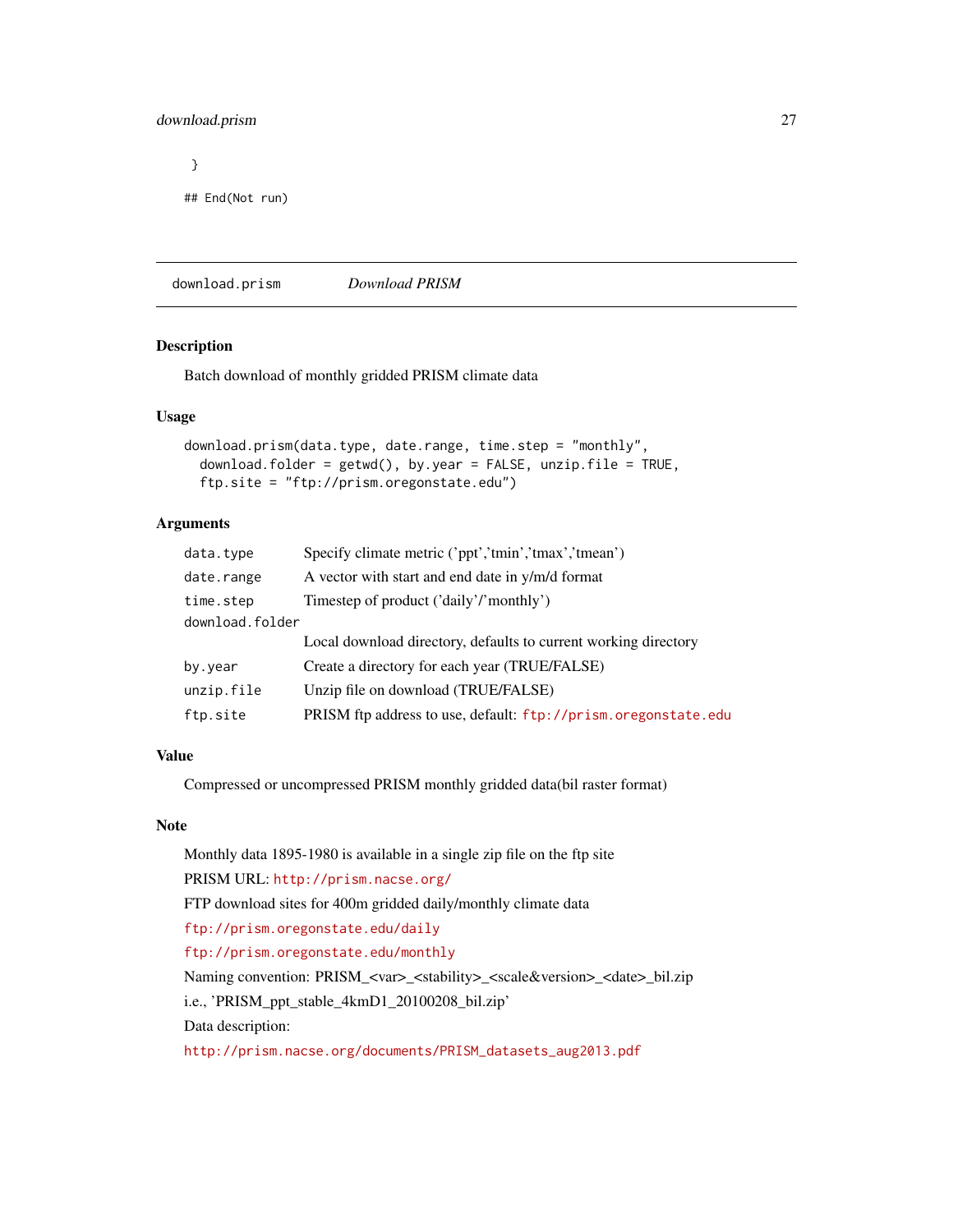#### <span id="page-27-0"></span>Author(s)

Jeffrey S. Evans <jeffrey\_evans@tnc.org>

# See Also

[download.daymet](#page-23-1), [download.hansen](#page-24-1)

#### Examples

```
## Not run:
  my.dates <- c('2000/1/1', '2001/12/30')
  download.prism('ppt', date.range=my.dates, time.step='monthly', by.year=TRUE)
# Download monthly precipitation data Jan 1st 2000 to Feb 10th 2000 (n=41)
  my.dates <- c('2000/1/1', '2000/2/10')
  download.prism('ppt', date.range=my.dates, time.step='daily', by.year=TRUE)
## End(Not run)
```
effect.size *Cohen's-d effect size*

#### Description

Cohen's-d effect size with pooled sd for a control and experimental group

#### Usage

 $effect.size(y, x, pooled = TRUE, conf.level = 0.95)$ 

# Arguments

|            | A character or factor vector                         |
|------------|------------------------------------------------------|
| x          | A numeric vector, same length as y                   |
| pooled     | Pooled or population standard deviation (TRUE/FALSE) |
| conf.level | Specified confidence interval. Default is 0.95       |

# Value

An effect.size class object with x, y and a data.frame with columns for effect size, lower confidence interval, lower confidence interval. The row names of the data frame represent the levels in y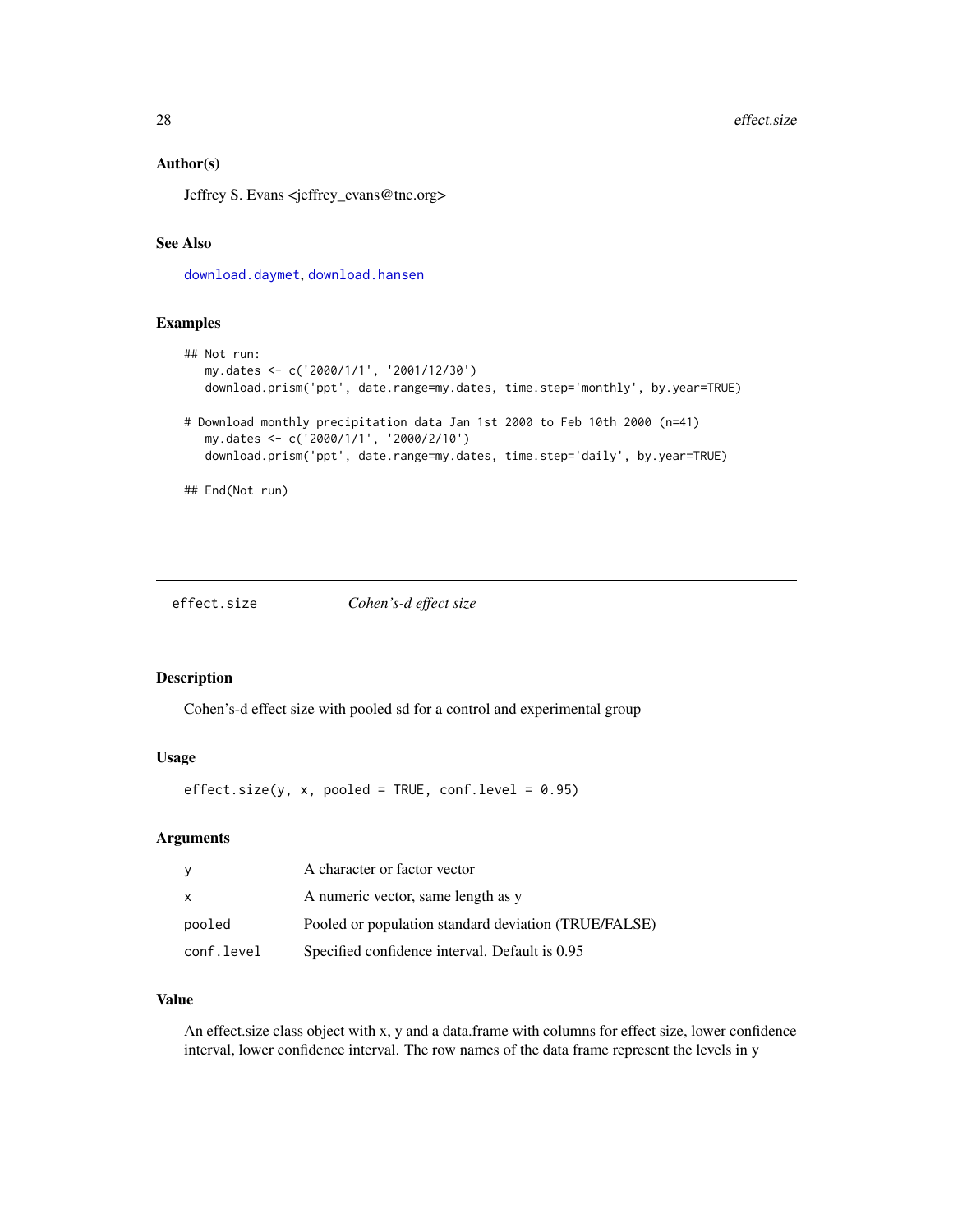<span id="page-28-0"></span>elev 29

# Note

This implementation will iterate tourhg each class in y and treating a given class as the experimental group and all other classes as a control case. Each class had d and the confidence interval derived. A negative d indicate directionality with same magnitude. The expected range for d is 0 - 3

d is derived; ( mean(experimental group) - mean(control group) ) / sigma(p)

pooled standard deviation is derived; sqrt( ( (Ne - 1) \* sigma(e)^2 + (Nc - 1) \* sigma(c)^2 ) / (Ne + Nc - 2) ) where; Ne, Nc = n of experimental and control groups.

# Author(s)

Jeffrey S. Evans <jeffrey\_evans@tnc.org>

# References

Cohen, J., (1988) Statistical Power Analysis for the Behavioral Sciences (second ed.). Lawrence Erlbaum Associates.

Cohen, J (1992) A power primer. Psychological Bulletin 112(1):155-159

#### Examples

```
( es <- effect.size(iris$Species, iris$Sepal.Length) )
 plot(es)
```
elev *Elevation raster*

#### Description

elevation raster of Switzerland

#### Format

A raster RasterLayer class object:

resoultion 5 arc-minute 0.00833 (10000m)

nrow 264 ncol 564 ncell 148896 xmin 5.9 xmax 10.6 ymin 45.7 ymax 47.9 proj4string +proj=longlat +ellps=WGS84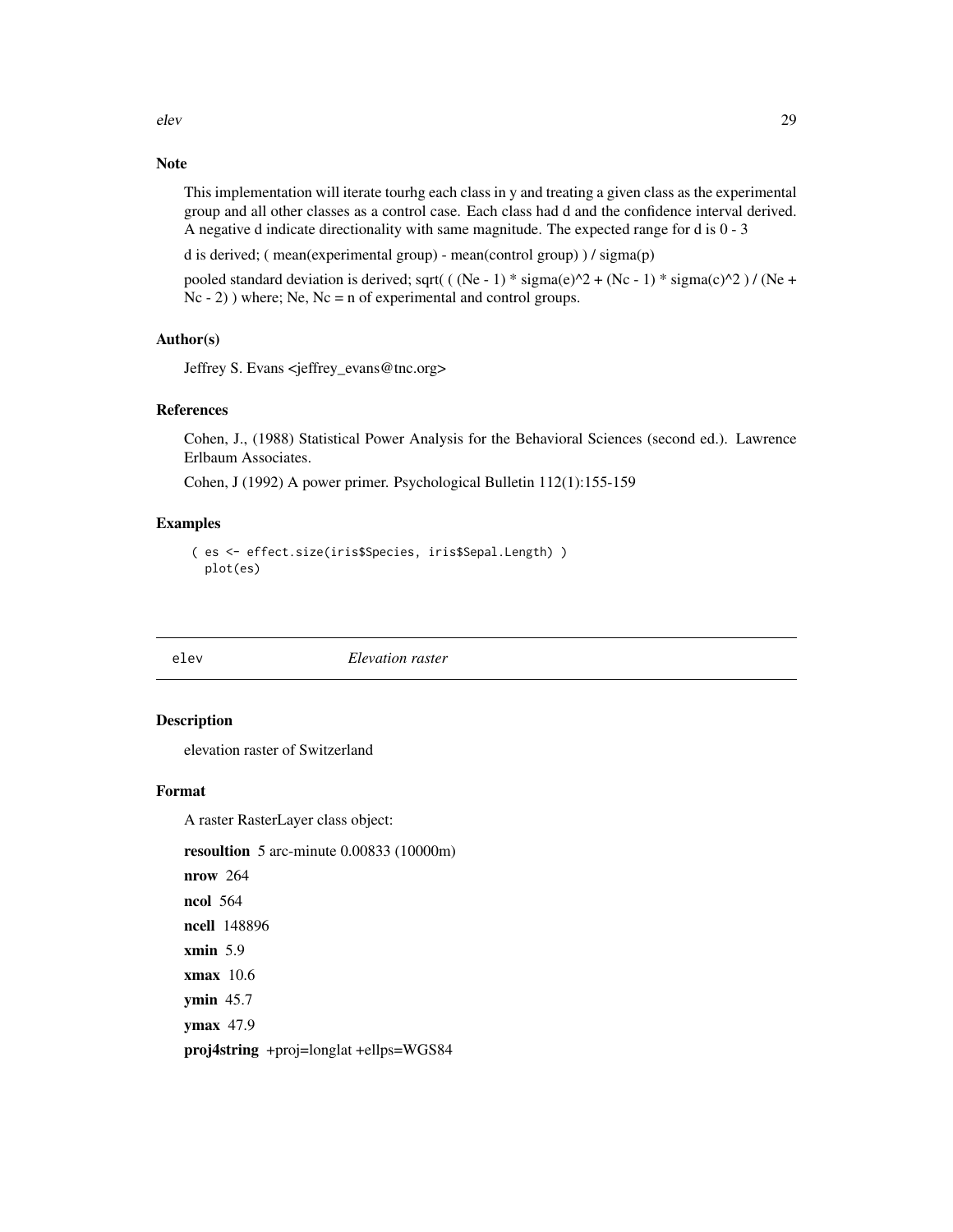#### <span id="page-29-0"></span>Source

<http://www.diva-gis.org/Data>

erase.point *Erase points*

#### Description

Removes points intersecting a polygon feature class

# Usage

erase.point(y, x, inside = TRUE)

# Arguments

| y      | A SpatialPoints or SpatialPointsDataFrame                       |
|--------|-----------------------------------------------------------------|
| X      | A SpatialPolygons or SpatialPolygonsDataFrame                   |
| inside | (TRUE/FALSE) Remove points inside polygon, else outside polygon |

# Value

A SpatialPoints or SpatialPointsDataFrame

#### Note

Provides the same functionality as the ESRI ArcGIS Erase Point tool

# Author(s)

Jeffrey S. Evans <jeffrey\_evans<at>tnc.org>

```
require(sp)
data(meuse)
coordinates(meuse) = -x+ypoly <- SpatialPolygonsDataFrame(SpatialPolygons(list(Polygons(list(
            Polygon(cbind(c(180042, 180545, 180553, 180314, 179955,
            179142, 179437, 179524, 179979, 180042), c(332373, 332026,
   331426, 330889, 330683, 331133, 331623, 332152, 332357,
            332373)))),'1'))), data.frame(row.names=c('1'), PIDS=1))
meuse.erase <- erase.point(meuse, poly)
par(mfrow=c(1,2))
  plot(poly,)
   points(meuse, pch=20)
```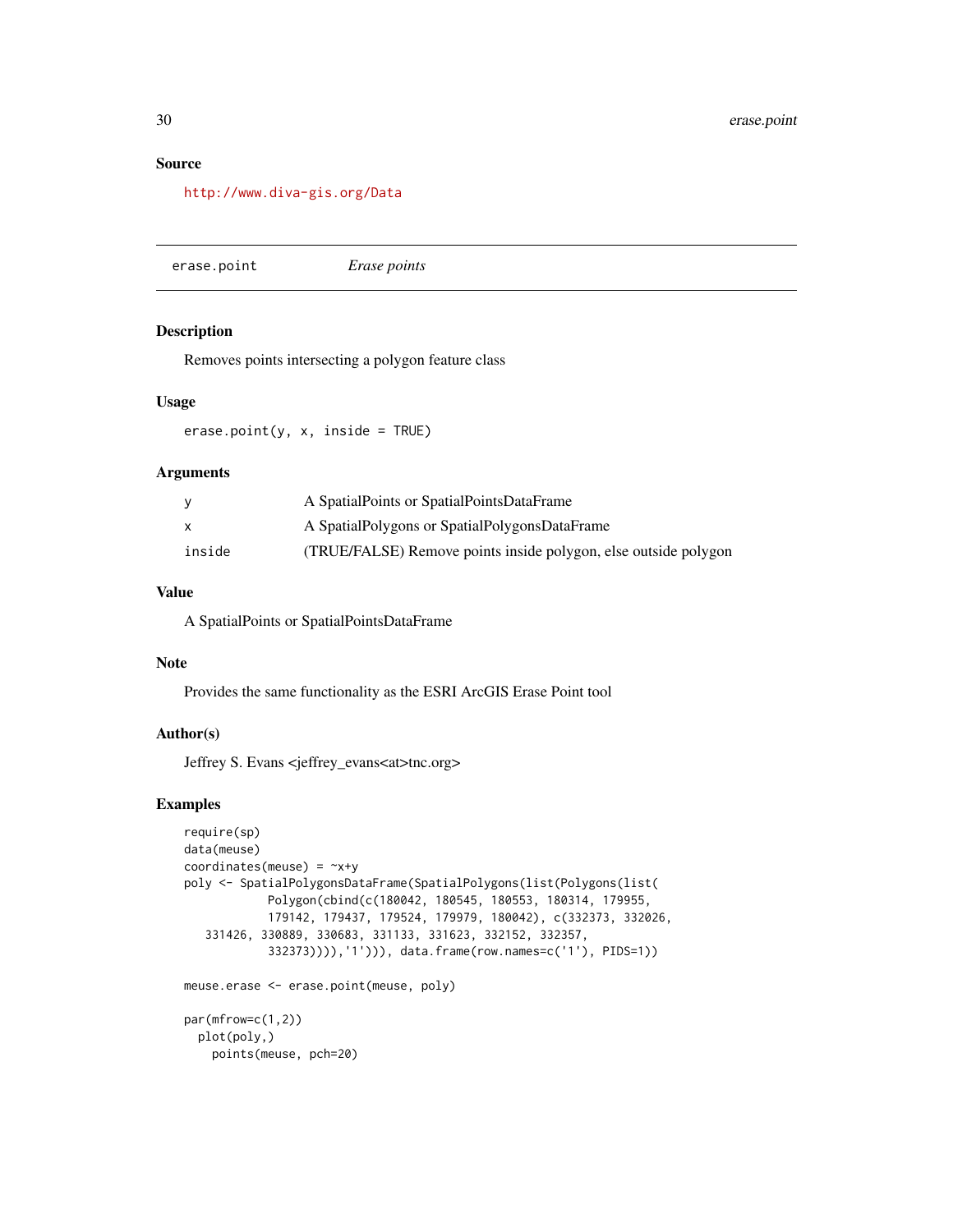# <span id="page-30-0"></span>focal.lmetrics 31

plot(poly) points(meuse.erase, pch=20)

focal.lmetrics *Focal landscape metrics*

#### Description

Calculates a variety of landscape metrics on integer rasters using focal approach

#### Usage

```
focal.lmetrics(x, w = 5, bkg = 0, land.value = 1,
 metric = "prop.landscape", latlong = FALSE)
```
# **Arguments**

| X          | raster class object                                                                                |
|------------|----------------------------------------------------------------------------------------------------|
| W          | Size of focal window, a single value or two values defining size of matrix (must<br>be odd values) |
| bkg        | Background value (will be ignored)                                                                 |
| land.value | Raster cell value to calculate metrics on                                                          |
| metric     | Name of desired metric (see available metrics)                                                     |
| latlong    | (FALSE/TRUE) Is raster data in lat-long                                                            |
|            |                                                                                                    |

# Details

The following metrics are available:

- class a particular patch type from the original input matrix (mat).
- n.patches the number of patches of a particular patch type or in a class.
- total.area the sum of the areas (m2) of all patches of the corresponding patch type.
- prop.landscape the proportion of the total landscape represented by this class
- patch.density the numbers of patches of the corresponding patch type divided by total landscape area (m2).
- total.edge the total edge length of a particular patch type.
- edge.density edge length on a per unit area basis that facilitates comparison among landscapes of varying size.
- landscape.shape.index a standardized measure of total edge or edge density that adjusts for the size of the landscape.
- largest.patch.index largest patch index quantifies the percentage of total landscape area comprised by the largest patch.
- mean.patch.area average area of patches.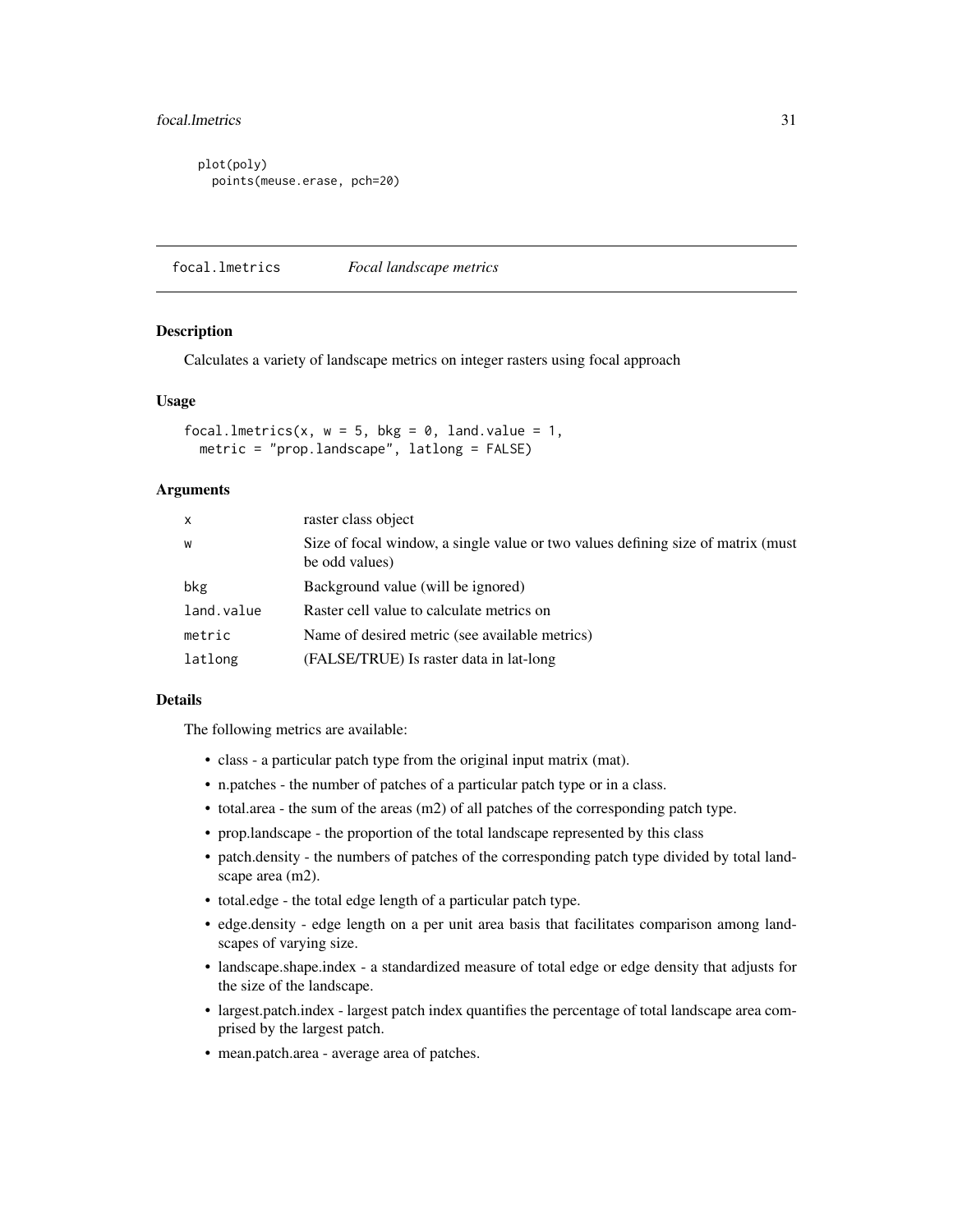- sd.patch.area standard deviation of patch areas.
- min.patch.area the minimum patch area of the total patch areas.
- max.patch.area the maximum patch area of the total patch areas.
- perimeter.area.frac.dim perimeter-area fractal dimension equals 2 divided by the slope of regression line obtained by regressing the logarithm of patch area (m2) against the logarithm of patch perimeter (m).
- mean.perim.area.ratio the mean of the ratio patch perimeter. The perimeter-area ratio is equal to the ratio of the patch perimeter (m) to area (m2).
- sd.perim.area.ratio standard deviation of the ratio patch perimeter.
- min.perim.area.ratio minimum perimeter area ratio
- max.perim.area.ratio maximum perimeter area ratio.
- mean.shape.index mean of shape index
- sd.shape.index standard deviation of shape index.
- min.shape.index the minimum shape index.
- max.shape.index the maximum shape index.
- mean.frac.dim.index mean of fractal dimension index.
- sd.frac.dim.index standard deviation of fractal dimension index.
- min.frac.dim.index the minimum fractal dimension index.
- max.frac.dim.index the maximum fractal dimension index.
- total.core.area the sum of the core areas of the patches (m2).
- prop.landscape.core proportional landscape core
- mean.patch.core.area mean patch core area.
- sd.patch.core.area standard deviation of patch core area.
- min.patch.core.area the minimum patch core area.
- max.patch.core.area the maximum patch core area.
- prop.like.adjacencies calculated from the adjacency matrix, which shows the frequency with which different pairs of patch types (including like adjacencies between the same patch type) appear side-by-side on the map (measures the degree of aggregation of patch types).
- aggregation.index computed simply as an area-weighted mean class aggregation index, where each class is weighted by its proportional area in the landscape.
- landscape.division.index based on the cumulative patch area distribution and is interpreted as the probability that two randomly chosen pixels in the landscape are not situated in the same patch
- splitting.index based on the cumulative patch area distribution and is interpreted as the effective mesh number, or number of patches with a constant patch size when the landscape is subdivided into S patches, where S is the value of the splitting index.
- effective.mesh.size equals 1 divided by the total landscape area (m2) multiplied by the sum of patch area (m2) squared, summed across all patches in the landscape.
- patch.cohesion.index measures the physical connectedness of the corresponding patch type.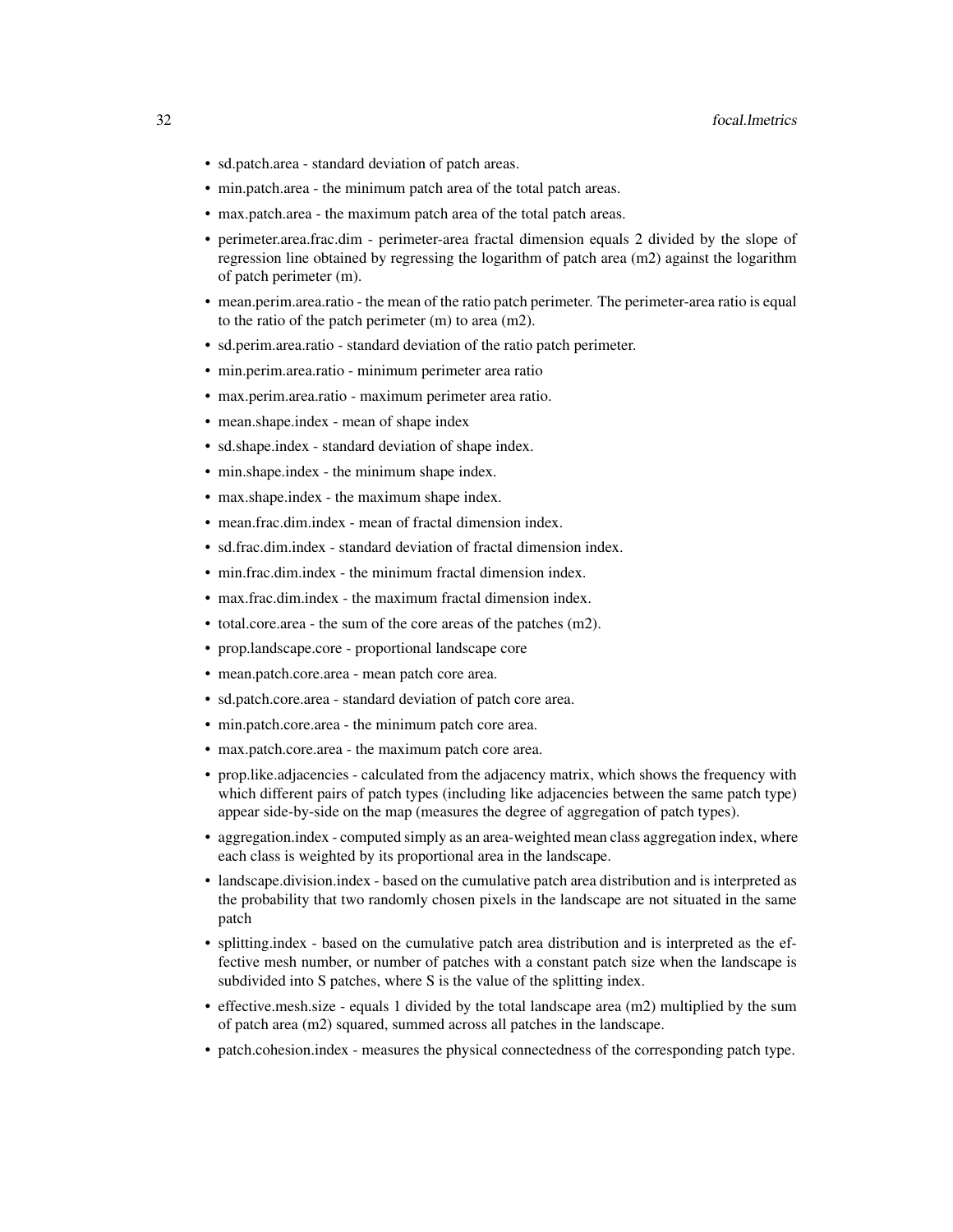#### <span id="page-32-0"></span>fuzzySum 33

# Value

RasterLayer class object of specified landscape metric

# Author(s)

Jeffrey S. Evans <jeffrey\_evans@tnc.org>

# See Also

[land.metrics](#page-42-1) [ConnCompLabel](#page-0-0) [PatchStat](#page-0-0) [ClassStat](#page-0-0)

#### Examples

```
## Not run:
library(raster)
library(sp)
r <- raster(nrows=180, ncols=360, xmn=571823.6, xmx=616763.6, ymn=4423540,
             ymx=4453690, resolution=270, crs = CRS("+proj=utm +zone=12 +datum=NAD83
             +units=m +no_defs +ellps=GRS80 +towgs84=0,0,0"))
r[] <- rpois(ncell(r), lambda=1)
r \leq \text{calc}(r, \text{ fun-function}(x) \{ x[x \geq 1] \leq 1; \text{ return}(x) \} )# proportion landscape class
pland <- focal.lmetrics(r, w=11)
 plot(pland)
# Aggregation index
ai <- focal.lmetrics(r, w=11, metric = "aggregation.index")
 plot(ai)
```

```
## End(Not run)
```
fuzzySum *Fuzzy Sum*

# Description

Calculates the fuzzy sum of a vector

#### Usage

fuzzySum(x)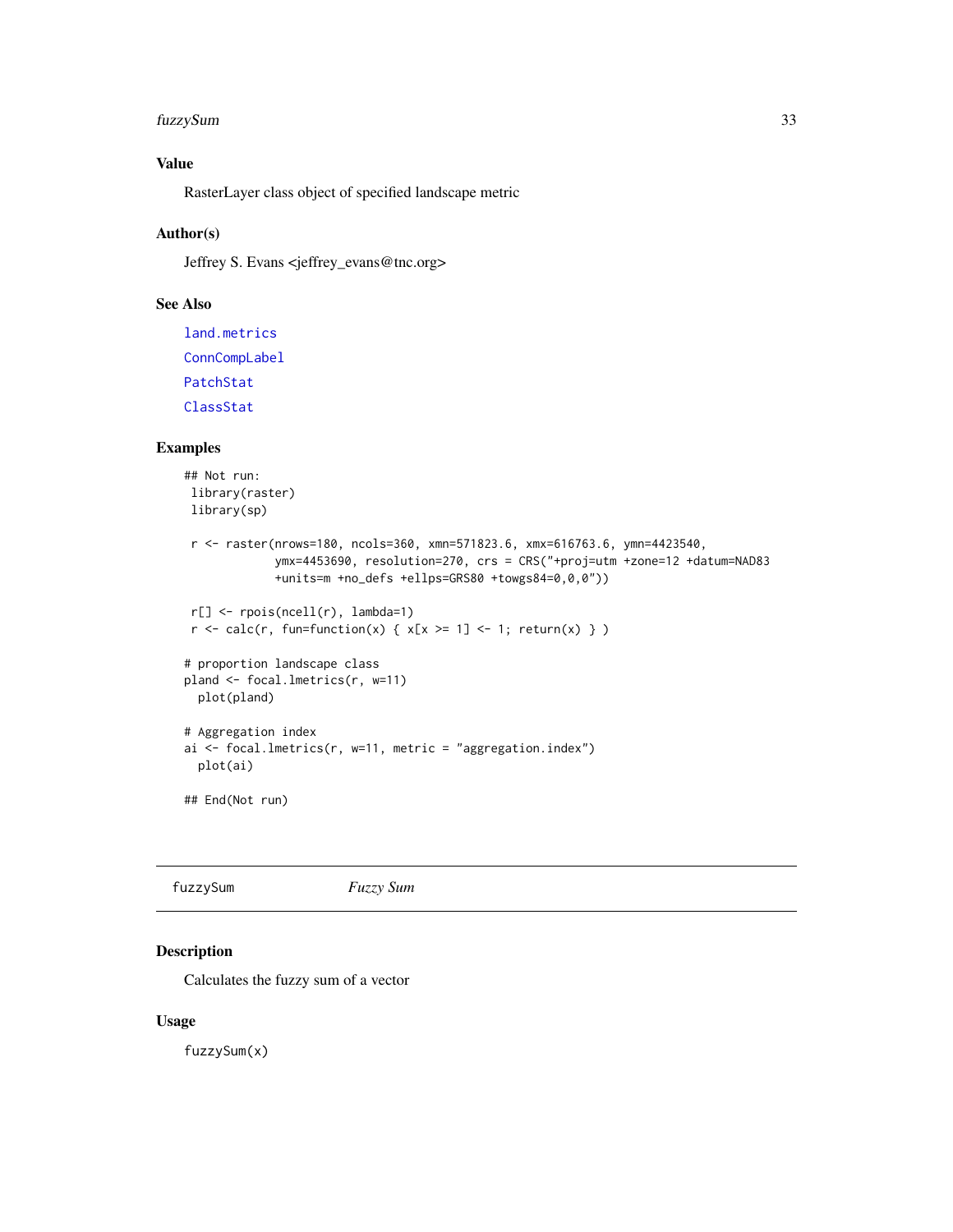# <span id="page-33-0"></span>34 gaussian.kernel

### Arguments

x Vector of values to apply fuzzy sum

#### Value

Value of fuzzy sum

# Note

The fuzzy sum is an increasing linear combination of values. This can be used to sum probabilities or results of multiple density functions.

# Author(s)

Jeffrey S. Evans <jeffrey\_evans@tnc.org>

#### Examples

```
p = c(0.8, 0.76, 0.87)fuzzySum(p)
  sum(p)
p = c(0.3, 0.2, 0.1)fuzzySum(p)
  sum(p)
```
gaussian.kernel *Gaussian Kernel*

#### Description

Creates a Gaussian Kernel of specified size and sigma

# Usage

```
gaussian.kernel(sigma = 2, n = 5)
```
# Arguments

| sigma | sigma (standard deviation) of kernel (defaults 2) |
|-------|---------------------------------------------------|
| n     | size of symmetrical kernel (defaults to 5x5)      |

# Value

Symmetrical (NxN) matrix of a Gaussian distribution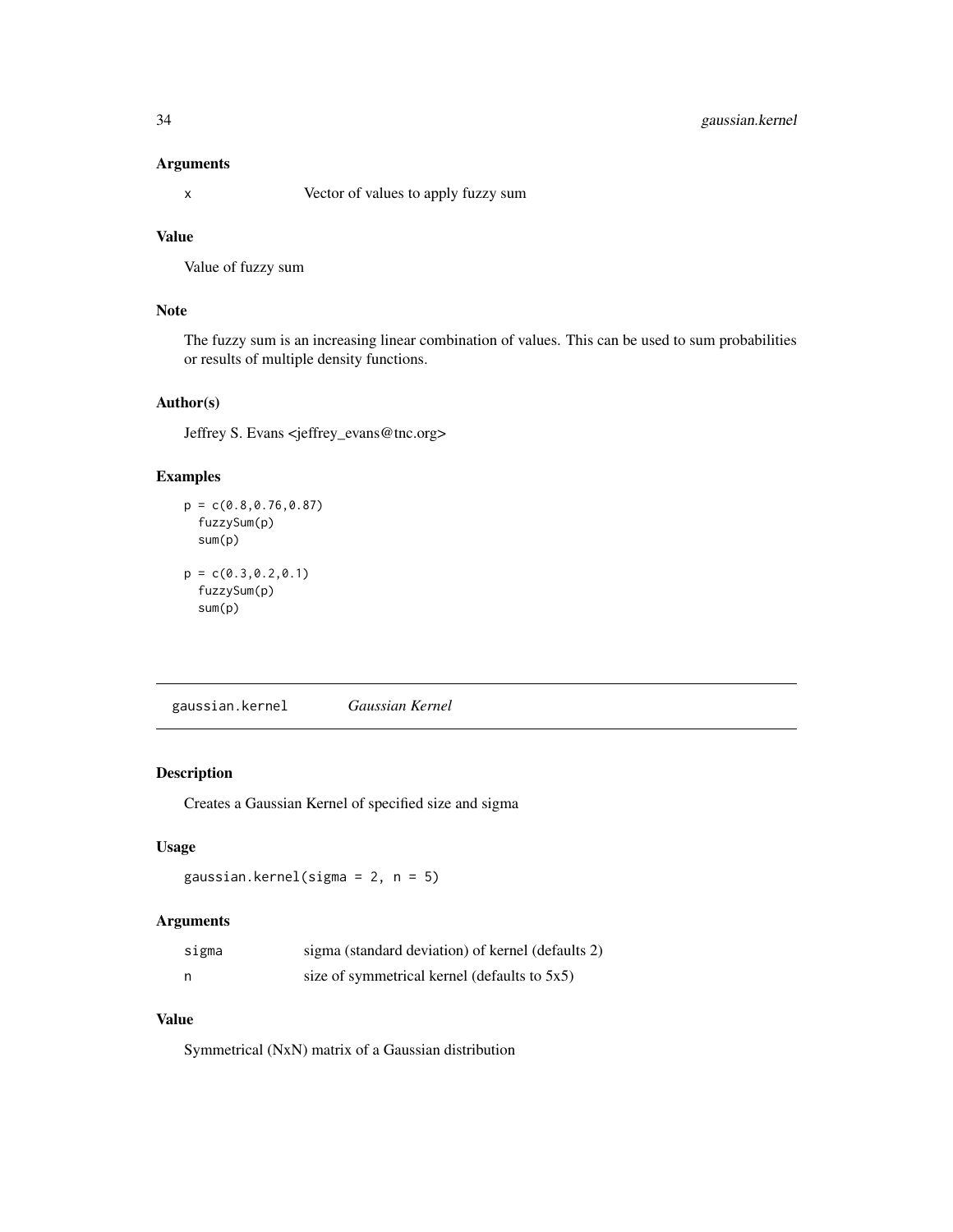#### <span id="page-34-0"></span>group.pdf 35

#### Author(s)

Jeffrey S. Evans <jeffrey\_evans@tnc.org>

#### Examples

```
par(mfrow=c(2,2))
persp(gaussian.kernel(sigma=1, n=27), theta = 135, phi = 30, col = "grey",
     ltheta = -120, shade = 0.6, border=NA )
persp(gaussian.kernel(sigma=2, n=27), theta = 135, phi = 30, col = "grey",
     ltheta = -120, shade = 0.6, border=NA )
persp(gaussian.kernel(sigma=3, n=27), theta = 135, phi = 30, col = "grey",
     ltheta = -120, shade = 0.6, border=NA )
persp(gaussian.kernel(sigma=4, n=27), theta = 135, phi = 30, col = "grey",
      ltheta = -120, shade = 0.6, border=NA )
```
group.pdf *Probability density plot by group*

# Description

Creates a probability density plot of y for each group of x

# Usage

```
group.pdf(x, y, col = NULL, lty = NULL, lwd = NULL, lx = "topleft",ly = NULL, ...
```
#### Arguments

| $\mathsf{x}$ | Numeric, character or factorial vector of grouping variable (must be same length<br>$\left( \text{as } y \right)$ |
|--------------|-------------------------------------------------------------------------------------------------------------------|
| y            | Numeric vector (density variable)                                                                                 |
| col          | Optional line colors (see par, col)                                                                               |
| lty          | Optional line types (see par, lty)                                                                                |
| lwd          | Optional line widths (see par, lwd)                                                                               |
| 1x           | Position of legend (x coordinate or 'topright', 'topleft', 'bottomright', 'bottom-<br>$left'$ )                   |
| ly           | Position of legend (y coordinate)                                                                                 |
| $\cdots$     | Additional arguments passed to plot                                                                               |

# Author(s)

Jeffrey S. Evans <jeffrey\_evans<at>tnc.org>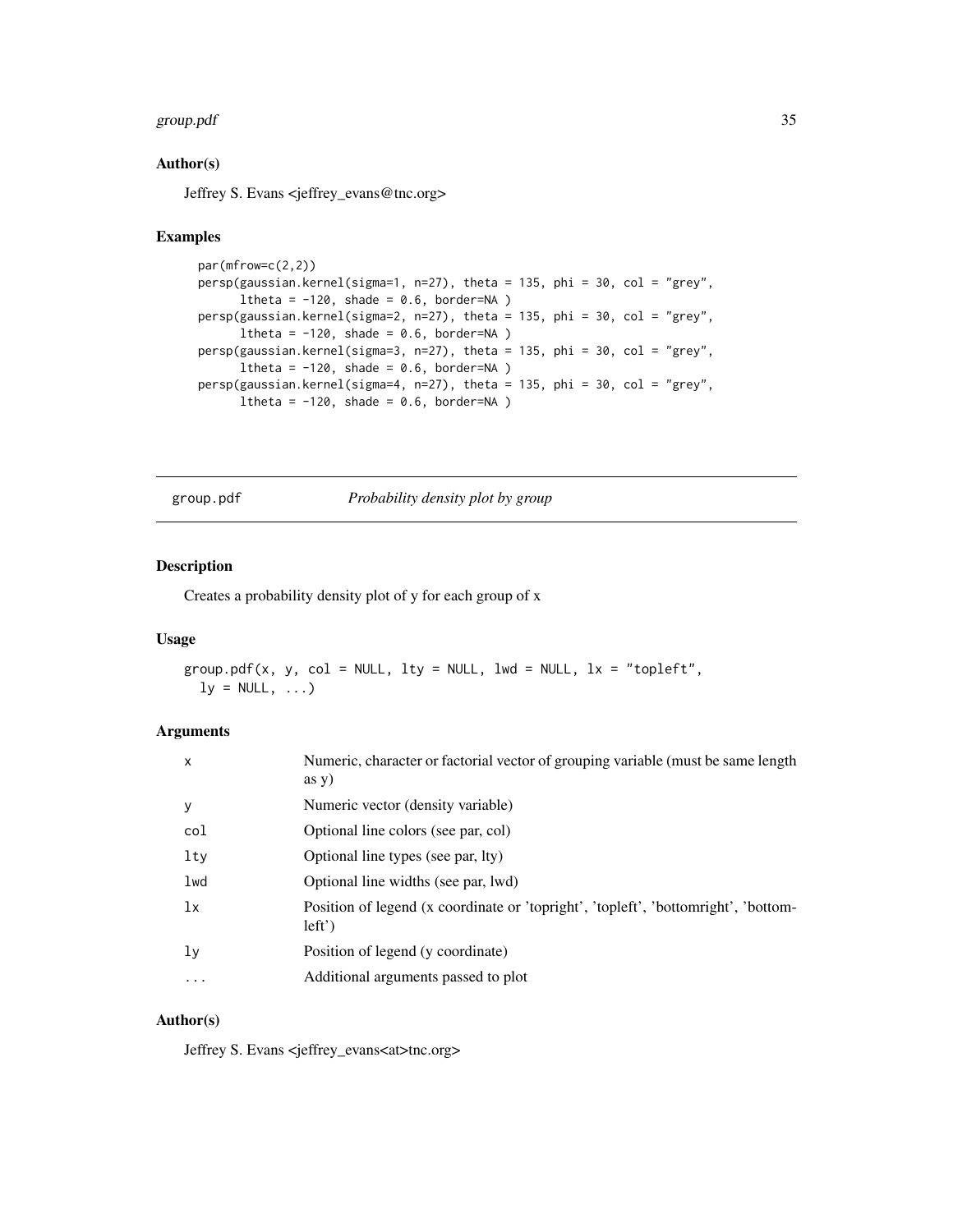# References

Simonoff, J. S. (1996). Smoothing Methods in Statistics. Springer-Verlag, New York.

#### Examples

```
y=dnorm(runif(100))
x = rep(c(1, 2, 3), length.out = length(y))group.pdf(x=as.factor(x), y=y, main='Probability Density of y by group(x)',
ylab='PDF', xlab='Y', lty=c(1,2,3))
```
hexagons *Hexagons*

# Description

Create hexagon polygons

#### Usage

hexagons(x, res =  $100, ...$ )

#### Arguments

| X                       | sp SpatialDataFrame class object        |
|-------------------------|-----------------------------------------|
| res                     | Area of resulting hexagons              |
| $\cdot$ $\cdot$ $\cdot$ | Additional arguments passed to spsample |

# Value

SpatialPolygonsDataFrame OBJECT

# Note

depends: sp

```
require(sp)
 data(meuse)
   coordinates(meuse) <- ~x+y
```

```
hex.polys <- hexagons(meuse, res=100)
 plot(hex.polys)
   plot(meuse,pch=20,add=TRUE)
```

```
# Points intersecting hexagons
hex.pts <- na.omit(over(meuse,hex.polys))
(hex.pts <- data.frame(PTID=rownames(hex.pts), hex.pts))
```
<span id="page-35-0"></span>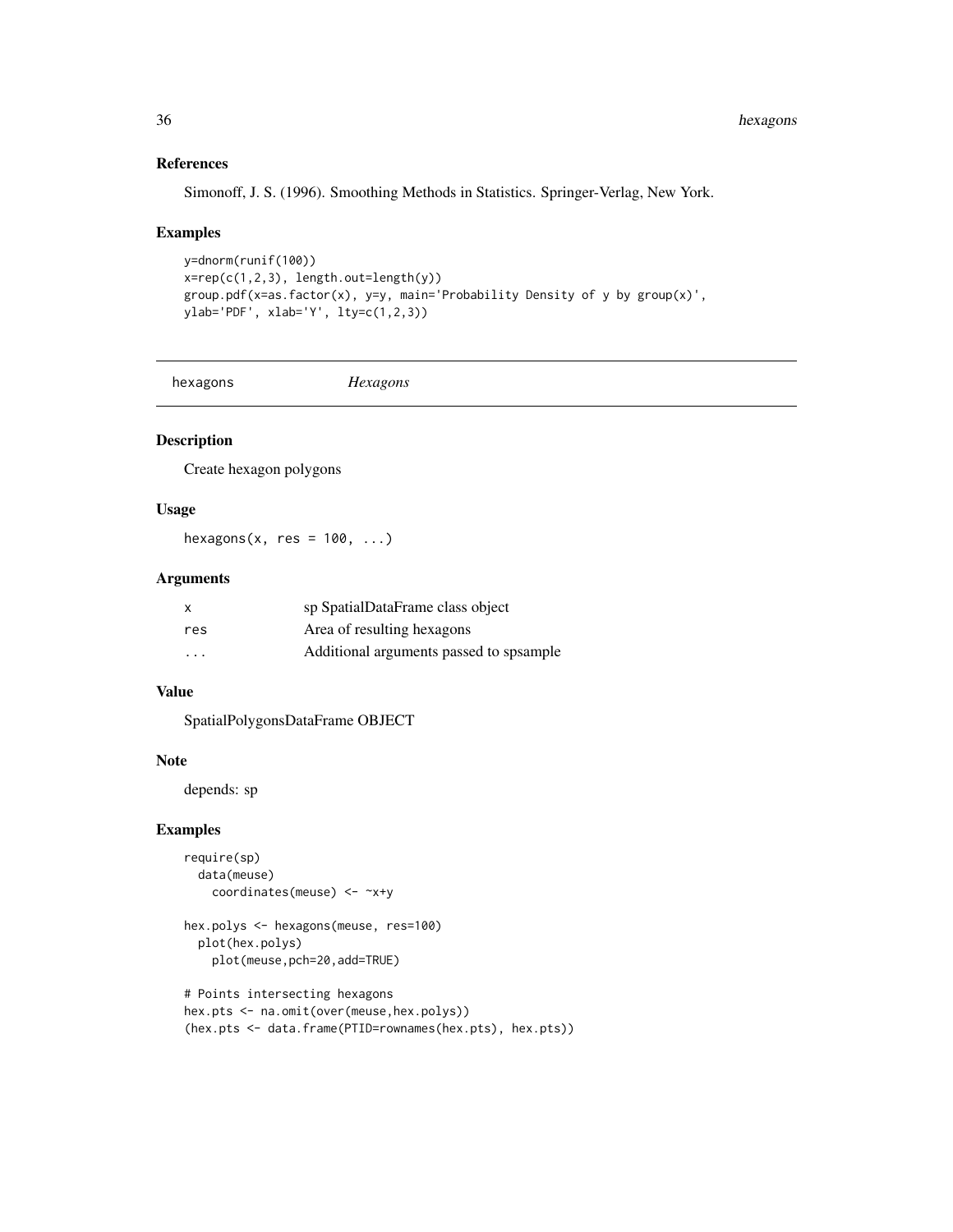# Description

Calculates the McCune & Keon (2002) Heat Load Index

# Usage

 $hli(x, check = TRUE)$ 

#### Arguments

|       | raster object                                                     |
|-------|-------------------------------------------------------------------|
| check | (TRUE/FALSE) check for projection integrity in northern latitudes |

# Value

raster class object of McCune & Keon (2002) Heat Load Index

## Note

Describes A southwest facing slope should have warmer temperatures than a southeast facing slope, even though the amount of solar radiation they receive is equivalent. The McCune and Keon (2002) method accounts for this by "folding" the aspect so that the highest values are southwest and the lowest values are northeast. Additionally, this method account for steepness of slope, which is not addressed in most other aspect rescaling equations. HLI values range from 0 (coolest) to 1 (hottest).

# Author(s)

Jeffrey S. Evans <jeffrey\_evans@tnc.org>

# References

McCune, B., and D. Keon (2002) Equations for potential annual direct incident radiation and heat load index. Journal of Vegetation Science. 13:603-606.

```
library(raster)
data(elev)
heat.load <- hli(elev)
  plot(heat.load, main="Heat Load Index")
```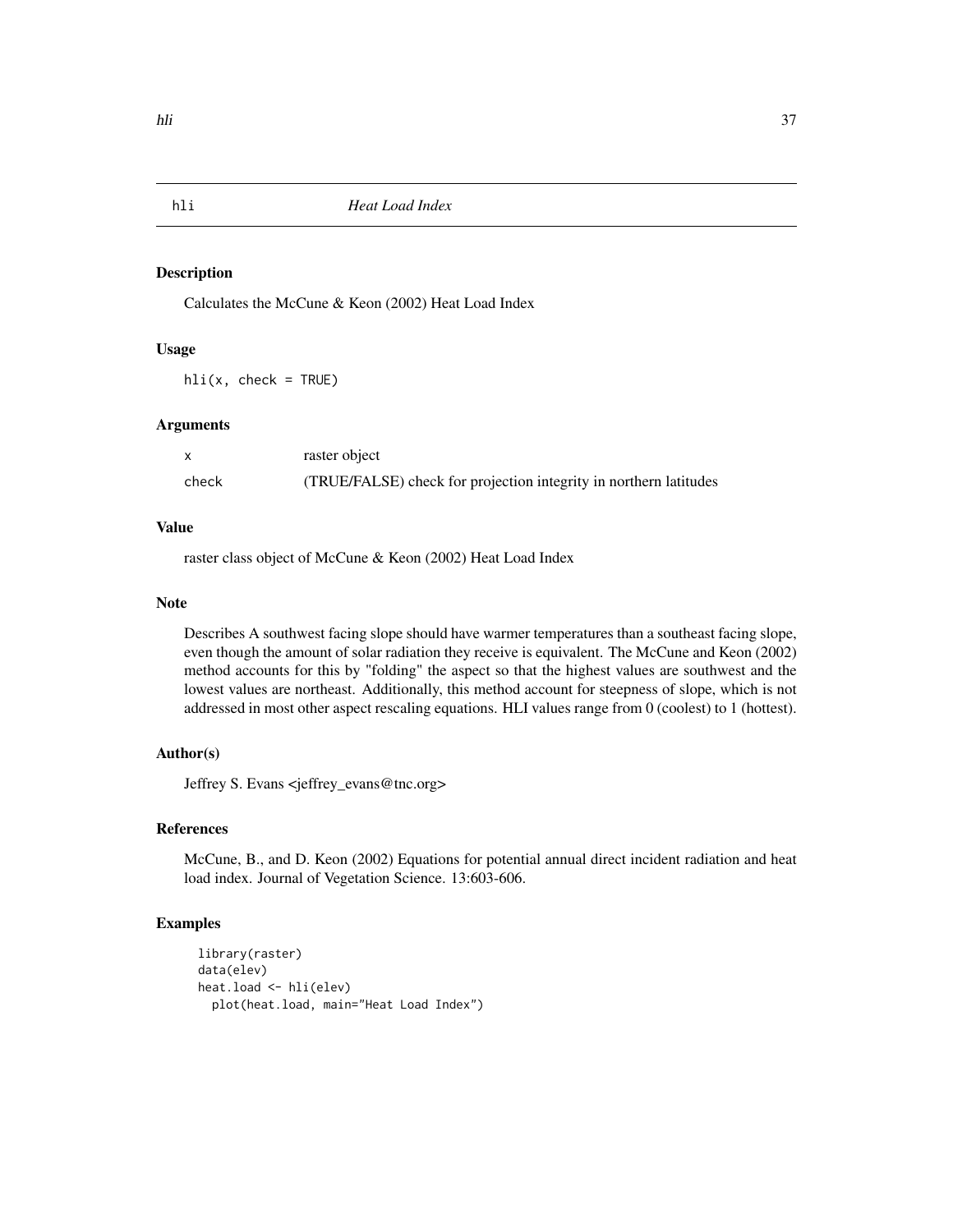## Description

Calculates a hierarchical scale decomposition of topographic position index

## Usage

```
hsp(x, min.scale = 3, max.scale = 27, inc = 4, win = "rectangle",
 normalize = FALSE)
```
## Arguments

| X         | Object of class raster (requires integer raster) |
|-----------|--------------------------------------------------|
| min.scale | Minimum scale (window size)                      |
| max.scale | Maximum scale (window size)                      |
| inc       | Increment to increase scales                     |
| win       | Window type, options are "rectangle" or "circle" |
| normalize | Normalize results to 0-1 scale (FALSE   TRUE)    |

# Value

raster class object

## Note

if win = "circle" units are distance, if win = "rectangle" untis are number of cells

# Author(s)

Jeffrey S. Evans <jeffrey\_evans@tnc.org>

## References

Murphy M.A., J.S. Evans, and A.S. Storfer (2010) Quantify Bufo boreas connectivity in Yellowstone National Park with landscape genetics. Ecology 91:252-261

## Examples

```
## Not run:
 library(raster)
 data(elev)
 hsp27 <- hsp(elev, 3, 27, 4, normalize = TRUE)
 plot(hsp27)
```
## End(Not run)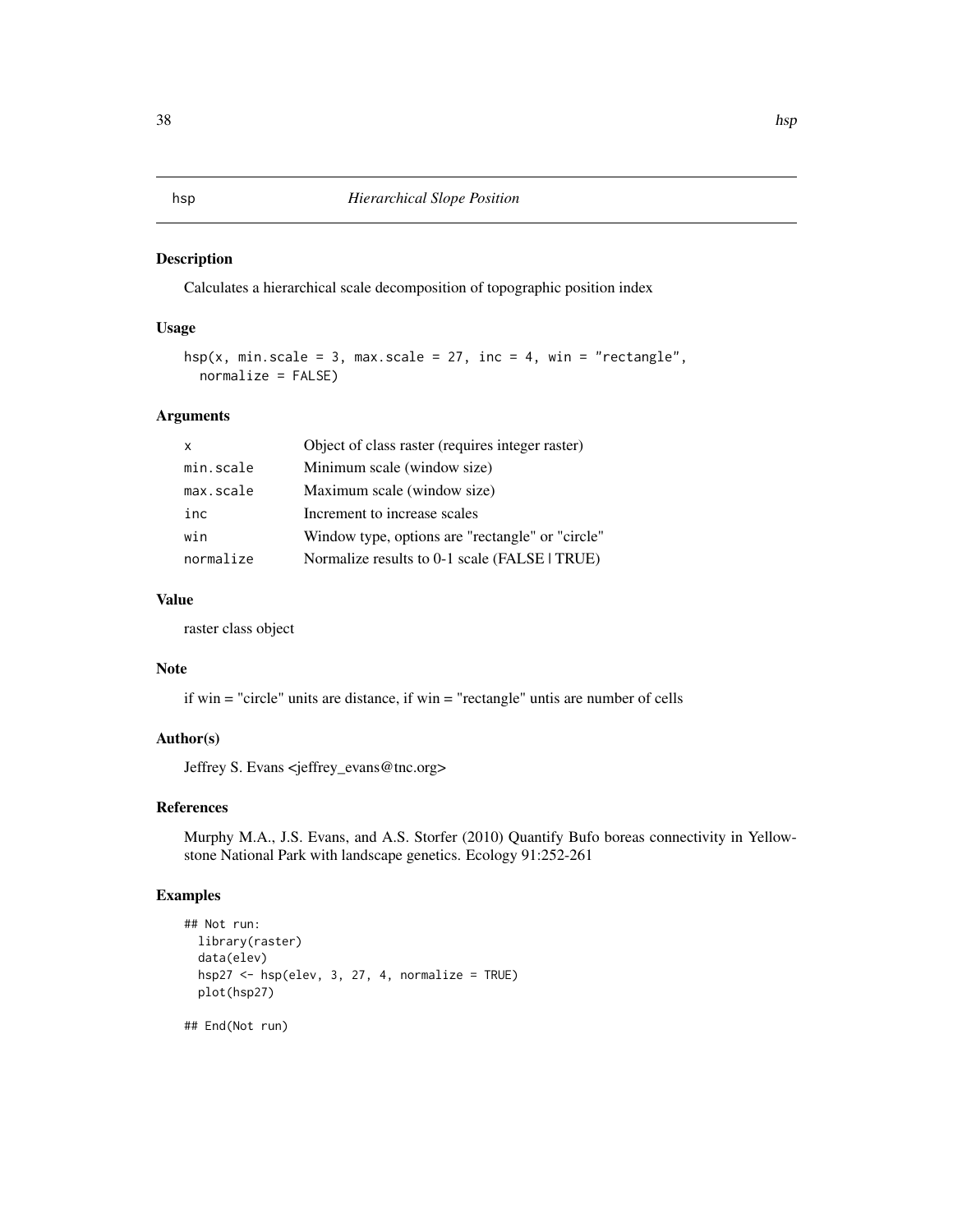hybrid.kmeans *Hybrid K-means*

#### Description

Hybrid K-means clustering using hierarchical clustering to define cluster-centers

## Usage

hybrid.kmeans(x,  $k = 2$ , hmethod = "ward.D", stat = mean, ...)

#### Arguments

| X       | A data frame or matrix with data to be clustered          |
|---------|-----------------------------------------------------------|
| k       | Number of clusters                                        |
| hmethod | The agglomeration method used in holust                   |
| stat    | The statistic to aggregate class centers (mean or median) |
|         | Additional arguments passed to kmeans                     |

## Details

This method uses hierarchical clustering to define the cluster-centers in the K-means clustering algorithm. This mitigates some of the know convergence issues in K-means.

#### Value

returns an object of class "kmeans" which has a print and a fitted method

#### Note

options for hmethod are: "ward.D", "ward.D2", "single", "complete", "average", "mcquitty", "median", "centroid"

# Author(s)

Jeffrey S. Evans <jeffrey\_evans@tnc.org>

# References

Singh, H., & K. Kaur (2013) New Method for Finding Initial Cluster Centroids in K-means Algorithm. International Journal of Computer Application. 74(6):27-30 Ward, J.H., (1963) Hierarchical grouping to optimize an objective function. Journal of the American Statistical Association. 58:236-24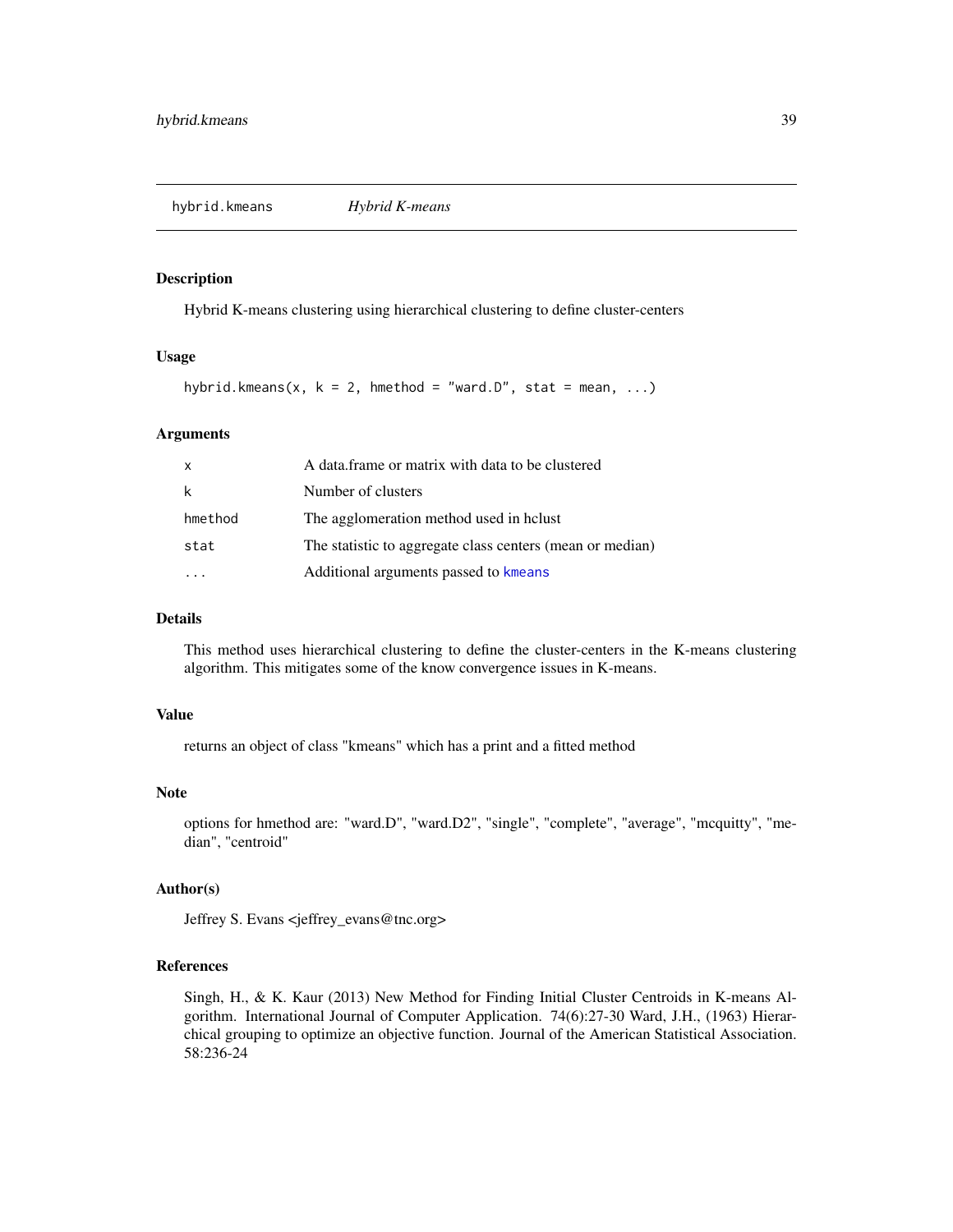# See Also

[kmeans](#page-0-0) for available ... arguments and function details [hclust](#page-0-0) for details on hierarchical clustering

## Examples

```
x \le rbind(matrix(rnorm(100, sd = 0.3), ncol = 2),
           matrix(rnorm(100, mean = 1, sd = 0.3), ncol = 2))# Compare k-means to hybrid k-means with k=4
km \le - kmeans(x, 4)hkm <- hybrid.kmeans(x,k=4)
par(mfrow=c(1,2))
  plot(x[,1],x[,2], col=km$cluster,pch=19, main="K-means")
  plot(x[,1],x[,2], col=hkm$cluster,pch=19, main="Hybrid K-means")
```
idw.smoothing *idw.smoothing*

# Description

Distance weighted smoothing of a variable in a spatial point object

#### Usage

idw.smoothing(x, y, d, k)

#### Arguments

| $\mathsf{x}$ | Object of class SpatialPointsDataFrame          |
|--------------|-------------------------------------------------|
| - V          | Numeric data in x@data                          |
| -d           | Distance constraint                             |
| k            | Maximum number of k-nearest neighbours within d |

## Value

A vector, same length as  $nrow(x)$ , of adjusted y values

#### Note

Smoothing is conducted with a weighted-mean where; weights represent inverse standardized distance lags Distance-based or neighbour-based smoothing can be specified by setting the desired neighbour smoothing method to a specified value then the other parameter to the potential maximum. For example; a constraint distance, including all neighbours within 1000 (d=1000) would require k to equal all of the potential neighbours  $(n-1 \text{ or } k=nrow(x)-1)$ .

Depends: sp, RANN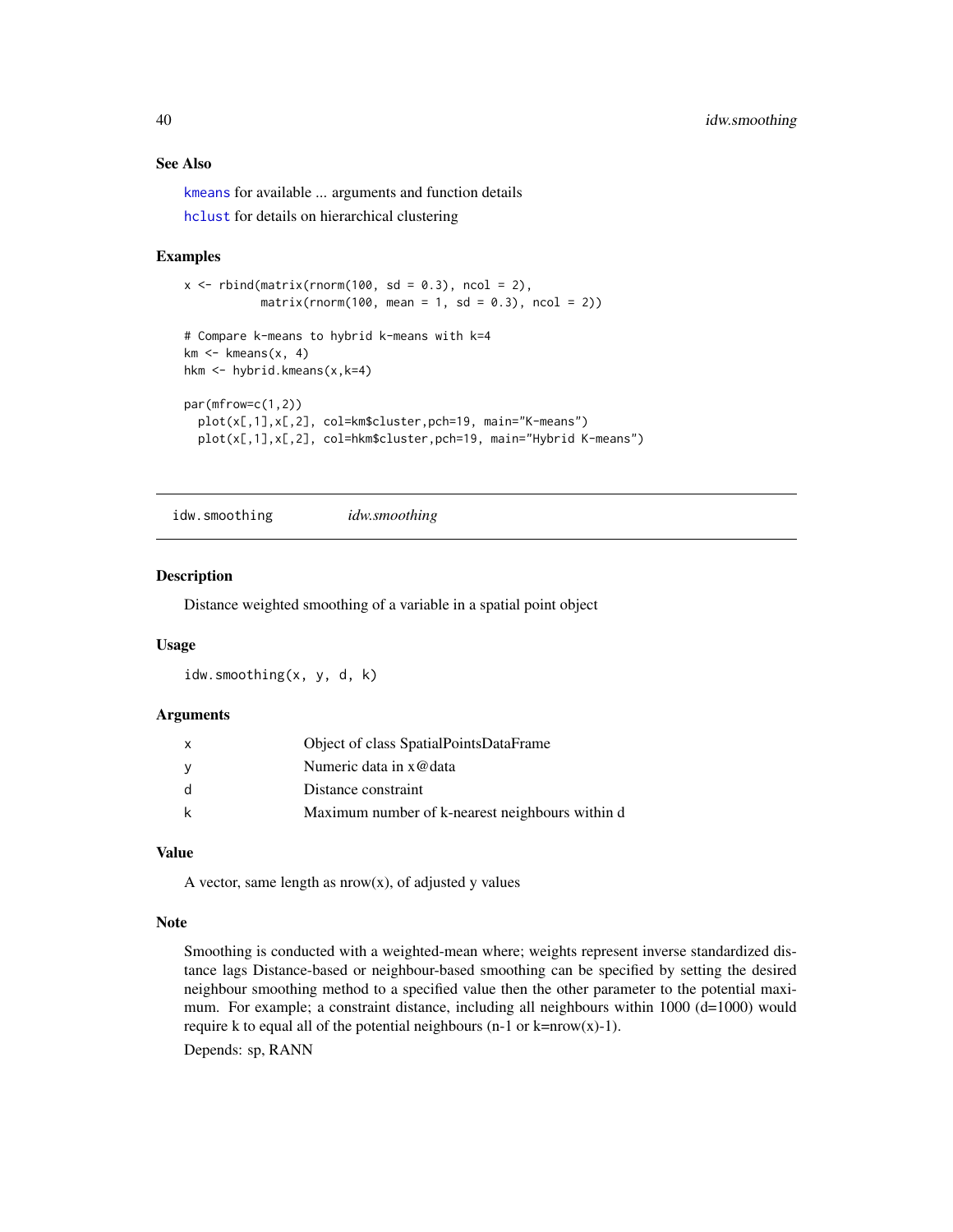#### insert.values 41

# Examples

```
library(sp)
 data(meuse)
 coordinates(meuse) <- ~x+y
# Calculate distance weighted mean on cadmium variable in meuse data
 cadmium.idw <- idw.smoothing(meuse, 'cadmium', k=nrow(meuse), d = 1000)
 meuse@data$cadmium.wm <- cadmium.idw
 opar <- par
 par(mfrow=c(2,1))
 plot(density(meuse@data$cadmium), main='Cadmium')
 plot(density(meuse@data$cadmium.wm), main='IDW Cadmium')
 par <- opar
```
insert.values *Insert Values*

# Description

Inserts new values into a vector at specified positions

## Usage

insert.values(x, value, index)

## Arguments

| X     | A vector to insert values                       |
|-------|-------------------------------------------------|
| value | Values to insert into x                         |
| index | Index position(s) to insert $y$ values into $x$ |

# Value

A vector with values of y inserted into x and the position(s) defined by the index

#### Note

This function inserts new values at specified positions in a vector. It does not replace existing values. If a single value is provided for y and l represents multiple positions y will be replicated for the length of l. In this way you can insert the same value at multiple locations.

# Author(s)

Jeffrey S. Evans <jeffrey\_evans@tnc.org>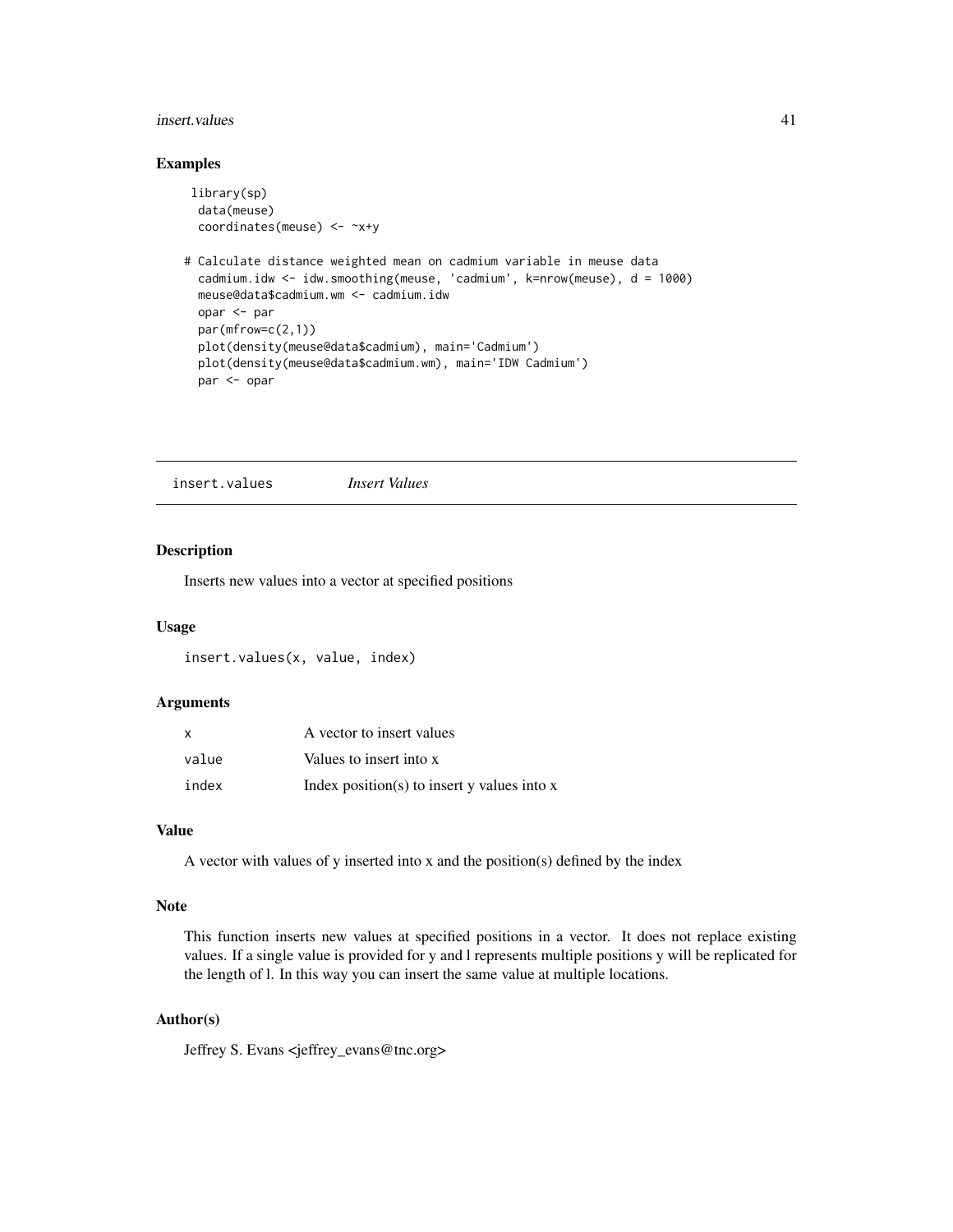# Examples

```
(x=1:10)
# Insert single value in one location
insert.values(x, 100, 2)
# Insert multiple values in multiple locations
insert.values(x, c(100,200), c(2,8))
# Insert single value in multiple locations
insert.values(x, NA, c(2,8))
```
kde.2D *2-dimensional kernel density estimate*

# Description

Calculates 2-dimensional kernel density estimate over specified extent

kl.divergence *Kullback-Leibler divergence (relative entropy)*

# Usage

kde.2D(...)

# Arguments

| $\cdot$ | Parameters to be passed to the modern version of the function |
|---------|---------------------------------------------------------------|
|         |                                                               |
|         |                                                               |

## Description

Calculates the Kullback-Leibler divergence (relative entropy) between unweighted theoretical component distributions. Divergence is calculated as: int  $[f(x) (\log f(x) - \log g(x)) dx]$  for distributions with densities f() and g().

# Usage

```
kl.divergence(object, eps = 10^-4, overlap = TRUE)
```
#### Arguments

| object  | Matrix or data frame object with $>=2$ columns                                                                                                  |
|---------|-------------------------------------------------------------------------------------------------------------------------------------------------|
| eps     | Probabilities below this threshold are replaced by this threshold for numerical<br>stability.                                                   |
| overlap | Logical, do not determine the KL divergence for those pairs where for each point<br>at least one of the densities has a value smaller than eps. |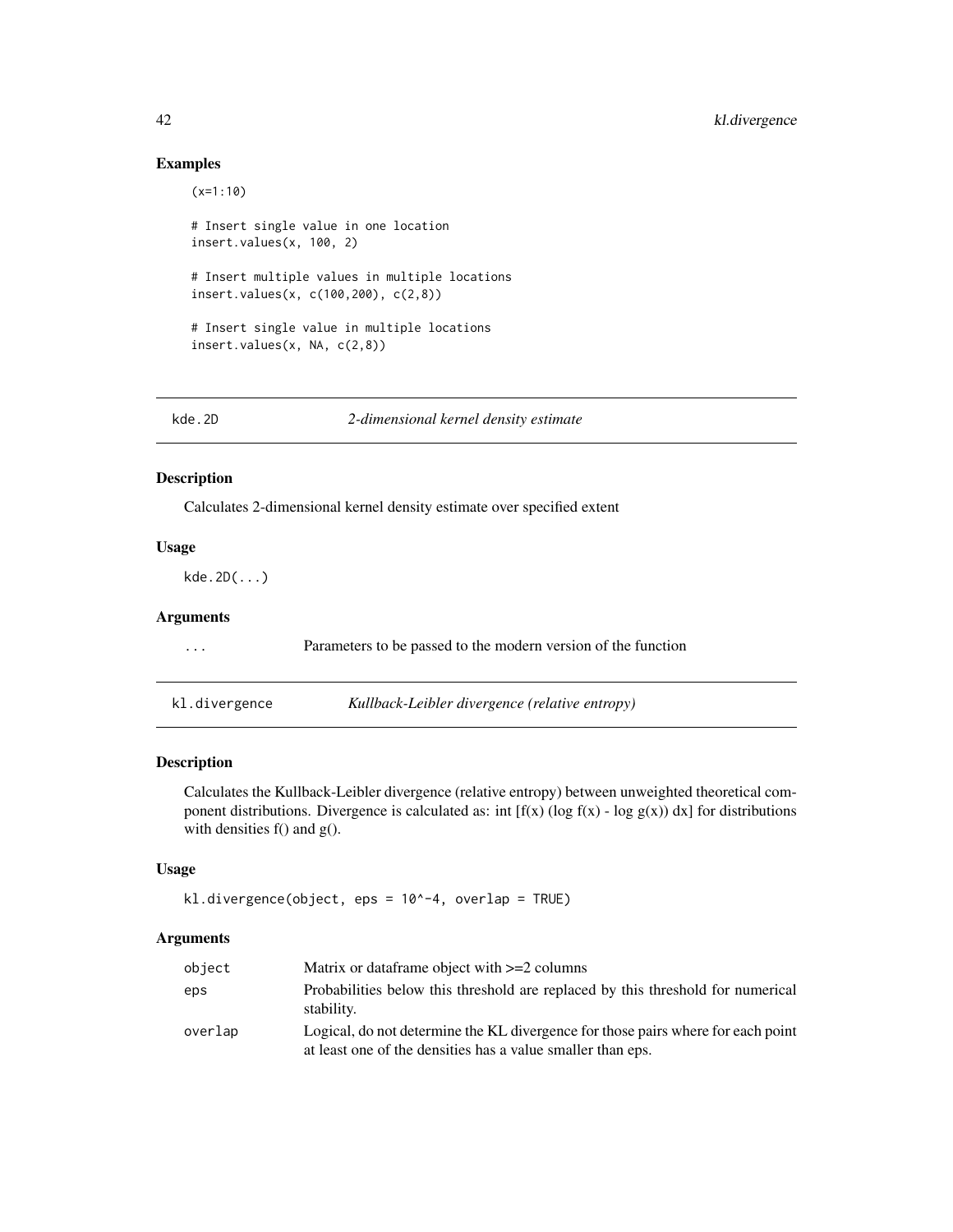#### land.metrics 43

# Value

pairwise Kullback-Leibler divergence index (matrix)

# Author(s)

Jeffrey S. Evans <jeffrey\_evans@tnc.org>

# References

Kullback S., and R. A. Leibler (1951) On information and sufficiency. The Annals of Mathematical Statistics 22(1):79-86

#### Examples

```
x \le - seq(-3, 3, length=200)
y \leftarrow \text{cbind}(n=\text{dnorm}(x), \text{ t=dt}(x, df=10))matplot(x, y, type='l')
    kl.divergence(y)
# extract value for last column
  kl.divergence(y[,1:2])[3:3]
```
land.metrics *Landscape metrics for points and polygons*

#### Description

Calculates a variety of landscape metrics, on binary rasters, for polygons or points with a buffer distance

#### Usage

```
land.metrics(x, y, bkgd = NA, metrics = c("prop.landscape"),bw = 1000, latlon = FALSE, echo = TRUE)
```
# Arguments

| X       | SpatalPointsDataFrame or SpatalPolgonsDataFrame class object       |
|---------|--------------------------------------------------------------------|
| У       | raster class object                                                |
| bkgd    | Background value (will be ignored)                                 |
| metrics | Numeric index or name(s) of desired metric (see available metrics) |
| bw      | Buffer distance (ignored if x is SpatalPolgonsDataFrame)           |
| latlon  | (FALSE/TRUE) Is raster data in lat-long                            |
| echo    | (FALSE/TRUE) Print object ID at each iteration                     |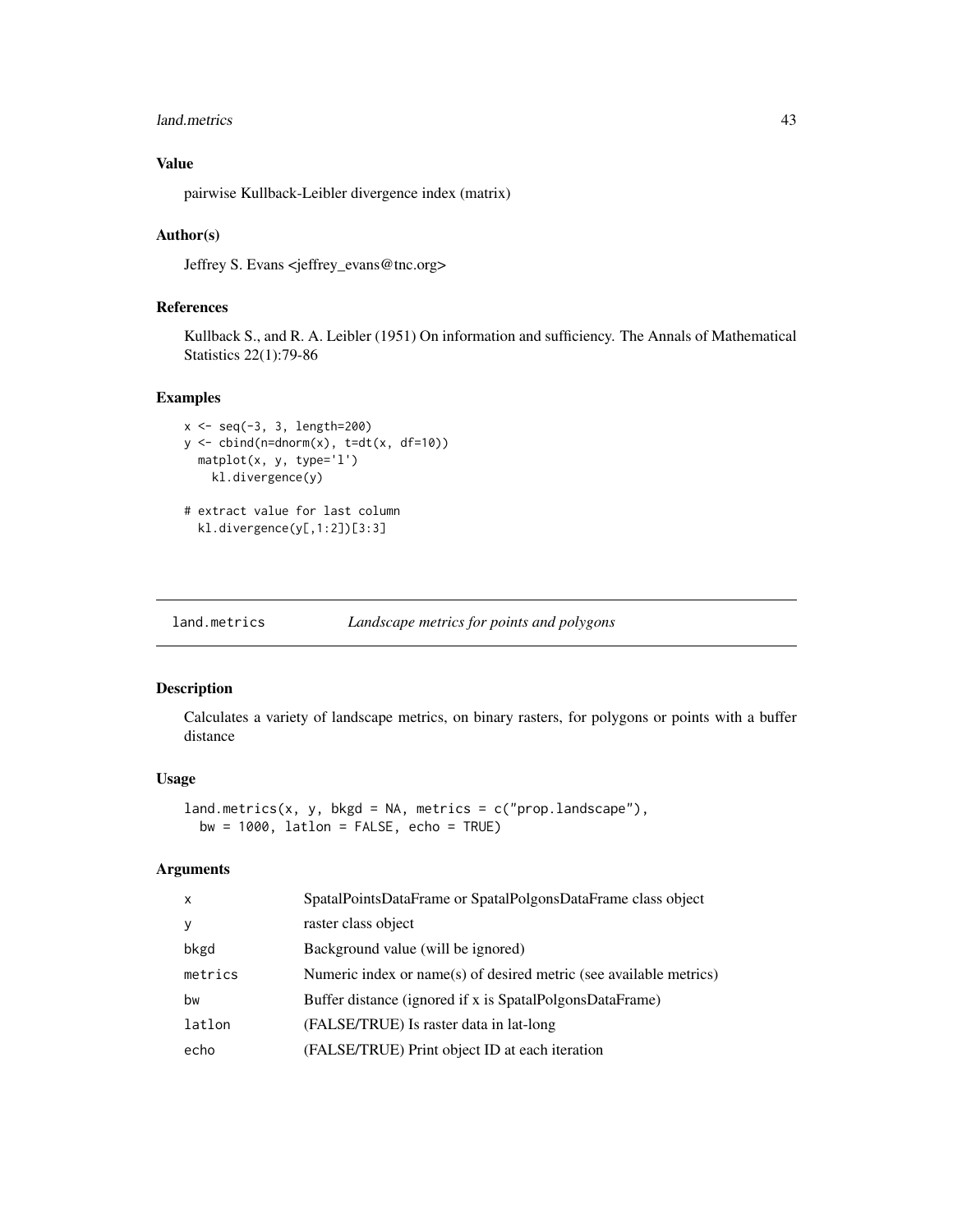# Details

The following metrics are available:

- class (always included) particular patch type from the original input matrix.
- n.patches the number of patches of a particular patch type or in a class.
- total.area the sum of the areas (m2) of all patches of the corresponding patch type.
- prop.landscape the proportion of the total landscape represented by this class
- patch.density the numbers of patches of the corresponding patch type divided by total landscape area (m2).
- total.edge the total edge length of a particular patch type.
- edge.density edge length on a per unit area basis that facilitates comparison among landscapes of varying size.
- landscape.shape.index a standardized measure of total edge or edge density that adjusts for the size of the landscape.
- largest.patch.index largest patch index quantifies the percentage of total landscape area comprised by the largest patch.
- mean.patch.area average area of patches.
- sd.patch.area standard deviation of patch areas.
- min.patch.area the minimum patch area of the total patch areas.
- max.patch.area the maximum patch area of the total patch areas.
- perimeter.area.frac.dim perimeter-area fractal dimension equals 2 divided by the slope of regression line obtained by regressing the logarithm of patch area (m2) against the logarithm of patch perimeter (m).
- mean.perim.area.ratio the mean of the ratio patch perimeter. The perimeter-area ratio is equal to the ratio of the patch perimeter (m) to area (m2).
- sd.perim.area.ratio standard deviation of the ratio patch perimeter.
- min.perim.area.ratio minimum perimeter area ratio
- max.perim.area.ratio maximum perimeter area ratio.
- mean.shape.index mean of shape index
- sd.shape.index standard deviation of shape index.
- min.shape.index the minimum shape index.
- max.shape.index the maximum shape index.
- mean.frac.dim.index mean of fractal dimension index.
- sd.frac.dim.index standard deviation of fractal dimension index.
- min.frac.dim.index the minimum fractal dimension index.
- max.frac.dim.index the maximum fractal dimension index.
- total.core.area the sum of the core areas of the patches (m2).
- prop.landscape.core proportional landscape core
- mean.patch.core.area mean patch core area.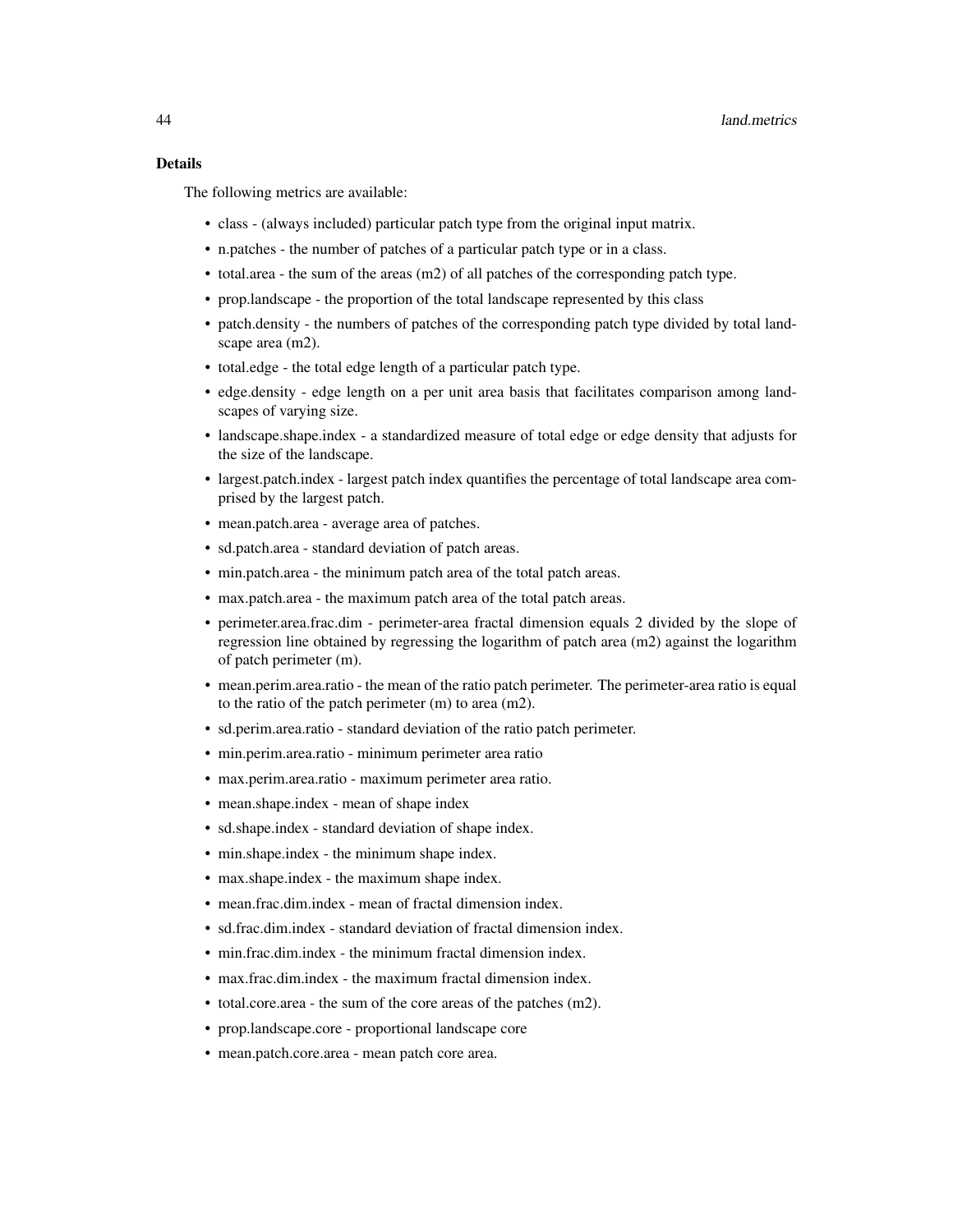#### land.metrics 45

- sd.patch.core.area standard deviation of patch core area.
- min.patch.core.area the minimum patch core area.
- max.patch.core.area the maximum patch core area.
- prop.like.adjacencies calculated from the adjacency matrix, which shows the frequency with which different pairs of patch types (including like adjacencies between the same patch type) appear side-by-side on the map (measures the degree of aggregation of patch types).
- aggregation.index computed simply as an area-weighted mean class aggregation index, where each class is weighted by its proportional area in the landscape.
- landscape.division.index based on the cumulative patch area distribution and is interpreted as the probability that two randomly chosen pixels in the landscape are not situated in the same patch
- splitting.index based on the cumulative patch area distribution and is interpreted as the effective mesh number, or number of patches with a constant patch size when the landscape is subdivided into S patches, where S is the value of the splitting index.
- effective.mesh.size equals 1 divided by the total landscape area (m2) multiplied by the sum of patch area (m2) squared, summed across all patches in the landscape.
- patch.cohesion.index measures the physical connectedness of the corresponding patch type.

## Value

If multiple classes are evaluated a list object with a data.frame for each class containing specified metrics in columns. The data.frame is ordered and shares the same row.names as the input feature class and can be directly joined to the @data slot. For single class problems a data.frame object is returned.

#### **Note**

Modifications to the function incorporate multi-class metrics by fetching the unique values of the raster and creating a list object containing a data.frame for each class. Unfortunately, retrieving unique values is a very slow function.

It is critical to note that if using polygon units that, the resulting metric represents the spatial pattern within each unique aggregate unit and not a metric of the unit itself. That is to say, a metric such as fractal dimension represents the fractal dimension of the pattern within the unit and not of the unit.

## Author(s)

Jeffrey S. Evans <jeffrey\_evans@tnc.org>

#### See Also

[focal.lmetrics](#page-30-0) [ConnCompLabel](#page-0-0) [PatchStat](#page-0-0) [ClassStat](#page-0-0)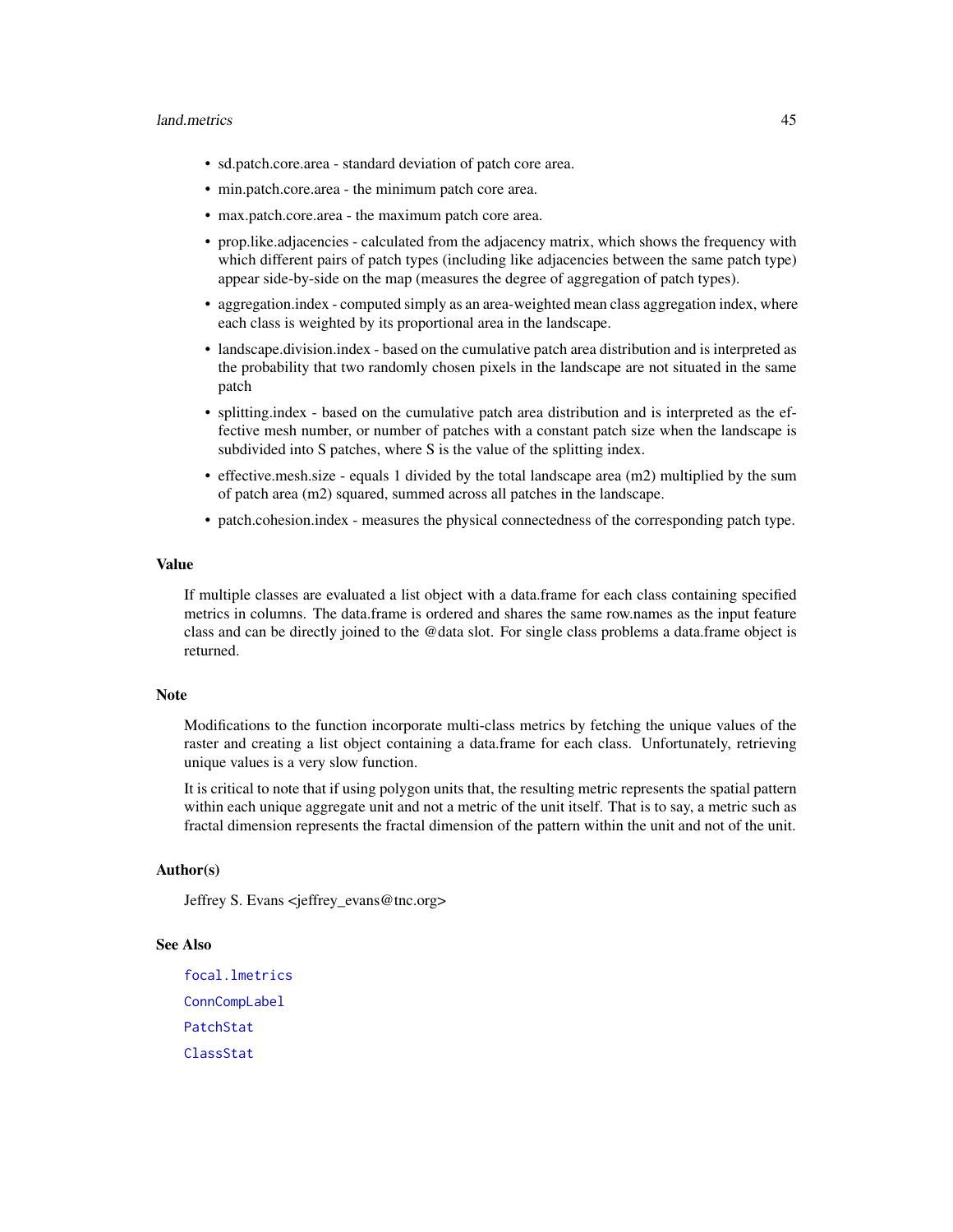## Examples

```
library(raster)
library(sp)
r <- raster(nrows=180, ncols=360, xmn=571823.6, xmx=616763.6, ymn=4423540,
            ymx=4453690, resolution=270, crs = CRS("+proj=utm +zone=12 +datum=NAD83
            +units=m +no_defs +ellps=GRS80 +towgs84=0,0,0"))
r[] <- rpois(ncell(r), lambda=1)
r \leq \text{calc}(r, \text{ function}(x) \{ x[x \geq 1] \leq 1; \text{ return}(x) \} )x \le - sampleRandom(r, 10, na.rm = TRUE, sp = TRUE)
lmet <- c("prop.landscape", "edge.density", "prop.like.adjacencies", "aggregation.index")
( class.1 \leq 1 and.metrics(x=x, y=r, bw=1000, bkgd = 0, metrics = lmet) )
( all.class \le land.metrics(x=x, y=r, bw=1000, bkgd = NA, metrics = lmet ))
# Pull metrics associated with class "0"
all.class[["0"]]
```
local.min.max *Local minimum and maximum*

#### Description

Calculates the local minimums and maximums in a numeric vector, indicating inflection points in the distribution.

# Usage

```
local.min.max(x, dev = mean, plot = TRUE, add.points = FALSE, ...)
```
## Arguments

|            | A numeric vector                                                       |
|------------|------------------------------------------------------------------------|
| dev        | Deviation statistic (mean or median)                                   |
| plot       | plot the minimum and maximum values with the distribution (TRUE/FALSE) |
| add.points | Should all points of x be added to plot (TRUE/FALSE)                   |
|            | Arguments passed to plot                                               |

## Value

A list object with:

minima minimum local values of x

maxima maximum local values of x

mindev Absolute deviation of minimum from specified deviation statistic (dev argument) maxdev Absolute deviation of maximum from specified deviation statistic (dev argument)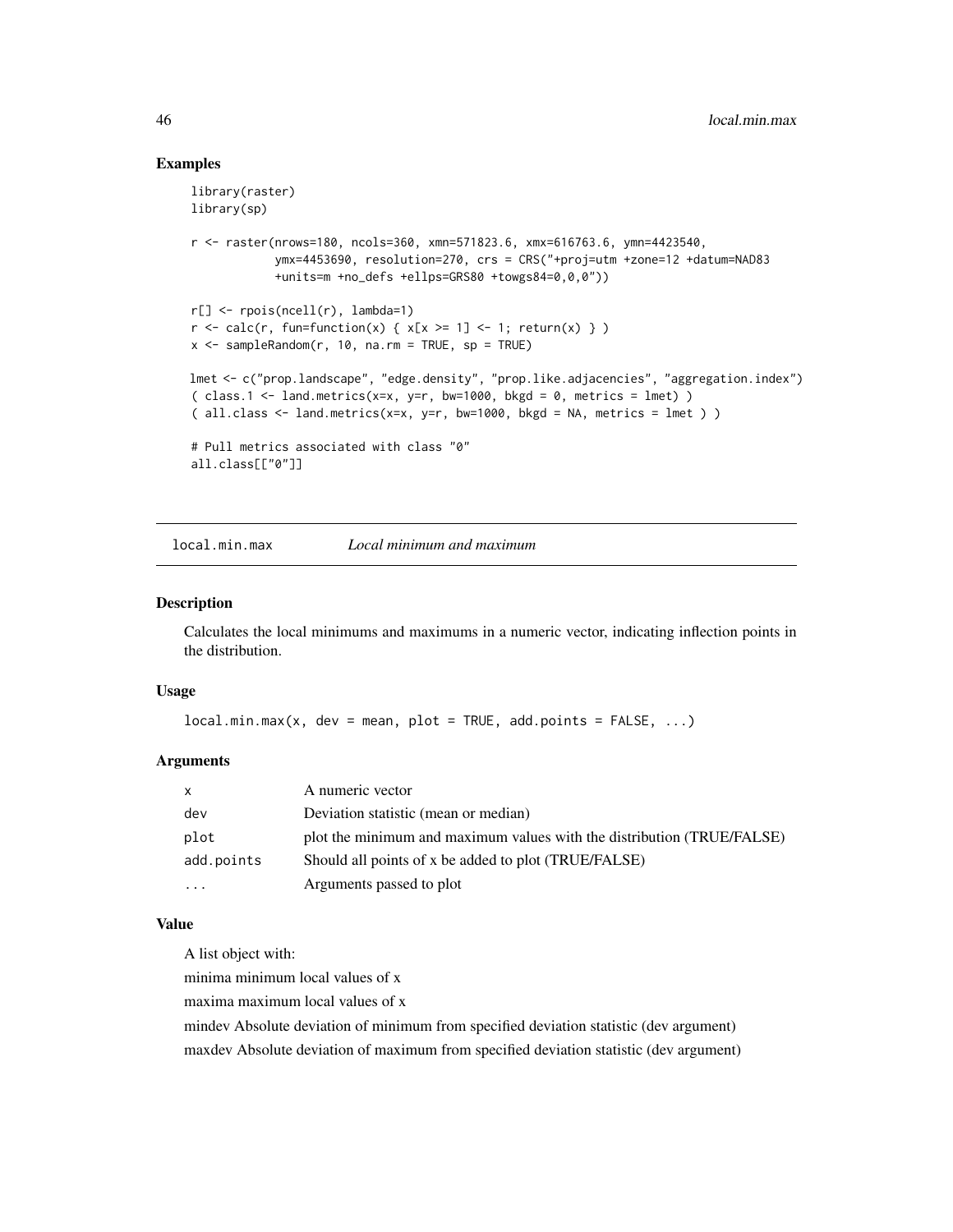#### loess.boot 47

# Note

Useful function for identifying inflection or enveloping points in a distribution

## Author(s)

Jeffrey S. Evans <jeffrey\_evans@tnc.org>

## Examples

```
x <- rnorm(100,mean=1500,sd=800)
( lmm <- local.min.max(x, dev=mean, add.points=TRUE, main="Local Minima and Maxima") )
```

```
# return only local minimum values
  local.min.max(x)$minima
```
loess.boot *Loess Bootstrap*

## Description

Bootstrap of a Local Polynomial Regression (loess)

# Usage

 $loes.boot(x, y, nreps = 100, confidence = 0.95, ...)$ 

## Arguments

| $\mathsf{x}$ | Independent variable                                  |
|--------------|-------------------------------------------------------|
| <b>V</b>     | Dependent variable                                    |
| nreps        | Number of bootstrap replicates                        |
| confidence   | Fraction of replicates contained in confidence region |
|              | Additional arguments passed to loess function         |

#### Value

nreps Number of bootstrap replicates confidence Confidence interval (region) span alpha (span) parameter used loess fit degree polynomial degree used in loess fit normalize Normalized data (TRUE/FALSE) family Family of statistic used in fit parametric Parametric approximation (TRUE/FALSE)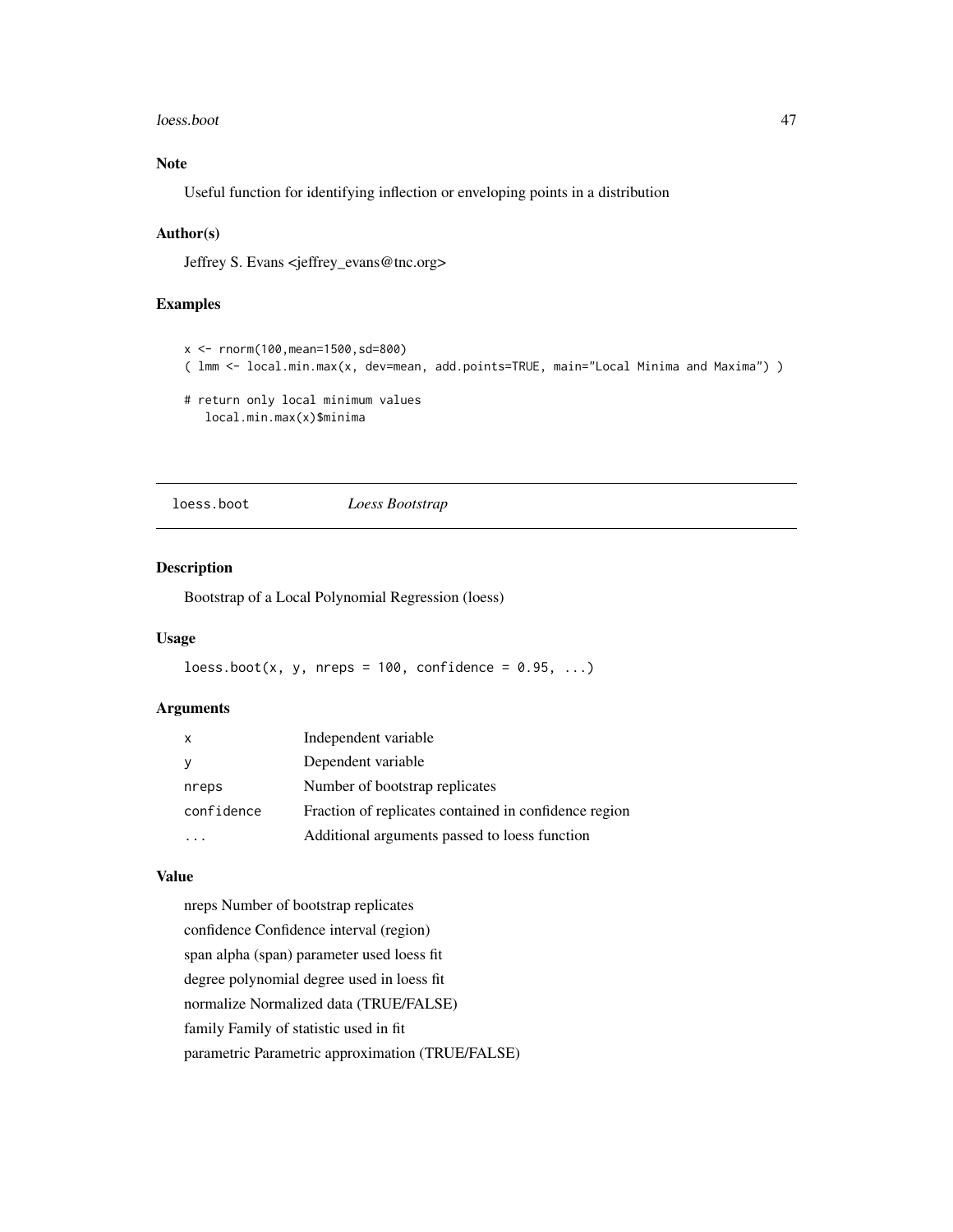surface Surface fit, see loess.control

data data.frame of x,y used in model

fit data.frame including: x Equally-spaced x index (see NOTES) y.fit loess fit up.lim Upper confidence interval low.lim Lower confidence interval stddev Standard deviation of loess fit at each x value

## Note

The function fits a loess curve and then calculates a symmetric nonparametric bootstrap with a confidence region. Fitted curves are evaluated at a fixed number of equally-spaced x values, regardless of the number of x values in the data. Some replicates do not include the values at the lower and upper end of the range of x values. If the number of such replicates is too large, it becomes impossible to construct a confidence region that includes a fraction "confidence" of the bootstrap replicates. In such cases, the left and/or right portion of the confidence region is truncated.

### Author(s)

Jeffrey S. Evans <jeffrey\_evans@tnc.org>

## References

Cleveland, WS, (1979) Robust Locally Weighted Regression and Smoothing Plots Journal of the American Statistical Association 74:829-836

Efron, B., and R. Tibshirani (1993) An Introduction to the Bootstrap Chapman and Hall, New York

Hardle, W., (1989) Applied Nonparametric Regression Cambridge University Press, NY.

Tibshirani, R. (1988) Variance stabilization and the bootstrap. Biometrika 75(3):433-44.

## Examples

```
n=1000
x \leftarrow \text{seq}(0, 4, \text{length.out=n})y \le -\sin(2*x) + 0.5*x + \text{norm}(n, sd=0.5)sb \leq loess.boot(x, y, nreps=99, confidence=0.90, span=0.40)
plot(sb)
```
loess.ci *Loess with confidence intervals*

#### Description

Calculates a local polynomial regression fit with associated confidence intervals

#### Usage

 $loss.ci(y, x, p = 0.95, plot = FALSE, ...)$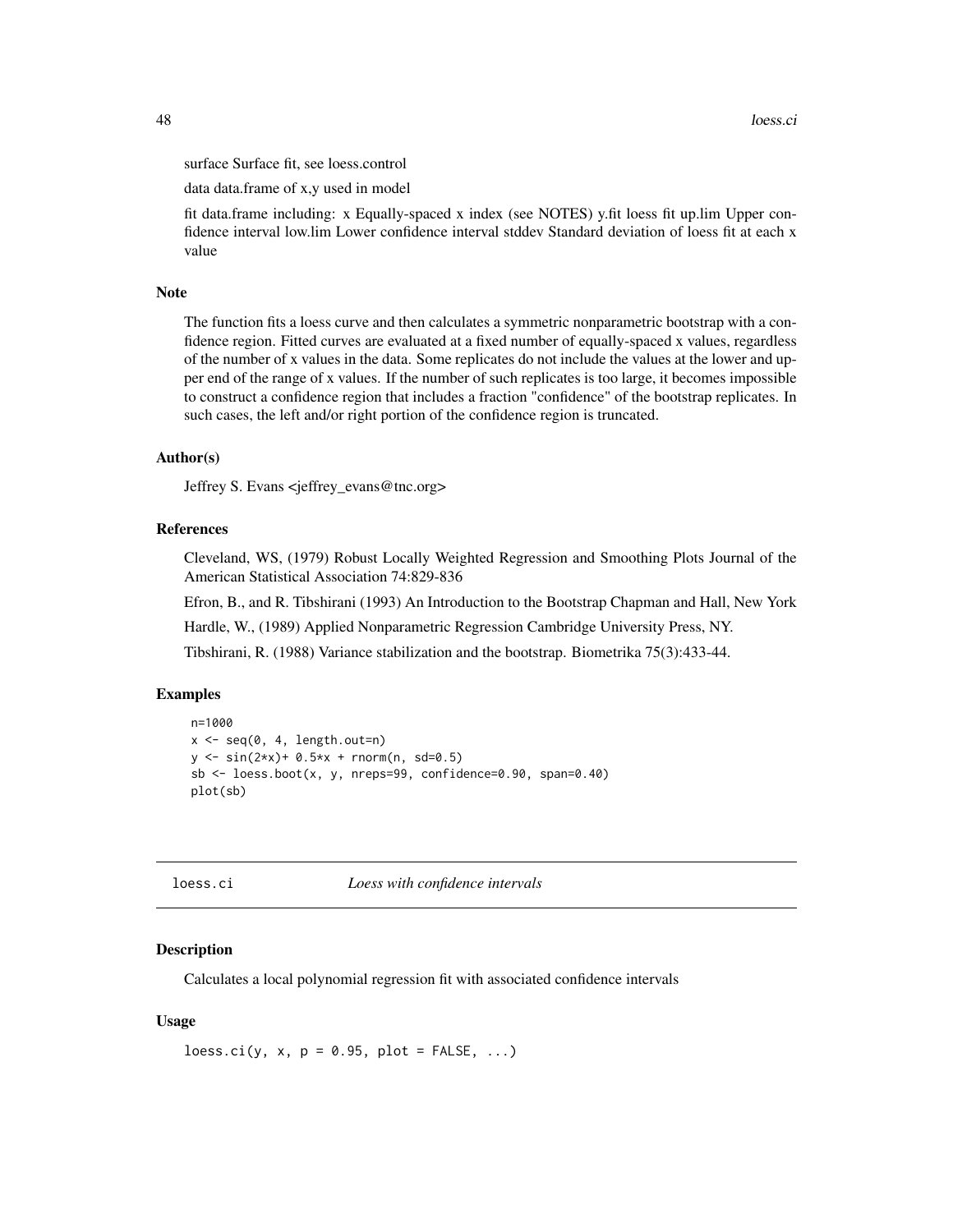#### loess.ci 49

## Arguments

|      | Dependent variable, vector                     |
|------|------------------------------------------------|
| x    | Independent variable, vector                   |
|      | Percent confidence intervals (default is 0.95) |
| plot | Plot the fit and confidence intervals          |
|      | Arguments passed to loess                      |

# Value

A list object with:

loess Predicted values

se Estimated standard error for each predicted value

lci Lower confidence interval

uci Upper confidence interval

df Estimated degrees of freedom

rs Residual scale of residuals used in computing the standard errors

# Author(s)

Jeffrey S. Evans <jeffrey\_evans@tnc.org>

## References

W. S. Cleveland, E. Grosse and W. M. Shyu (1992) Local regression models. Chapter 8 of Statistical Models in S eds J.M. Chambers and T.J. Hastie, Wadsworth & Brooks/Cole.

```
x \le - seq(-20, 20, 0.1)
y \le -\sin(x)/x + \text{norm}(\text{length}(x), \text{ sd=0.03})p \leftarrow \text{which}(y == \text{"NaN"})y <- y[-p]
  x \leftarrow x[-p]par(mfrow=c(2,2))
lci <- loess.ci(y, x, plot=TRUE, span=0.10)
lci <- loess.ci(y, x, plot=TRUE, span=0.30)
lci <- loess.ci(y, x, plot=TRUE, span=0.50)
lci <- loess.ci(y, x, plot=TRUE, span=0.80)
```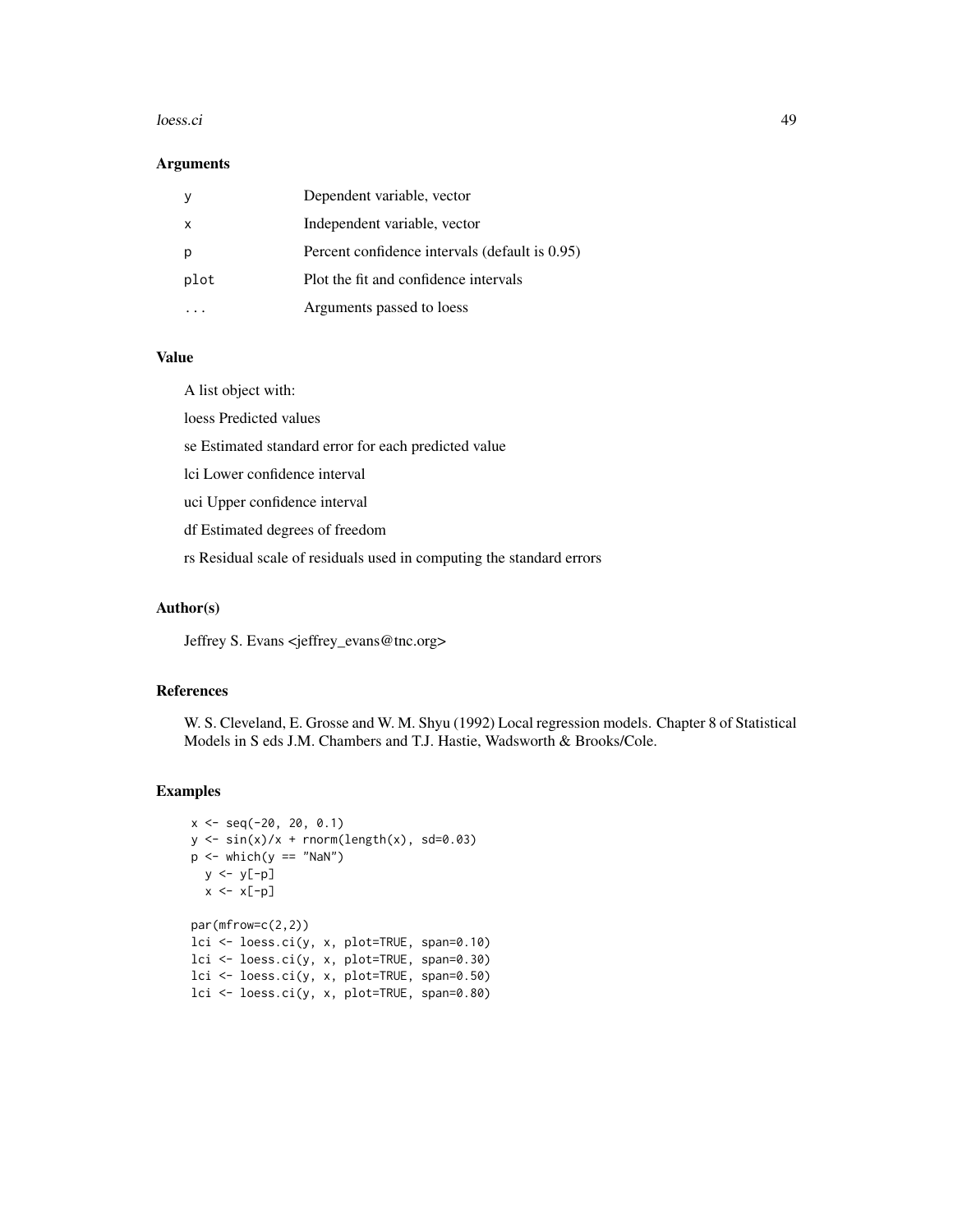logistic.regression *Logistic and Auto-logistic regression*

# Description

Performs a logistic (binomial) or auto-logistic (spatially lagged binomial) regression using maximum likelihood or penalized maximum likelihood estimation.

# Usage

```
logistic.regression(ldata, y, x, penalty = TRUE, autologistic = FALSE,
 coords = NULL, bw = NULL, type = "inverse", style = "W",
 longlat = FALSE, ...)
```
## Arguments

| ldata        | data.frame object containing variables                                                                                                                                                                                              |
|--------------|-------------------------------------------------------------------------------------------------------------------------------------------------------------------------------------------------------------------------------------|
| У            | Dependent variable (y) in Idata                                                                                                                                                                                                     |
| X            | Independent variable(s) $(x)$ in Idata                                                                                                                                                                                              |
| penalty      | Apply regression penalty (TRUE/FALSE)                                                                                                                                                                                               |
| autologistic | Add auto-logistic term (TRUE/FALSE)                                                                                                                                                                                                 |
| coords       | Geographic coordinates for auto-logistic model matrix or sp object.                                                                                                                                                                 |
| bw           | Distance bandwidth to calculate spatial lags (if empty neighbours result, need to<br>increase bandwidth). If not provided it will be calculated automatically based<br>on the minimum distance that includes at least one neighbor. |
| type         | Neighbour weighting scheme (see autocov_dist)                                                                                                                                                                                       |
| style        | Type of neighbour matrix (Wij), default is mean of neighbours                                                                                                                                                                       |
| longlat      | Are coordinates (coords) in geographic, lat/long (TRUE/FALSE)                                                                                                                                                                       |
| .            | Additional arguments passed to lrm                                                                                                                                                                                                  |

## Value

A list class object with the following components:

model lrm model object (rms class)

bandwidth If AutoCov = TRUE returns the distance bandwidth used for the auto-covariance function

diagTable data.frame of regression diagnostics

coefTable data.frame of regression coefficients

Residuals data.frame of residuals and standardized residuals

AutoCov If an auto-logistic model, AutoCov represents lagged auto-covariance term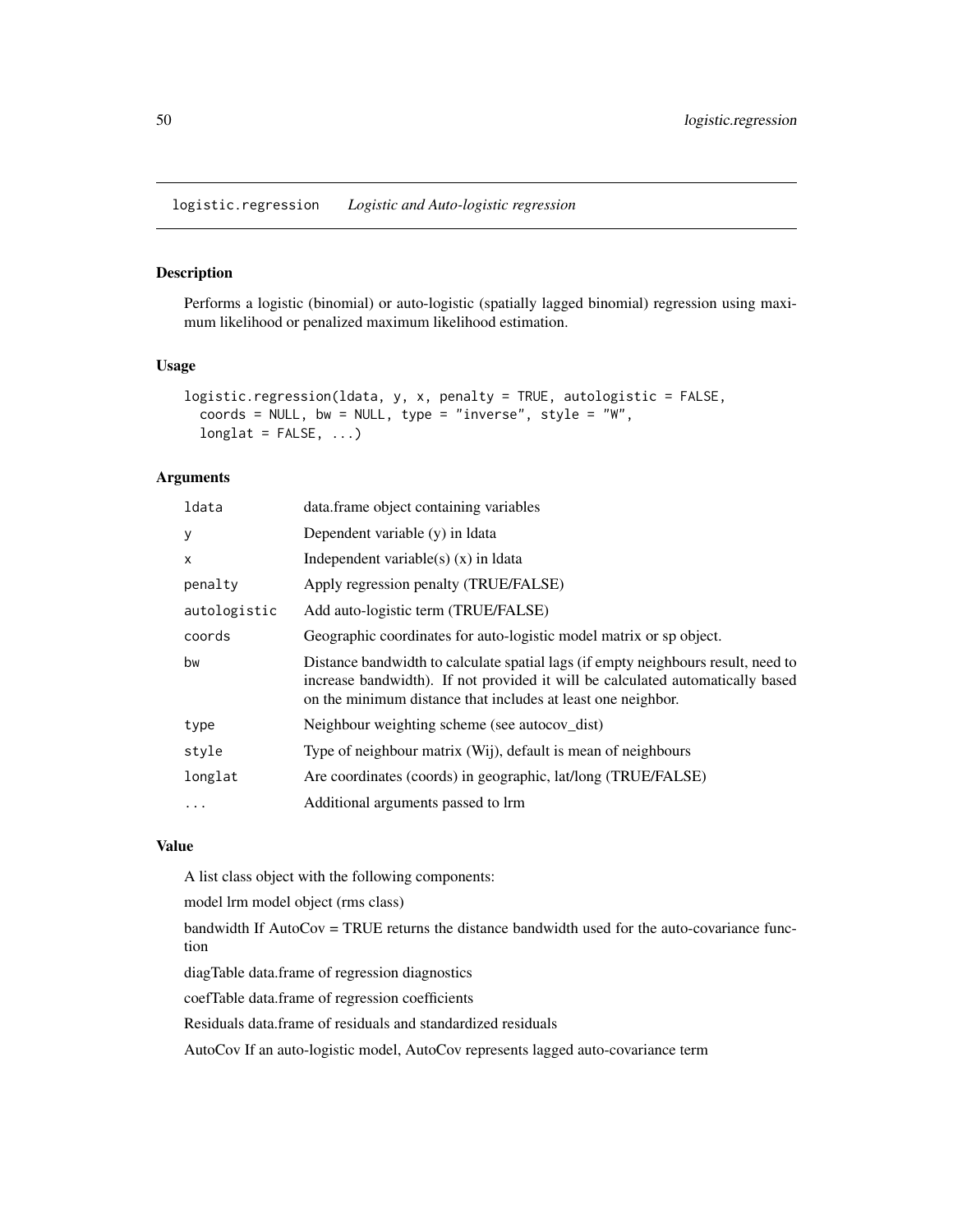## Note

It should be noted that the auto-logistic model (Besag 1972) is intended for exploratory analysis of spatial effects. Auto-logistic are know to underestimate the effect of environmental variables and tend to be unreliable (Dormann 2007).

Wij matrix options under style argument - B is the basic binary coding, W is row standardised (sums over all links to n), C is globally standardised (sums over all links to n), U is equal to C divided by the number of neighbours (sums over all links to unity) and S is variance-stabilizing.

Spatially lagged y defined as:

W(y)ij=sumj\_(Wij yj)/ sumj\_(Wij)

where; Wij=1/Euclidean[i,j]

If the object passed to the function is an sp class there is no need to call the data slot directly via "object@data", just pass the object name.

depends: rms, spdep

## Author(s)

Jeffrey S. Evans <jeffrey\_evans@tnc.org>

## References

Besag, J.E., (1972) Nearest-neighbour systems and the auto-logistic model for binary data. Journal of the Royal Statistical Society, Series B Methodological 34:75-83

Dormann, C.F., (2007) Assessing the validity of autologistic regression. Ecological Modelling 207:234-242

Le Cessie, S., Van Houwelingen, J.C., (1992) Ridge estimators in logistic regression. Applied Statistics 41:191-201

Shao, J., (1993) Linear model selection by cross-validation. JASA 88:486-494

#### See Also

[lrm](#page-0-0)

[autocov\\_dist](#page-0-0)

```
require(sp)
require(spdep)
require(rms)
data(meuse)
 coordinates(meuse) <- ~x+y
   meuse@data <- data.frame(DepVar=rbinom(dim(meuse)[1], 1, 0.5), meuse@data)
#### Logistic model
lmodel <- logistic.regression(meuse, y='DepVar', x=c('dist','cadmium','copper'))
 lmodel$model
   lmodel$diagTable
     lmodel$coefTable
```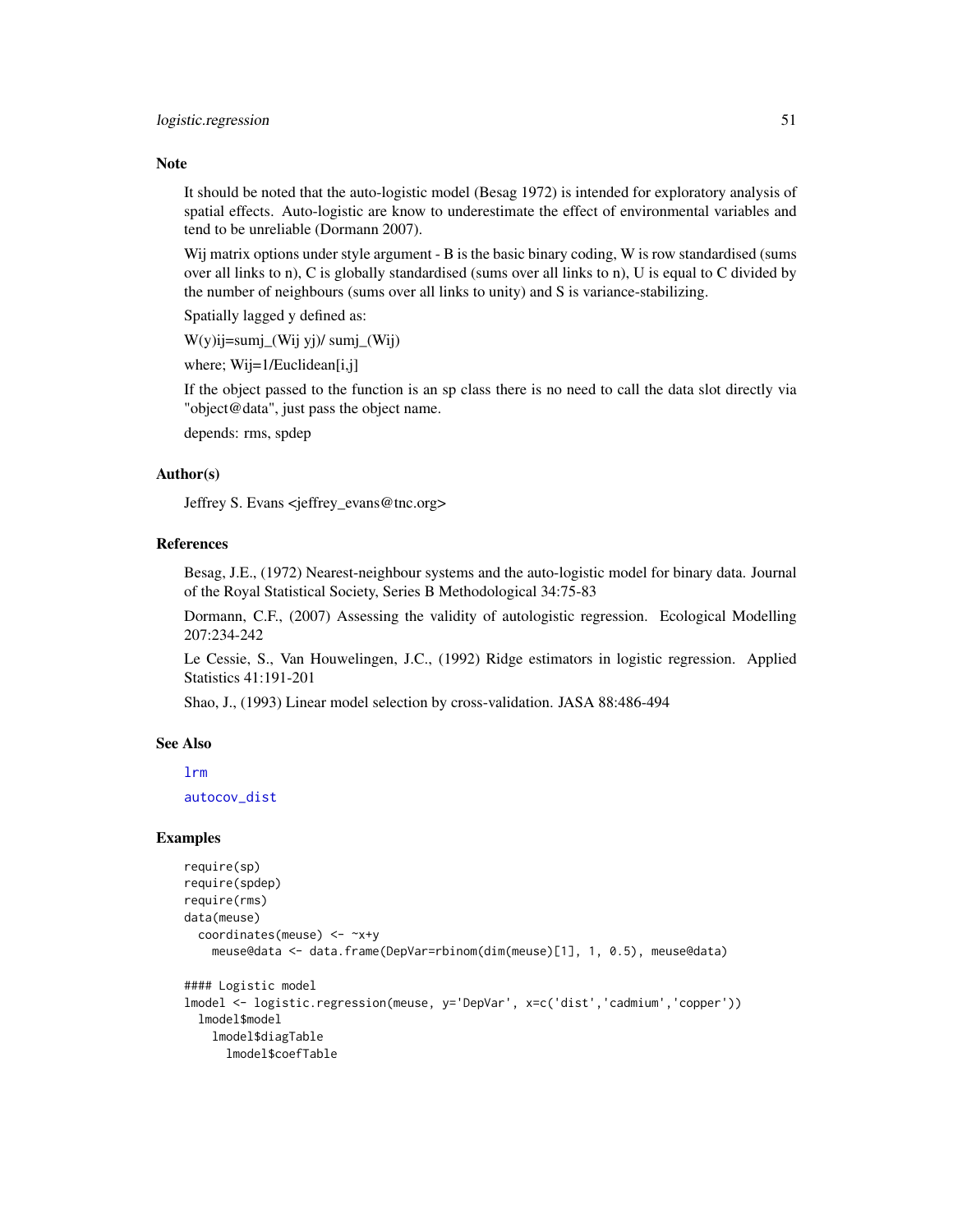```
#### Logistic model with factorial variable
lmodel <- logistic.regression(meuse, y='DepVar', x=c('dist','cadmium','copper', 'soil'))
 lmodel$model
    lmodel$diagTable
      lmodel$coefTable
### Auto-logistic model using 'autocov_dist' in 'spdep' package
lmodel <- logistic.regression(meuse, y='DepVar', x=c('dist','cadmium','copper'),
                               autologistic=TRUE, coords=coordinates(meuse), bw=5000)
 lmodel$model
    lmodel$diagTable
      lmodel$coefTable
 est <- predict(lmodel$model, type='fitted.ind')
#### Add residuals, standardized residuals and estimated probabilities
VarNames <- rownames(lmodel$model$var)[-1]
 meuse@data$AutoCov <- lmodel$AutoCov
    meuse@data <- data.frame(meuse@data, Residual=lmodel$Residuals[,1],
                              StdResid=lmodel$Residuals[,2], Probs=predict(lmodel$model,
                              meuse@data[,VarNames],type='fitted') )
#### Plot fit and probabilities
resid(lmodel$model, "partial", pl="loess")
resid(lmodel$model, "partial", pl=TRUE) # plot residuals
resid(lmodel$model, "gof")             # global test of goodness of fit<br>lp1 <– resid(lmodel$model, "lp1")         # Approx. leave–out linear predictors
                                                      # Approx. leave-out linear predictors
-2 * sum(meuse@data$DepVar * lp1 + log(1-plogis(lp1))) # Approx leave-out-1 deviance
spplot(meuse, c('Probs')) \qquad \qquad \qquad \qquad \qquad # plot estimated probabilities at points
```
moments *moments*

# Description

Calculate statistical moments of a distribution

#### Usage

 $moments(x, plot = FALSE)$ 

#### Arguments

| x    | numeric vector                    |
|------|-----------------------------------|
| plot | plot of distribution (TRUE/FALSE) |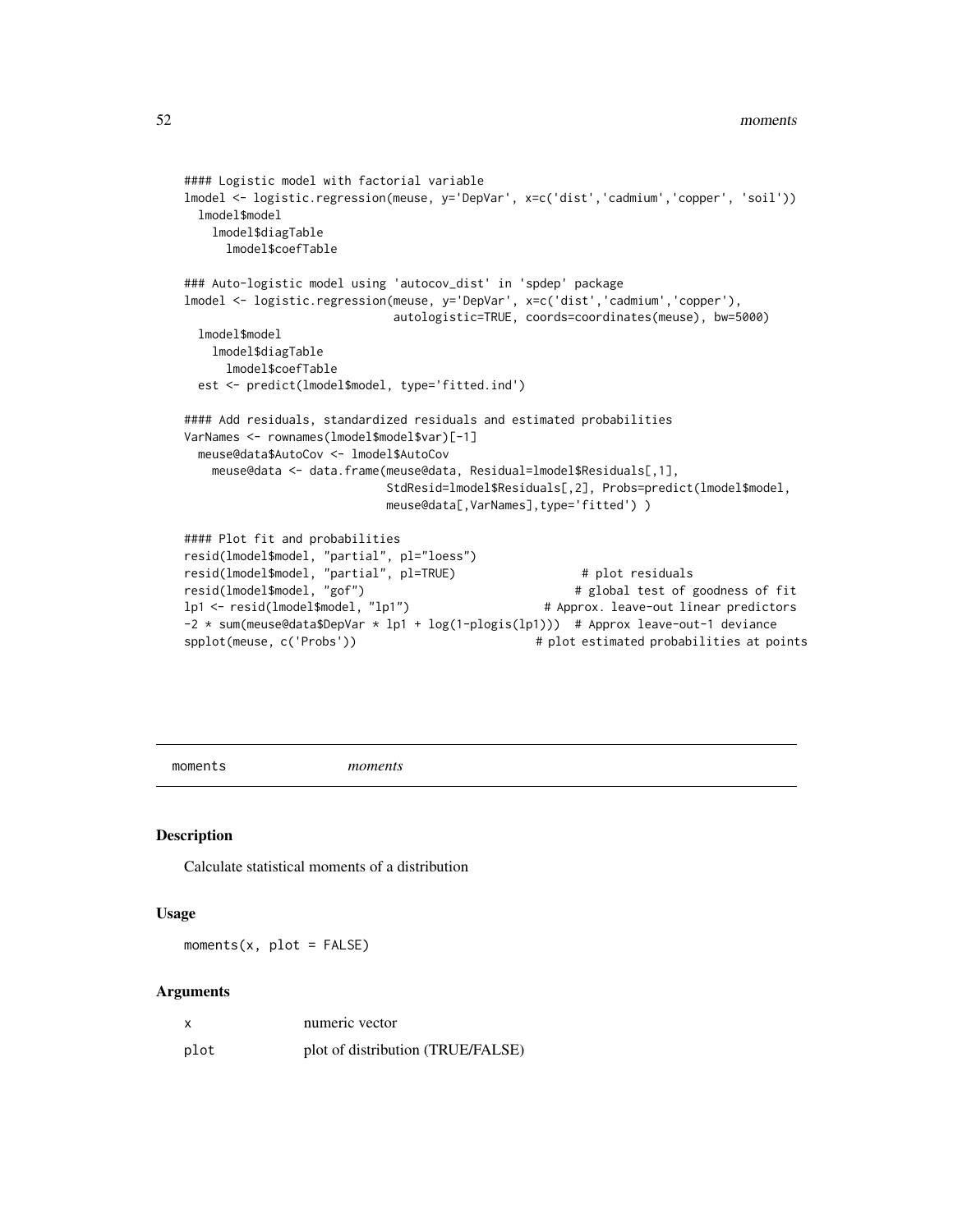# morans.plot 53

## Value

A vector with the following values min Minimum 25th 25th percentile mean Arithmetic mean gmean Geometric mean hmean Harmonic mean median 50th percentile 7th5 75th percentile max Maximum stdv Standard deviation var Variance cv Coefficient of variation (percent) mad Median absolute deviation skew Skewness kurt Kurtosis nmodes Number of modes mode Mode (dominate)

#### Author(s)

Jeffrey S. Evans <jeffrey\_evans<at>tnc.org>

## Examples

```
x <- runif(1000,0,100)
( d <- moments(x, plot=TRUE) )
( mode.x <- moments(x, plot=FALSE)[16] )
```
morans.plot *Autocorrelation Plot*

## Description

Autocorrelation plot (Anselin 1996), following Chen (2015), aka, Moran's-I plot (univariate or bivariate)

# Usage

```
morans.plot(x, y = NULL, coords = NULL, type.ac = c("xy", "yx"),
  dist.function = "inv.power", scale.xy = TRUE, scale.morans = FALSE,
  ...)
```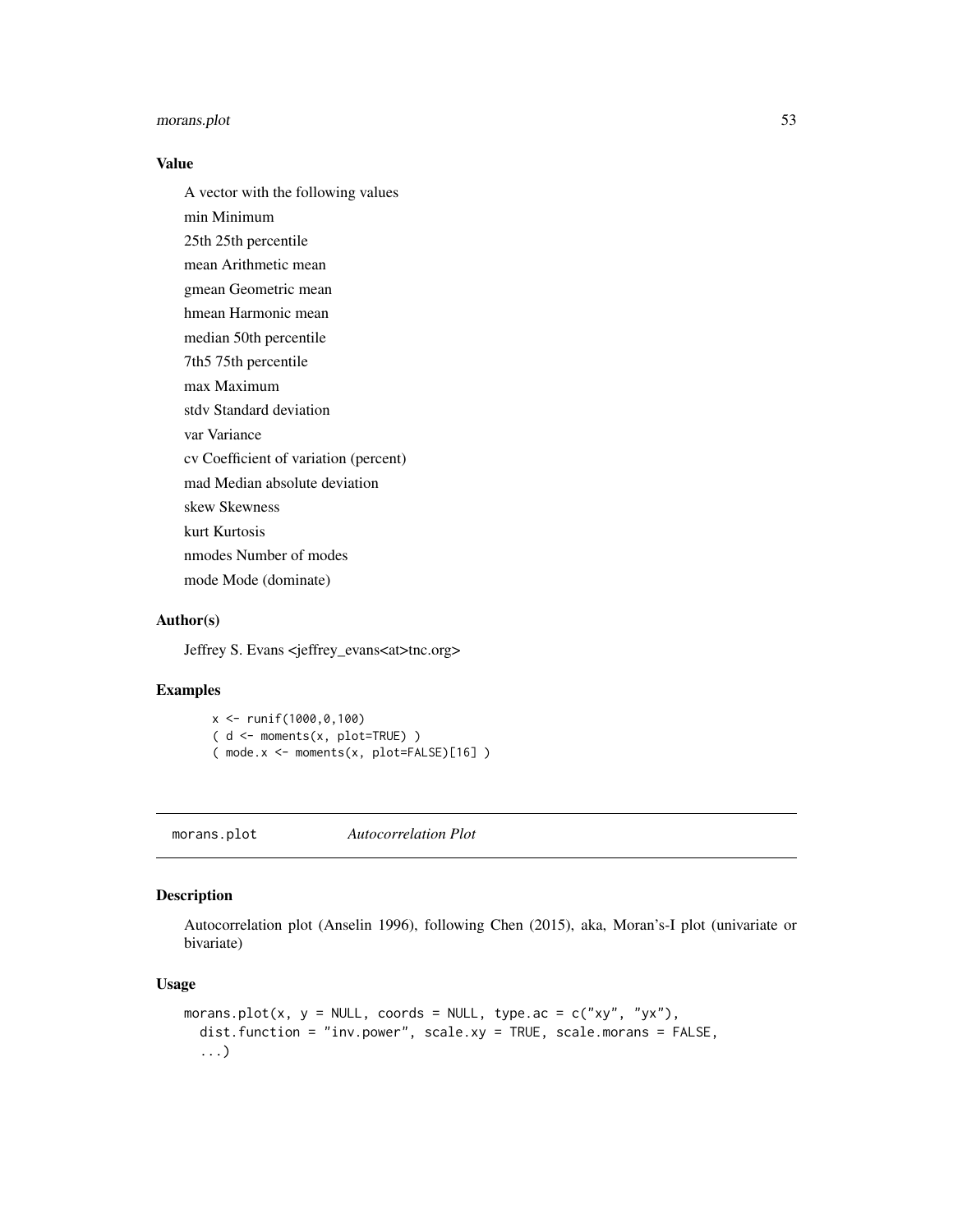#### Arguments

| $\mathsf{x}$  | Vector of x response variables                                       |
|---------------|----------------------------------------------------------------------|
| y             | Vector of y response variables                                       |
| coords        | A matrix of coordinates corresponding to $[x, y]$                    |
| type.ac       | Type of autocorrelation plot ("xy", "yx")                            |
| dist.function | ("inv.power", "neg.exponent")                                        |
| scale.xy      | (TRUE/FALSE) scale the x,y vectors                                   |
| scale.morans  | (FALSE/TRUE) standardize the Moran's index to an expected [-1 to 1]? |
|               | Additional arguments passed to plot                                  |

## Details

The argument "type" controls the plot for x influencing y (type="xy") or y influencing x (type="yx"). If y is not defined then the statistic is univariate and only the "xy" plot will be available The linear relationship between x and its spatial lag  $(Wx)$  is indicative of the spatial autoregressive process, underlying the spatial dependence. The statistic can be autocorrelation (univariate or cross-correlation (bivariate). The quadrants are the zero intercept for random autocorrelation and the red line represents the trend in autocorrelation. The quadrants in the plot indicate the type of spatial association/interaction (Anselin 1996). For example the upper-left quadrant represents negative associations of low values surrounded by high and the lower-right quadrant represents negative associations of high values surrounded by low.

#### Value

A plot of the scaled variable against its spatially lagged values.

#### Note

if y is not specified the univariate statistic for x is returned. the coords argument is only used if  $k = NULL$ . Can also be an sp object with relevant x, y coordinate slot (ie., points or polygons). If w = NULL, the default method for deriving spatial weights matrix, options are: inverse power or negative exponent. If scale.xy = FALSE it is assumed that they are already scaled following Chen (2015).

## Author(s)

Jeffrey S. Evans <jeffrey\_evans@tnc.org>

## References

Chen., Y. (2015) A New Methodology of Spatial Cross-Correlation Analysis. PLoS One 10(5):e0126158. doi:10.1371/journal.pone.0126158

Anselin, L. (1996) The Moran scatterplot as an ESDA tool to assess local instability in spatial association. pp. 111-125 in M. M. Fischer, H. J. Scholten and D. Unwin (eds) Spatial analytical perspectives on GIS, London, Taylor and Francis

Anselin, L. (1995) Local indicators of spatial association, Geographical Analysis, 27:93-115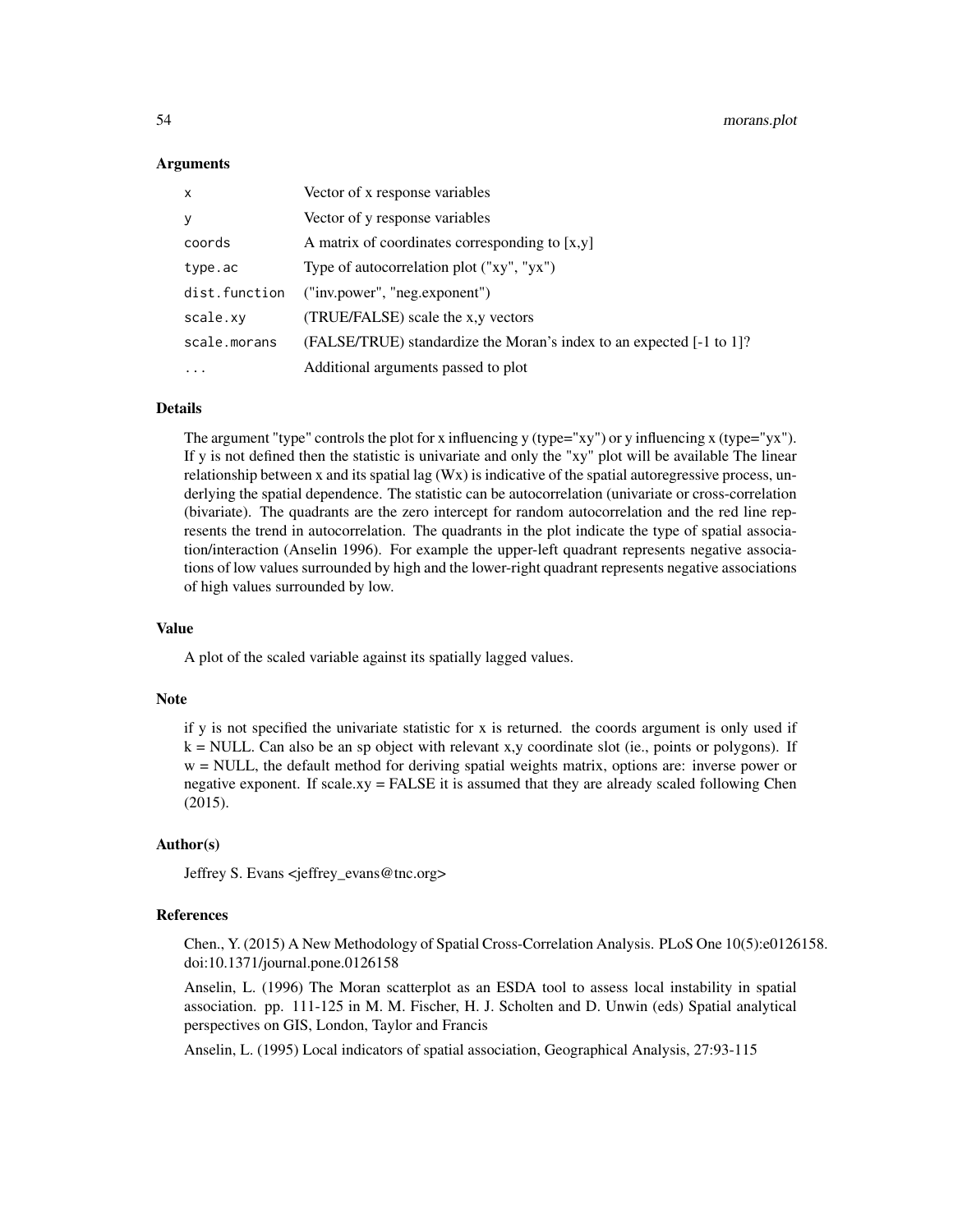#### mwCorr 55

# Examples

```
library(sp)
library(spdep)
data(meuse)
  coordinates(meuse) <- ~x+y
# Autocorrelation (univariate)
  morans.plot(meuse$zinc, coords = coordinates(meuse))
# Cross-correlation of: x influencing y and y influencing x
  par(mfrow=c(1,2))
   morans.plot(x=meuse$zinc, y=meuse$copper, coords = coordinates(meuse),
                scale.morans = TRUE)
    morans.plot(x=meuse$zinc, y=meuse$copper, coords = coordinates(meuse),
                scale.morans = TRUE, type.ac="yx")
```
mwCorr *Dutilleul moving window bivariate raster correlation*

#### Description

A bivarate raster corrlation using Dutilleul's modified t-test

#### Usage

mwCorr(...)

## Arguments

... Parameters to be passed to the modern version of the function

nni *Average Nearest Neighbour Index (NNI)*

# Description

Calculates the NNI as a measure of clustering or dispersal

#### Usage

 $nni(x, win = "hull")$ 

#### Arguments

| x   | An sp point object                |
|-----|-----------------------------------|
| win | Type of window 'hull' or 'extent' |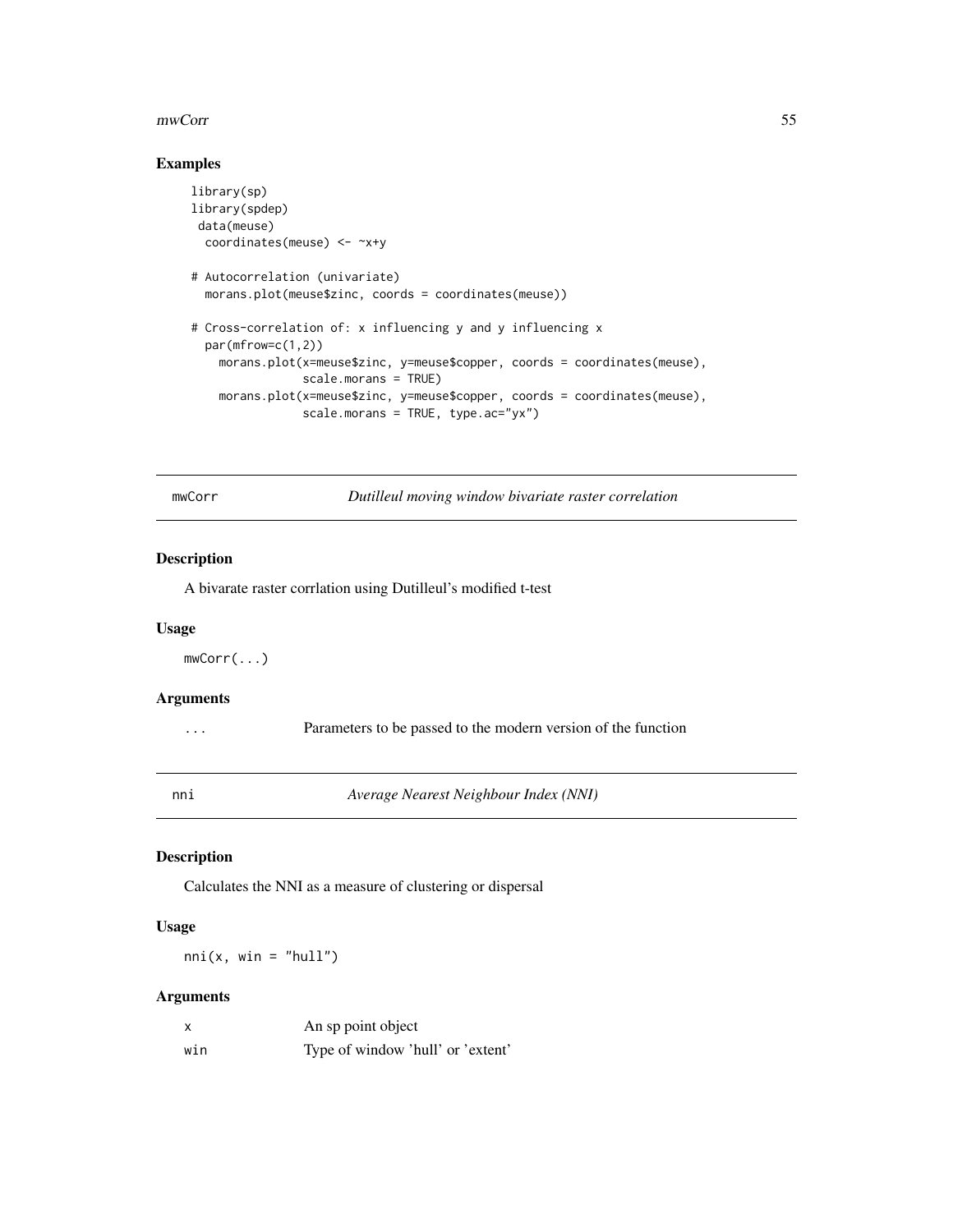#### Value

list object containing NNI = nearest neighbor index, z.score =  $Z$  Score value,  $p = p$  value, expected.mean.distance = Expected meand distance, observed.mean.distance = Observed meand distance.

## Note

The nearest neighbour index is expressed as the ratio of the observed distance divided by the expected distance. The expected distance is the average distance between neighbours in a hypothetical random distribution. If the index is less than 1, the pattern exhibits clustering; if the index is greater than 1, the trend is toward dispersion or competition. The Nearest Neighbour Index is calculated as: Mean Nearest Neighbour Distance (observed) D(nn) = sum(min(Dij)/N) Mean Random Distance (expected)  $D(e) = 0.5 \text{ SQRT}(A/N)$  Nearest Neighbour Index NNI =  $D(\text{nn})/D(e)$  Where; D=neighbour distance, A=Area

Depends: sp, spatstat

## Author(s)

Jeffrey S. Evans <jeffrey\_evans@tnc.org>

#### References

Clark, P.J., and F.C. Evans (1954) Distance to nearest neighbour as a measure of spatial relationships in populations. Ecology 35:445-453

Cressie, N (1991) Statistics for spatial data. Wiley & Sons, New York.

#### Examples

```
require(sp)
data(meuse)
 coordinates(meuse) <- ~x+y
   nni(meuse)
```
o.ring *Inhomogeneous O-ring*

#### Description

Calculates the inhomogeneous O-ring point pattern statistic (Wiegand & Maloney 2004)

#### Usage

o.ring(x, inhomogeneous = FALSE, ...)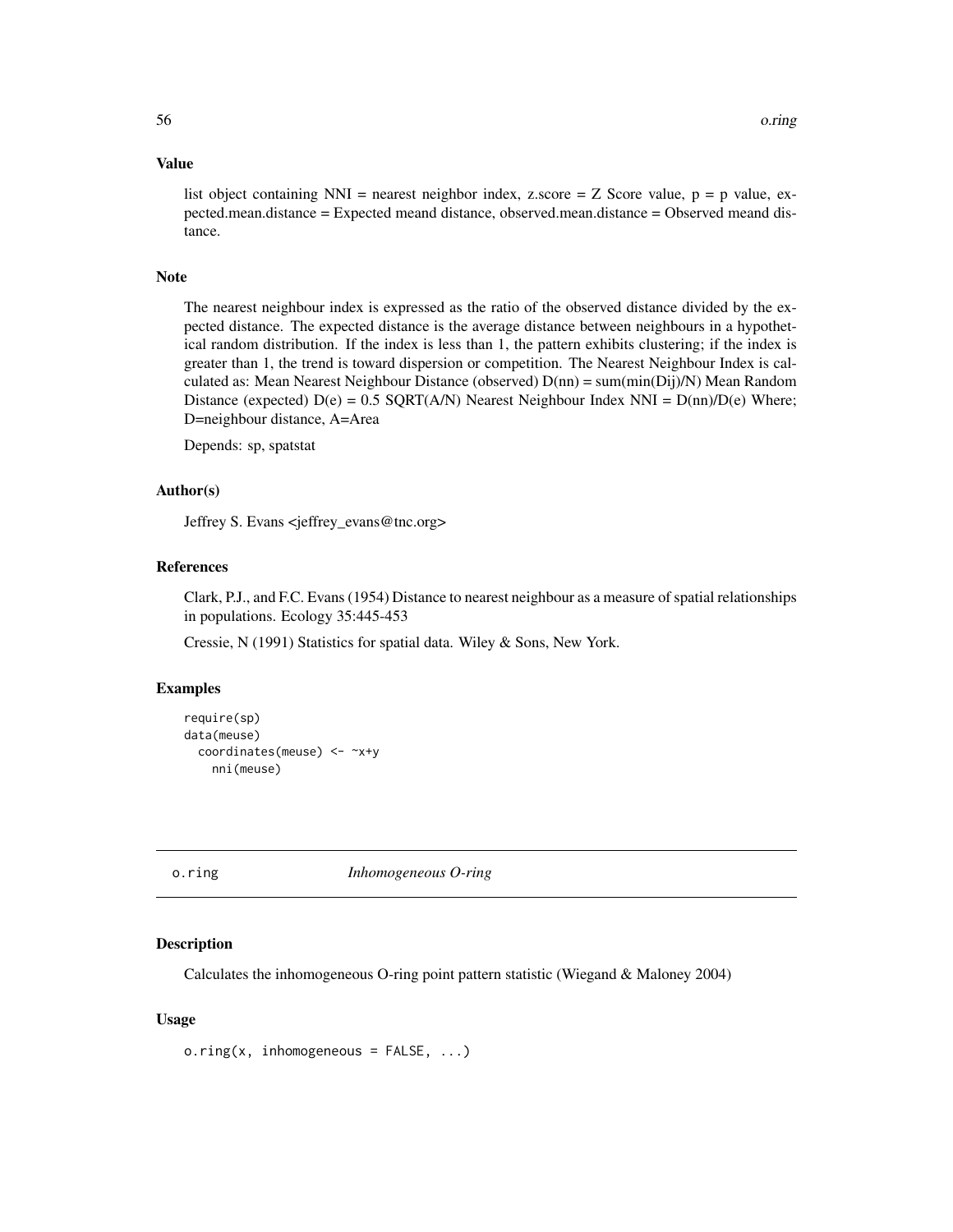#### o.ring 57

## Arguments

| $\mathsf{x}$            | spatstat ppp object                                         |
|-------------------------|-------------------------------------------------------------|
| inhomogeneous           | (boolean) Run homogeneous (pcf) or inhomogeneous (pcfinhom) |
| $\cdot$ $\cdot$ $\cdot$ | additional arguments passed to pcf or pcfinhom              |

#### Value

plot of o-ring and data.frame with plot labels and descriptions

#### Note

The function  $K(r)$  is the expected number of points in a circle of radius r centered at an arbitrary point (which is not counted), divided by the intensity l of the pattern. The alternative pair correlation function  $g(r)$ , which arises if the circles of Ripley's K-function are replaced by rings, gives the expected number of points at distance r from an arbitrary point, divided by the intensity of the pattern. Of special interest is to determine whether a pattern is random, clumped, or regular.

Using rings instead of circles has the advantage that one can isolate specific distance classes, whereas the cumulative K-function confounds effects at larger distances with effects at shorter distances. Note that the K-function and the O-ring statistic respond to slightly different biological questions. The accumulative K-function can detect aggregation or dispersion up to a given distance r and is therefore appropriate if the process in question (e.g., the negative effect of competition) may work only up to a certain distance, whereas the O-ring statistic can detect aggregation or dispersion at a given distance r. The O-ring statistic has the additional advantage that it is a probability density function (or a conditioned probability spectrum) with the interpretation of a neighborhood density, which is more intuitive than an accumulative measure.

Depends: spatstat

## Author(s)

Jeffrey S. Evans <jeffrey\_evans@tnc.org>

#### References

Wiegand T., and K. A. Moloney (2004) Rings, circles and null-models for point pattern analysis in ecology. Oikos 104:209-229

```
library(spatstat)
data(lansing)
   x <- spatstat::unmark(split(lansing)$maple)
    o.ring(x)
```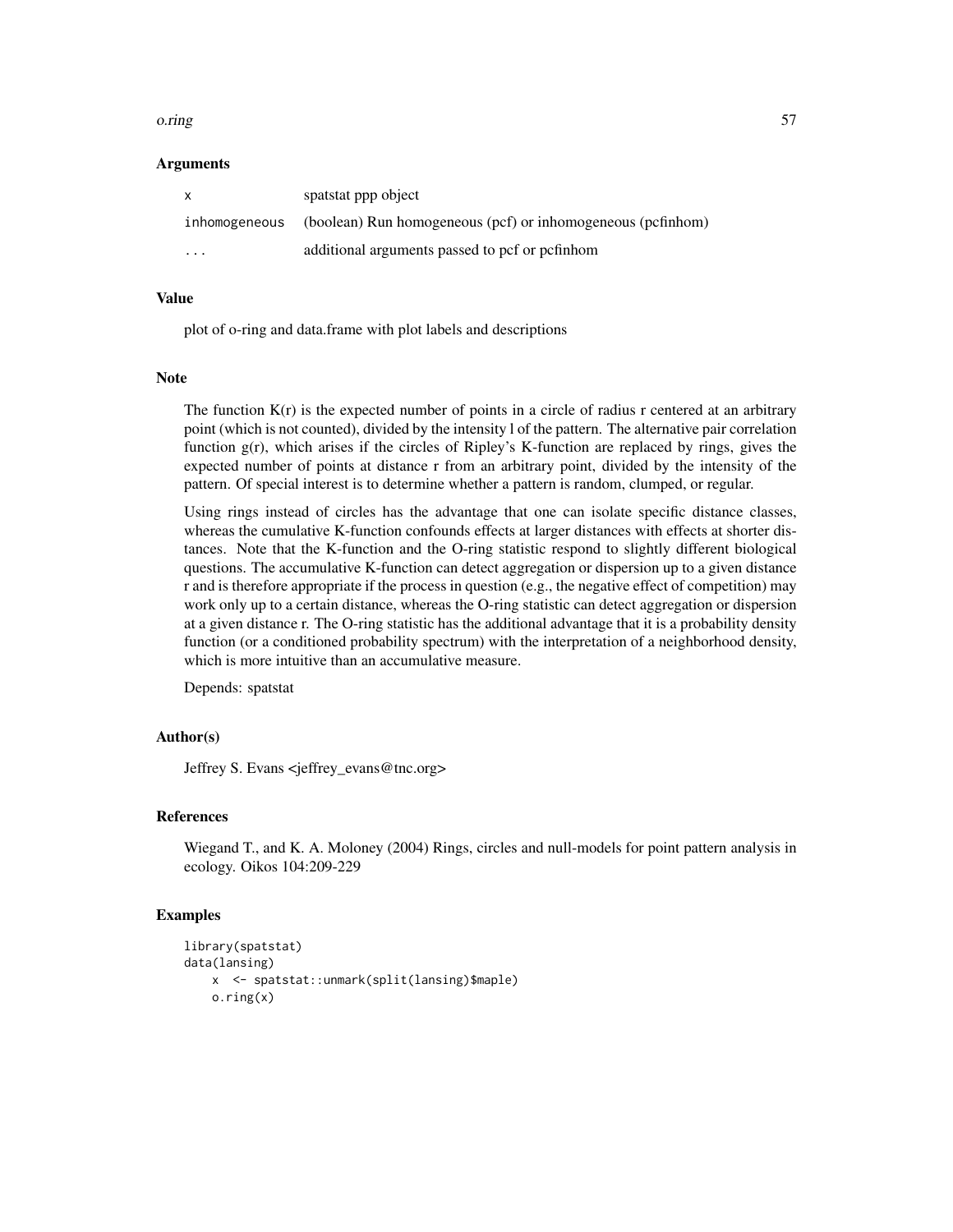## Description

Query of Amazon AWS OLI-Landsat 8 cloud service

## Usage

oli.asw(path, row, dates, cloud.cover = 10, processing)

# Arguments

| path        | landsat path                                           |
|-------------|--------------------------------------------------------|
| row         | landsat row                                            |
| dates       | dates, single or start-stop range in YYYY-MM-DD format |
| cloud.cover | percent cloud cover                                    |
| processing  | processing level (" $L1GT$ " or " $L1T$ ")             |

# Value

data.frame object with:

- entityId Granule ID
- $L =$ Landsat
- $X =$  Sensor
- SS = Satellite
- PPP = WRS path
- RRR = WRS row
- YYYYMMDD = Acquisition date
- yyyymmdd = Processing date
- CC = Collection number
- TX = Collection category
- acquisitionDate POSIXct YYYY-MM-DD (eg., 2015-01-02)
- cloudCover -
- processingLevel USGS processing level
- path Landsat path
- row Landsat row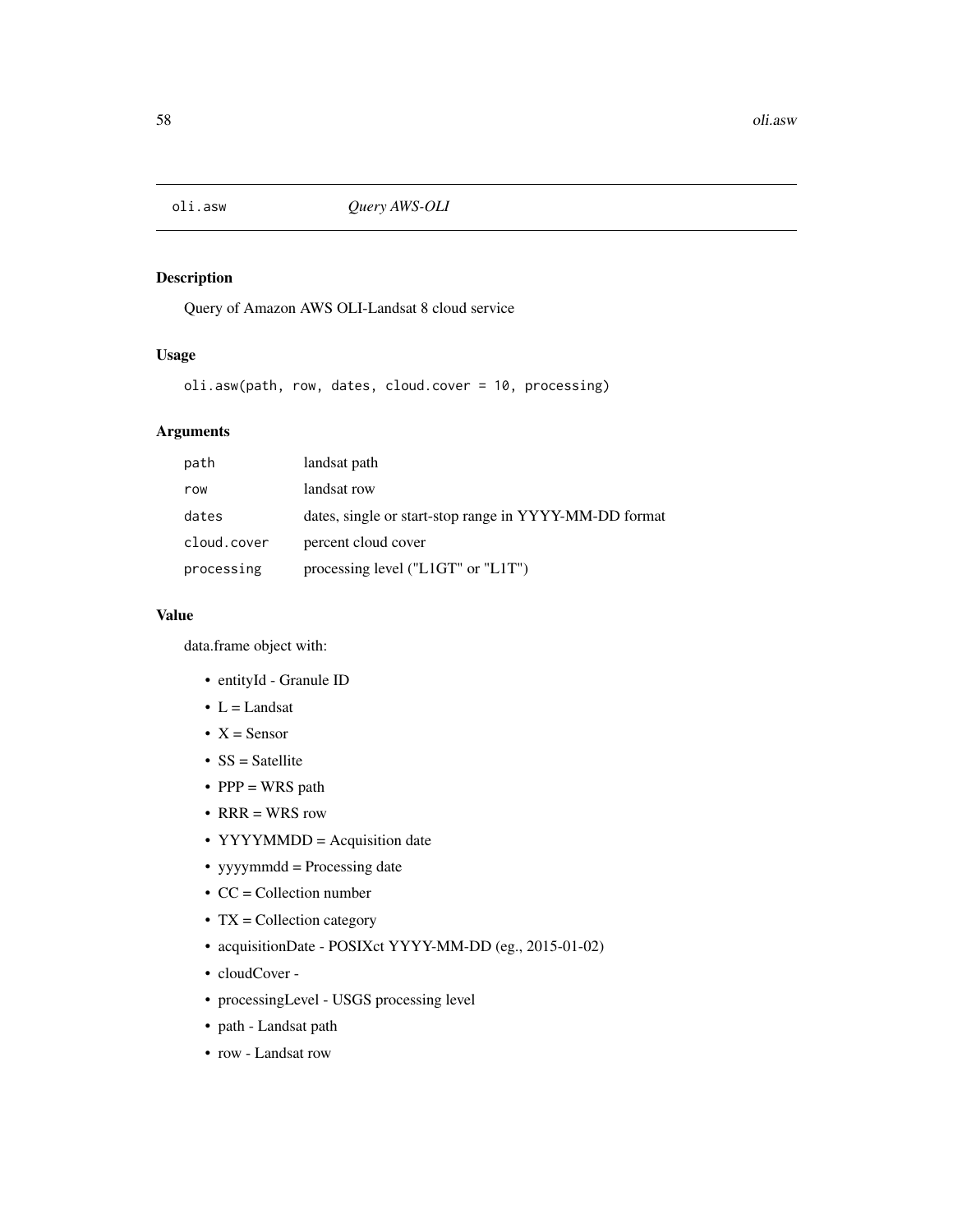#### optimal.k 59

## Note

Amazons AWS cloud service is hosting OLI Landsat 8 data granules [https://aws.amazon.com/](https://aws.amazon.com/public-datasets/landsat/) [public-datasets/landsat/](https://aws.amazon.com/public-datasets/landsat/) <https://aws.amazon.com/blogs/aws/start-using-landsat-on-aws/>

USGS Landsat collections: <https://landsat.usgs.gov/landsat-collections> Pre-collection processing levels: "L1T", "L1GT", "L1G" Collection 1 processing levels: "L1TP", "L1GT", "L1GS" "L1T" and "L1TP" - Radiomertically calibrated and orthorectified (highest level processing) "L1GT" and "L1GT" - Radiomertically calibrated and systematic geometric corrections "L1G" and "L1GS" - Radiomertically calibrated with systematic ephemeris correction

## Author(s)

Jeffrey S. Evans <jeffrey\_evans@tnc.org>

#### Examples

```
## Not run:
# Query path 126, row 59, 2013-04-15 to 2017-03-09, <20% cloud cover
( p126r59.oli <- oli.asw(path=126, row=59, dates = c("2013-04-15", "2017-03-09"),
                          cloud.cover = 20) )
# Download query images from query
 for( i in 1:length(p126r59.oli$download_url)) {
    oli.url <- p126r59.oli$download_url[i]
    try(utils::download.file(url=oli.url, destfile=getwd(), mode = "wb"))
 }
## End(Not run)
```
optimal.k *optimalK*

#### Description

Find optimal k of k-Medoid partitions using silhouette widths

#### Usage

```
optimal.k(x, nk = 10, plot = TRUE, cluster = TRUE, char = FALSE,
  ...)
```
## Arguments

| x       | Numeric dataframe, matrix or vector   |
|---------|---------------------------------------|
| nk      | Number of clusters to test $(2:nk)$   |
| plot    | Plot cluster silhouettes (TRUE/FALSE) |
| cluster | Create cluster object with optimal k  |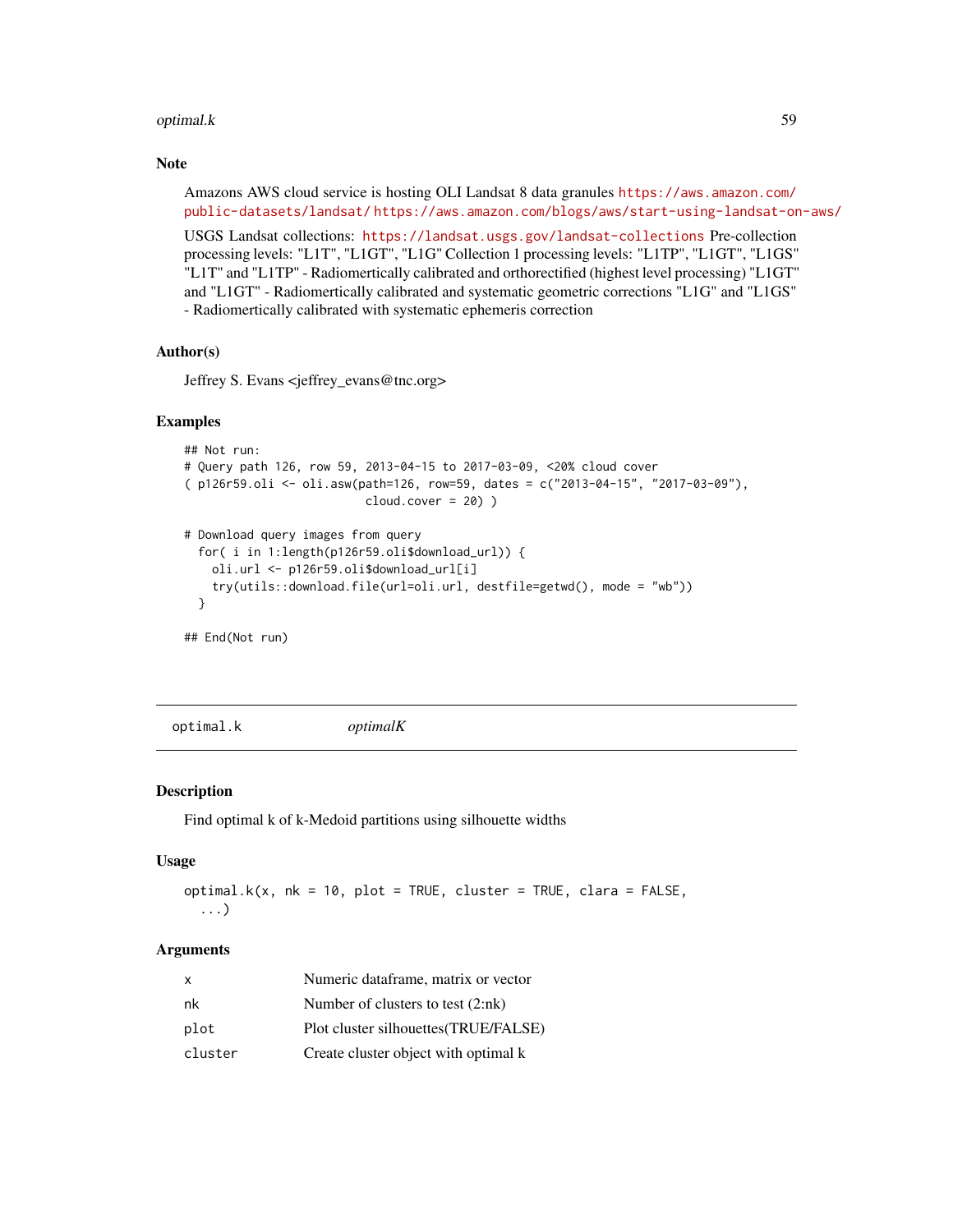# 60 optimized.sample.variance

| clara    | Use clara model for large data       |
|----------|--------------------------------------|
| $\cdots$ | Additional arguments passed to clara |

#### Note

Depends: cluster

## Author(s)

Jeffrey S. Evans <jeffrey\_evans<at>tnc.org>

## References

Theodoridis, S. & K. Koutroumbas(2006) Pattern Recognition 3rd ed.

## See Also

[pam](#page-0-0) for details on Partitioning Around Medoids (PAM) [clara](#page-0-0) for details on Clustering Large Applications (clara)

#### Examples

```
require(cluster)
 x \le rbind(cbind(rnorm(10,0,0.5), rnorm(10,0,0.5)),
             cbind(rnorm(15,5,0.5), rnorm(15,5,0.5)))
 clust <- optimal.k(x, 20, plot=TRUE, cluster=TRUE)
   plot(silhouette(clust), col = c('red', 'green'))
     plot(clust, which.plots=1, main='K-Medoid fit')
# Extract multivariate and univariate mediods (class centres)
 clust$medoids
   pam(x[,1], 1)$medoids
# join clusters to data
 x <- data.frame(x, k=clust$clustering)
```
optimized.sample.variance

*Optimized sample variance*

## Description

Draws an optimal sample that minimizes or maximizes the sample variance

## Usage

```
optimized.sample.variance(x, n, type = "maximized")
```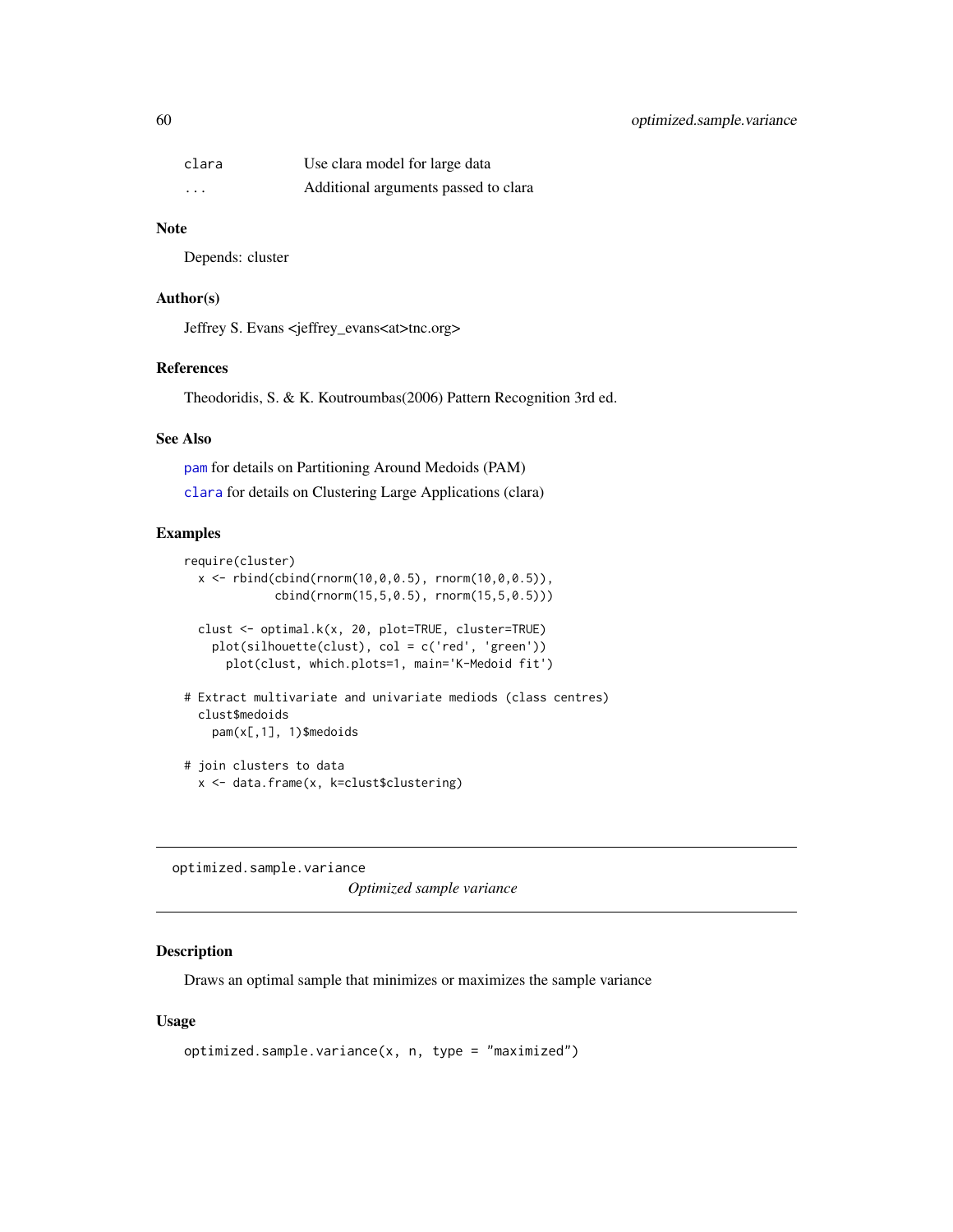#### Arguments

|      | A vector to draw a sample from                                   |
|------|------------------------------------------------------------------|
| n    | Number of samples to draw                                        |
| type | Type of sample variance optimization c("maximized", "minimized") |

# Value

A data.frame with "idx" representing the index of the original vector and "y" is the value of the sampled data

#### Author(s)

Jeffrey S. Evans <jeffrey\_evans@tnc.org>

```
library(sp)
  data(meuse)
  coordinates(meuse) <- ~x+y
n = 15# Draw n samples that maximize the variance of y
( max.sv <- optimized.sample.variance(meuse$zinc, 15) )
# Draw n samples that minimize the variance of y
( min.sv <- optimized.sample.variance(meuse$zinc, 15, type="minimized") )
# Plot results
plot(meuse, pch=19, col="grey")
  plot(meuse[max.sv$idx,], col="red", add=TRUE, pch=19)
    plot(meuse[min.sv$idx,], col="blue", add=TRUE, pch=19)
   box()
    legend("topleft", legend=c("population","maximized variance",
            "minimized variance"), col=c("grey","red","blue"),
           pch=c(19,19,19))
## Not run:
# Raster example (not memory safe)
library(raster)
  r <- raster(system.file("external/test.grd", package="raster"))
# Calculate optimal sample variance and coerce to SpatialPointDataFrame using xyFromCell
     ( min.sv <- optimized.sample.variance(getValues(r), n, type="minimized") )
     min.sv <- sp::SpatialPointsDataFrame(xyFromCell(r, min.sv[,"idx"],
                                           spatial=TRUE), data=min.sv)
    ( max.sv <- optimized.sample.variance(getValues(r), n) )
     max.sv <- sp::SpatialPointsDataFrame(xyFromCell(r, max.sv[,"idx"],
                                           spatial=TRUE), data=max.sv)
plot(r)
  plot(max.sv, col="blue", add=TRUE, pch=19)
```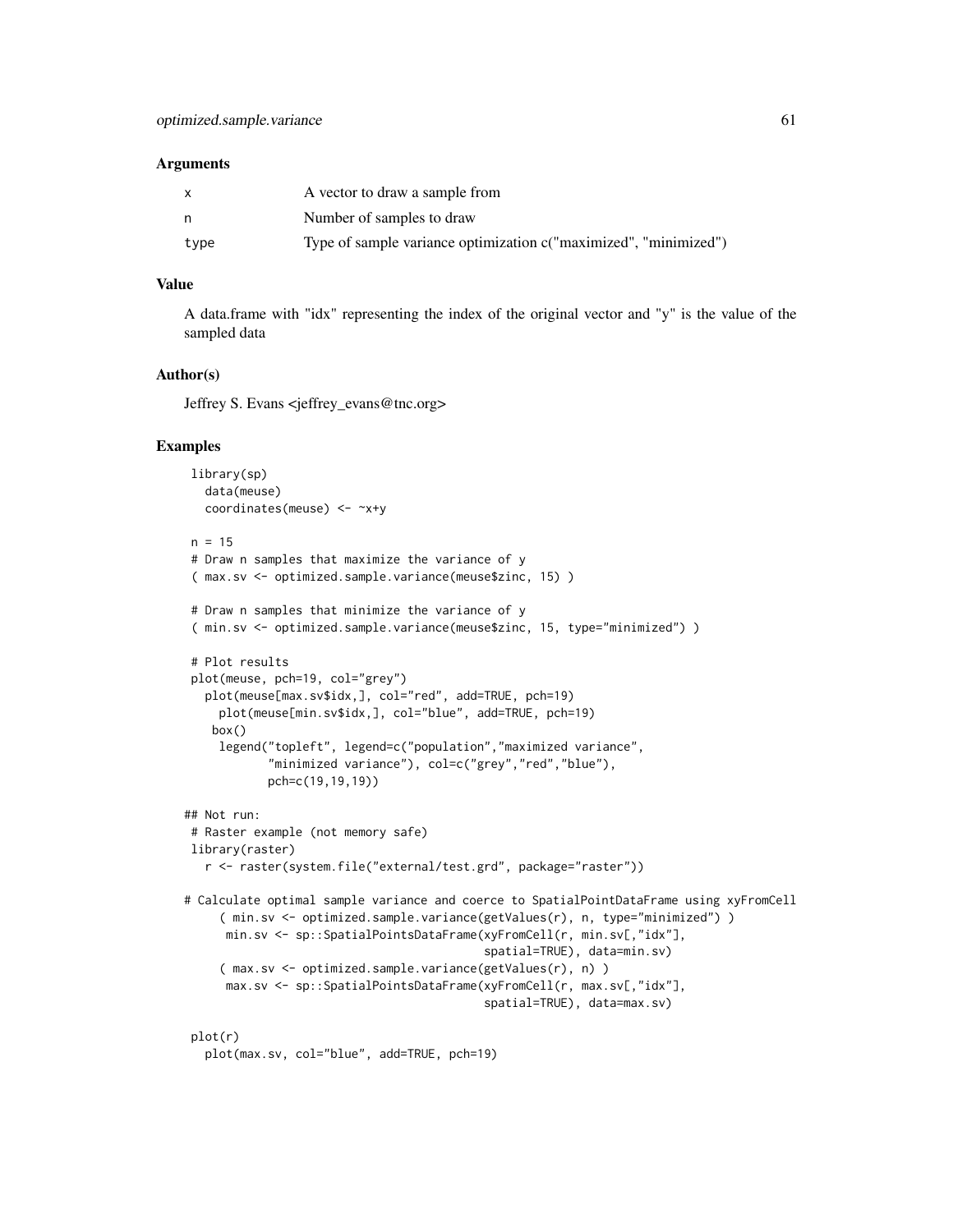#### 62 outliers and the contract of the contract of the contract of the contract of the contract of the contract of the contract of the contract of the contract of the contract of the contract of the contract of the contract o

```
plot(min.sv, col="red", add=TRUE, pch=19)
  box()
legend("topleft", legend=c("maximized variance", "minimized variance"),
      col=c("red","blue"), pch=c(19,19))
```
## End(Not run)

outliers *Outliers*

# Description

Identify outliers using modified Z-score

## Usage

 $outliers(x, s = 1.4826)$ 

# Arguments

| x  | A numeric vector                 |
|----|----------------------------------|
| -S | Scaling factor for mad statistic |

## Value

value for the modified Z-score

# Author(s)

Jeffrey S. Evans <jeffrey\_evans@tnc.org>

# References

Iglewicz, B. & D.C. Hoaglin (1993) How to Detect and Handle Outliers, American Society for Quality Control, Milwaukee, WI.

```
# Create data with 3 outliers
   x \leq -\text{seq}(0.1, 5, \text{length}=100)x[98:100] <- c(100, 55, 250)
# Calculate Z score
    Z \leftarrow \text{outliers}(x)# Show number of extreme outliers using Z-score
```

```
length(Z[Z > 9.9])
```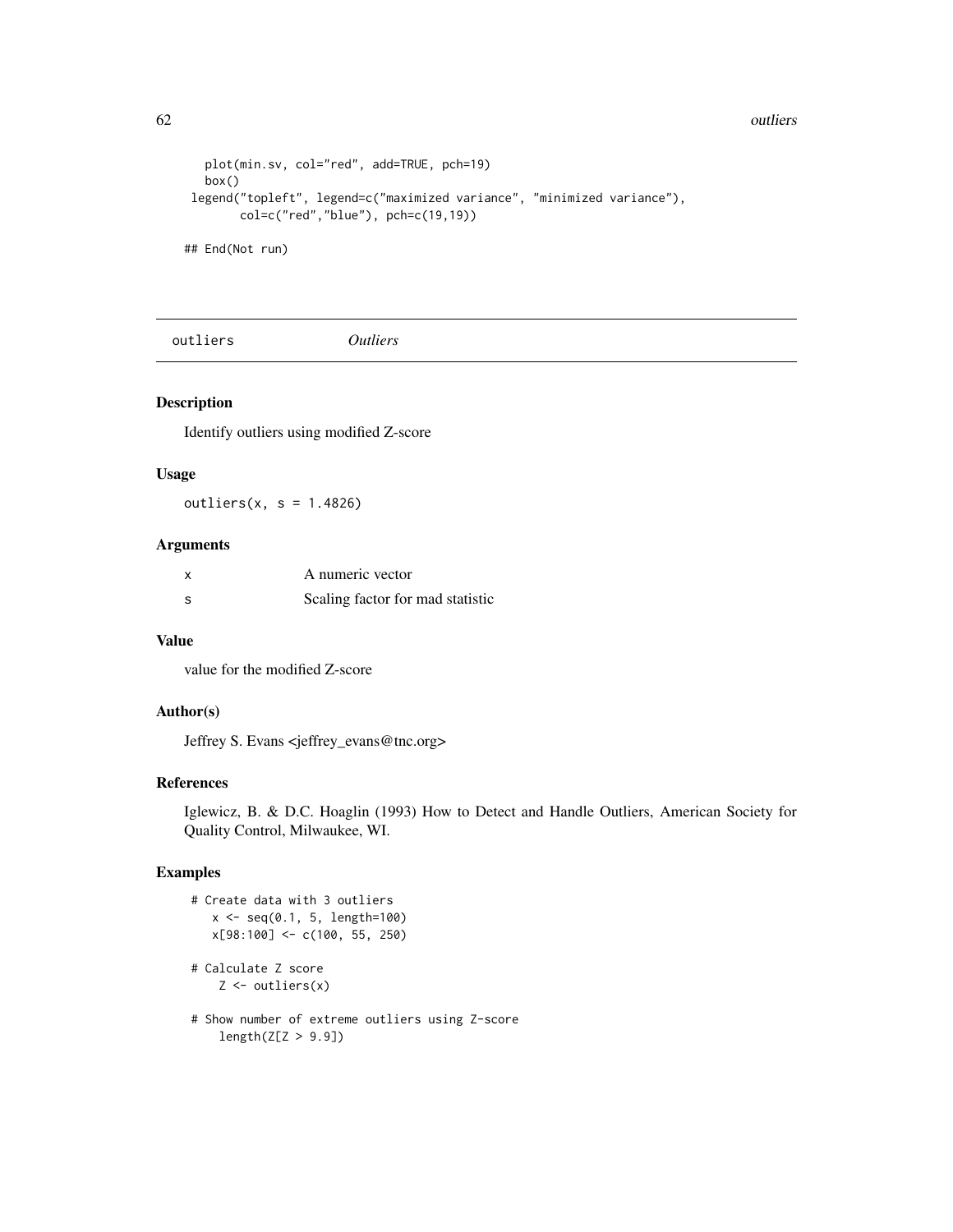# parea.sample 63

```
# Remove extreme outliers
    x \leftarrow x[-\text{which}(Z > 9.9)]
```
parea.sample *Percent area sample*

# Description

Creates a point sample of polygons where n is based on percent area

# Usage

```
parea.sample(x, pct = 0.1, join = FALSE, msamp = 1, sf = 4046.86,
 stype = "hexagonal", ...)
```
# Arguments

| $\mathsf{x}$ | sp SpatialPolygonsDataFrame object                             |
|--------------|----------------------------------------------------------------|
| pct          | Percent of area sampled                                        |
| join         | Join polygon attributed to point sample                        |
| msamp        | Minimum samples                                                |
| sf           | Scaling factor (default is meters to acres conversion factor)  |
| stype        | Sampling type ('random', 'regular', 'nonaligned', 'hexagonal') |
|              | Additional arguments passed to spsample                        |

## Value

A SpatialPointsDataFrame with polygon samples

# Note

This function results in an adaptive sample based on the area of each polygon

# Author(s)

Jeffrey S. Evans <jeffrey\_evans@tnc.org>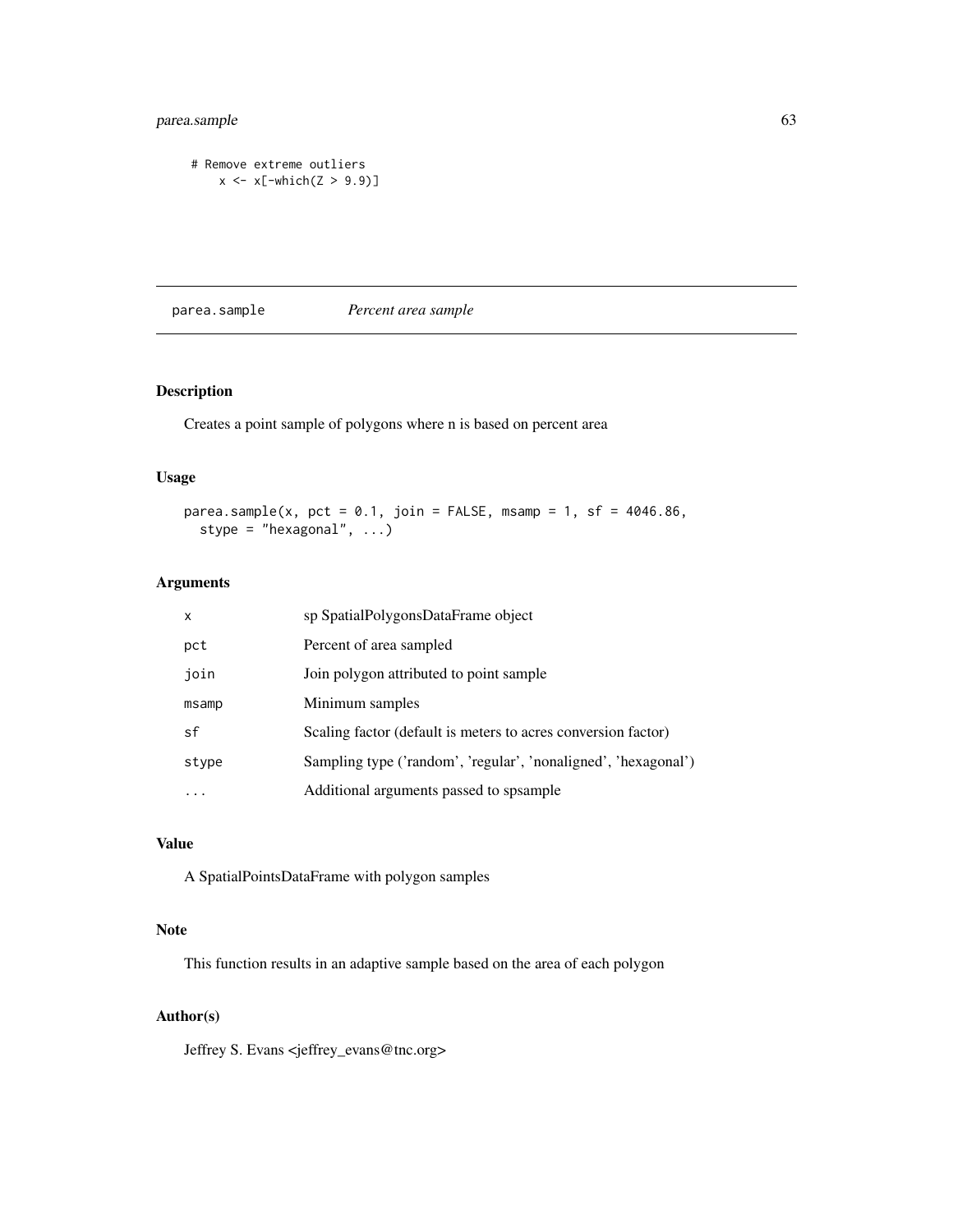## Examples

```
require(sp)
sr1=Polygons(list(Polygon(cbind(c(180114, 180553, 181127, 181477, 181294, 181007, 180409,
  180162, 180114), c(332349, 332057, 332342, 333250, 333558, 333676,
  332618, 332413, 332349)))),'1')
sr2=Polygons(list(Polygon(cbind(c(180042, 180545, 180553, 180314, 179955, 179142, 179437,
  179524, 179979, 180042), c(332373, 332026, 331426, 330889, 330683,
  331133, 331623, 332152, 332357, 332373)))),'2')
sr=SpatialPolygons(list(sr1,sr2))
srdf=SpatialPolygonsDataFrame(sr, data.frame(row.names=c('1','2'), PIDS=1:2))
ars <- parea.sample(srdf, pct=0.20, stype='random')
  plot(srdf)
    plot(ars, pch=20, add=TRUE)
```
plot.effect.size *Plot effect size*

#### Description

Plot function for effect.size object

## Usage

```
## S3 method for class 'effect.size'
plot(x, \ldots)
```
#### Arguments

| x       | A effect size object                |
|---------|-------------------------------------|
| $\cdot$ | Additional arguments passed to plot |

## Author(s)

Jeffrey S. Evans <jeffrey\_evans@tnc.org>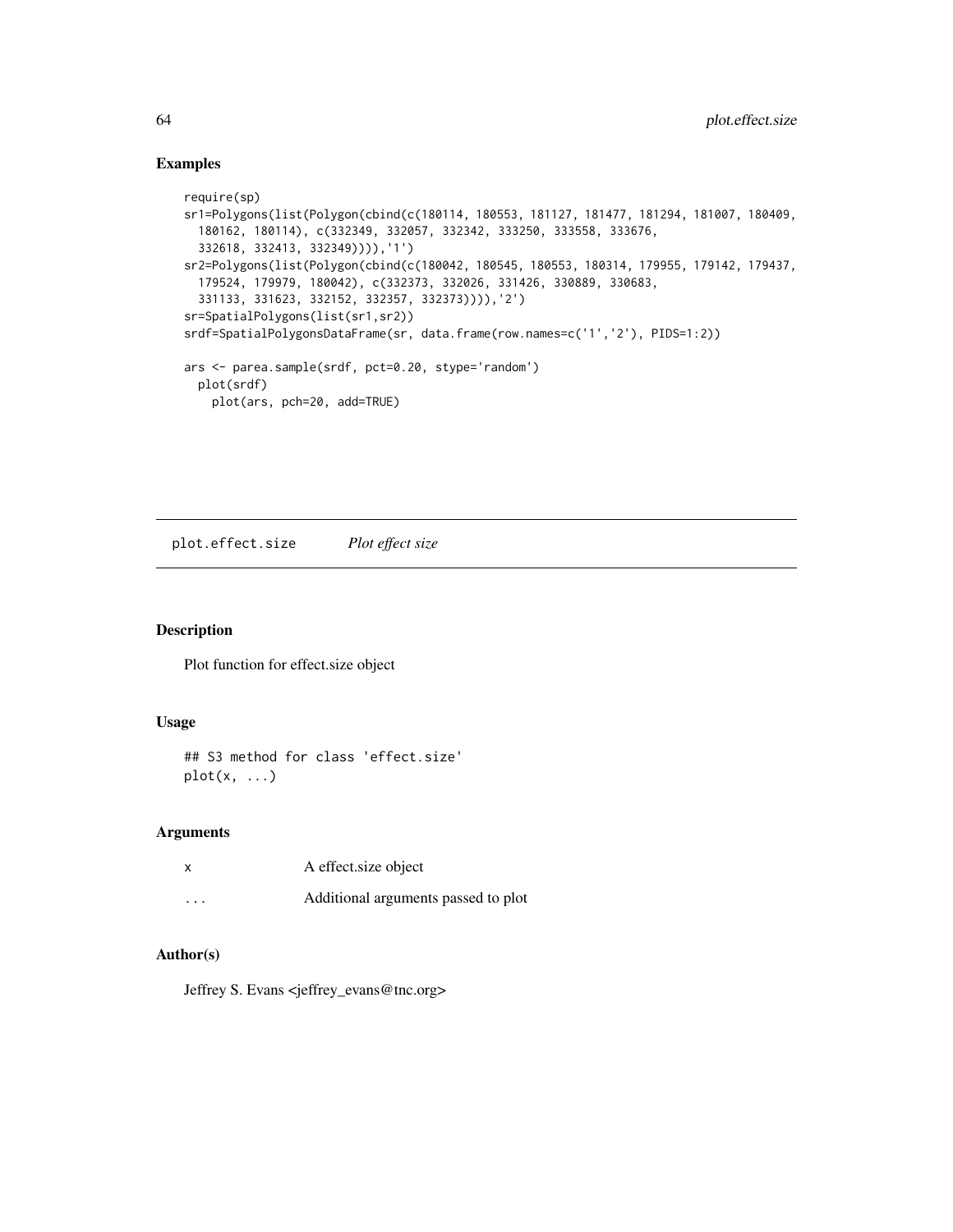## Description

Plot function for loess.boot object

## Usage

```
## S3 method for class 'loess.boot'
plot(x, \ldots)
```
# Arguments

| $\boldsymbol{\mathsf{x}}$ | A loess boot object                 |
|---------------------------|-------------------------------------|
| $\cdots$                  | Additional arguments passed to plot |

#### Author(s)

Jeffrey S. Evans <jeffrey\_evans@tnc.org>

#### References

Cleveland, WS, (1979) Robust Locally Weighted Regression and Smoothing Plots Journal of the American Statistical Association 74:829-836

Efron, B., and R. Tibshirani (1993) An Introduction to the Bootstrap Chapman and Hall, New York

Hardle, W., (1989) Applied Nonparametric Regression Cambridge University Press, NY.

Tibshirani, R. (1988) Variance stabilization and the bootstrap. Biometrika 75(3):433-44.

```
n=1000
x \leftarrow seq(0, 4, length.out=n)y \le -\sin(2*x) + 0.5*x + \text{norm}(n, sd=0.5)sb \le loess.boot(x, y, nreps = 99, confidence = 0.90, span = 0.40)
plot(sb)
```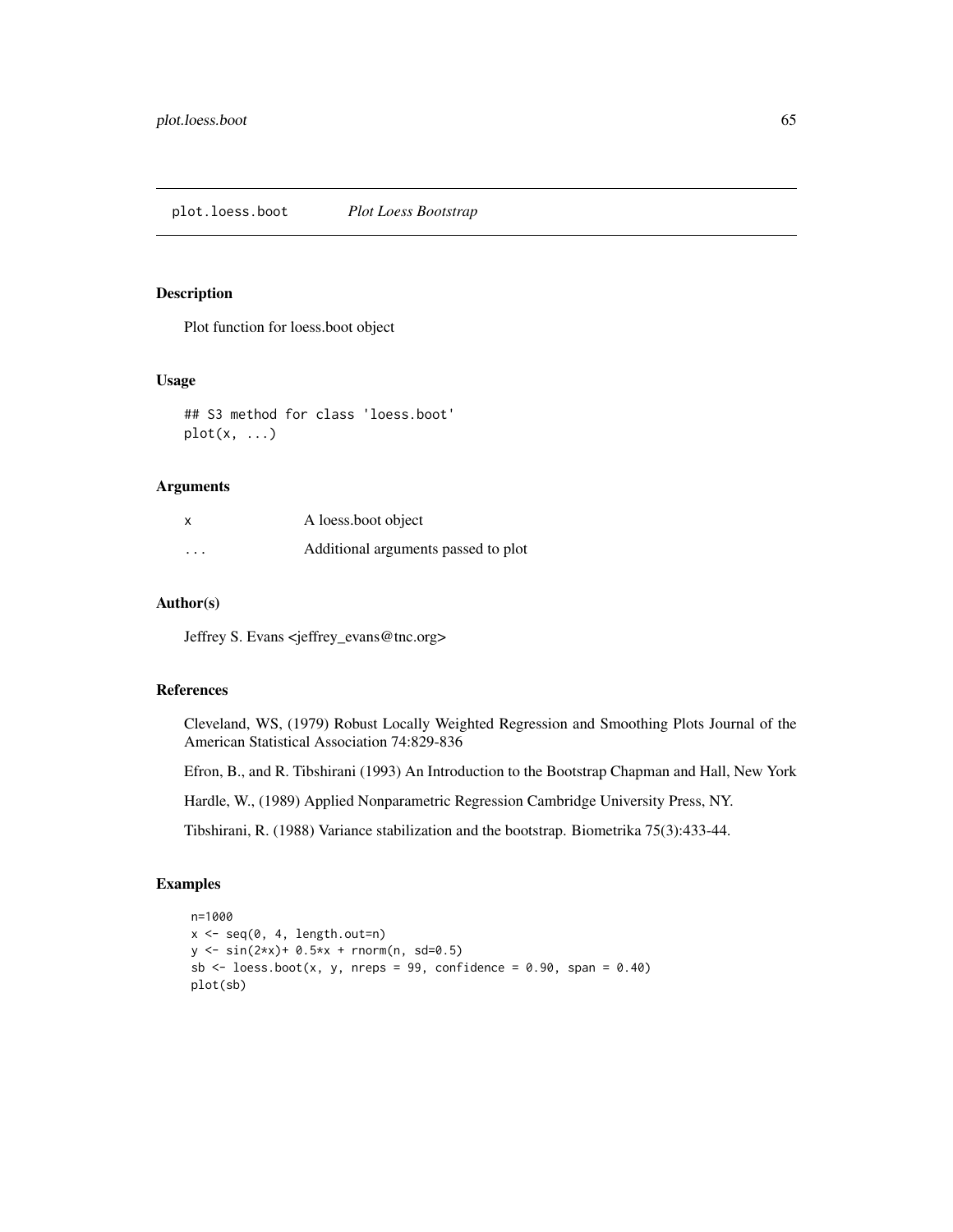#### Description

Intersects point and polygon feature classes and adds polygon attributes to points

## Usage

 $point.in.poly(x, y, sp = TRUE, duplicate = TRUE, ...)$ 

## Arguments

| $\mathsf{x}$ | sp SpatialPointsDataFrame or SpatialPoints or sf point object                        |
|--------------|--------------------------------------------------------------------------------------|
| y            | sp SpatialPolygonsDataFrame or sf polygon object                                     |
| sp           | (TRUE/FALSE) Return an sp class object, else returns sf class object                 |
| duplicate    | (TRUE/FALSE) Return duplicated features with more than one polygon inter-<br>section |
| $\cdots$     | Additional arguments passed to sf::st_join                                           |

## Value

A SpatialPointsDataFrame or sf

#### Note

If duplicate argument is TRUE and more than one polygon intersection occurs, points will be duplicated (new row added) and all attributes joined. However, if duplicate is FALSE, with duplicate intersections, a new column for each unique intersecting polygon will be returned and the points will not be duplicated. For example, if a point intersect three polygons, three new columns will be added representing the polygons ID.

## Author(s)

Jeffrey S. Evans <jeffrey\_evans@tnc.org>

```
#### Simple one-to-one feature overlay.
require(sp)
  data(meuse)
  coordinates(meuse) = -x+ymeuse@data$test.na <- NA
  sr1=Polygons(list(Polygon(cbind(c(180114, 180553, 181127, 181477, 181294,
    181007, 180409, 180162, 180114), c(332349, 332057, 332342, 333250, 333558,
    333676, 332618, 332413, 332349)))),'10')
```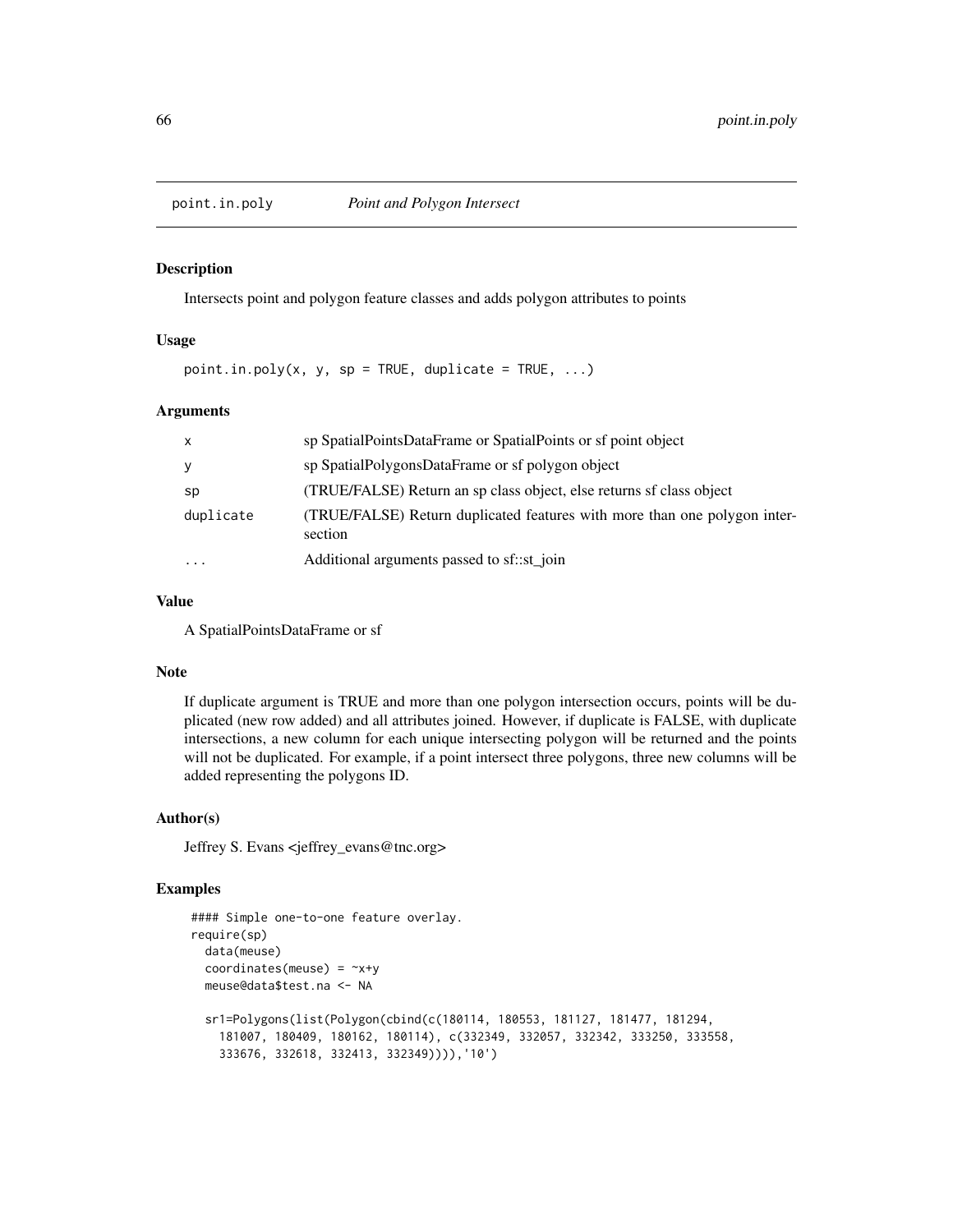```
sr2=Polygons(list(Polygon(cbind(c(180042, 180545, 180553, 180314, 179955, 179142,
    179437, 179524, 179979, 180042), c(332373, 332026, 331426, 330889, 330683,
    331133, 331623, 332152, 332357, 332373)))),'20')
  sr3=Polygons(list(Polygon(cbind(c(179110, 179907, 180433, 180712, 180752, 180329,
    179875, 179668, 179572, 179269, 178879, 178600, 178544, 179046, 179110),
    c(331086, 330620, 330494, 330265, 330075, 330233, 330336, 330004,
    329783, 329665, 329720, 329933, 330478, 331062, 331086)))),'30')
  sr4=Polygons(list(Polygon(cbind(c(180304, 180403,179632,179420,180304),
    c(332791, 333204, 333635, 333058, 332791)))),'40')
  sr=SpatialPolygons(list(sr1,sr2,sr3,sr4))
  polys=SpatialPolygonsDataFrame(sr, data.frame(row.names=c('10','20','30','40'),
                                  PIDS=1:4, y=runif(4)))
  polys@data$pid <- polys@data$PIDS + 100
plot(polys)
  plot(meuse, pch=19, add=TRUE)
# Point in polygon overlay
pts.poly <- point.in.poly(meuse, polys)
  head(pts.poly@data)
# Count points in each polygon
tapply(pts.poly$cadmium, pts.poly$pid, FUN=length)
#### Complex many-to-one feature overlay.
require(sf)
p \leftarrow sf::st\_polygon(list(rbind(c(0,0), c(1,0), c(1,1), c(0,1), c(0,0))))polys <- sf::st\_sf(sf::st\_sfc(p, p + c(.8, .2), p + c(.2, .8)))pts <- sf::st_sf(sf::st_sample(polys, size=100))
# Duplicates points for each new polygon, no attributes so returns IDs for features
pts.poly.dup <- point.in.poly(pts, polys)
  head(pts.poly.dup@data)
## Not run:
# **** Should throw error due to lack of attributes ****
  pts.poly <- point.in.poly(pts, polys, duplicate = FALSE)
## End(Not run)
# Coerce to sp class objects
x <- as(pts, "Spatial")
  x <- SpatialPointsDataFrame(x, data.frame(IDS=1:nrow(x), pty=runif(nrow(x))))
y <- as(polys, "Spatial")
  y <- SpatialPolygonsDataFrame(y, data.frame(IDS=1:nrow(y), py=runif(nrow(y))))
# Returns point attributes with column for each unique polygon
pts.poly \leq point.in.poly(x, y, duplicate = FALSE)
  head(pts.poly@data)
# Duplicates points for each new polygon, joins all attributes
pts.poly.dup <- point.in.poly(x, y)
  head(pts.poly.dup@data)
```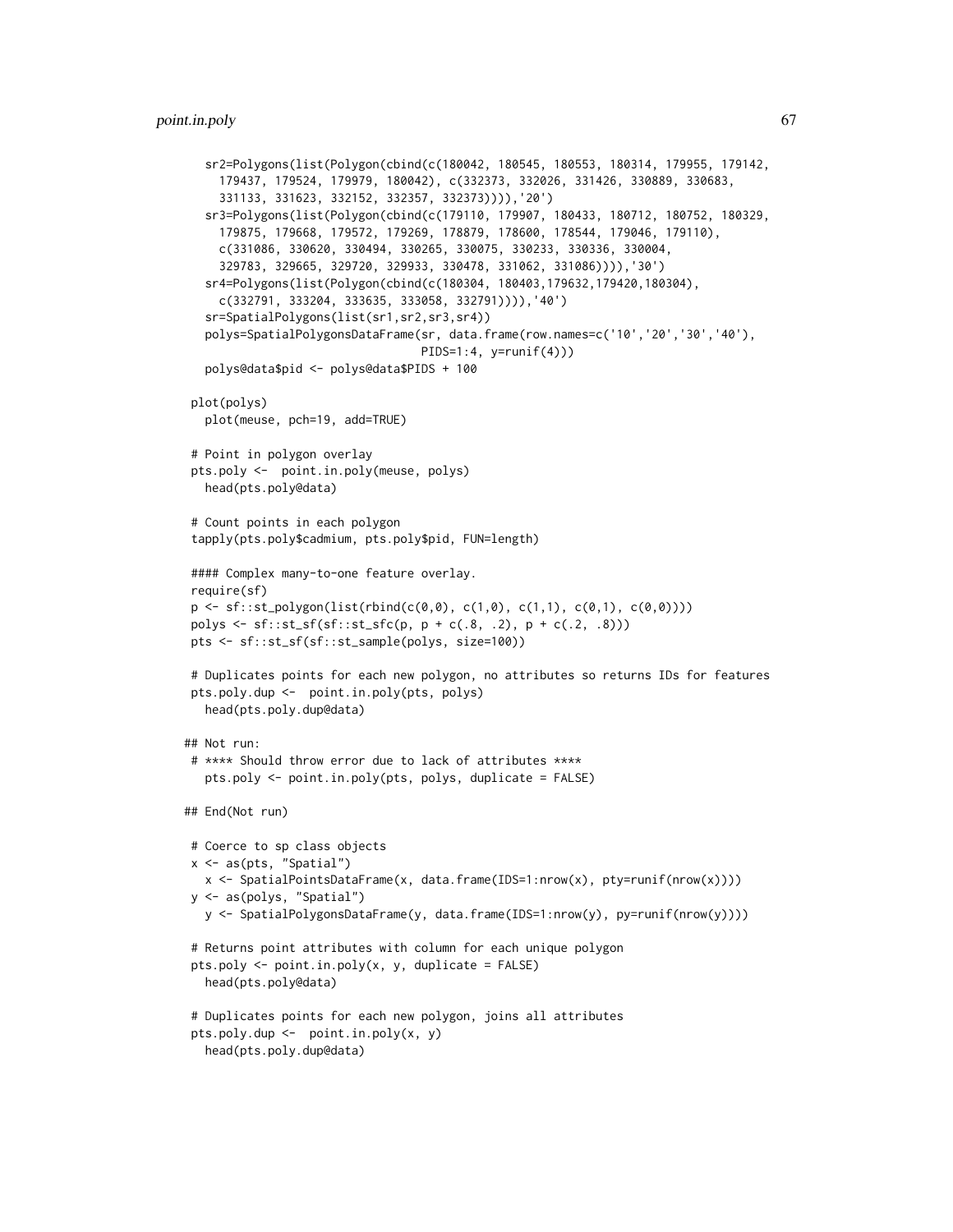```
# Count points in each polygon
tapply(pts.poly.dup$IDS.x, pts.poly.dup$IDS.y, FUN=length)
```
poly.regression *Local Polynomial Regression*

#### Description

Calculates a Local Polynomial Regression for smoothing or imputation of missing data.

#### Usage

poly.regression(y,  $x = NULL$ ,  $s = 0.75$ , impute = FALSE,  $na. only = FALSE, ci = FALSE, ...)$ 

# Arguments

| <sub>V</sub> | Vector to smooth or impute NA values                   |
|--------------|--------------------------------------------------------|
| $\times$     | Optional x covariate data (must match dimensions of y) |
| S            | Smoothing parameter (larger equates to more smoothing) |
| impute       | (FALSE/TRUE) Should NA values be inputed               |
| na.only      | (FALSE/TRUE) Should only NA values be change in y      |
| сi           | (FALSE/TRUE) Should confidence intervals be returned   |
|              | Additional arguments passed to loess                   |

# Value

If ci = FALSE, a vector of smoothed values otherwise a list object with: loess A vector, same length of y, representing the smoothed or inputed data lower.ci Lower confidence interval upper.ci Upper confidence interval

## Note

This is a wrapper function for loess that simplifies data smoothing and imputation of missing values. The function allows for smoothing a vector, based on an index (derived automatically) or covariates. If the impute option is TRUE NA values are imputed, otherwise the returned vector will still have NA's present. If impute and na.only are both TRUE the vector is returned, without being smoothed but with imputed NA values filled in.

The loess weight function is defined using the tri-cube weight function  $w(x) = (1-|x|^{3})^{3}$  where; x is the distance of a data point from the point on the curve being fitted.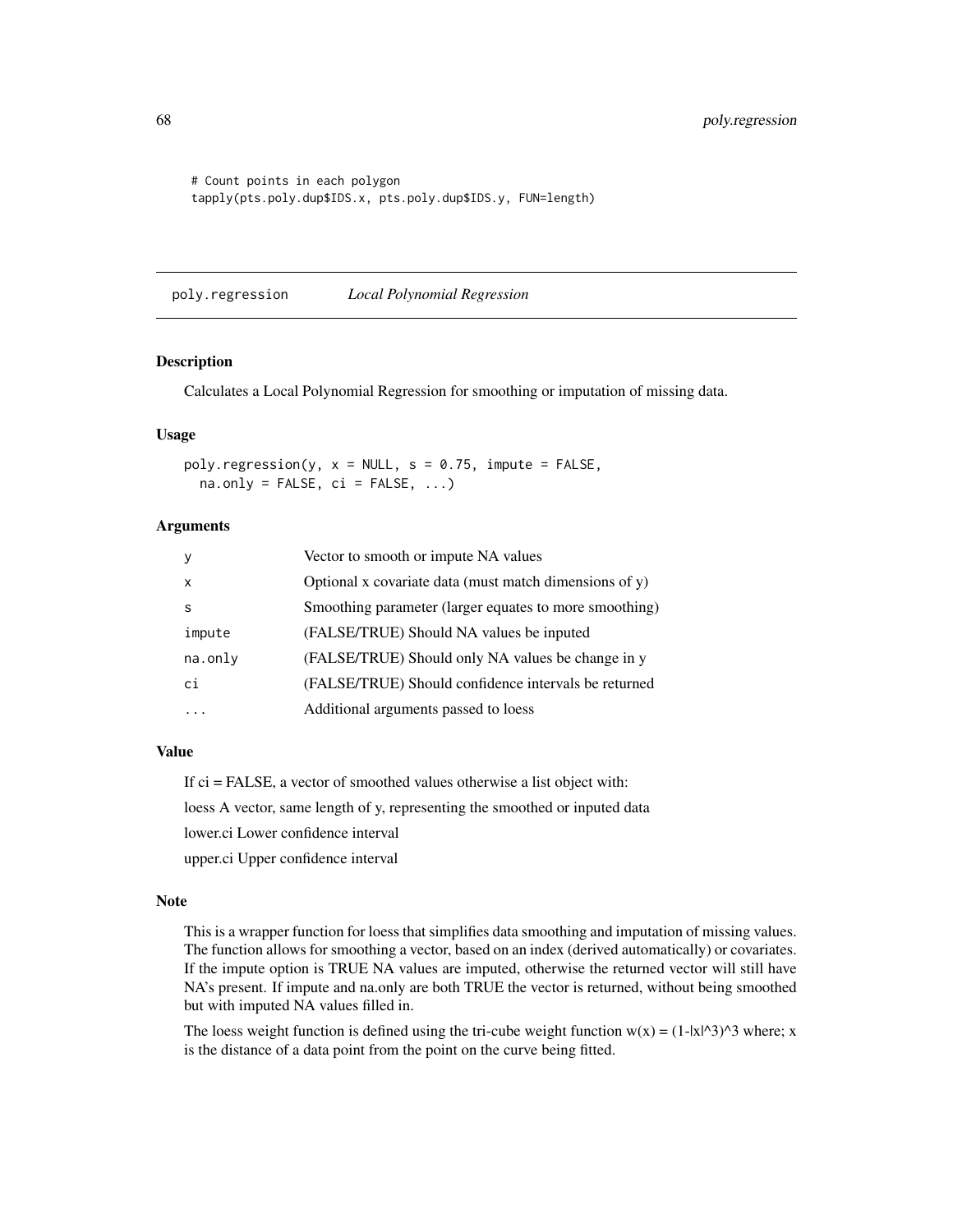## polyPerimeter 69

## Author(s)

Jeffrey S. Evans <jeffrey\_evans@tnc.org>

## See Also

[loess](#page-0-0) for loess ... model options

## Examples

```
x \le - seq(-20, 20, 0.1)
y \le -\sin(x)/x + \text{norm}(\text{length}(x), \text{ sd=0.03})p \leftarrow \text{which}(y == \text{"NaN"})y \leftarrow y[-p]r <- poly.regression(y, ci=TRUE, s=0.30)
plot(y, type="1", lwd=0.5, main="s = 0.10")y.polygon <- c((r$lower.ci)[1:length(y)], (r$upper.ci)[rev(1:length(y))])
  x.polygon <- c(1:length(y), rev(1:length(y)))
  polygon(x.polygon, y.polygon, col="#00009933", border=NA)
     lines(r$loess, lwd=1.5, col="red")
# Impute NA values, replacing only NA's
y.na <- y
y.na[c(100,200,300)] <- NA
p.y <- poly.regression(y.na, s=0.10, impute = TRUE, na.only = TRUE)
y - p.yplot(p.y,type="l", lwd=1.5, col="blue", main="s = 0.10")
  lines(y, lwd=1.5, col="red")
```
polyPerimeter *Polygon perimeter*

#### Description

Calculates the perimeter length(s) for a polygon object

#### Usage

```
polyPerimeter(x)
```
# Arguments

x sp class SpatialPolygonsDataFrame object

# Value

A vector of polygon perimeters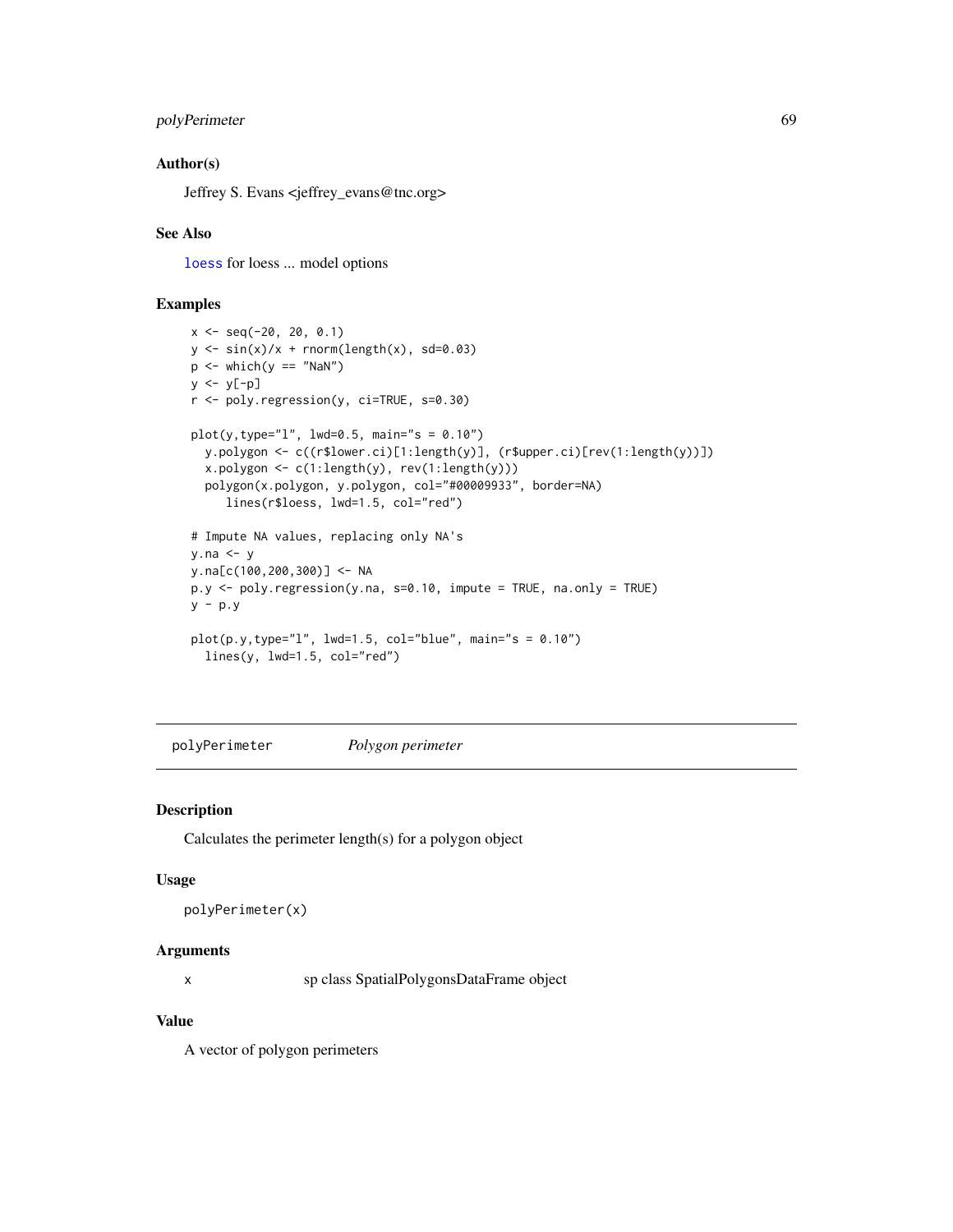# Author(s)

Jeffrey S. Evans <jeffrey\_evans@tnc.org>

# Examples

```
library(sp)
p1 <- Polygons(list(Polygon(cbind(c(2,4,4,1,2),c(2,3,5,4,2)))), "1")
p2 <- Polygons(list(Polygon(cbind(c(5,4,2,5),c(2,3,2,2)))), "2")
p3 <- Polygons(list(Polygon(cbind(c(4,4,5,10,4),c(5,3,2,5,5)))),"3")
polys <- SpatialPolygons(list(p1,p2,p3), 1:3)
```
polyPerimeter(polys)

pp.subsample *Point process random subsample*

# Description

Generates random subsample based on density estimate of observations

## Usage

```
pp.subsample(x, n, window = "hull", sigma = "Scott", wts = NULL,
 gradient = 1, edge = FALSE)
```
# Arguments

| $\mathsf{x}$ | An sp class SpatialPointsDataFrame or SpatialPoints object                                                                                                                                   |  |
|--------------|----------------------------------------------------------------------------------------------------------------------------------------------------------------------------------------------|--|
| n            | Number of random samples to generate                                                                                                                                                         |  |
| window       | Type of window (hull or extent)                                                                                                                                                              |  |
| sigma        | Bandwidth selection method for KDE, default is 'Scott'. Options are 'Scott',<br>'Stoyan', 'Diggle', 'likelihood', and 'geometry'                                                             |  |
| wts          | Optional vector of weights corresponding to point pattern                                                                                                                                    |  |
| gradient     | A scaling factor applied to the sigma parameter used to adjust the gradient decent<br>of the density estimate. The default is 1, for no adjustment (downweight $\lt 1$ )<br>upweight $> 1$ ) |  |
| edge         | Apply Diggle edge correction (TRUE/FALSE)                                                                                                                                                    |  |

# Value

sp class SpatialPointsDataFrame containing random subsamples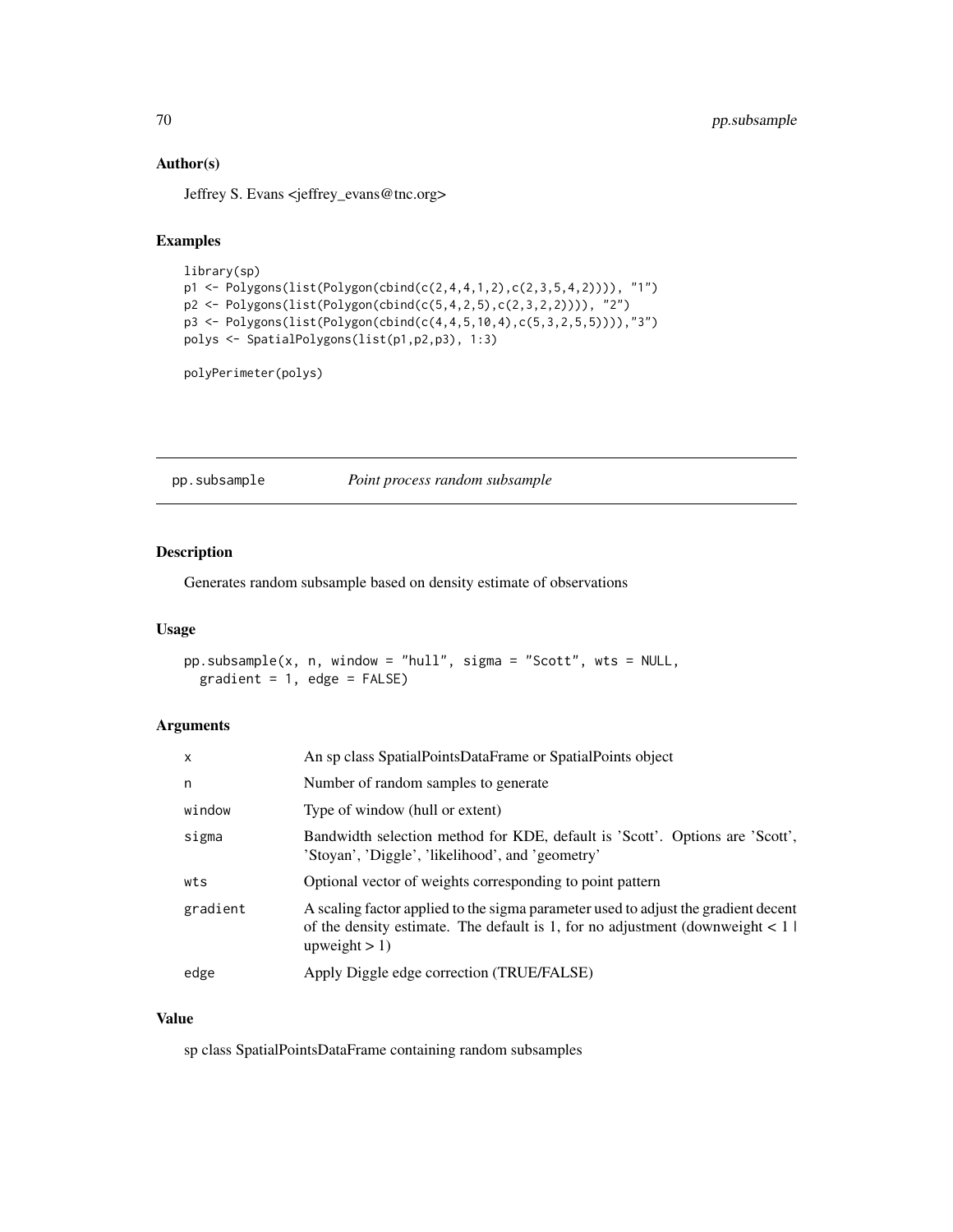#### pp.subsample 71

#### **Note**

The window type creates a convex hull by default or, optionally, uses the maximum extent (envelope).

Available bandwidth selection methods are: Scott (Scott 1992), Scott's Rule for Bandwidth Selection (1st order) Diggle (Berman & Diggle 1989), Minimise the mean-square error via cross validation (2nd order) likelihood (Loader 1999), Maximum likelihood cross validation (2nd order) geometry, Bandwidth is based on simple window geometry (1st order) Stoyan (Stoyan & Stoyan 1995), Based on pair-correlation function (strong 2nd order)

Note; resulting bandwidth can vary widly by method. the 'diggle' method is intended for selecting bandwidth representing 2nd order spatial variation whereas the 'scott' method will represent 1st order trend. the 'geometry' approach will also represent 1st order trend. for large datasets, caution should be used with the 2nd order 'likelihood' approach, as it is slow and computationally expensive. finally, the 'stoyan' method will produce very strong 2nd order results. '

Depends: sp, spatstat

## Author(s)

Jeffrey S. Evans <jeffrey\_evans@tnc.org>

#### References

Berman, M. and Diggle, P. (1989) Estimating weighted integrals of the second-order intensity of a spatial point process. Journal of the Royal Statistical Society, series B 51, 81-92. Berman, M. and Diggle, P. (1989) Estimating weighted integrals of the second-order intensity of a spatial point process. Journal of the Royal Statistical Society, series B 51, 81-92.

Fithian, W & T. Hastie (2013) Finite-sample equivalence in statistical models for presence-only data. Annals of Applied Statistics 7(4): 1917-1939

Hengl, T., H. Sierdsema, A. Radovic, and A. Dilo (2009) Spatial prediction of species distributions from occurrence-only records: combining point pattern analysis, ENFA and regression-kriging. Ecological Modelling, 220(24):3499-3511

Loader, C. (1999) Local Regression and Likelihood. Springer, New York.

Scott, D.W. (1992) Multivariate Density Estimation. Theory, Practice and Visualization. New York, Wiley.

Stoyan, D. and Stoyan, H. (1995) Fractals, random shapes and point fields: methods of geometrical statistics. John Wiley and Sons.

Warton, D.i., and L.C. Shepherd (2010) Poisson Point Process Models Solve the Pseudo-Absence Problem for Presence-only Data in Ecology. The Annals of Applied Statistics, 4(3):1383-1402

```
require(spatstat)
require(sp)
data(bei)
 trees <- as(bei, 'SpatialPoints')
   n=round(length(trees) * 0.10, digits=0)
```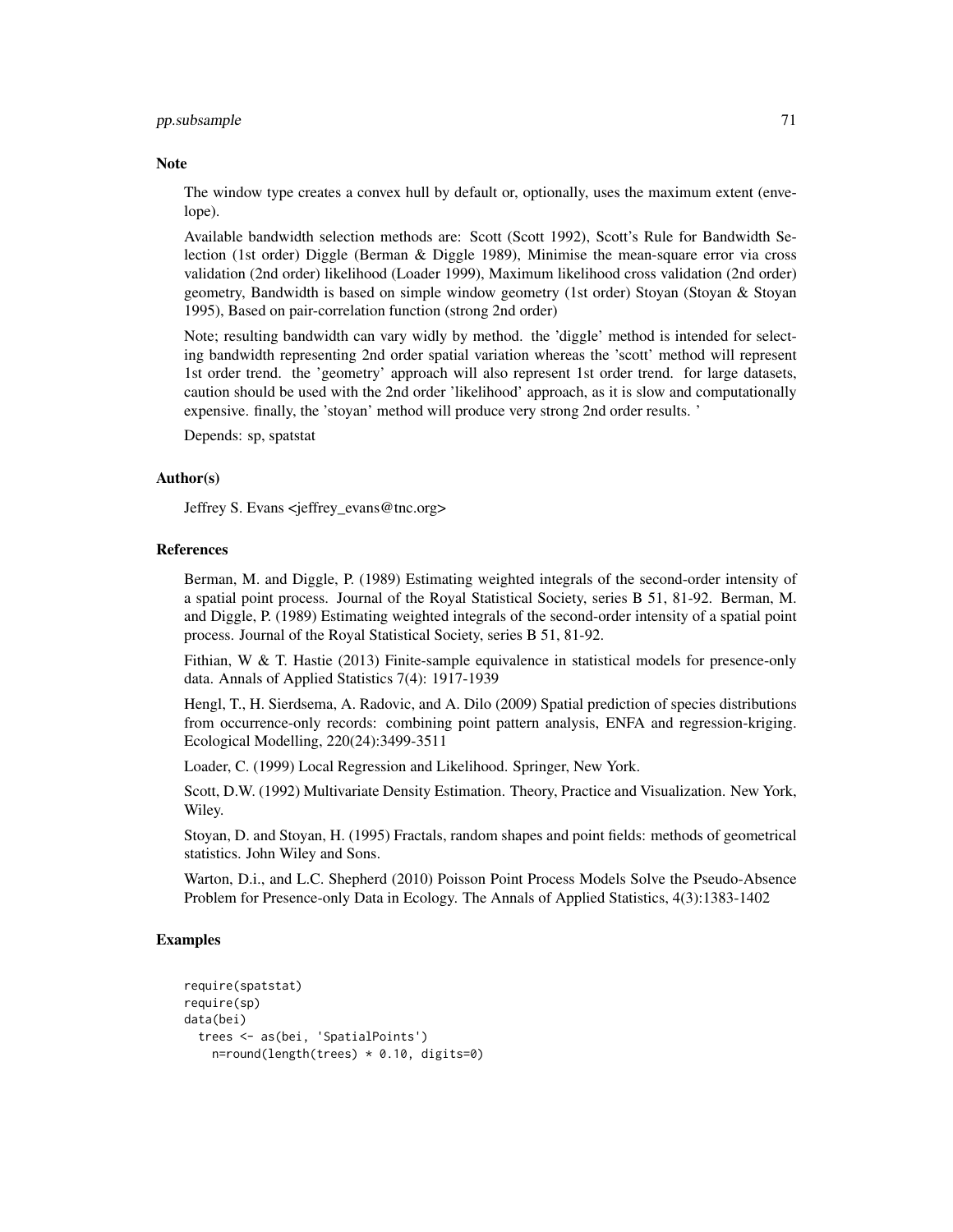```
trees.wrs <- pp.subsample(trees, n=n, window='hull')
 plot(trees, pch=19, col='black')
   plot(trees.wrs, pch=19, col='red', add=TRUE)
     box()
       title('10% subsample')
   legend('bottomright', legend=c('Original sample', 'Subsample'),
           col=c('black','red'),pch=c(19,19))
```
print.cross.cor *Print spatial cross correlation*

# Description

print method for class "cross.cor"

## Usage

## S3 method for class 'cross.cor'  $print(x, \ldots)$ 

# Arguments

| X       | Object of class cross.cor |
|---------|---------------------------|
| $\cdot$ | <i>l</i> gnored           |

print.effect.size *Print effect size*

## Description

print method for class "effect.size"

## Usage

## S3 method for class 'effect.size'  $print(x, \ldots)$ 

# Arguments

|  |  | Object of class effect size |
|--|--|-----------------------------|
|  |  |                             |

... Ignored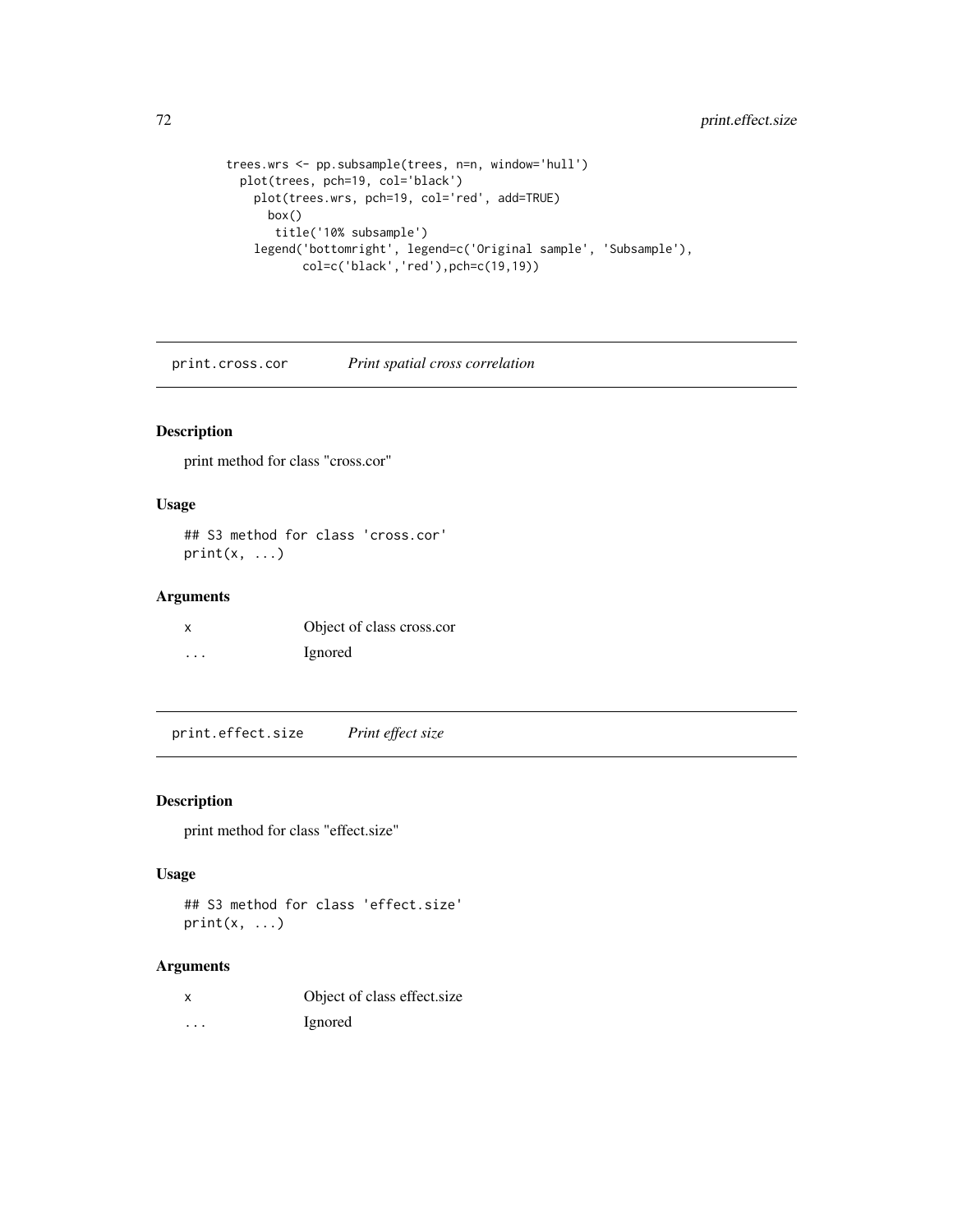print.loess.boot *Print Loess bootstrap model*

# Description

print method for class "loess.boot"

## Usage

## S3 method for class 'loess.boot'  $print(x, \ldots)$ 

# Arguments

|   | Object of class loess boot |
|---|----------------------------|
| . | <i>l</i> gnored            |

pseudo.absence *Pseudo-absence random samples*

# Description

Generates pseudo-absence samples based on density estimate of known locations

# Usage

```
pseudo.absence(x, n, window = "hull", Mask = NULL, s = NULL,
  sigma = "Scott", wts = NULL, KDE = FALSE, gradient = 1,
 p = NULL, edge = FALSE)
```
# Arguments

| X      | An sp class SpatialPointsDataFrame or SpatialPoints object                                                                                                                                         |
|--------|----------------------------------------------------------------------------------------------------------------------------------------------------------------------------------------------------|
| n      | Number of random samples to generate                                                                                                                                                               |
| window | Type of window (hull OR extent), overridden if mask provided                                                                                                                                       |
| Mask   | Optional rasterLayer class mask raster. The resolution of the density estimate<br>will match mask.                                                                                                 |
| S      | Optional resolution passed to window argument. Caution should be used due<br>to long processing times associated with high resolution. In contrast, coarse<br>resolution can exclude known points. |
| sigma  | Bandwidth selection method for KDE, default is 'Scott'. Options are 'Scott',<br>'Stoyan', 'Diggle', 'likelihood', and 'geometry'                                                                   |
| wts    | Optional vector of weights corresponding to point pattern                                                                                                                                          |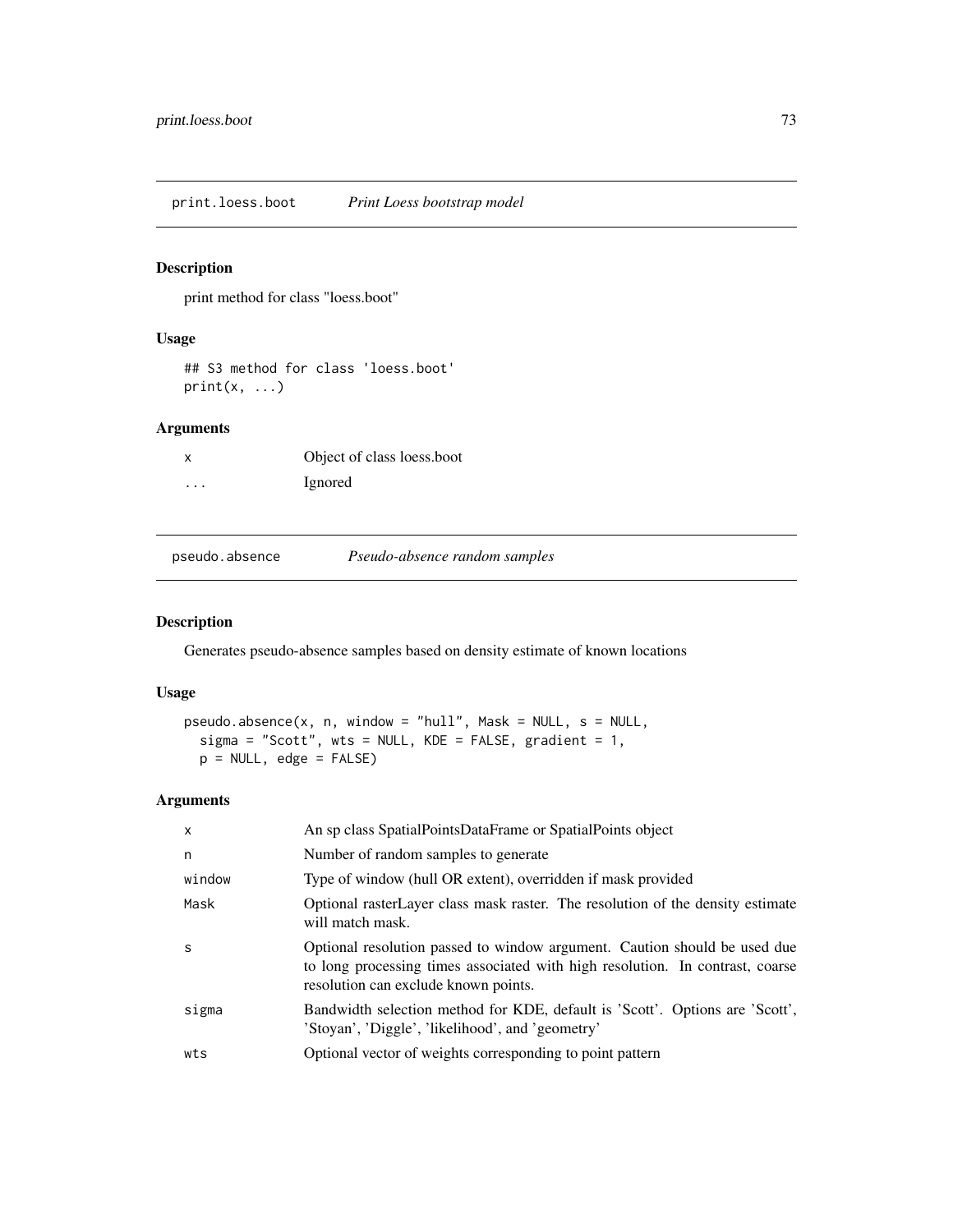| KDE.     | save KDE raster (TRUE/FALSE)                                                                                                                                                                 |
|----------|----------------------------------------------------------------------------------------------------------------------------------------------------------------------------------------------|
| gradient | A scaling factor applied to the sigma parameter used to adjust the gradient decent<br>of the density estimate. The default is 1, for no adjustment (downweight $\lt 1$ )<br>upweight $> 1$ ) |
| D        | Minimum value for probability distribution (must be $> 0$ )                                                                                                                                  |
| edge     | Apply Diggle edge correction (TRUE/FALSE)                                                                                                                                                    |

## Details

The window type creates a convex hull by default or, optionally, uses the maximum extent (envelope). If a mask is provided the kde will represent areas defined by the mask and defines the area that pseudo absence data will be generated. Available bandwidth selection methods are:

- Scott (Scott 1992), Scott's Rule for Bandwidth Selection (1st order)
- Diggle (Berman & Diggle 1989), Minimize the mean-square error via cross validation (2nd order)
- likelihood (Loader 1999), Maximum likelihood cross validation (2nd order)
- geometry, Bandwidth is based on simple window geometry (1st order)
- Stoyan (Stoyan & Stoyan 1995), Based on pair-correlation function (strong 2nd order)

Note; resulting bandwidth can vary widely by method. the 'diggle' method is intended for selecting bandwidth representing 2nd order spatial variation whereas the 'scott' method will represent 1st order trend. the 'geometry' approach will also represent 1st order trend. for large datasets, caution should be used with the 2nd order 'likelihood' approach, as it is slow and computationally expensive. finally, the 'stoyan' method will produce very strong 2nd order results.

#### Value

A list class object with the following components:

- sample SpatialPointsDataFrame containing random samples
- kde sp RasterLayer class of KDE estimates (IF KDE = TRUE)
- sigma Selected bandwidth of KDE

## Author(s)

Jeffrey S. Evans <jeffrey\_evans@tnc.org>

# References

Berman, M. and Diggle, P. (1989) Estimating weighted integrals of the second-order intensity of a spatial point process. Journal of the Royal Statistical Society, series B 51, 81-92.

Fithian, W  $&$  T. Hastie (2013) Finite-sample equivalence in statistical models for presence-only data. Annals of Applied Statistics 7(4): 1917-1939

Hengl, T., H. Sierdsema, A. Radovic, and A. Dilo (2009) Spatial prediction of species distributions from occurrence-only records: combining point pattern analysis, ENFA and regression-kriging. Ecological Modelling, 220(24):3499-3511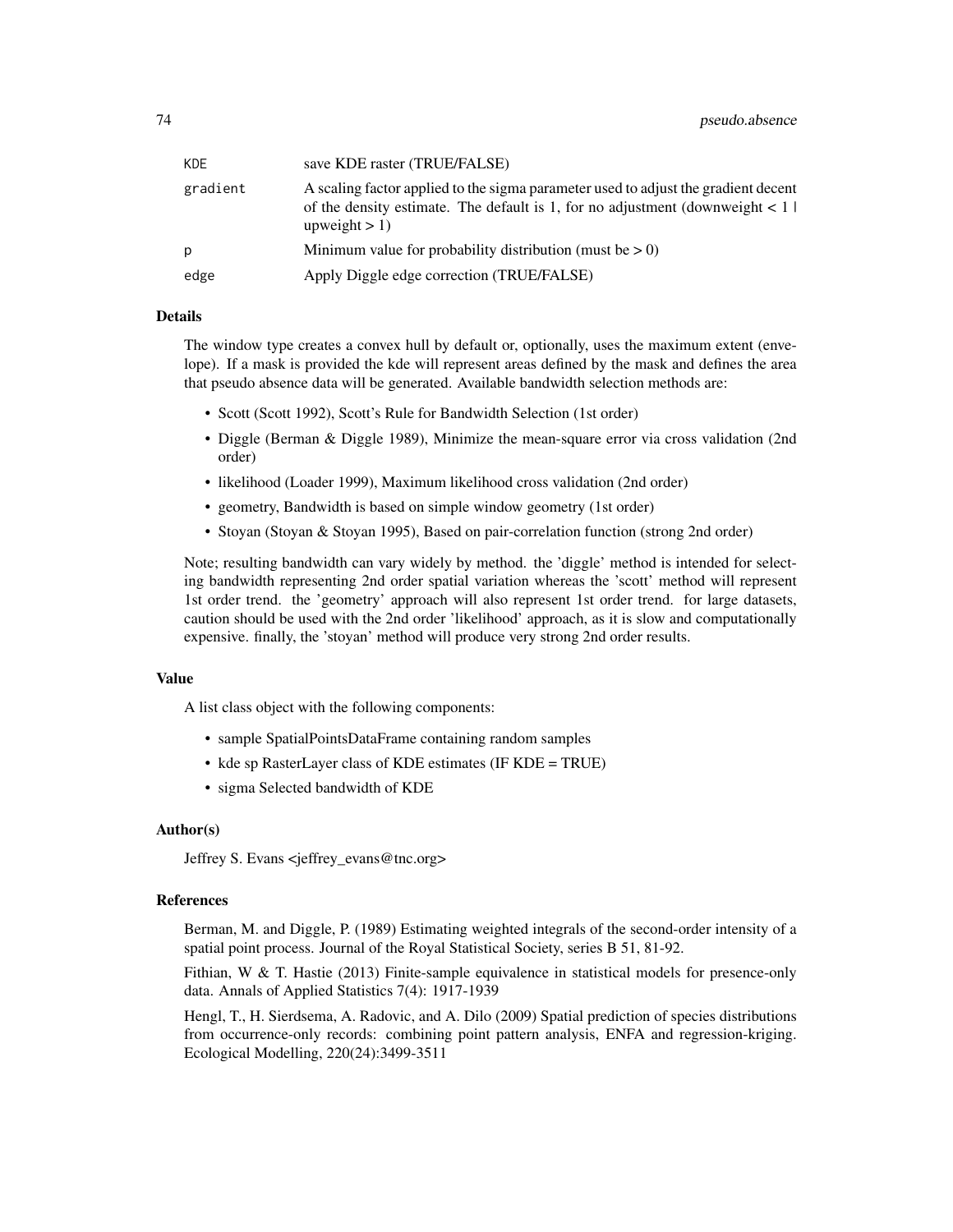Loader, C. (1999) Local Regression and Likelihood. Springer, New York.

Scott, D.W. (1992) Multivariate Density Estimation. Theory, Practice and Visualization. New York, Wiley.

Stoyan, D. and Stoyan, H. (1995) Fractals, random shapes and point fields: methods of geometrical statistics. John Wiley and Sons.

Warton, D.i., and L.C. Shepherd (2010) Poisson Point Process Models Solve the Pseudo-Absence Problem for Presence-only Data in Ecology. The Annals of Applied Statistics, 4(3):1383-1402

```
library(raster)
library(sp)
data(meuse)
data(meuse.grid)
  coordinates(meuse) = -x+ycoordinates(meuse.grid) = -x+yproj4string(meuse.grid) <- CRS("+init=epsg:28992")
  gridded(meuse.grid) = TRUE
  r <- raster(meuse.grid)
  # Using a raster mask
  pa <- pseudo.absence(meuse, n=100, window='hull', KDE=TRUE, Mask = r,
                       sigma='Diggle', s=50)
    col.br <- colorRampPalette(c('blue','yellow'))
      plot(pa$kde, col=col.br(10))
        plot(meuse, pch=20, cex=1, add=TRUE)
          plot(pa$sample, col='red', pch=20, cex=1, add=TRUE)
            legend('top', legend=c('Presence', 'Pseudo-absence'),
                   pch=c(20,20),col=c('black','red'))
# With clustered data
library(sp)
library(spatstat)
data(bei)
  trees <- as(bei, 'SpatialPoints')
    trees <- SpatialPointsDataFrame(coordinates(trees),
                        data.frame(ID=1:length(trees)))
      trees.abs <- pseudo.absence(trees, n=100, window='extent', KDE=TRUE)
col.br <- colorRampPalette(c('blue','yellow'))
  plot(trees.abs$kde, col=col.br(10))
   plot(trees, pch=20, cex=0.50, add=TRUE)
      plot(trees.abs$sample, col='red', pch=20, cex=1, add=TRUE)
        legend('top', legend=c('Presence', 'Pseudo-absence'),
               pch=c(20,20),col=c('black','red'))
```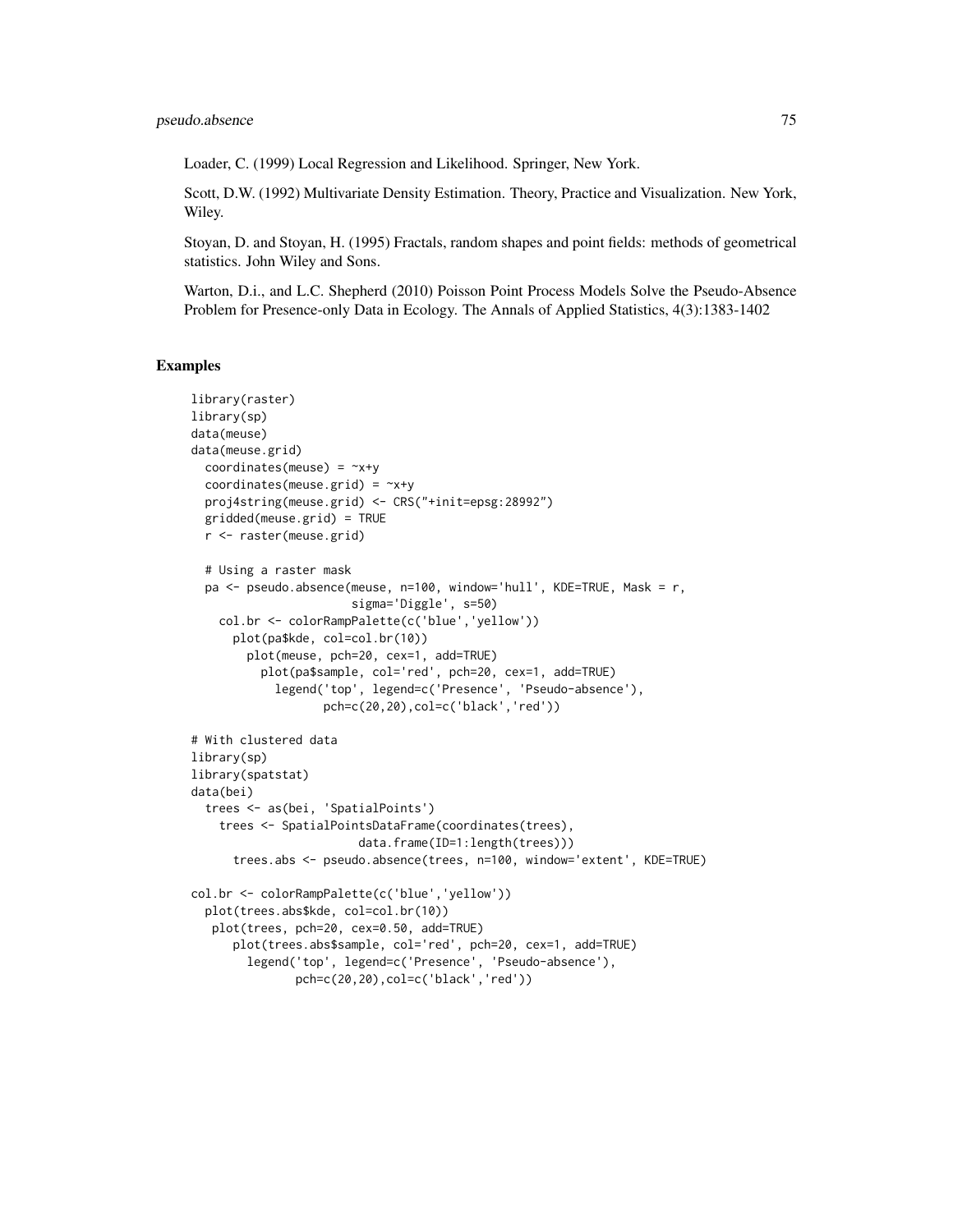Subset of biodiversity planning units for Haiti ecoregional spatial reserve plan

## Format

A sp SpatialPolygonsDataFrame with 5919 rows and 46 variables:

UNIT\_ID Unique planning unit ID

DR\_Dr\_A Biodiversity target

DR\_Dr\_L Biodiversity target

Ht\_Dr\_A Biodiversity target

Ht\_Dr\_L Biodiversity target

DR\_Ms\_A Biodiversity target

DR\_Ms\_L Biodiversity target

Ht\_Ms\_L Biodiversity target

DR\_LM\_M Biodiversity target

H\_LM\_M\_L Biodiversity target

H\_LM\_R\_L Biodiversity target

DR\_LM\_R\_L Biodiversity target

DR\_Rn\_L Biodiversity target

DR\_LM\_R\_S Biodiversity target

DR\_Rn\_S Biodiversity target

DR\_Ms\_S Biodiversity target

Ht\_Ms\_A Biodiversity target

DR\_Ms\_E Biodiversity target

DR\_Ms\_I Biodiversity target

DR\_Rn\_E Biodiversity target

DR\_Rn\_I Biodiversity target

H\_LM\_R\_E Biodiversity target

Ht\_Ms\_E Biodiversity target

Ht\_Rn\_E Biodiversity target

DR\_Rn\_A Biodiversity target

Ht\_Rn\_A Biodiversity target

Ht\_Rn\_I Biodiversity target

Ht\_Dr\_E Biodiversity target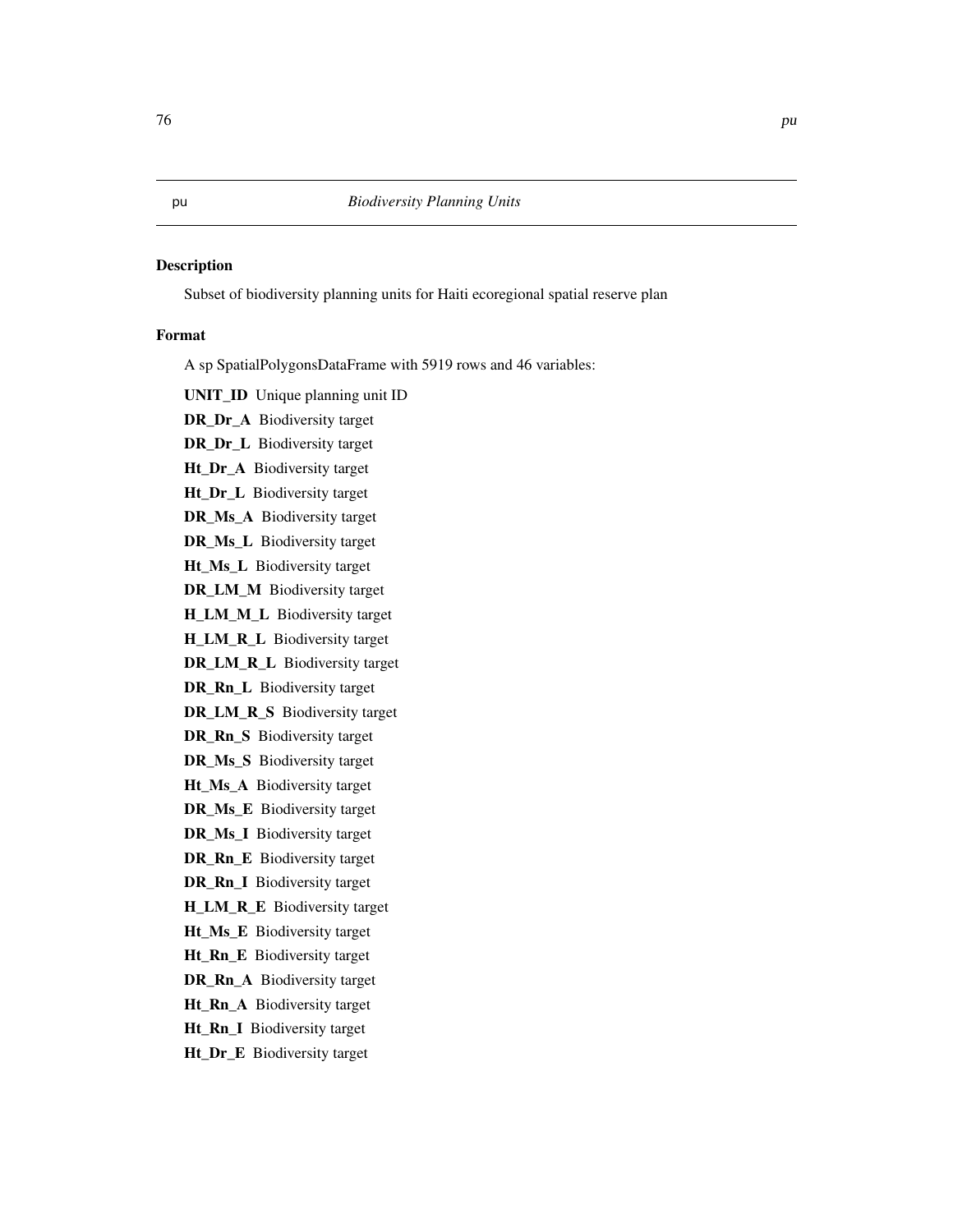Ht\_Ms\_S Biodiversity target Ht\_Dr\_S Biodiversity target Ht\_Rn\_L Biodiversity target Ht\_Th\_A Biodiversity target Ht\_Th\_L Biodiversity target Ht\_Th\_S Biodiversity target Ht\_Dr\_U Biodiversity target Ht Dr I Biodiversity target Ht\_Ms\_I Biodiversity target H\_LM\_M\_A Biodiversity target H\_LM\_M\_E Biodiversity target H\_LM\_R\_A Biodiversity target H\_LM\_M\_S Biodiversity target

H\_LM\_R\_I Biodiversity target

H\_LM\_R\_S Biodiversity target

Ht\_Rn\_S Biodiversity target

Ht\_Ms\_U Biodiversity target

Ht\_Rn\_U Biodiversity target

#### Source

[http://maps.tnc.org/gis\\_data.html](http://maps.tnc.org/gis_data.html)

# References

Evans, J.S., S.R. Schill, G.T. Raber (2015) A Systematic Framework for Spatial Conservation Planning and Ecological Priority Design in St. Lucia, Eastern Caribbean. Chapter 26 in Central American Biodiversity : Conservation, Ecology and a Sustainable Future. F. Huettman (eds). Springer, NY.

raster.deviation *Raster local deviation from the global trend*

## Description

Calculates the local deviation from the raster, a specified global statistic or a polynomial trend of the raster.

#### Usage

```
raster.deviation(x, type = "trend", s = 3, degree = 1,
 global = FALSE)
```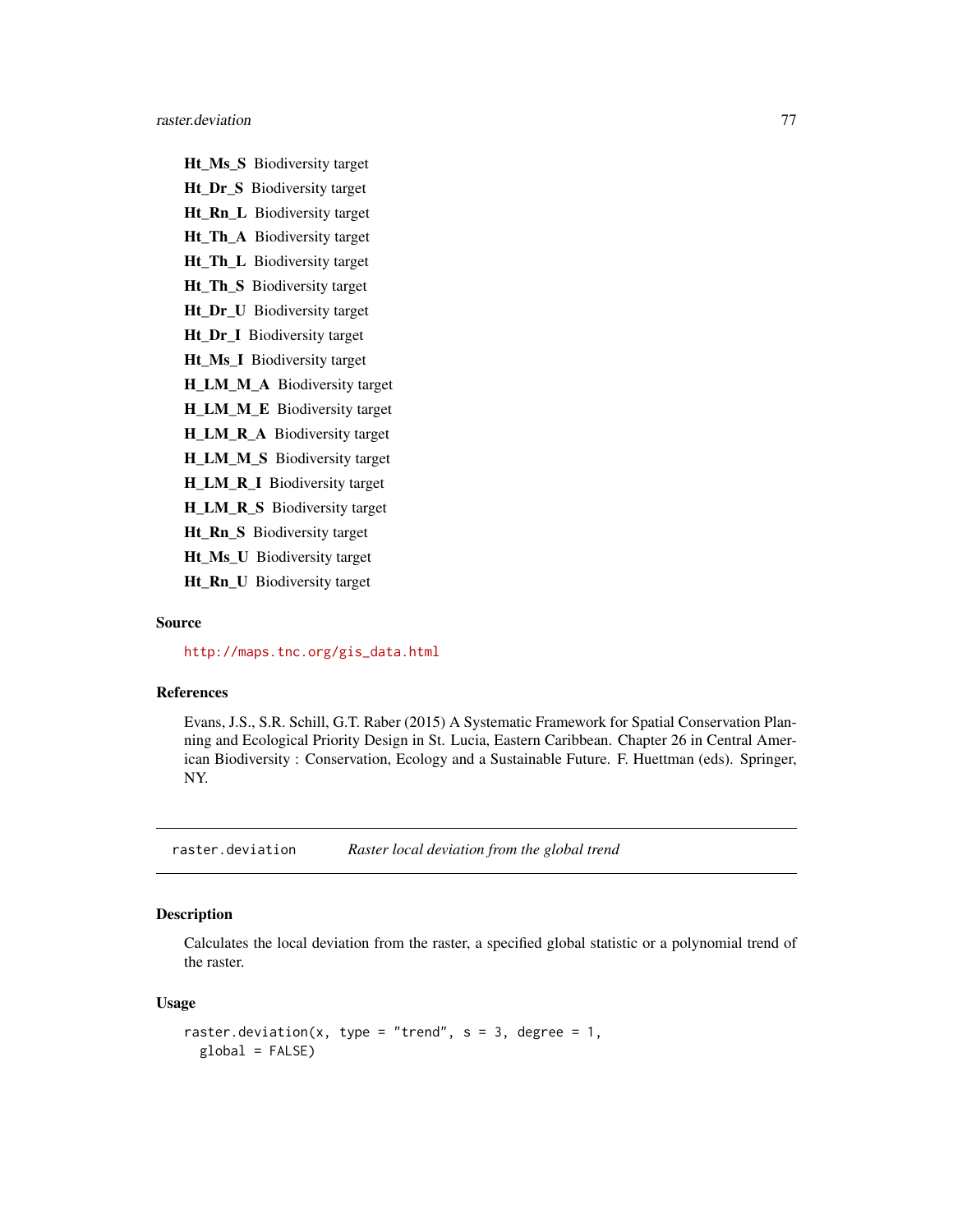#### Arguments

| $\mathsf{x}$ | raster object                                                                                                      |
|--------------|--------------------------------------------------------------------------------------------------------------------|
| type         | The global statistic to represent the local deviation options are: "trend", "min",<br>"max", "mean", "median"      |
| -S           | Size of matrix (focal window), not used with type="trend"                                                          |
| degree       | The polynomial degree if type is trend, options are 1 and 2.                                                       |
| global       | Use single global value for deviation or cell-level values (FALSE/TRUE). Ar-<br>gument is ignored for type="trend" |

## Value

raster class object of the local deviation from the raster or specified global statistic

#### Note

The deviation from the trend is derived as [y-hat - y] where; y-hat is the Nth-order polynomial. Whereas the deviation from a global statistic is [y - y-hat] where; y-hat is the local (focal) statistic. The global = TRUE argument allows one to evaluate the local deviation from the global statistic  $[stat(x) - y-hat]$  where; stat $(x)$  is the global value of the specified statistic and y-hat is the specified focal statistic.

#### Author(s)

Jeffrey S. Evans <jeffrey\_evans@tnc.org>

## References

Magee, Lonnie (1998). Nonlocal Behavior in Polynomial Regressions. The American Statistician. American Statistical Association. 52(1):20-22 Fan, J. (1996). Local Polynomial Modelling and Its Applications: From linear regression to nonlinear regression. Monographs on Statistics and Applied Probability. Chapman and Hall/CRC. ISBN 0-412-98321-4

```
library(raster)
 data(elev)
# local deviation from first-order trend, global mean and raw value
r.dev.trend <- raster.deviation(elev, type="trend", degree=1)
r.dev.mean <- raster.deviation(elev, type="mean", s=5)
r.gdev.mean <- raster.deviation(elev, type="mean", s=5, global=TRUE)
par(mfrow=c(2,2))
 plot(elev, main="original")
 plot(r.dev.trend, main="dev from trend")
 plot(r.dev.mean, main="dev of mean from raw values")
 plot(r.gdev.mean, main="local dev from global mean")
```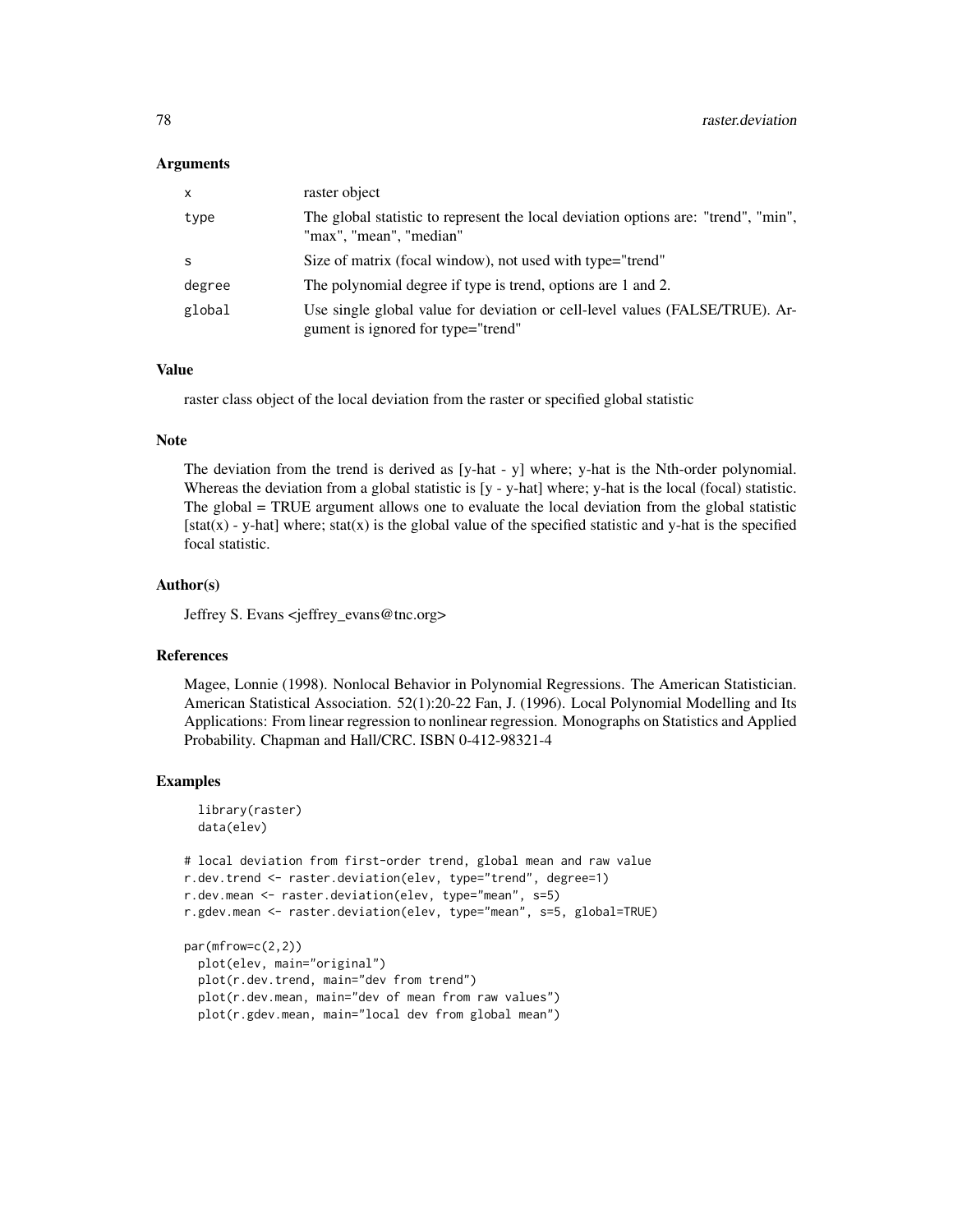Downscales a raster to a higher resolution raster using a robust regression

## Usage

```
raster.downscale(x, y, p = NULL, n = NULL, filename = FALSE,
  scatter = FALSE, ...)
```
# Arguments

| $\times$ | Raster class object representing independent variable(s) |
|----------|----------------------------------------------------------|
| <b>y</b> | Raster class object representing dependent variable      |
| p        | Percent sample size                                      |
| n        | Fixed sample size                                        |
| filename | Name of output raster                                    |
| scatter  | (FALSE/TRUE) Optional scatter plot                       |
|          | Additional arguments passed to predict                   |
|          |                                                          |

## Value

A list object containing:

- downscale downscaled raster (omitted if filename is defined)
- model rlm model object
- MSE Mean Square Error
- AIC Akaike information criterion

#### Author(s)

Jeffrey S. Evans <jeffrey\_evans@tnc.org>

```
## Not run:
library(raster)
elev <- raster::getData('alt', country='SWZ', mask=TRUE)
tmax <- raster::getData('worldclim', var='tmax', res=10, lon=8.25, lat=46.8)
  tmax <- crop(tmax[[1]], extent(elev))
tmax.ds <- raster.downscale(elev, tmax, scatter=TRUE)
  par(mfrow=c(2,2))
  plot(tmax, main="Temp max")
```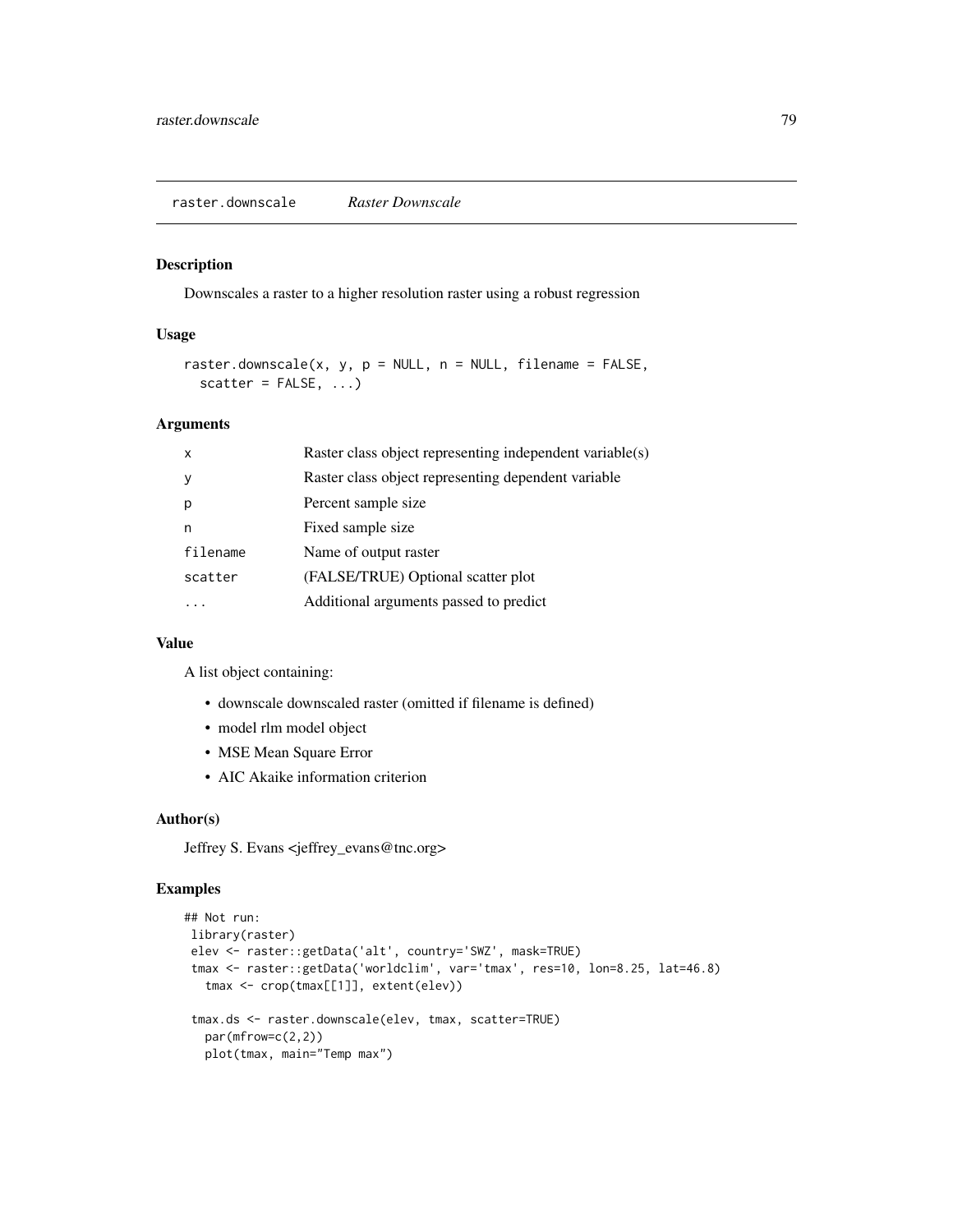80 raster.entropy

```
plot(elev, main="elevation")
     plot(tmax.ds$downscale, main="Downscaled Temp max")
## End(Not run)
```
raster.entropy *Raster Entropy*

#### Description

Calculates entropy on integer raster (i.e., 8 bit 0-255)

## Usage

```
raster.entropy(x, d = 5, categorical = FALSE, global = FALSE,
  filename = FALSE, ...)
```
## Arguments

| $\mathsf{x}$ | Object of class raster (requires integer raster)                           |
|--------------|----------------------------------------------------------------------------|
| d            | Size of matrix (window)                                                    |
| categorical  | Is the data categorical or continuous (FALSE/TRUE)                         |
| global       | Should the model use a global or local n to calculate entropy (FALSE/TRUE) |
| filename     | Raster file written to disk                                                |
| $\cdots$     | Optional arguments passed to write Raster or dataType                      |

## Value

raster class object or specified format raster written to disk

## Note

Entropy calculated as:  $H = -sum(Pi*ln(Pi))$  where; Pi, Proportion of one value to total values  $P_i = n(p)/m$  and m, Number of unique values Expected range: 0 to  $log(m)$  H=0 if window contains the same value in all cells. H increases with the number of different values in the window.

Maximum entropy is reached when all values are different, same as  $log(m)$  max.ent <- function(x)  $log($  length $($  unique $(x)$ )  $)$ 

Depends: raster

## References

Fuchs M., R. Hoffmann, F. Schwonke (2008) Change Detection with GRASS GIS - Comparison of images taken by different sensor. On line at: http://geoinformatics.fsv.cvut.cz/gwiki/Change\_Detection\_with\_GRASS\_GIS\_- \_Comparison\_of\_images\_taken\_by\_different\_sensors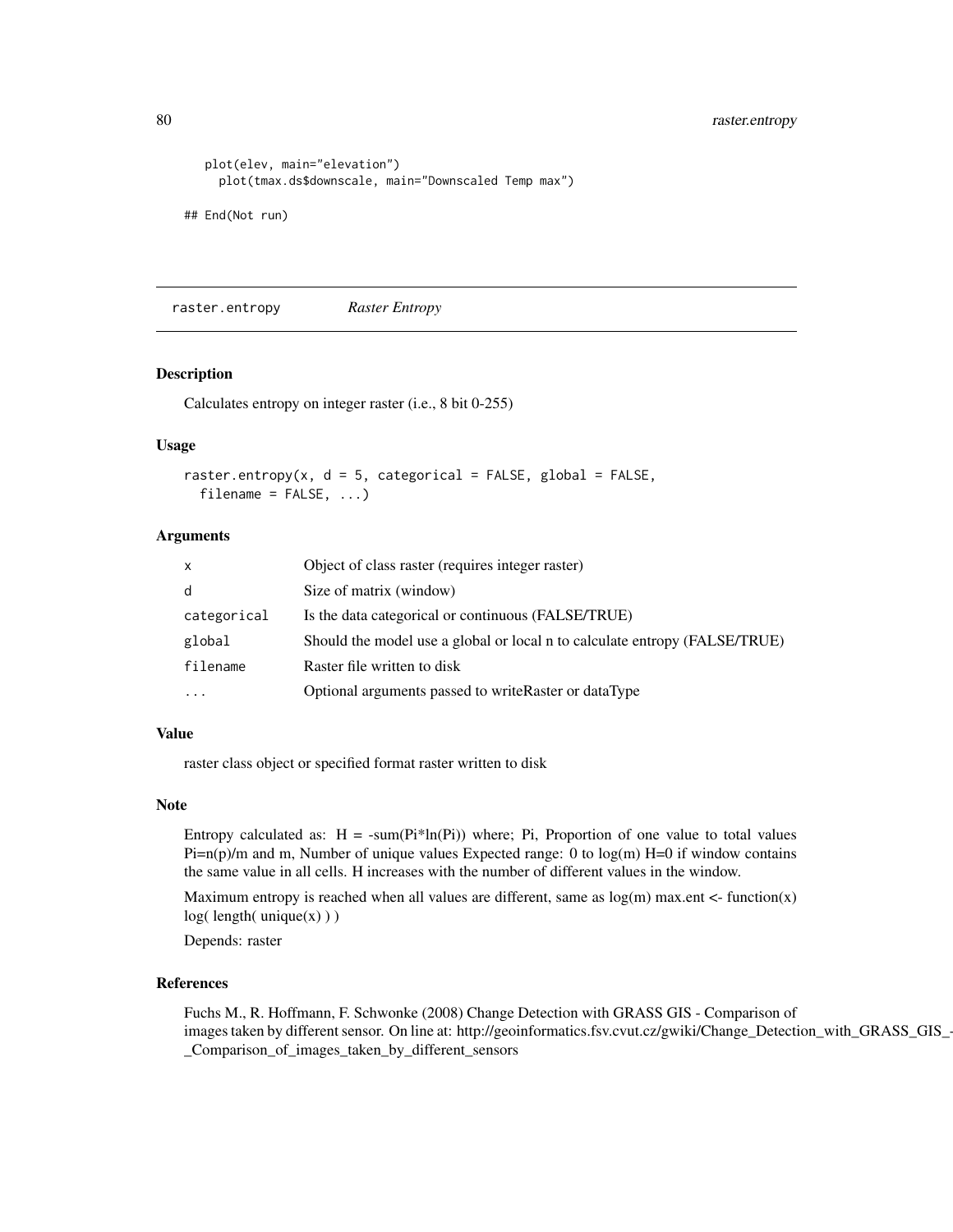# raster.gaussian.smooth 81

## Examples

```
require(raster)
  r <- raster(ncols=100, nrows=100)
   r[] <- round(runif(ncell(r), 1,8), digits=0)
rEnt \le raster.entropy(r, d=5, categorical = TRUE, global = TRUE)
  opar <- par
   par(mfcol=c(2,1))
     plot(r)
        plot(rEnt)
  par(opar)
```

```
raster.gaussian.smooth
```
*Gaussian smoothing of raster*

# Description

Applies a Gaussian smoothing kernel to smooth raster.

#### Usage

```
raster.gaussian.smooth(x, sigma = 2, n = 5, type = mean, ...)
```
#### Arguments

| x         | raster object                                                        |
|-----------|----------------------------------------------------------------------|
| sigma     | standard deviation (sigma) of kernel (default is 2)                  |
| n         | Size of the focal matrix, single value (default is 5 for 5x5 window) |
| type      | The statistic to use in the smoothing operator (suggest mean or sd)  |
| $\ddotsc$ | Additional arguments passed to raster::focal                         |
|           |                                                                      |

## Value

raster class object of the local distributional moment

#### Note

This is a simple wrapper for the focal function, returning local statistical moments

## Author(s)

Jeffrey S. Evans <jeffrey\_evans@tnc.org>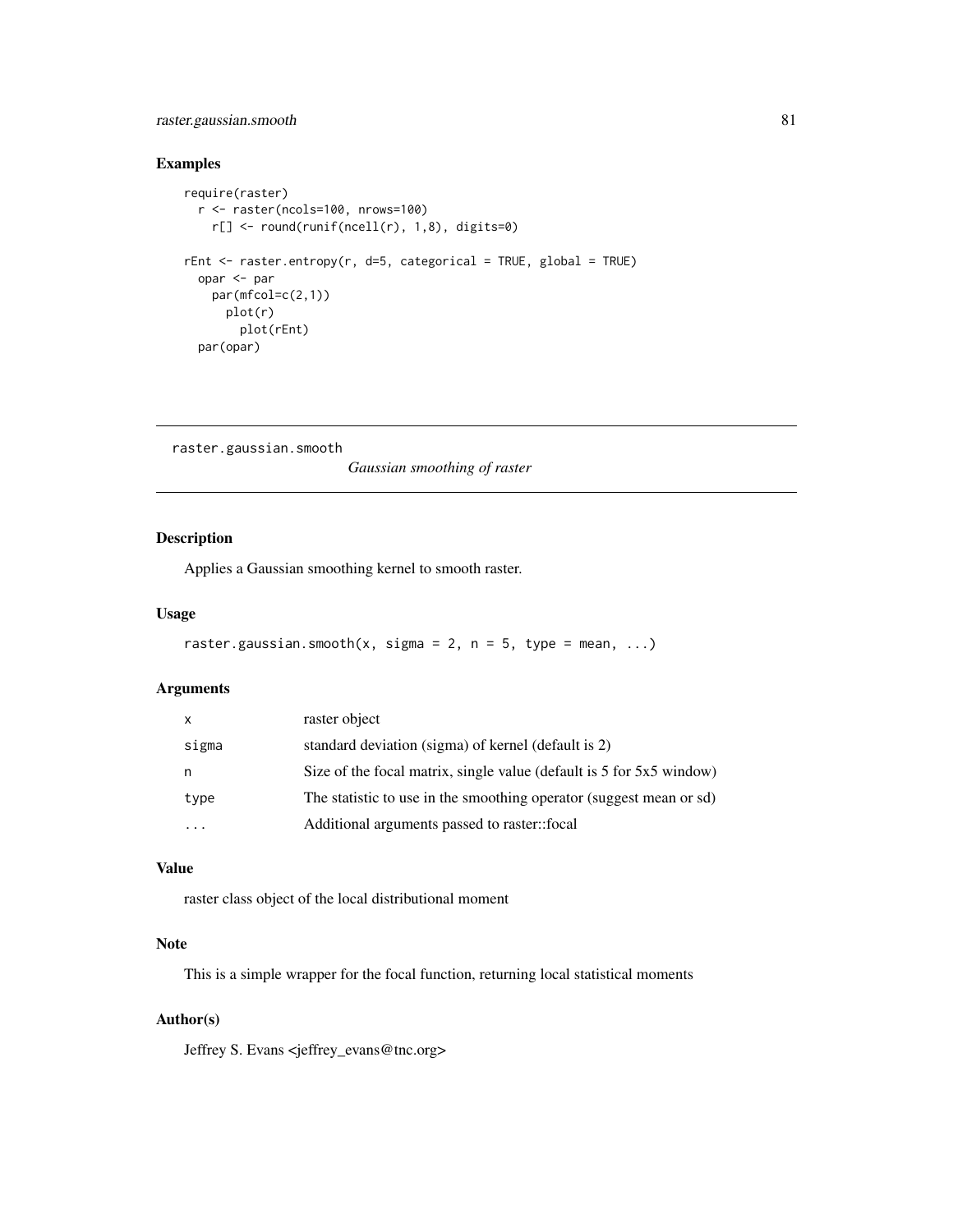# Examples

```
library(raster)
  r <- raster(nrows=500, ncols=500, xmn=571823, xmx=616763,
              ymn=4423540, ymx=4453690)
  proj4string(r) <- crs("+proj=utm +zone=12 +datum=NAD83 +units=m +no_defs")
  r[] <- runif(ncell(r), 1000, 2500)
  r <- focal(r, focalWeight(r, 150, "Gauss") )
# Calculate Gaussian smoothing with sigma(s) = 1-4
g1 <- raster.gaussian.smooth(r, sigma=1, nc=11)
g2 <- raster.gaussian.smooth(r, sigma=2, nc=11)
g3 <- raster.gaussian.smooth(r, sigma=3, nc=11)
g4 <- raster.gaussian.smooth(r, sigma=4, nc=11)
par(mfrow=c(2,2))
 plot(g1, main="Gaussian smoothing sigma = 1")
 plot(g2, main="Gaussian smoothing sigma = 2")
 plot(g3, main="Gaussian smoothing sigma = 3")
 plot(g4, main="Gaussian smoothing sigma = 4")
```
raster.invert *Invert raster*

#### Description

Inverts (flip) the values of a raster

#### Usage

```
raster.invert(x)
```
## Arguments

x raster object

### Value

raster class object with inverted (flipped) raster values

#### Note

Inverts raster values using the formula:  $(((x - max(x)) * -1) + min(x))$ 

# Author(s)

Jeffrey S. Evans <jeffrey\_evans@tnc.org>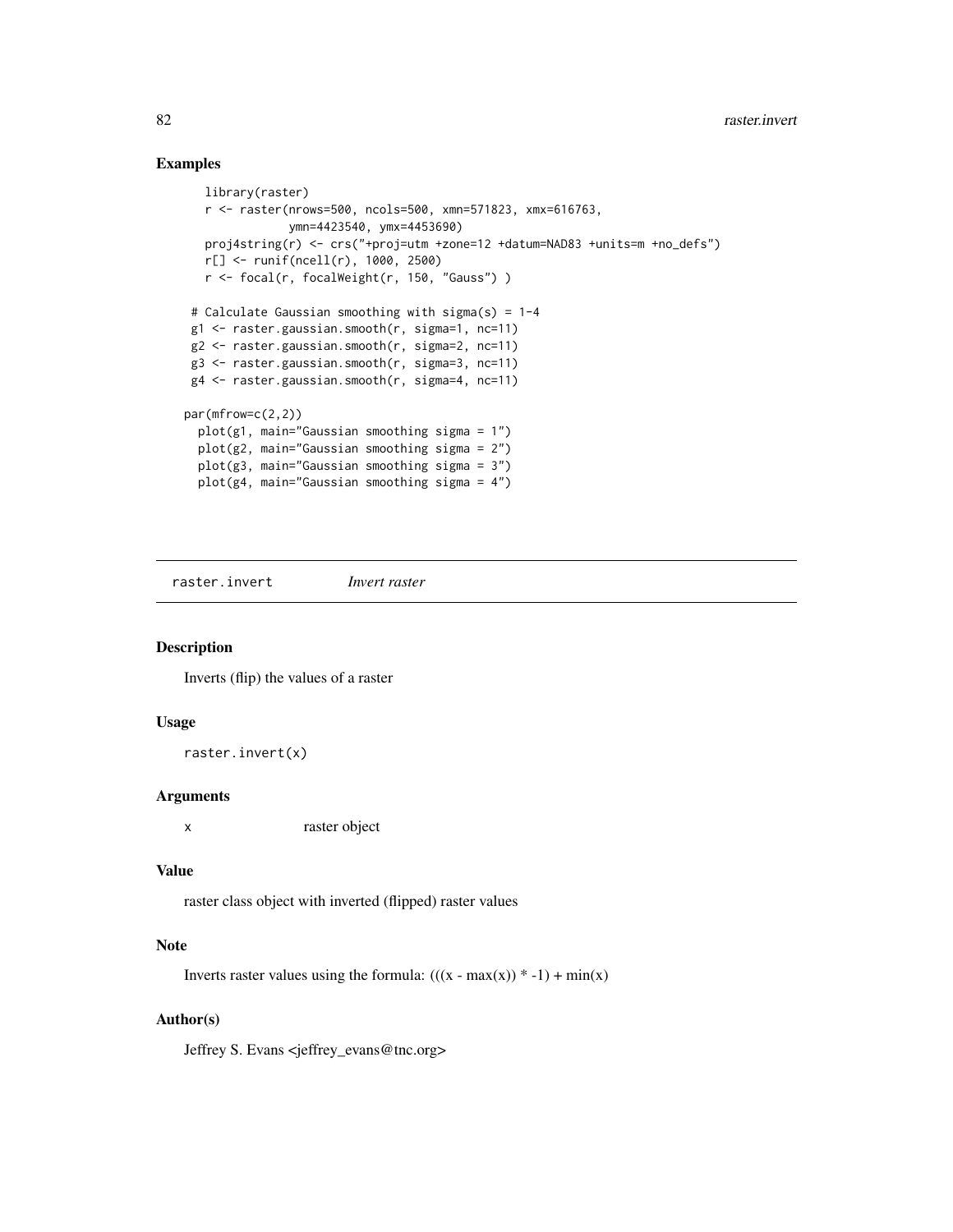#### raster.kendall 83

## Examples

```
library(raster)
 r <- raster(nrows=500, ncols=500, xmn=571823, xmx=616763,
             ymn=4423540, ymx=4453690)
  r[] \leftarrow runif(ncell(r), 1, 100)r <- focal(r, focalWeight(r, 150, "Gauss") )
 r.inv <- raster.invert(r)
  par(mfrow=c(1,2))
     plot(r, main="original raster")
     plot(r.inv, main="inverted raster")
```
raster.kendall *Kendall tau trend with continuity correction for raster time-series*

#### Description

Calculates a nonparametric statistic for a monotonic trend based on the Kendall tau statistic and the Theil-Sen slope modification

#### Usage

```
raster.kendall(x, tau = FALSE, intercept = FALSE, p.value = FALSE,
  z.value = FALSE, confidence = FALSE, autocorrelation = FALSE, ...)
```
#### Arguments

| X               | A rasterStack object with at least 5 layers                               |
|-----------------|---------------------------------------------------------------------------|
| tau             | (FALSE/TRUE) return a raster with the pixel wise tau values               |
| intercept       | (FALSE/TRUE) return a raster with the pixel wise intercept values         |
| p.value         | (FALSE/TRUE) return a raster with the pixel wise p values                 |
| z.value         | (FALSE/TRUE) return a raster with the pixel wise z values                 |
| confidence      | (FALSE/TRUE) return a raster with the pixel wise 95 pct confidence levels |
| autocorrelation |                                                                           |
|                 | (FALSE/TRUE) Apply autocorrelation correction using prewhitening          |
| $\ddots$ .      | Additional arguments passed to the raster overlay function                |

## Details

This function implements Kendall's nonparametric test for a monotonic trend using the Theil-Sen (Theil 1950; Sen 1968; Siegel 1982) method to estimate the slope and related confidence intervals. Critical values are  $Z > 1.96$  representing a significant increasing trend and a  $Z < -1.96$  a significant decreasing trend ( $p < 0.05$ ). The null hypothesis can be rejected if Tau = 0. There is also an option for autocorrelation correction using the method proposed in Yue & Wang (2002).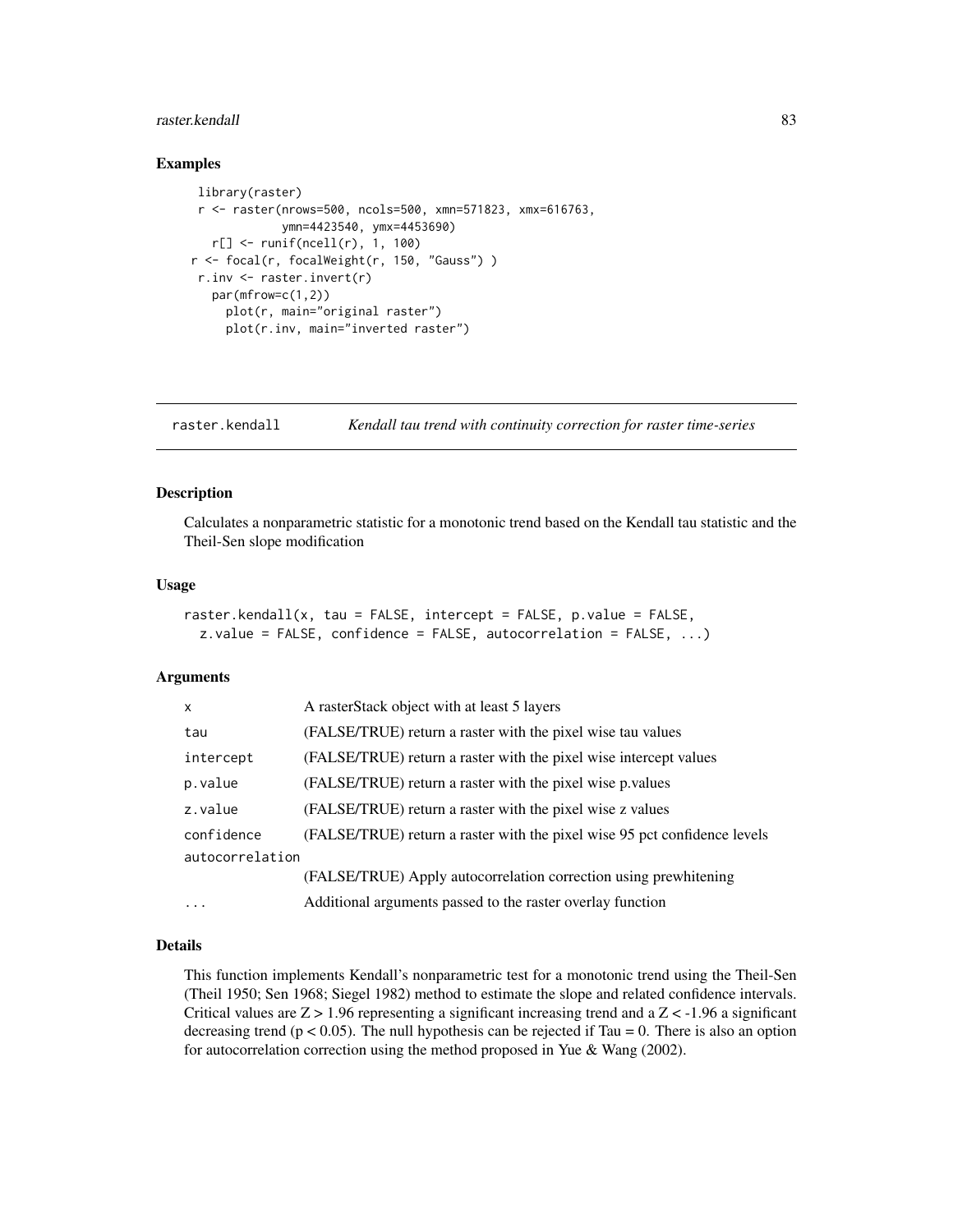Depending on arguments, a raster layer or rasterBrick object containing:

- raster layer 1 Theil-Sen slope, always returned
- raster layer 2 Kendall's tau two-sided test, if tau TRUE
- raster layer 3 intercept for trend if intercept TRUE, not if prewhitened
- raster layer 4 p value for trend fit if p.value TRUE
- raster layer 5 Z value for trend fit if z value TRUE
- raster layer 6 lower confidence level at 95-pct if confidence TRUE, not if prewhitened
- raster layer 7 upper confidence level at 95-pct if confidence TRUE, not if prewhitened

# Author(s)

Jeffrey S. Evans <jeffrey\_evans@tnc.org>

#### References

Theil, H. (1950) A rank invariant method for linear and polynomial regression analysis. Nederl. Akad. Wetensch. Proc. Ser. A 53:386-392 (Part I), 53:521-525 (Part II), 53:1397-1412 (Part III).

Sen, P.K. (1968) Estimates of Regression Coefficient Based on Kendall's tau. Journal of the American Statistical Association. 63(324):1379-1389.

Siegel, A.F. (1982) Robust Regression Using Repeated Medians. Biometrika, 69(1):242-244

Yue, S., & Wang, C. Y. (2002). Applicability of prewhitening to eliminate the influence of serial correlation on the Mann-Kendall test. Water Resources Research, 38(6):41-47.

#### See Also

[kendallTrendTest](#page-0-0) for model details

[overlay](#page-0-0) for available ... arguments

#### Examples

```
## Not run:
library(raster)
 r.logo <- stack(system.file("external/rlogo.grd", package="raster"),
                 system.file("external/rlogo.grd", package="raster"),
        system.file("external/rlogo.grd", package="raster"))
 # Calculate trend slope with p-value and confidence level(s)
 logo.trend <- raster.kendall(r.logo, tau = TRUE, intercept = TRUE, p.value = TRUE,
                             z.value = TRUE, confidence = TRUE)
  names(logo.trend) <- c("slope","tau", "intercept", "p.value", "z.value", "LCI", "UCI")
     plot(logo.trend)
```
## End(Not run)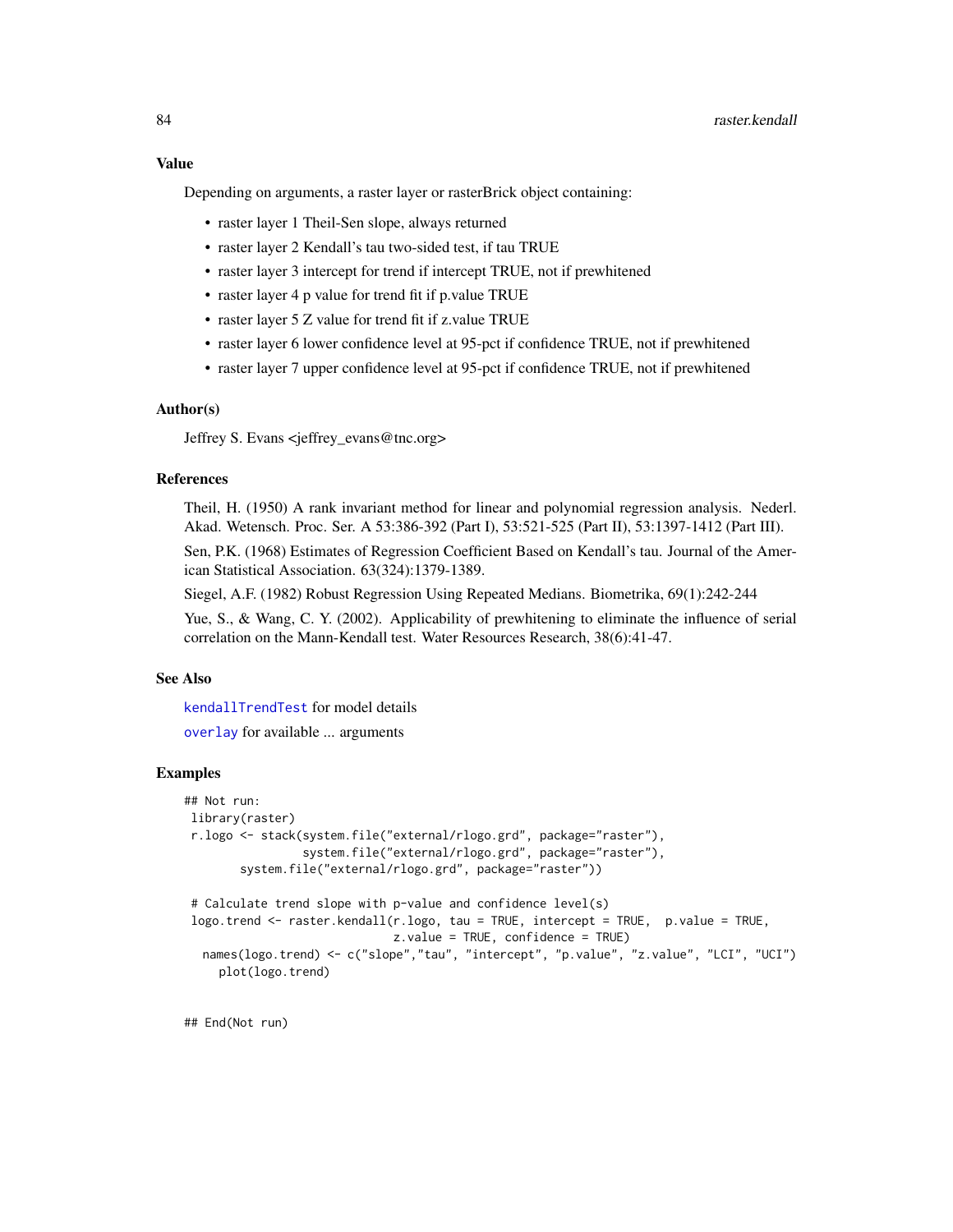Multidimensional scaling of raster values within an N x N focal window

#### Usage

raster.mds(r,  $s = 5$ , window.median = FALSE, ...)

### Arguments

| r  | Raster layer                                                           |
|----|------------------------------------------------------------------------|
| S. | Window size (may be a vector of 1 or 2) of $n \times n$ dimension.     |
|    | window median (TRUE/FALSE) Return the median of the MDS matrix values. |
| .  | Additional arguments passed to raster::focal                           |

#### Value

A raster class object or raster written to disk

#### Note

An MDS focal function. If only one value provided for s, then a square matrix (window) will be used. If window.median = FALSE then the center value of the matrix is returned and not the median of the matrix

## Author(s)

Jeffrey S. Evans <jeffrey\_evans@tnc.org>

## References

Quinn, G.P., & M.J. Keough (2002) Experimental design and data analysis for biologists. Cambridge University Press. Ch. 18. Multidimensional scaling and cluster analysis.

```
## Not run:
library(raster)
r <- raster(system.file("external/rlogo.grd", package="raster"))
  r <- r / cellStats(r, "max")
diss <- raster.mds(r)
diss.med <- raster.mds(r, window.median = TRUE)
  par(mfrow=c(2,2))
  plot(r)
```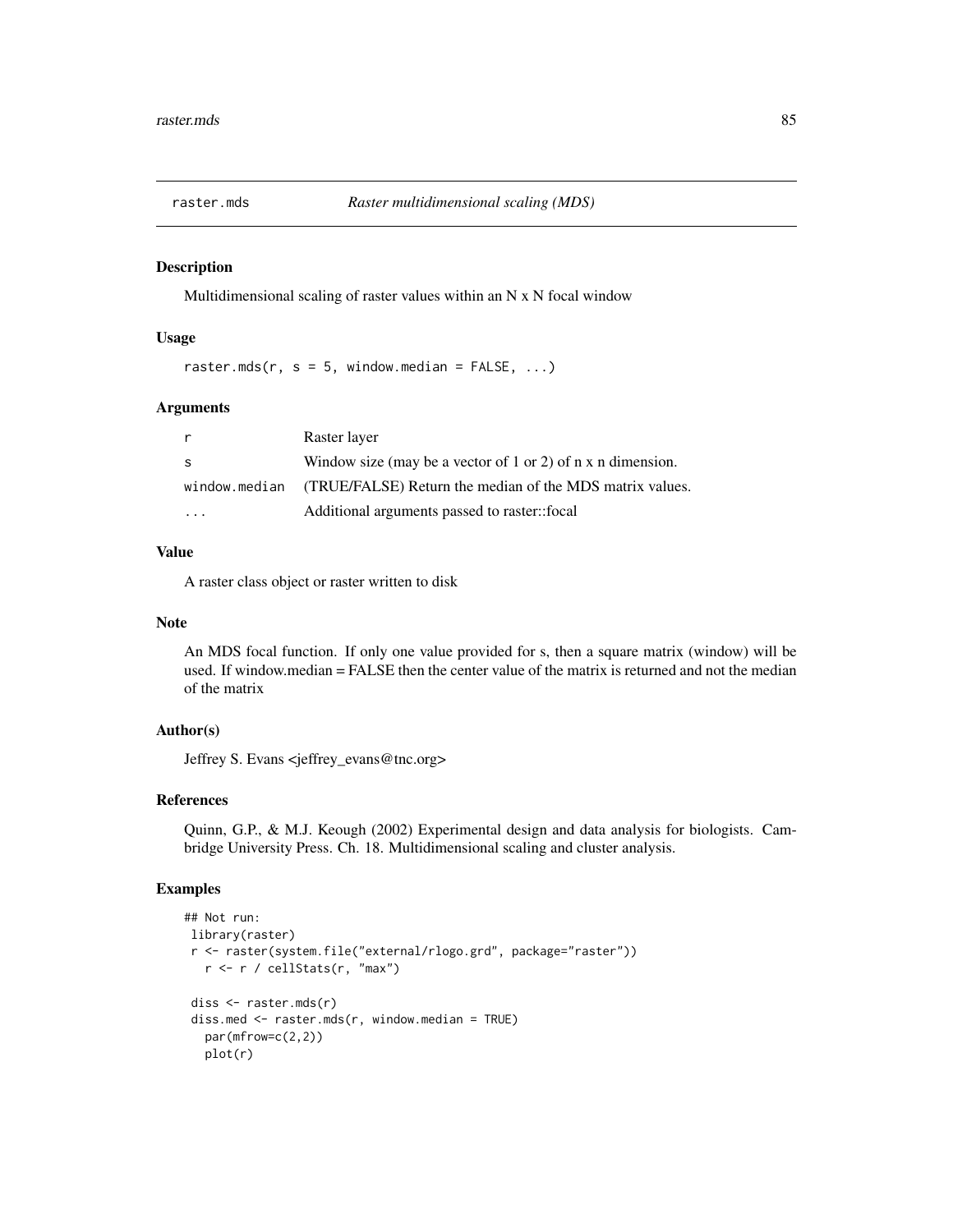```
title("R logo band-1")
  plot( focal(r, w = matrix(1, nrow=5, ncol=5), fun = var) )
     title("Variance")
    plot(diss)
       title("MDS")
     plot(diss.med)
       title("Median MDS")
## End(Not run)
```
raster.modifed.ttest *Dutilleul moving window bivariate raster correlation*

#### Description

A bivarate raster correlation using Dutilleul's modified t-test

## Usage

```
raster.modifed.ttest(x, y, x.idx = 1, y.idx = 1, d = "AUTO",
 sub.sample = FALSE, type = "hexagon", p = 0.1, size = NULL)
```
## Arguments

| X          | x raster for correlation, SpatialPixelsDataFrame or SpatialGridDataFrame object |
|------------|---------------------------------------------------------------------------------|
| y          | y raster for correlation, SpatialPixelsDataFrame or SpatialGridDataFrame object |
| x.idx      | Index for the column in the x raster object                                     |
| y.idx      | Index for the column in the y raster object                                     |
| d          | Distance for finding neighbors                                                  |
| sub.sample | Should a sub-sampling approach be employed (TRUE/FALSE)                         |
| type       | If sub.sample $=$ TRUE, what type of sample (random or hexagon)                 |
| p          | If sub sample = TRUE, what proportion of population should be sampled           |
| size       | Fixed sample size                                                               |

## Value

A SpatialPixelsDataFrame or SpatialPointsDataFrame with the following attributes:

- corr Correlation
- Fstat The F-statistic calculated as [degrees of freedom \* unscaled F-statistic]
- p.value p-value for the test
- moran.x Moran's-I for x
- moran.y Moran's-I for y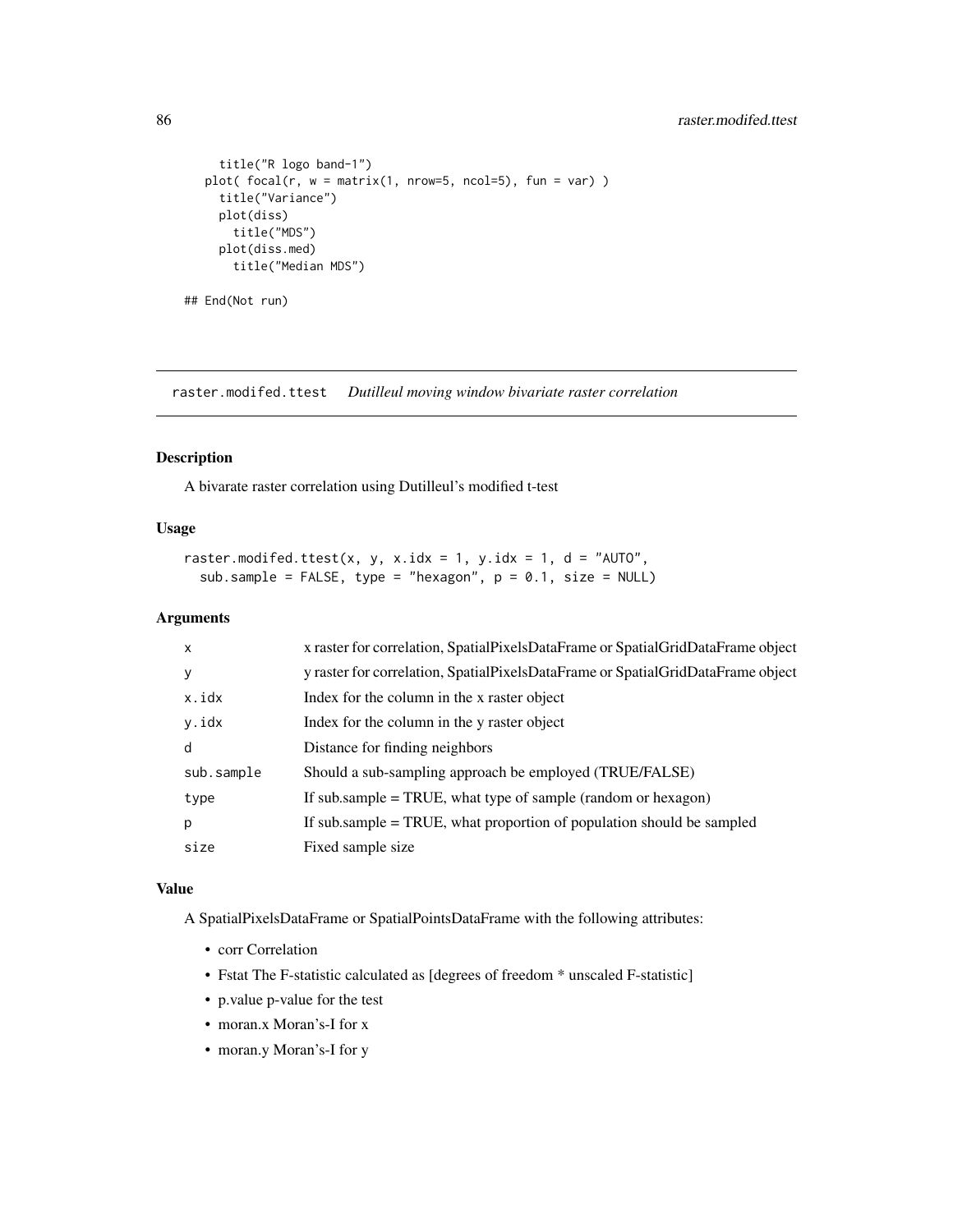## Note

This function provides a bivariate moving window correlation using the modified t-test to account for spatial autocorrelation. Point based subsampling is provided for computation tractability. The hexagon sampling is recommended as it it good at capturing spatial process that includes nonstationarity and anistropy.

## Author(s)

Jeffrey S. Evans <jeffrey\_evans@tnc.org>

#### References

Clifford, P., S. Richardson, D. Hemon (1989), Assessing the significance of the correlation between two spatial processes. Biometrics 45:123-134. Dutilleul, P. (1993), Modifying the t test for assessing the correlation between two spatial processes. Biometrics 49:305-314.

```
## Not run:
library(gstat)
library(sp)
data(meuse)
data(meuse.grid)
coordinates(meuse) <-x + ycoordinates(meuse.grid) \leq -x + y# GRID-1 log(copper):
v1 <- variogram(log(copper) ~ 1, meuse)
x1 <- fit.variogram(v1, vgm(1, "Sph", 800, 1))
G1 \le krige(zinc \sim 1, meuse, meuse.grid, x1, nmax = 30)
gridded(G1) <- TRUE
G1@data = as.data.frame(G1@data[,-2])
# GRID-2 log(elev):
v2 <- variogram(log(elev) ~ 1, meuse)
x2 <- fit.variogram(v2, vgm(.1, "Sph", 1000, .6))
G2 <- krige(elev ~ 1, meuse, meuse.grid, x2, nmax = 30)
gridded(G2) <- TRUE
G2@data <- as.data.frame(G2@data[,-2])
G2@data[,1] <- G2@data[,1]
corr <- raster.modifed.ttest(G1, G2)
  plot(raster::raster(corr,1))
corr.rand <- raster.modifed.ttest(G1, G2, sub.sample = TRUE, type = "random")
corr.hex < - raster.modifed.ttest(G1, G2, sub.sample = TRUE, d = 500, size = 1000)
  head(corr.hex@data)
   bubble(corr.hex, "corr")
## End(Not run)
```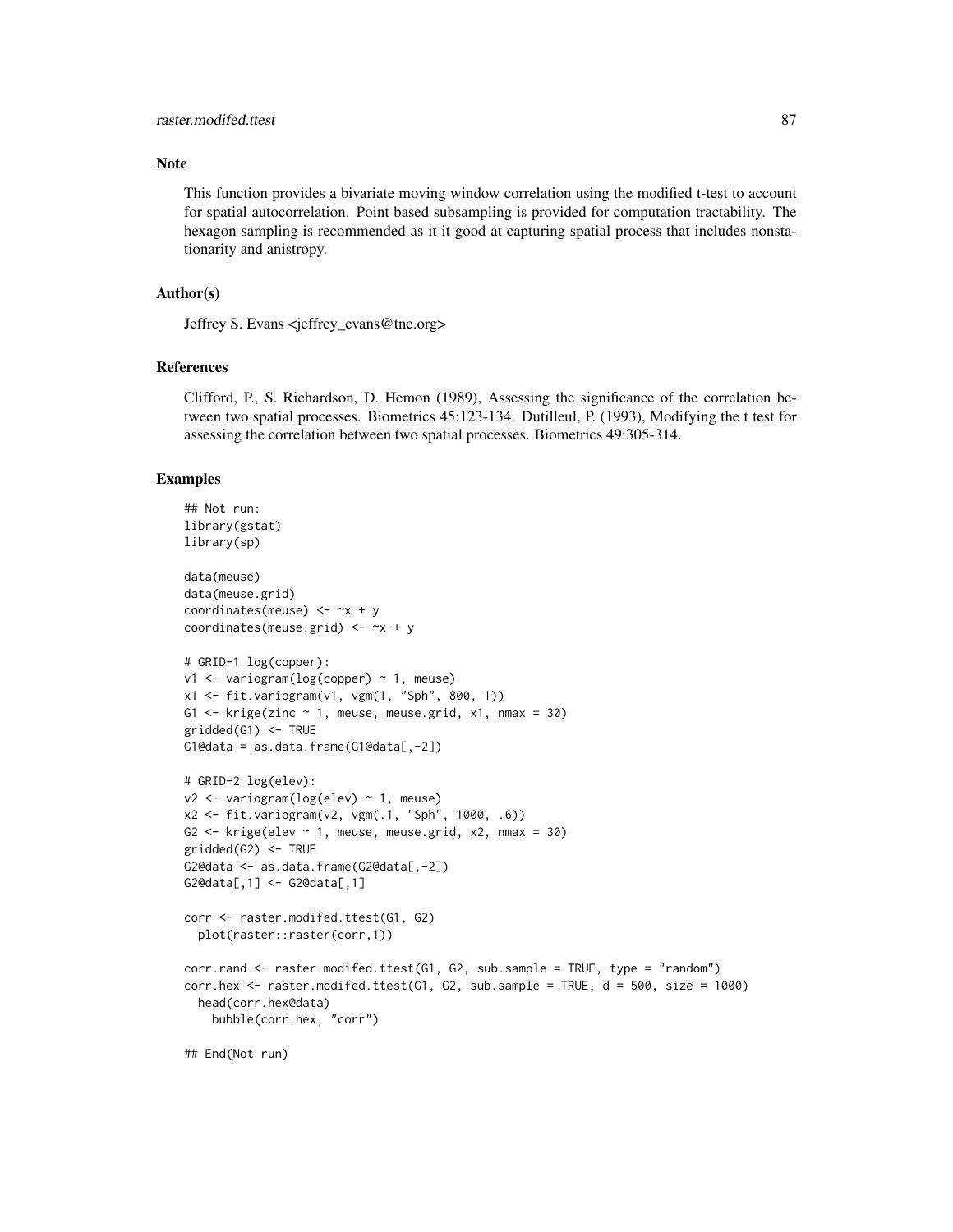raster.moments *Raster moments*

## Description

Calculates focal statistical moments of a raster

## Usage

raster.moments(x, type = "mean",  $s = 3$ ,  $p = 0.75$ )

## Arguments

| $\mathsf{x}$ | raster object                                                                                                                                       |
|--------------|-----------------------------------------------------------------------------------------------------------------------------------------------------|
| type         | The global statistic to represent the local deviation options are: "min", "min",<br>"mean", "median", "var, "sd", "mad", "kurt", "skew", "quantile" |
| -S           | Size of matrix (focal window), can be single value or two values defining the<br>$[x,y]$ dimensions of the focal matrix                             |
| p            | if type="quantile", the returned percentile.                                                                                                        |

## Value

raster class object of the local distributional moment

# Note

This is a simple wrapper for the focal function, returning local statistical moments

## Author(s)

Jeffrey S. Evans <jeffrey\_evans@tnc.org>

```
library(raster)
 r <- raster(nrows=100, ncols=100, xmn=571823, xmx=616763,
             ymn=4423540, ymx=4453690)
 proj4string(r) <- crs("+proj=utm +zone=12 +datum=NAD83 +units=m +no_defs")
 r[] <- runif(ncell(r), 1000, 2500)
 r <- focal(r, focalWeight(r, 150, "Gauss") )
# Calculate 10th percentile for 3x3 window
```

```
r.p10 <- raster.moments(r, type="quantile", p=0.10)
```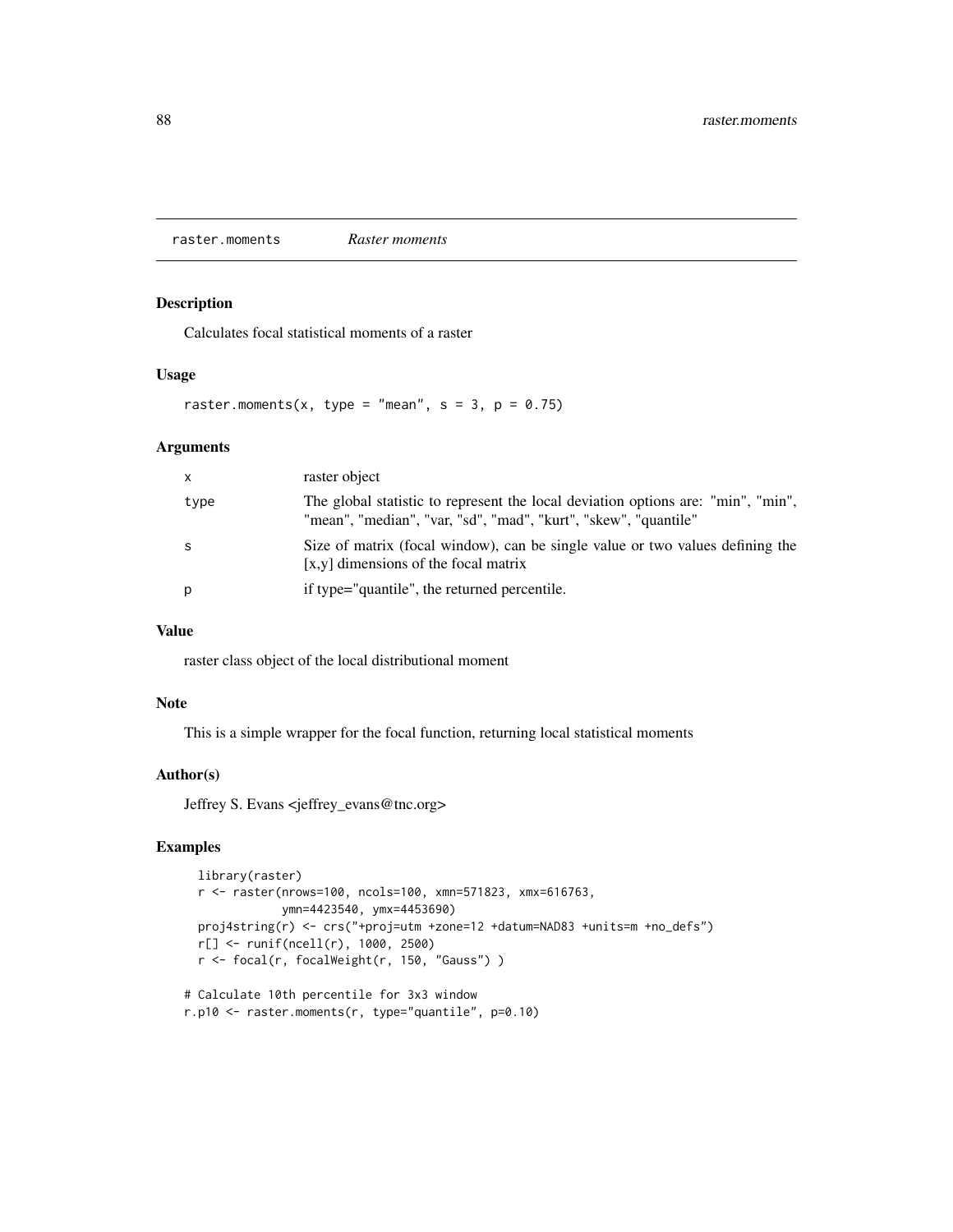raster.transformation *Statistical transformation for rasters*

## Description

Transforms raster to a specified statistical transformation

## Usage

```
raster.transformation(x, trans = "norm", smin = 0, smax = 255)
```
#### Arguments

| X.    | raster class object                                                                               |
|-------|---------------------------------------------------------------------------------------------------|
| trans | Transformation method: "norm", "rstd", "std", "stretch", "nl", "slog", "sr" (please<br>see notes) |
| smin  | Minimum value for stretch                                                                         |
| smax  | Maxmum value for stretch                                                                          |

## Value

raster class object of transformation

#### Note

("norm") Normalization [0-1]: if  $\min(x) < 0$  (x -  $\min(x)$ ) / ( $\max(x)$  -  $\min(x)$ ) ("rstd") Row standardize  $[0-1]$ : if min(x)  $>= 0 x / max(x)$  This normalizes data with negative distributions ("std") Standardize:  $(x - mean(x)) / sdv(x)$  ("stretch") Stretch:  $((x - min(x)) * max.$ stretch /  $(max(x)$  $min(x)$ ) + min.stretch) This will stretch values to the specified minimum and maximum values (eg., 0-255 for 8-bit) ("nl") Natural logarithms: if  $min(x) > 0 log(x)$  ("slog") Signed log 10 (for skewed data): if  $\min(x)$  >= 0 ifelse(abs(x) <= 1, 0,  $\text{sign}(x)$ \*log10(abs(x))) ("sr") Square-root: if  $\min(x)$  >=  $0$  sqrt $(x)$ 

## Author(s)

Jeffrey S. Evans <jeffrey\_evans@tnc.org>

```
library(raster)
 r <- raster(nrows=100, ncols=100, xmn=571823, xmx=616763,
             ymn=4423540, ymx=4453690)
   r[] <- runif(ncell(r), 1000, 2500)
# Postive values so, can apply any transformation
for( i in c("norm", "rstd", "std", "stretch", "nl", "slog", "sr")) {
 print( raster.transformation(r, trans = i) )
  }
```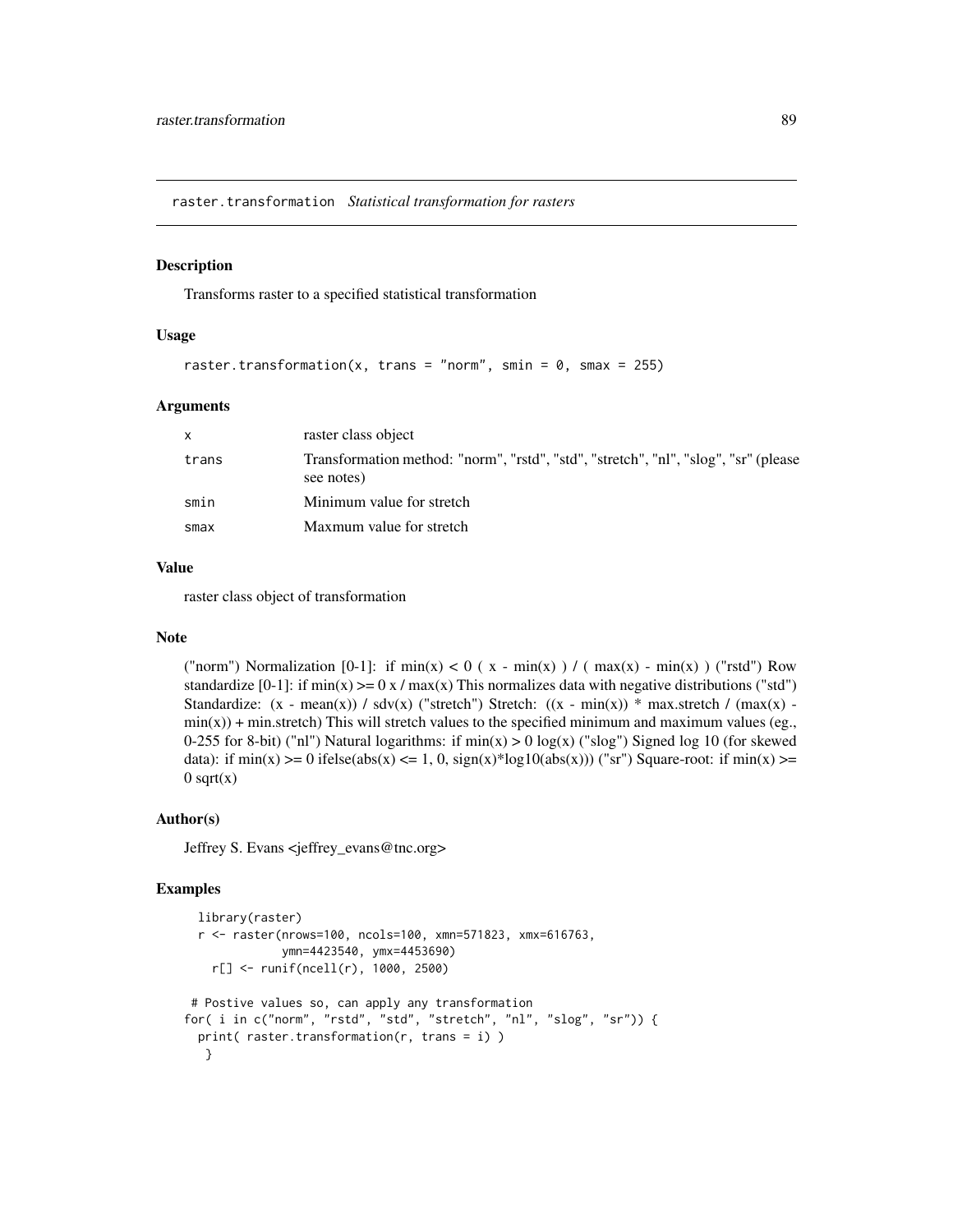#### 90 raster.vol

```
# Negative values so, can't transform using "nl", "slog" or "sr"
r[] <- runif(ncell(r), -1, 1)
   for( i in c("norm", "rstd", "std", "stretch", "nl", "slog", "sr")) {
 try( print( raster.transformation(r, trans = i) ) )
  }
```
## raster.vol *Raster Percent Volume*

# Description

Calculates a percent volume on a raster or based on a systematic sample

# Usage

raster.vol(x,  $p = 0.95$ , sample = FALSE, spct = 0.05)

## Arguments

| X      | raster class object                                 |
|--------|-----------------------------------------------------|
| p      | percent raster-value volume                         |
| sample | base volume on systematic point sample (TRUE/FALSE) |
| spct   | sample percent, if sample (TRUE)                    |

## Value

if sample (FALSE) binary raster object with 1 representing designated percent volume

if sample (TRUE) n sp SpatialPointsDataFrame object with points that represent the percent volume of the sub-sample

## Note

Since this model needs to operate on all of the raster values, it is not memory safe

## Author(s)

Jeffrey S. Evans <jeffrey\_evans@tnc.org>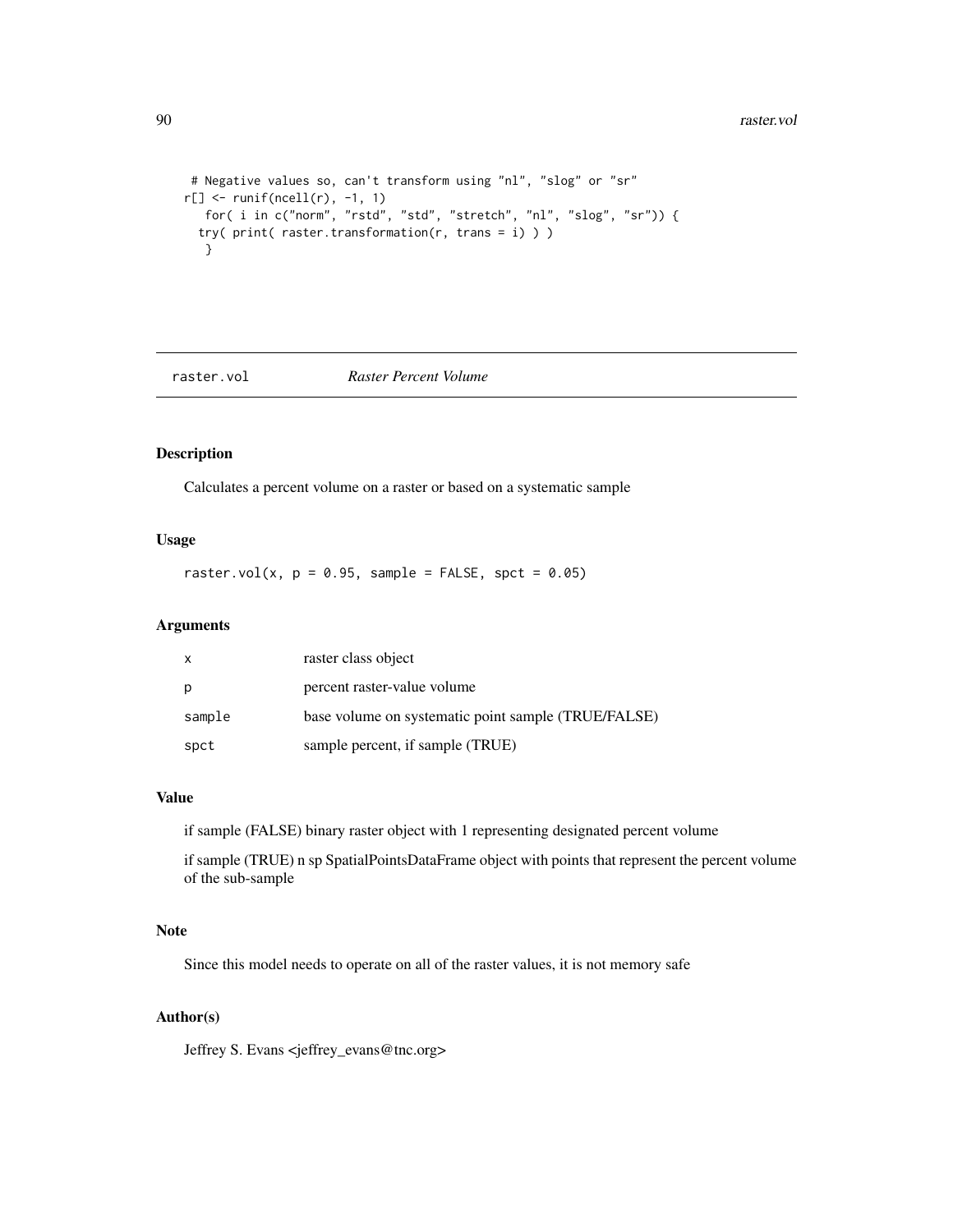#### raster.Zscore 91

## Examples

```
require(raster)
 r <- raster(ncols=100, nrows=100)
   r[] \leftarrow runif(ncell(r), 0, 1)r <- focal(r, w=focalWeight(r, 6, "Gauss"))
   r[sample(1000, 1:ncell(r))] <- NA
 # full raster percent volume
 p30 <- raster.vol(r, p=0.30)
 p50 <- raster.vol(r, p=0.50)
 p80 <- raster.vol(r, p=0.80)
   par(mfrow=c(2,2))
   plot(r, col=cm.colors(10), main="original raster")
   plot(p30, breaks=c(0,0.1,1), col=c("cyan","red"), legend=FALSE,
     main="30% volume")
   plot(p50, breaks=c(0,0.1,1), col=c("cyan","red"), legend=FALSE,
     main="50% volume")
   plot(p80, breaks=c(0,0.1,1), col=c("cyan","red"), legend=FALSE,
     main="80% volume")
 # point sample percent volume
 # p30 <- raster.vol(r, p = 0.30, sample = TRUE, spct = 0.20)
 # plot(r, main="30% volume point sample")
 # plot(p30, pch=20, cex=0.70, add=TRUE)
```
raster.Zscore *Modified z-score for a raster*

# Description

Calculates the modified z-score for all cells in a raster

#### Usage

```
raster.Zscore(x, p.value = FALSE, file.name = NULL, ...)
```
## Arguments

| $\mathsf{X}$ | A raster class object                                  |
|--------------|--------------------------------------------------------|
| p.value      | Return p-value rather than z-score raster (FALSE/TRUE) |
| file.name    | Name of raster written to disk                         |
|              | Additional arguments passed to write Raster            |

## Value

raster class object or raster written to disk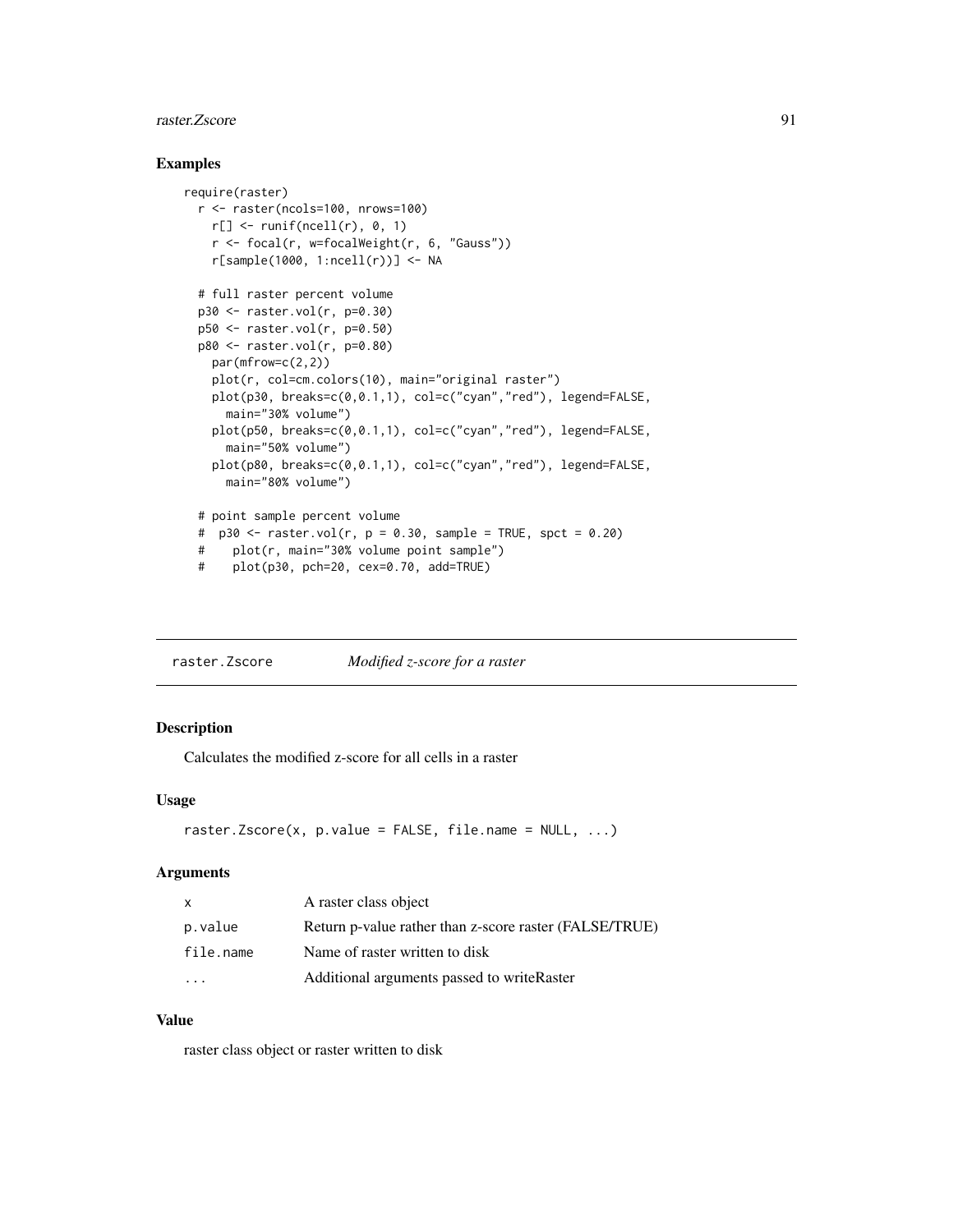# Note

Since this functions needs to operate on all of the raster values, it is not memory safe

# Author(s)

Jeffrey S. Evans <jeffrey\_evans@tnc.org>

# Examples

```
library(raster)
r <- raster(nrows=824, ncols=767, xmn=2451905, xmx=3218905,
            ymn=-2744771, ymx=-1920771, resolution = 5000)
  r[] \leftarrow runif(ncell(r), 0, 1)# Modified z-score
z <- raster.Zscore(r)
# P-value
p <- raster.Zscore(r, p.value = TRUE)
```
rasterCorrelation *Raster correlation*

# Description

Performs a simple moving window correlation between two rasters

## Usage

```
rasterCorrelation(x, y, s = 3, type = "pearson", file.name = NULL,
  ...)
```
## Arguments

| $\mathsf{x}$            | raster class object for x                                                                                                                                                             |
|-------------------------|---------------------------------------------------------------------------------------------------------------------------------------------------------------------------------------|
| У                       | raster class object for y                                                                                                                                                             |
| -S                      | Scale of window. Can be a single value, two values for uneven window or a<br>custom matrix. Must be odd number (eg., $s=3$ , for 3x3 window or $s=c(3,5)$ for<br>$3 \times 5$ window) |
| type                    | Type of output, options are: "pearson", "spearman", "covariance"                                                                                                                      |
| file.name               | Name of output raster (optional)                                                                                                                                                      |
| $\cdot$ $\cdot$ $\cdot$ | Additional arguments passed to write Raster                                                                                                                                           |
|                         |                                                                                                                                                                                       |

# Value

raster class object or raster written to disk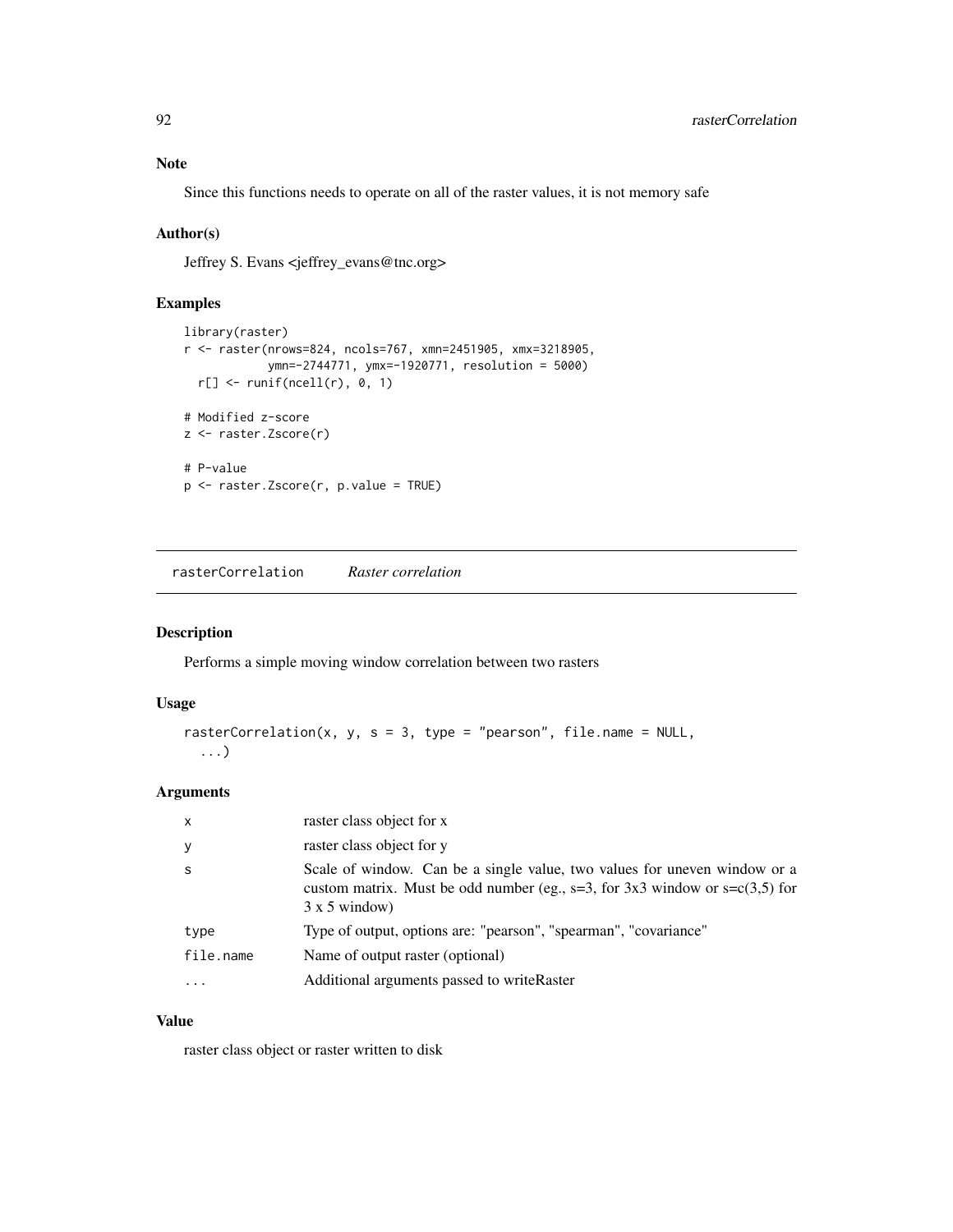## remove.holes 93

# Note

Depends: raster

# Author(s)

Jeffrey S. Evans <jeffrey\_evans@tnc.org>

# Examples

```
library(raster)
b <- brick(system.file("external/rlogo.grd", package="raster"))
x \le b[[1]]y <- b[[3]]
r.cor <- rasterCorrelation(x, y, s = 5, type = "spearman")
plot(r.cor)
```
remove.holes *Remove polygon holes*

## Description

Removes all holes (null geometry) in polygon sp class objects

## Usage

remove.holes(x)

## Arguments

x SpatialPolygons or SpatialPolygonsDataFrame class object

## Value

SpatialPolygonsDataFrame object with all holes removed

#### Note

A hole is considered a polygon within a polygon representing null geometry

## Author(s)

Jeffrey S. Evans <jeffrey\_evans@tnc.org>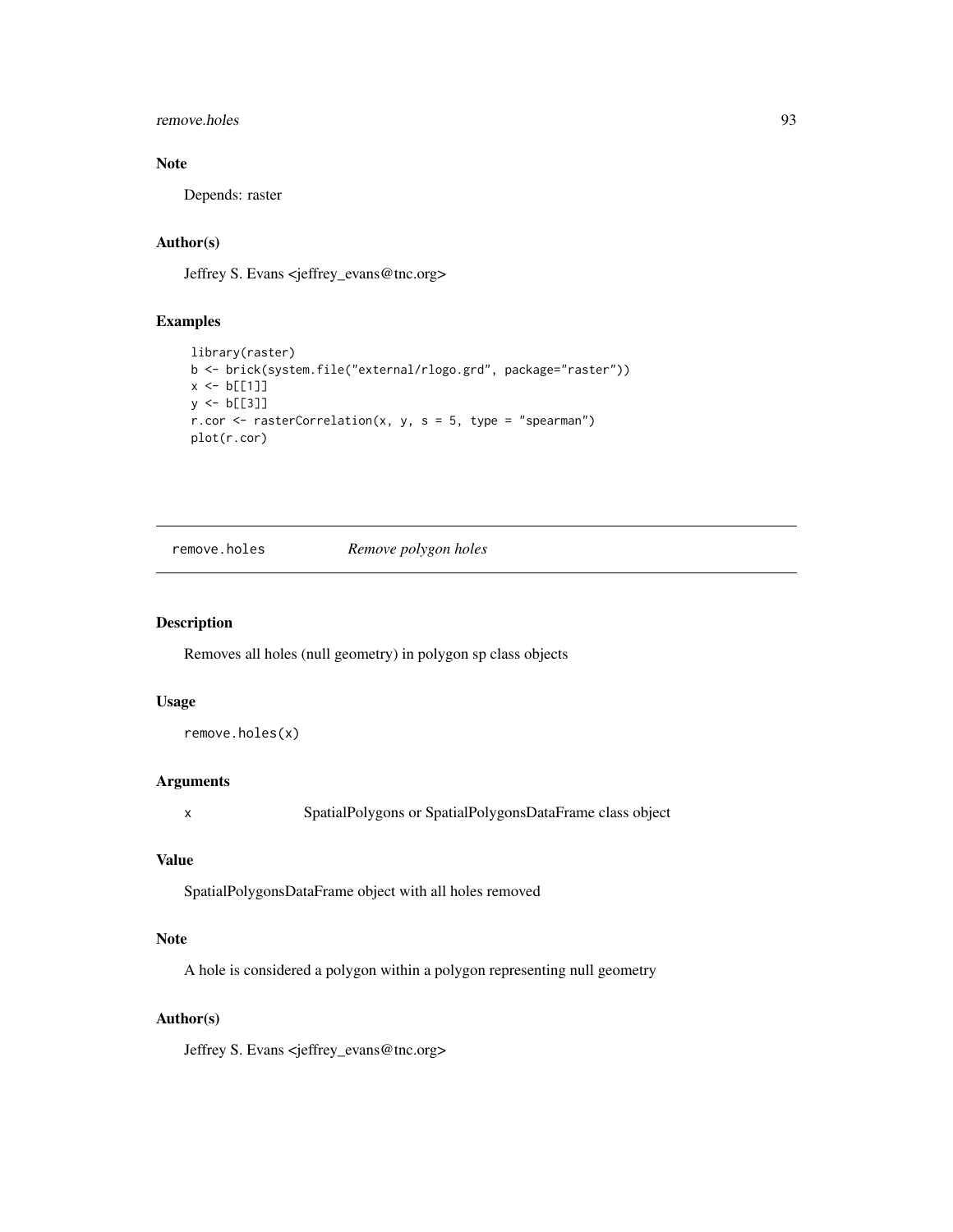## Examples

```
library(sp)
Sr1 = Polygon(cbind(c(2,4,4,1,2),c(2,3,5,4,2)))Sr2 = Polygon(cbind(c(5, 4, 2, 5), c(2, 3, 2, 2)))Sr3 = Polygon(cbind(c(4, 4, 5, 10, 4), c(5, 3, 2, 5, 5)))Sr4 = Polygon(cbind(c(5, 6, 6, 5, 5), c(4, 4, 3, 3, 4)), hole = TRUE)polys <- SpatialPolygons(list(Polygons(list(Sr1), "s1"),
                 Polygons(list(Sr2), "s2"),
                 Polygons(list(Sr3, Sr4), "s3/4")), 1:3)
  par(mfrow=c(1,2))
    plot(polys, col = 1:3, main="with hole")
    plot(remove.holes(polys), col = 1:3, main="with hole removed")
```
sa.trans *Trigonometric transformation of a slope and aspect interaction*

## Description

The Trigonometric Stage (1978) [slope \* cos(aspect)] or [slope \* sin(aspect)]

#### Usage

```
sa.trans(slope, aspect, type = "cos", slp.units = "degrees",
  asp.units = "degrees")
```
#### Arguments

| slope     | slope values in degrees, radians or percent                           |
|-----------|-----------------------------------------------------------------------|
| aspect    | aspect values in degrees or radians                                   |
| type      | Type of transformation, options are: "cos", "sin",                    |
| slp.units | Units of slope values, options are: "degrees", "radians" or "percent" |
| asp.units | Units of aspect values, options are: "degrees" or "radians"           |

#### Value

A vector of the modeled value

## Note

An a priori assumption of a maximum in the NW quadrant (45 azimuth) and a minimum in the SW quadrant can be replaced by an empirically determined location of the optimum without repeated calculations of the regression fit. In addition it is argued that expressions for the effects of aspect should always be considered as terms involving an interaction with slope (Stage, 1976)

For slopes from 0 bounded from -1 to 1. Greater than 100 out of the -1 to 1 range.

An alternative for slopes with values approaching infinity is to take the square root of slope/100 to reduce the range of values.By default this model test all values greater than 100 to 101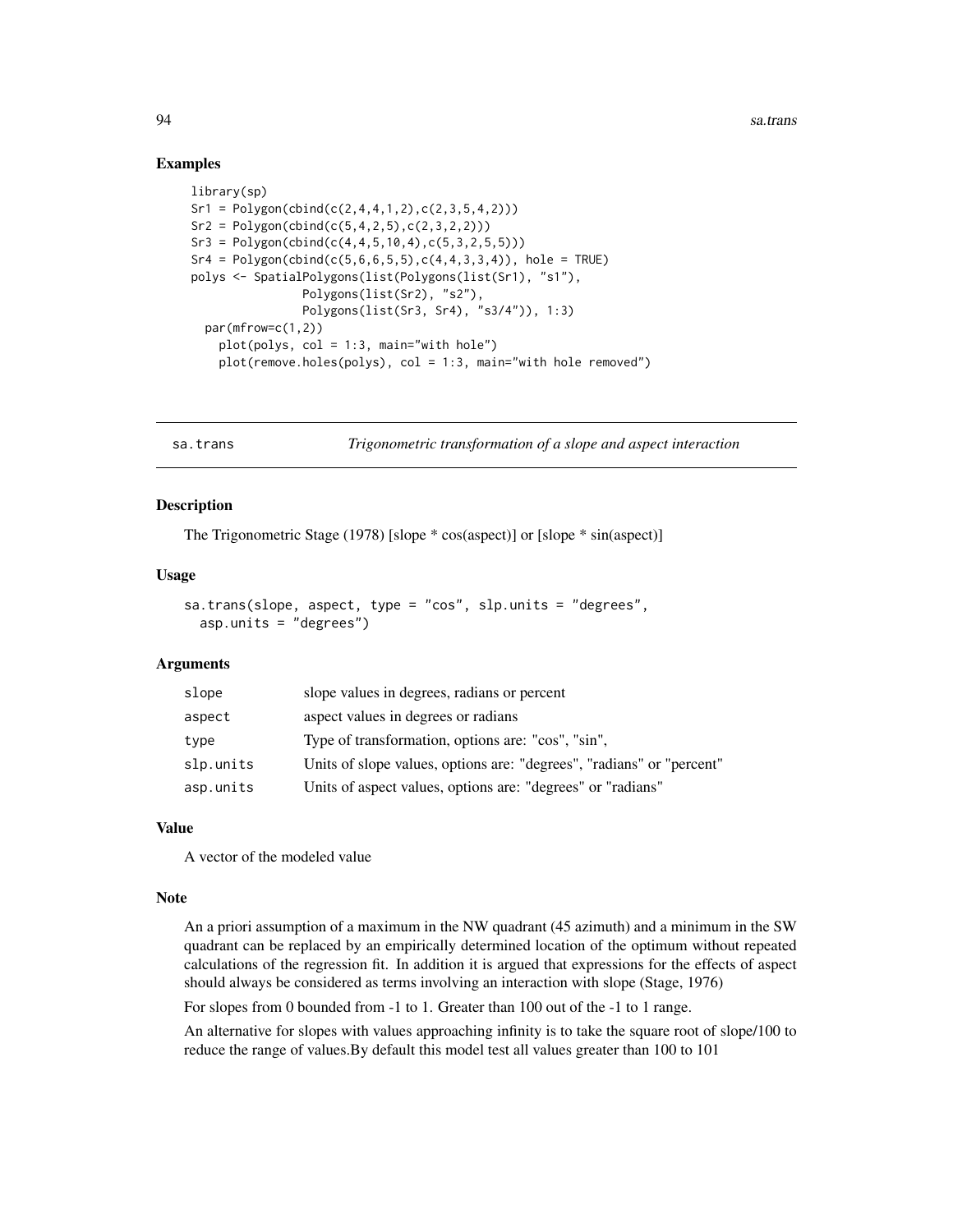# sample.annulus 95

## Author(s)

Jeffrey S. Evans <jeffrey\_evans@tnc.org>

## References

Stage, A. R. 1976. An Expression of the Effects of Aspect, Slope, and Habitat Type on Tree Growth. Forest Science Vol 22, No 3, 457-460.

#### Examples

```
sa.trans(slope = 48.146, aspect = 360.000)
library(raster)
data(elev)
sa <- raster::terrain(elev, opt=c("slope", "aspect"), unit="degrees")
scosa <- raster::overlay(sa[[1]], sa[[2]], fun = sa.trans)
```
sample.annulus *Sample annulus*

## Description

Creates sample points based on annulus with defined inner and outer radius

#### Usage

```
sample.annulus(x, r1, r2, n = 10, ...)
```
# Arguments

| X  | sp SpatialPoints or SpatialPointsDataFrame class object              |
|----|----------------------------------------------------------------------|
| r1 | Numeric value defining inner radius of annulus (in projection units) |
| r2 | Numeric value defining outer radius of annulus (in projection units) |
| n  | Number of samples                                                    |
|    | Additional arguments passed to spsample                              |

### Value

sp SpatialPointsataFrame OBJECT

## Note

Function can be used for distance based sampling. This is one sampling method to capture the spatially lagged variation.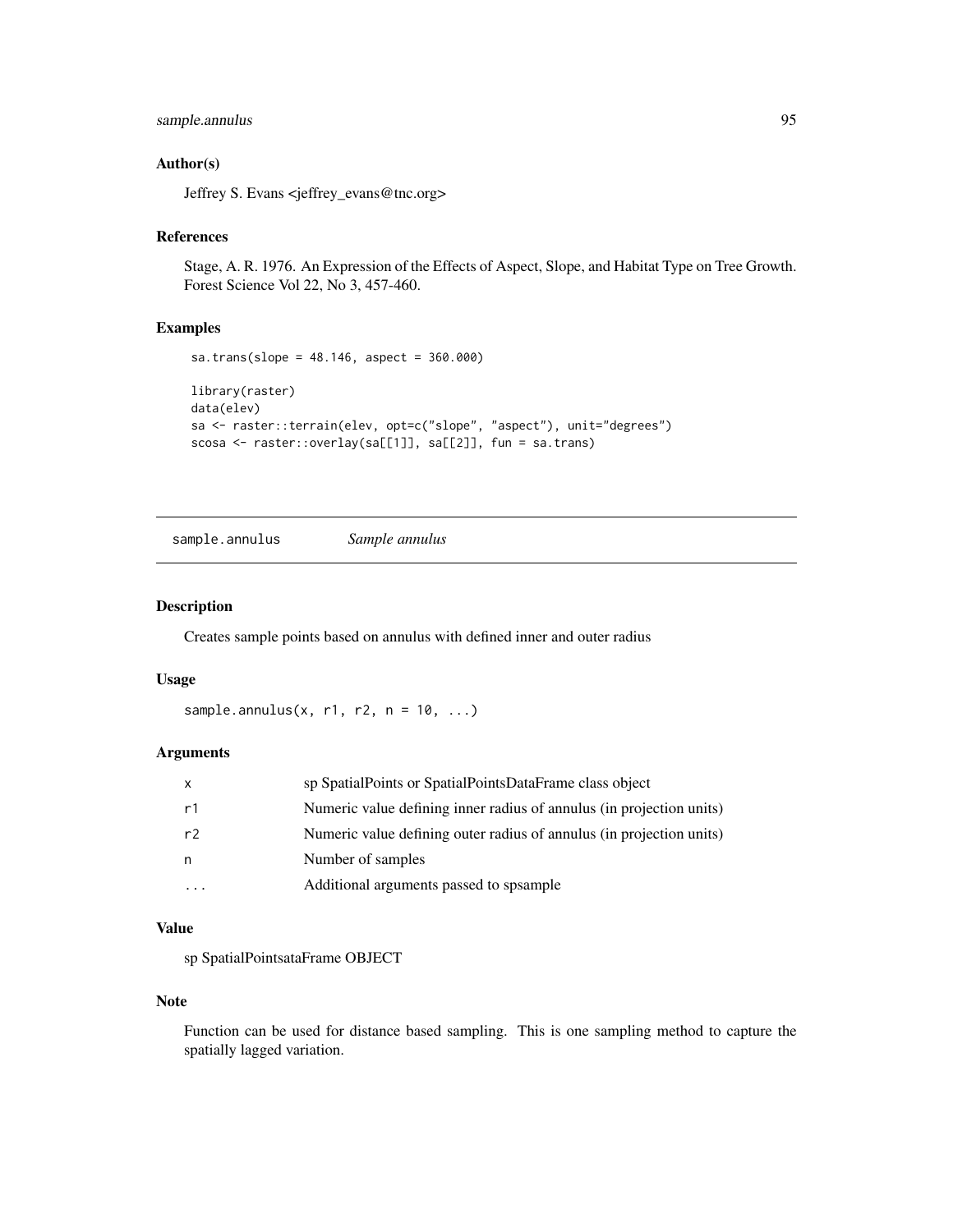## Author(s)

Jeffrey S. Evans <jeffrey\_evans@tnc.org>

## Examples

```
library(sp)
library(rgeos)
data(meuse)
coordinates(meuse) <- ~x+y
proj4string(meuse) <- CRS("+init=epsg:28992")
xy \le - meuse[2,]
rs100 \leq sample.annulus(xy, r1=50, r2=100, n = 50, type = "random")
rs200 \leq s ample.annulus(xy, r1=100, r2=200, n = 50, type = "random")
plot(rs200, pch=20, col="red")
  points(rs100, pch=20, col="blue")
  points(xy, pch=20, cex=2, col="black")
  box()
  legend("topright", legend=c("50-100m", "100-200m", "source"),
         pch=c(20,20,20), col=c("blue","red","black"))
```
sample.line *Systematic or random point sample of line(s)*

## Description

Creates a systematic or random point sample of an sp SpatialLinesDataFrame object based on distance spacing, fixed size or proportional size

# Usage

```
sample.line(x, d = 100, p = NULL, n = NULL, type = "regular",
 longlat = FALSE, min.sump = 1, ...)
```
#### Arguments

| $\mathsf{x}$ | sp class SpatialLinesDataFrame object                                                                                      |
|--------------|----------------------------------------------------------------------------------------------------------------------------|
| d            | Sample distance. For regular sample.                                                                                       |
| p            | Proportional sample size (length $*$ p), expected value is 0-1. For regular or<br>random.                                  |
| n            | Fixed sample size. For regular or random                                                                                   |
| type         | Defines sample type. Options are "regular" or "random". A regular sample<br>results in a systematic, evenly spaced sample. |
| longlat      | TRUE/FALSE is data in geographic units, if TRUE distance is in kilometres                                                  |
| min.samp     | Minimal number of sample points for a given line (default is 1 point)                                                      |
| $\ddotsc$    | Additional argument passed to spsample                                                                                     |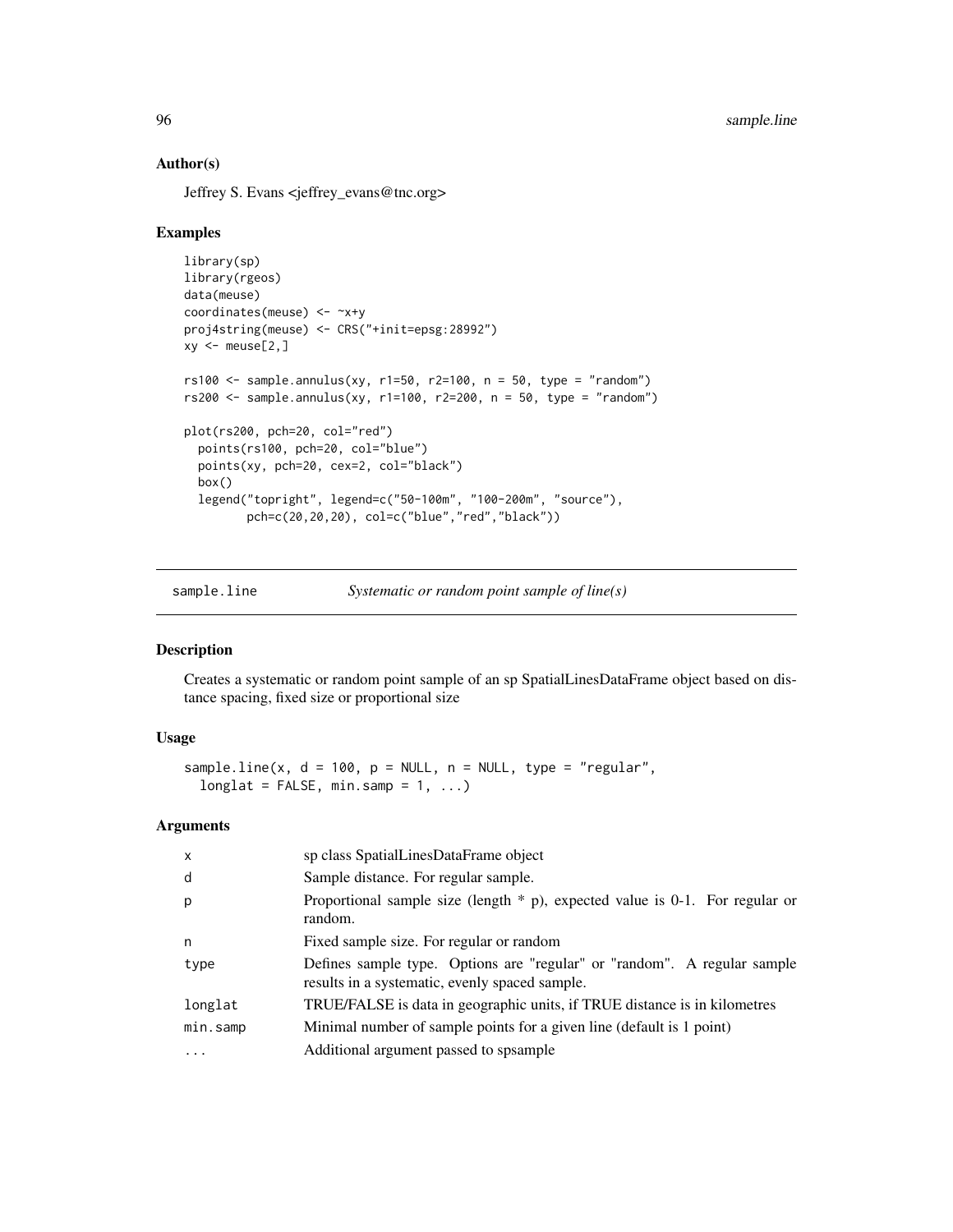## sample.line 97

## Value

sp SpatialPointsDataFrame object.

#### Note

The sdist argument will produce an evenly spaced sample, whereas n produces a fixed sized sample. The p (proportional) argument calculates the percent of the line-length.

The LID column in the @data slot corresponds to the row.names of the SpatialLinesDataFrame object.

Depends: sp

## Author(s)

Jeffrey S. Evans <jeffrey\_evans@tnc.org>

```
require(sp)
 sp.lines <- SpatialLines(list(Lines(list(Line(cbind(c(1,2,3),c(3,2,2)))), ID="1"),
                          Lines(list(Line(cbind(c(1,2,3),c(1,1.5,1)))), ID="2")))
 sp.lines <- SpatialLinesDataFrame( sp.lines, data.frame(ID=1:2, row.names=c(1,2)) )
par(mfrow=c(2,2))
# Create systematic sample at 20 km spacing
reg.sample <- sample.line(sp.lines, d = 20, type = "regular", longlat = TRUE)
  plot(sp.lines)
    plot(reg.sample, pch = 20, add = TRUE)
 box()
 title("systematic d = 20")
 # Create fixed size (n = 20) systematic sample
 reg.sample <- sample.line(sp.lines, n = 20, type = "regular", longlat = TRUE)
  plot(sp.lines)
    plot(reg.sample, pch = 20, add = TRUE)
     box()
 title("systematic n = 20")
 # Create fixed size (n = 20) random sample
 rand.sample <- sample.line(sp.lines, n = 20, type = "random", longlat = TRUE)
  plot(sp.lines)
     plot(rand.sample, pch = 20, add = TRUE)
     box()
    title("rand n = 20")
 # Create proportional (p = 0.10) random sample
 rand.sample \le sample.line(sp.lines, p = 0.10, type = "random", longlat = TRUE)
  plot(sp.lines)
    plot(rand.sample, pch = 20, add = TRUE)
     box()
 title("rand p = 0.10")
```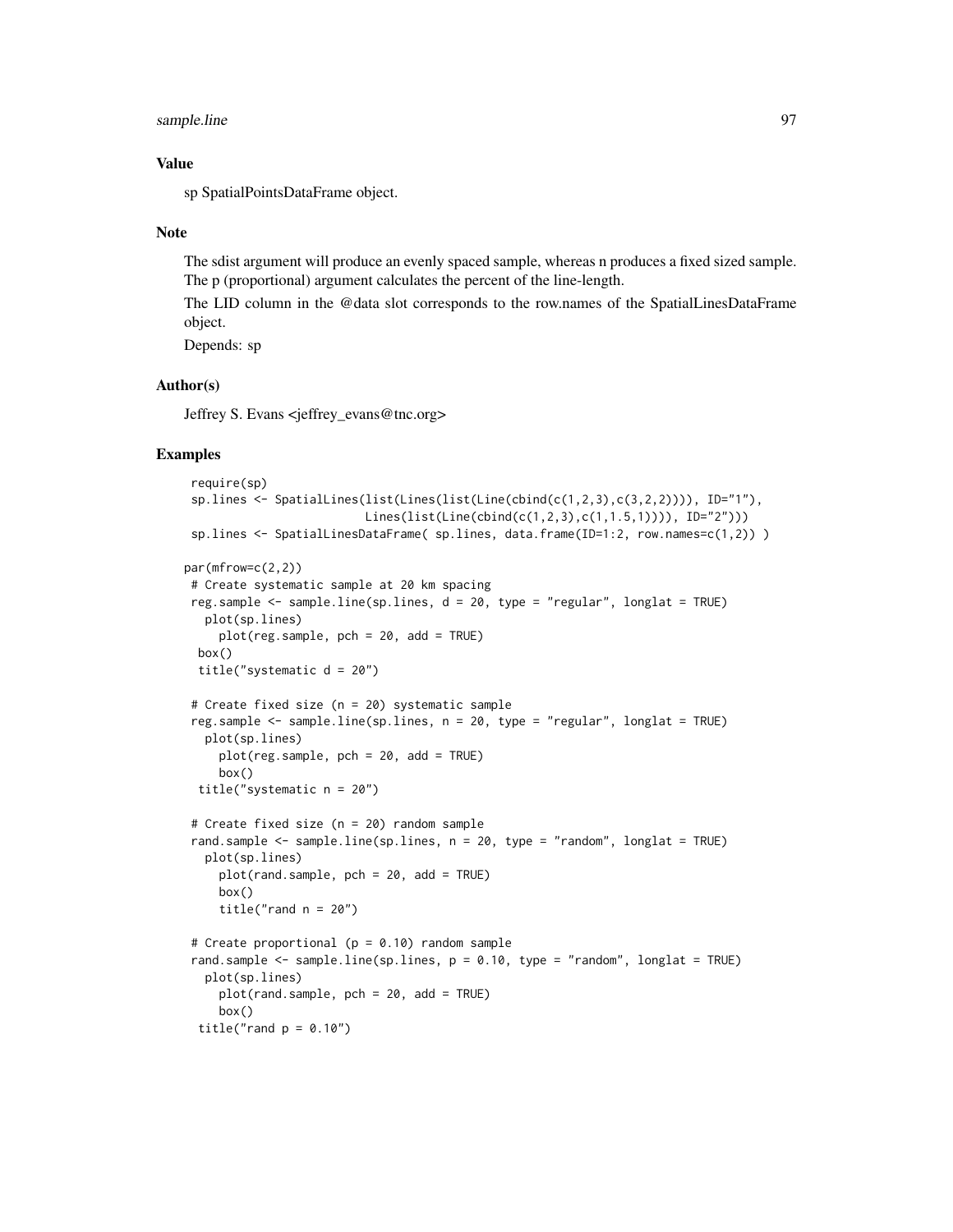Creates an equal sample of n for each polygon in an sp Polygon class object

# Usage

sample.poly(x,  $n = 10$ , type = "random", ...)

# Arguments

| X        | sp class SpatialPolygons or SpatialPolygonsDataFrame object                                                                                             |
|----------|---------------------------------------------------------------------------------------------------------------------------------------------------------|
| n        | Number of random samples                                                                                                                                |
| type     | Type of sample with options for: "random", "regular", "stratified", "nonaligned",<br>"hexagonal", "clustered", "Fibonacci". See "spsample" for details. |
| $\cdots$ | Additional arguments passed to spsample                                                                                                                 |

## Value

sp SpatialPointsDataFrame object

## Note

Depends: sp

# Author(s)

Jeffrey S. Evans <jeffrey\_evans@tnc.org>

```
library(raster)
library(sp)
  p <- raster(nrow=10, ncol=10)
  p[] \leftarrow runif(ncell(p)) * 10p \leftarrow \text{rasterToPolygons}(p, \text{ fun=function}(x)\{x > 9\})s \leq sample.poly(p, n = 5, type = "random")
    plot(p)
      plot(s, pch = 20, add = TRUE)box()
      title("Random sample (n=5) for each polygon")
```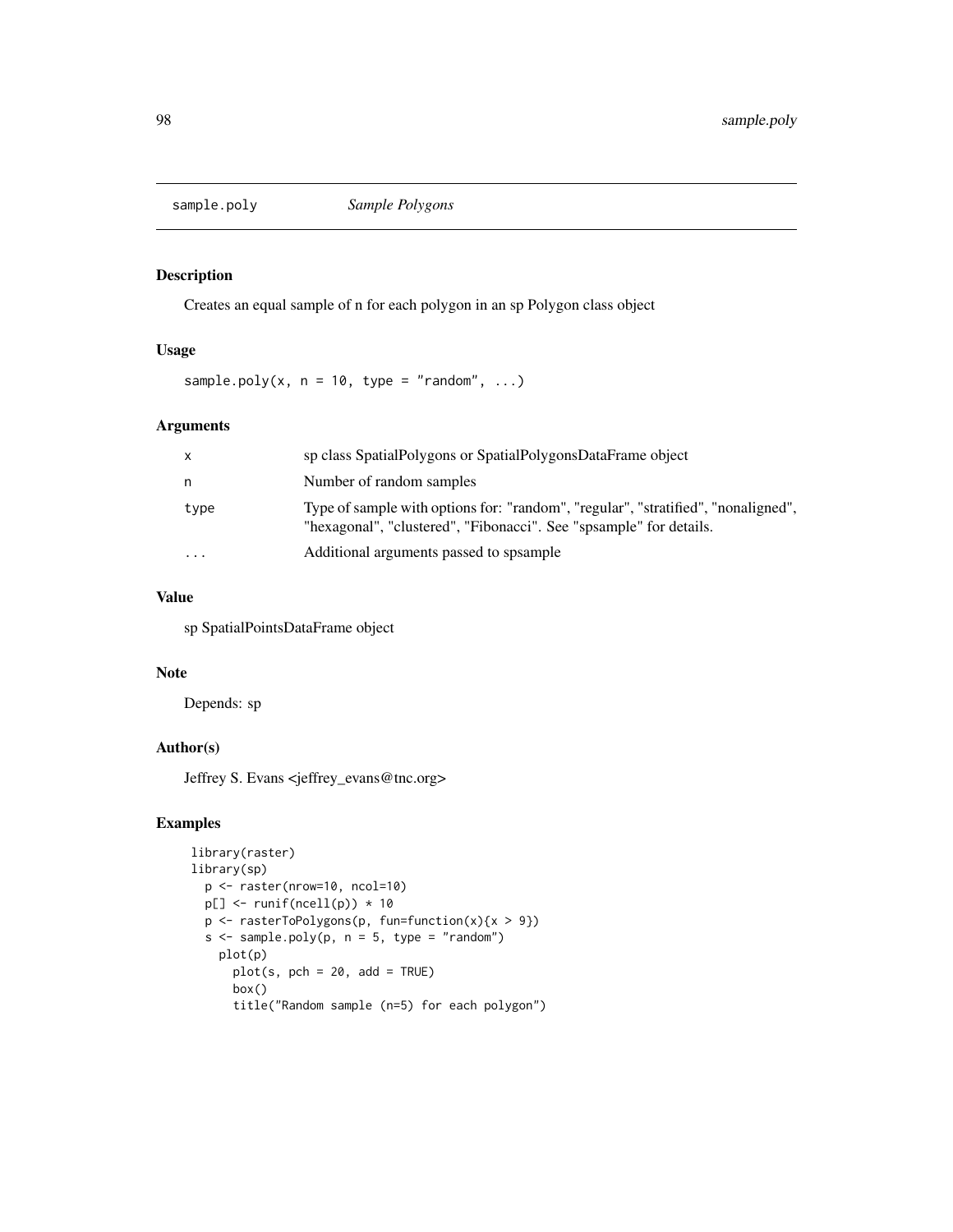Creates random transects from points and generates sample points along each transect

#### Usage

```
sampleTransect(x, min.length, max.length, id = NULL, ...)
```
#### Arguments

| X          | A sp point object                          |
|------------|--------------------------------------------|
| min.length | Minimum length of transect(s)              |
| max.length | Maximum length of transect(s)              |
| id         | A unique identification column in x        |
|            | Additional arguments passed to sample.line |

## Note

Function create random direction and length transects and then creates a point sample along each transect. The characteristic of the sample points are defined by arguments passed to the sample.line function

## Author(s)

Jeffrey S. Evans <jeffrey\_evans@tnc.org>

```
library(sp)
data(meuse)
coordinates(meuse) <- ~x+y
proj4string(meuse) <- CRS("+init=epsg:28992")
meuse <- meuse[sample(1:nrow(meuse),10),]
transects <- sampleTransect(meuse, min.length=200, max.length=500, min.samp = 3)
  plot(transects$transects)
    plot(transects$samples, pch=20, add=TRUE)
```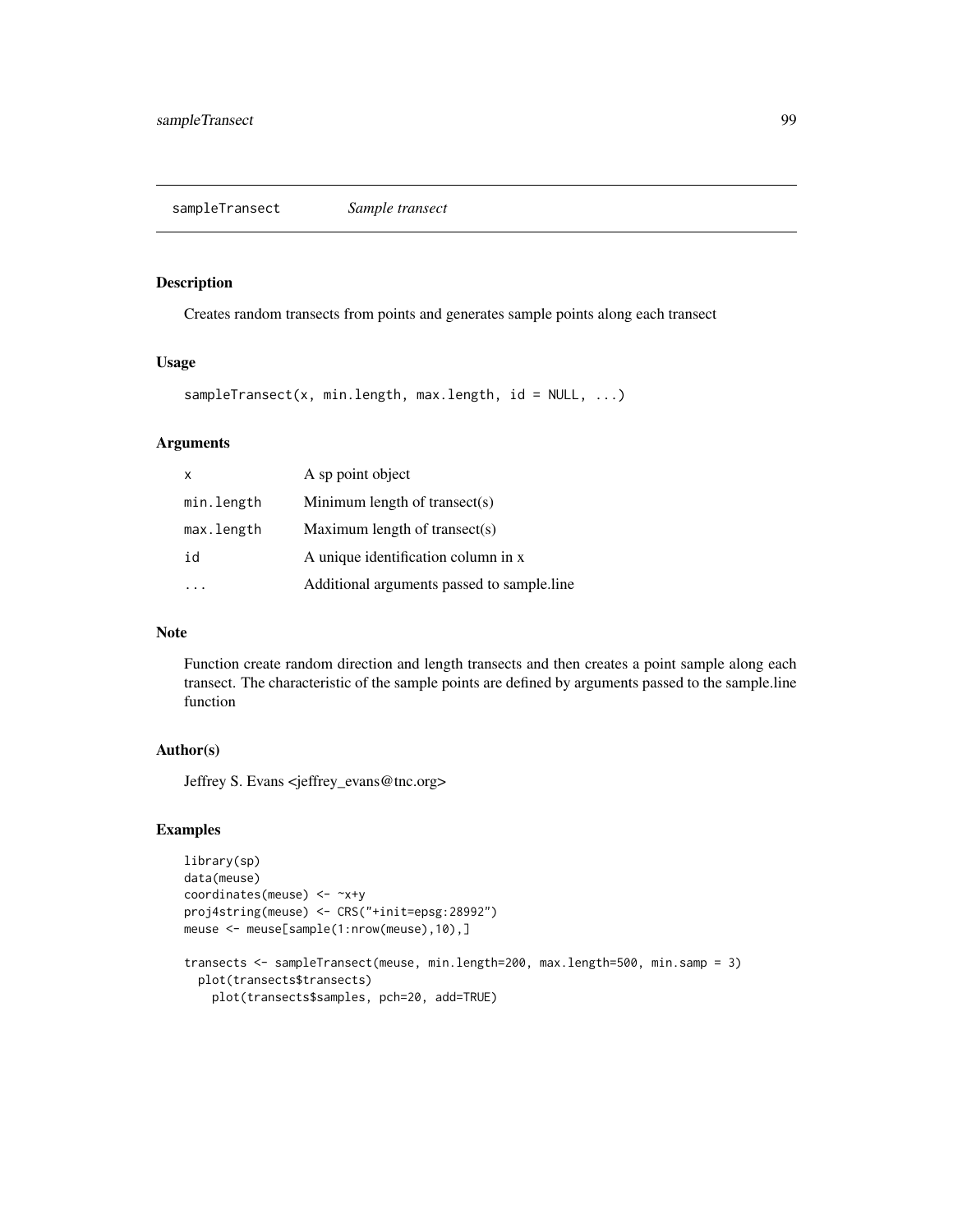Calculates the Berry (2002) Surface Area Ratio based on slope

# Usage

 $sar(x, s = NULL, ...)$ 

# Arguments

|          | raster object                                                                  |
|----------|--------------------------------------------------------------------------------|
| S        | cell resolution (default is NULL, not needed if projection is in planar units) |
| $\cdots$ | Additional arguments passed to raster.:calc                                    |

# Value

raster class object of Berry (2002) Surface Area Ratio

# Note

SAR is calculated as: resolution^2 \* cos( (degrees(slope) \* (pi / 180)) )

## Author(s)

Jeffrey S. Evans <jeffrey\_evans@tnc.org>

# References

Berry, J.K. (2002). Use surface area for realistic calculations. Geoworld 15(9):20-1.

```
library(raster)
data(elev)
surface.ratio <- sar(elev, s=90)
plot(surface.ratio)
```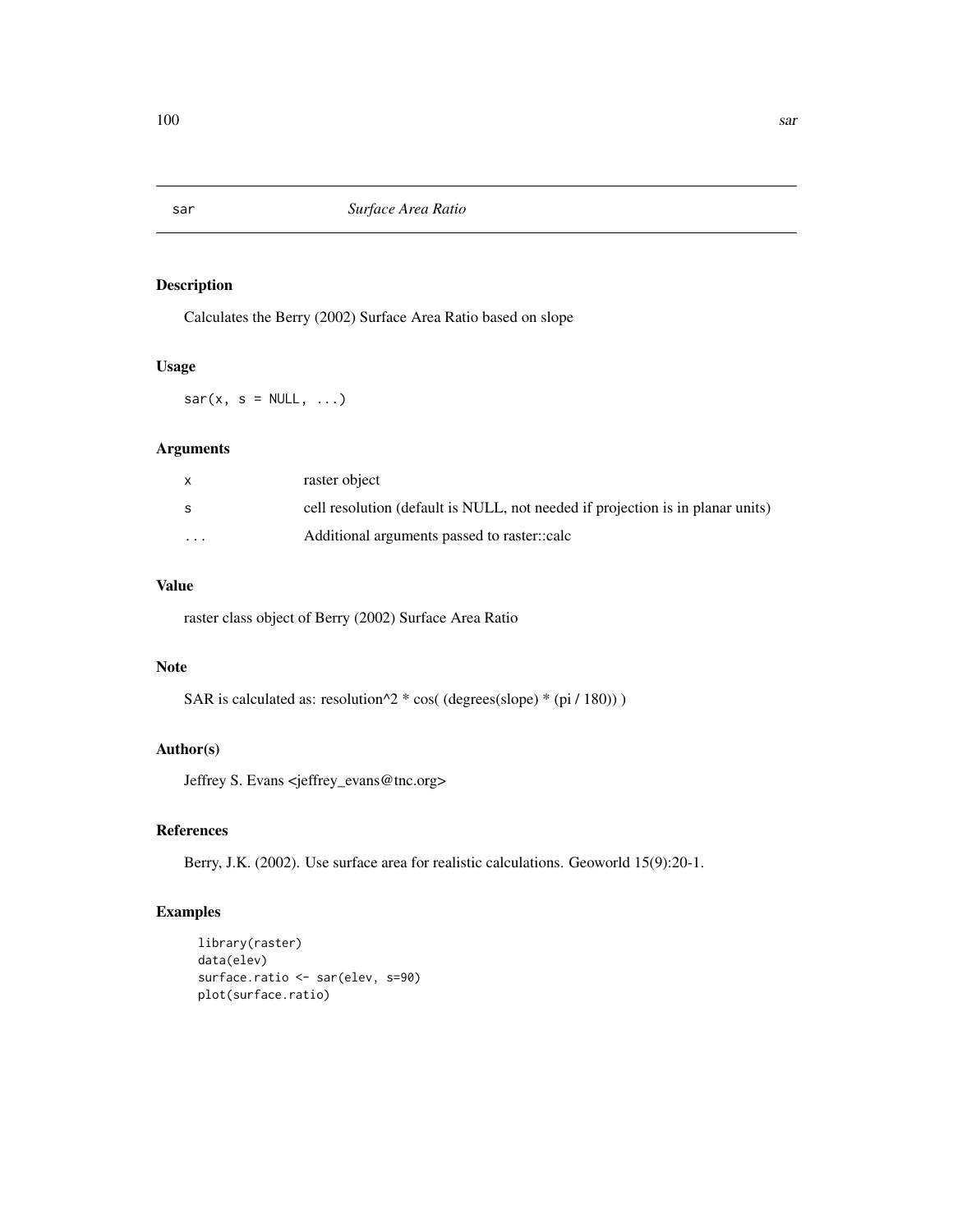separability *separability*

#### Description

Calculates variety of two-class sample separability metrics

# Usage

```
separability(x, y, plot = FALSE, cols = c("red", "blue"),clabs = c("Class1", "Class2"), ...)
```
## Arguments

| $\mathsf{x}$ | X vector                                             |
|--------------|------------------------------------------------------|
| y            | Y vector                                             |
| plot         | plot separability (TRUE/FALSE)                       |
| cols         | colors for plot (must be equal to number of classes) |
| clabs        | labels for two classes                               |
|              | additional arguments passes to plot                  |

#### Value

A data.frame with the following separability metrics:

B Bhattacharryya distance statistic

JM Jeffries-Matusita distance statistic

M M-Statistic

D Divergence index

TD Transformed Divergence index

#### **Note**

M-Statistic (Kaufman & Remer 1994) - This is a measure of the difference of the distributional peaks. A large M-statistic indicates good separation between the two classes as within-class variance is minimized and between-class variance maximized (M <1 poor, M >1 good).

Bhattacharyya distance (Bhattacharyya 1943; Harold 2003) - Measures the similarity of two discrete or continuous probability distributions.

Jeffries-Matusita distance (Bruzzone et al., 2005; Swain et al., 1971) - The J-M distance is a function of separability that directly relates to the probability of how good a resultant classification will be. The J-M distance is asymptotic to v2, where values of v2 suggest complete separability

Divergence and transformed Divergence (Du et al., 2004) - Maximum likelihood approach. Transformed divergence gives an exponentially decreasing weight to increasing distances between the classes.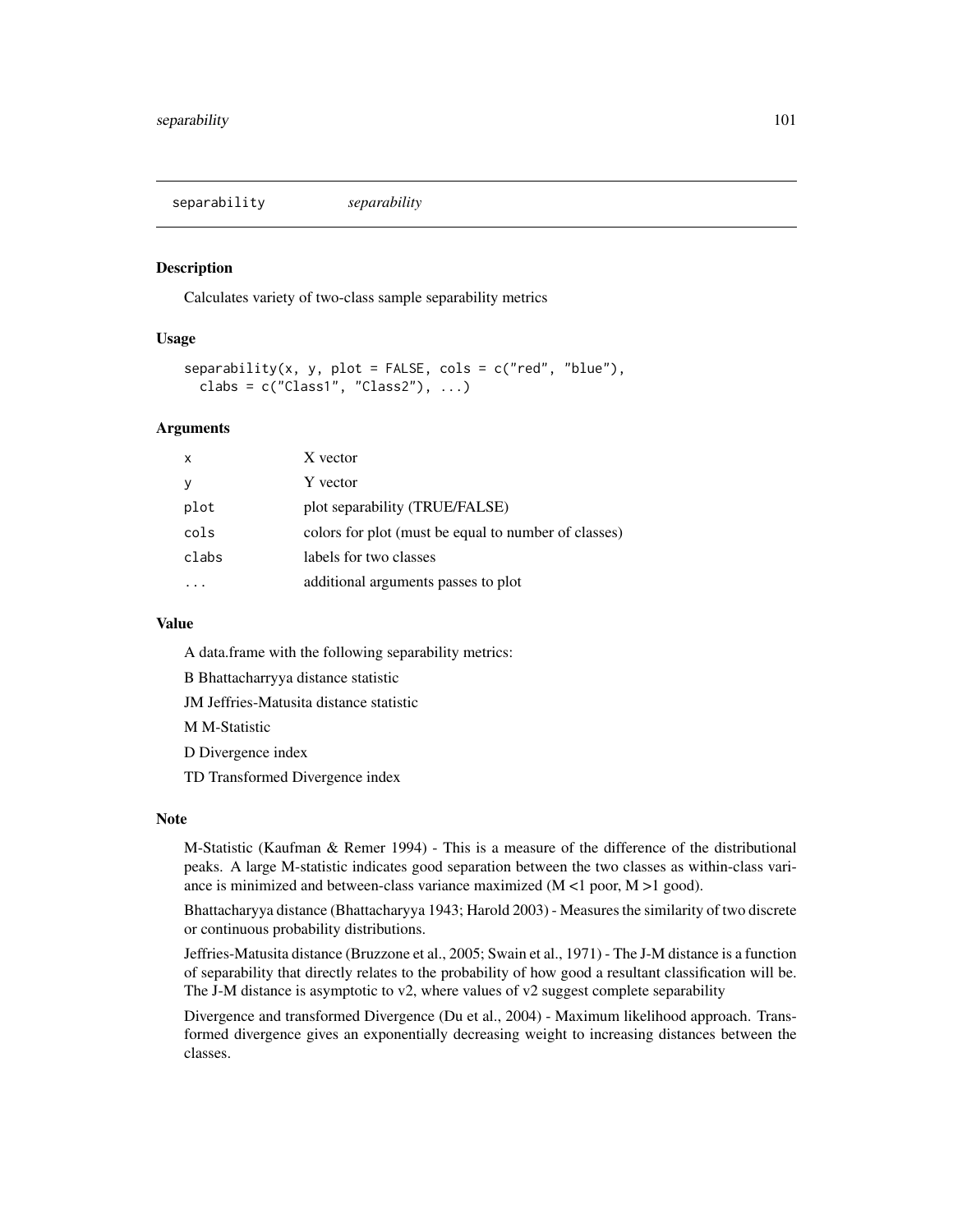### Author(s)

Jeffrey S. Evans <jeffrey\_evans<at>tnc.org>

#### References

Anderson, M. J., & Clements, A. (2000) Resolving environmental disputes: a statistical method for choosing among competing cluster models. Ecological Applications 10(5):1341-1355

Bhattacharyya, A. (1943) On a measure of divergence between two statistical populations defined by their probability distributions'. Bulletin of the Calcutta Mathematical Society 35:99-109

Bruzzone, L., F. Roli, S.B. Serpico (1995) An extension to multiclass cases of the Jefferys-Matusita distance. IEEE Transactions on Pattern Analysis and Machine Intelligence 33:1318-1321

Du, H., C.I. Chang, H. Ren, F.M. D'Amico, J. O. Jensen, J., (2004) New Hyperspectral Discrimination Measure for Spectral Characterization. Optical Engineering 43(8):1777-1786.

Kailath, T., (1967) The Divergence and Bhattacharyya measures in signal selection. IEEE Transactions on Communication Theory 15:52-60

Kaufman Y., and L. Remer (1994) Detection of forests using mid-IR reflectance: An application for aerosol studies. IEEE T. Geosci.Remote. 32(3):672-683.

### Examples

```
norm1 <- dnorm(seq(-20,20,length=5000),mean=0,sd=1)
norm2 <- dnorm(seq(-20,20,length=5000),mean=0.2,sd=2)
  separability(norm1, norm2)
s1 <- c (1362,1411,1457,1735,1621,1621,1791,1863,1863,1838)
s2 <- c (1362,1411,1457,10030,1621,1621,1791,1863,1863,1838)
  separability(s1, s2, plot=TRUE)
```
sg.smooth *Savitzky-Golay smoothing filter*

## Description

Smoothing of time-series data using Savitzky-Golay convolution smoothing

#### Usage

sg.smooth(x,  $f = 4$ ,  $1 = 51$ ,  $d = 1$ , na.rm, ...)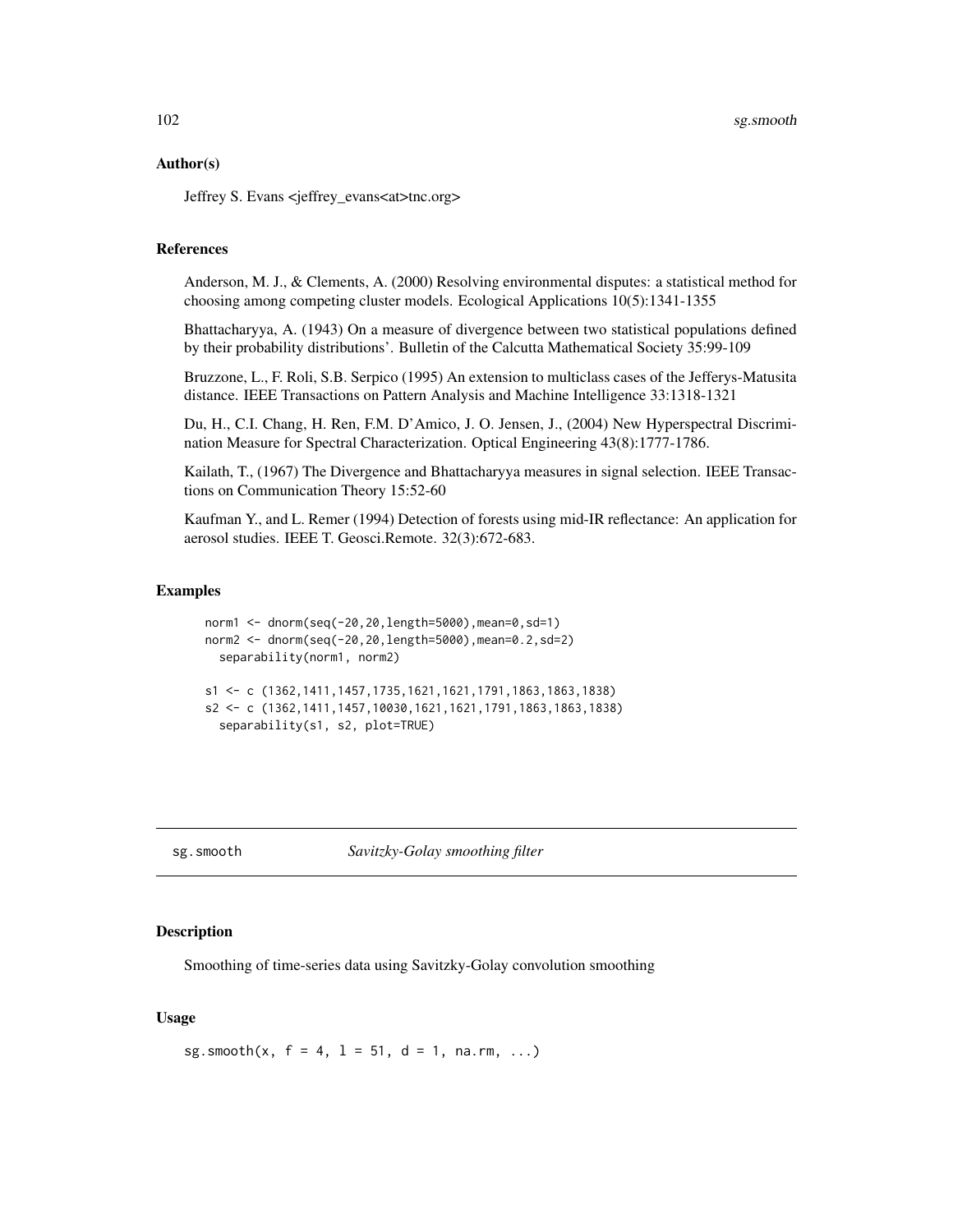#### sg.smooth 103

#### Arguments

| $\mathsf{x}$ | A vector to be smoothed                                                                    |
|--------------|--------------------------------------------------------------------------------------------|
| $\mathsf{f}$ | Filter type (default 4 for quartic, specify 2 for quadratic)                               |
| -1           | Convolution filter length, must be odd number (default 51). Defines degree of<br>smoothing |
| d            | First derivative (default 1)                                                               |
| na.rm        | NA behavior                                                                                |
| $\cdots$     | not used                                                                                   |

## Value

A vector of the smoothed data equal to length of x. Please note; NA values are retained

## Author(s)

Jeffrey S. Evans <jeffrey\_evans<at>tnc.org>

## References

Savitzky, A., & Golay, M.J.E. (1964). Smoothing and Differentiation of Data by Simplified Least Squares Procedures. Analytical Chemistry. 36(8):1627-39

#### Examples

```
y <- c(0.112220988, 0.055554941, 0.013333187, 0.055554941, 0.063332640, 0.014444285,
       0.015555384, 0.057777140, 0.059999339, 0.034444068, 0.058888242, 0.136665165,
       0.038888458, 0.096665606,0.141109571, 0.015555384, 0.012222088, 0.012222088,
       0.072221428, 0.052221648, 0.087776810,0.014444285, 0.033332966, 0.012222088,
       0.032221869, 0.059999339, 0.011110989, 0.011110989,0.042221759, 0.029999670,
       0.018888680, 0.098887801, 0.016666483, 0.031110767, 0.061110441,0.022221979,
       0.073332526, 0.012222088, 0.016666483, 0.012222088, 0.122220881, 0.134442955,
       0.094443403, 0.128887475, 0.045555055, 0.152220547, 0.071110331, 0.018888680,
       0.022221979, 0.029999670, 0.035555165, 0.014444285, 0.049999449, 0.074443623,
       0.068888135, 0.062221535, 0.032221869, 0.095554501, 0.143331751, 0.121109776,
       0.065554835, 0.074443623, 0.043332856, 0.017777583, 0.016666483, 0.036666263,
       0.152220547, 0.032221869, 0.009999890, 0.009999890, 0.021110879, 0.025555275,
      0.099998899, 0.015555384, 0.086665712, 0.008888791, 0.062221535, 0.044443958,
      0.081110224, 0.015555384, 0.089999005, 0.082221314, 0.056666043, 0.013333187,
      0.048888352, 0.075554721, 0.025555275, 0.056666043, 0.146665052, 0.118887581,
      0.125554174, 0.024444176, 0.124443069, 0.012222088, 0.126665279, 0.048888352,
       0.046666153, 0.141109571, 0.015555384, 0.114443190)
plot(y, type="l", lty = 3, main="Savitzky-Golay with l = 51, 25, 10")
  lines(sg.smooth(y),col="red", lwd=2)
```
 $lines(sg.smooth(y, 1 = 25), col="blue", lwd=2)$ 

 $lines(sg.smooth(y, 1 = 10), col="green", 1wd=2)$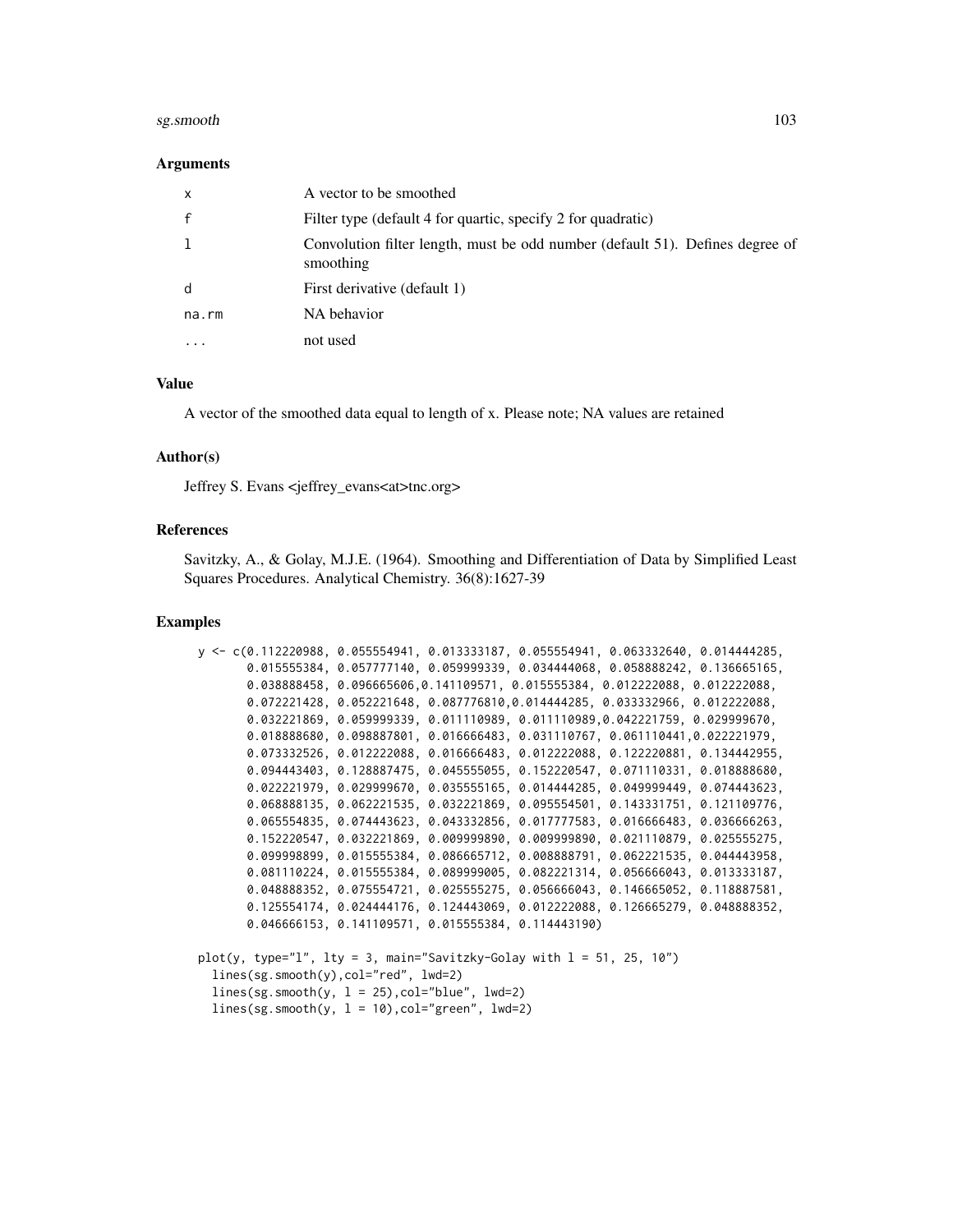Calculates Shannon's Diversity Index and Shannon's Evenness Index

## Usage

```
shannons(x, counts = TRUE, ens = FALSE, margin = "row")
```
#### Arguments

| X      | data. frame object containing counts or proportions      |
|--------|----------------------------------------------------------|
| counts | Are data counts (TRUE) or relative proportions (FALSE)   |
| ens    | Calculate effective number of species (TRUE/FALSE)       |
| margin | Calculate diversity for rows or columns. c("row", "col") |

#### Value

data.frame with "H" (Shannon's diversity) and "evenness" (Shannon's evenness where H / max(  $sum(x)$ ) and ESN

## Note

The expected for H is 0-3+ where a value of 2 has been suggested as medium-high diversity, for eveness is 0-1 with 0 signifying no evenness and 1, complete evenness.

## Author(s)

Jeffrey S. Evans <jeffrey\_evans@tnc.org>

## References

Shannon, C. E. and W. Weaver (1948) A mathematical theory of communication. The Bell System Technical Journal, 27:379-423.

Simpson, E. H. (1949) Measurement of diversity. Nature 163:688

Roth, D. S., I. Perfecto, and B. Rathcke (1994) The effects of management systems on groundforaging ant diversity in Costa Rica. Ecological Applications 4(3):423-436.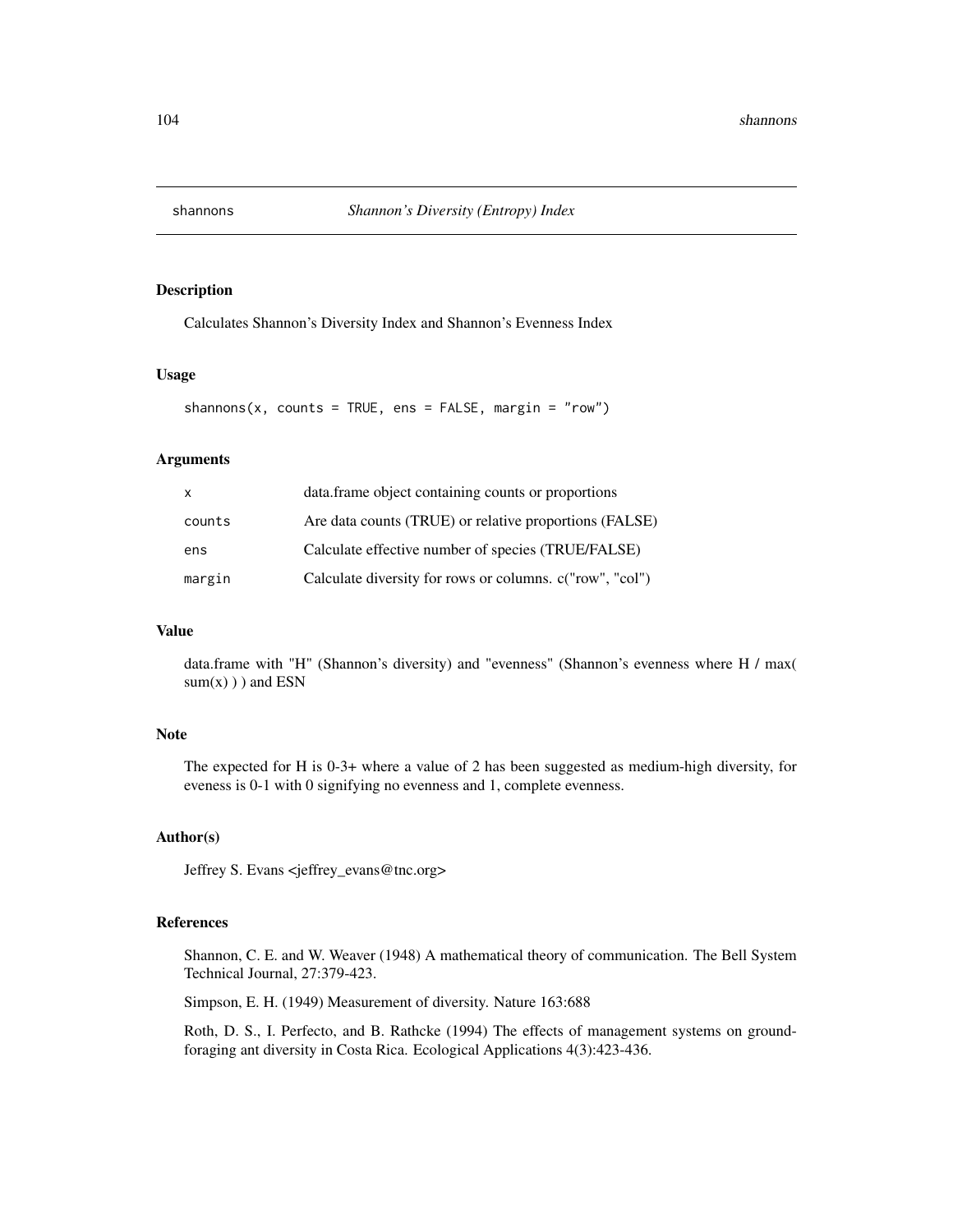#### similarity that the contract of the contract of the contract of the contract of the contract of the contract of the contract of the contract of the contract of the contract of the contract of the contract of the contract o

### Examples

```
# Using Costa Rican ant diversity data from Roth et al. (1994)
data(ants)
# Calculate diversity for each covertype ("col")
shannons(ants[,2:ncol(ants)], ens = TRUE, counts = FALSE, margin = "col")
# Calculate diversity for each species ("row")
ant.div <- shannons(ants[,2:ncol(ants)], ens = TRUE, counts = FALSE, margin = "row")
  row.names(ant.div) \leq ants[,1]
  ant.div
```
similarity *Ecological similarity*

## Description

Uses row imputation to identify "k" ecological similar observations

#### Usage

```
similarity(x, k = 4, method = "mahalanobis", frequency = TRUE,scale = TRUE, ID = NULL)
```
#### Arguments

| $\mathsf{x}$ | data.frame containing ecological measures                                                                      |
|--------------|----------------------------------------------------------------------------------------------------------------|
| k            | Number of k nearest neighbors (kNN)                                                                            |
| method       | Method to compute multivariate distances c("mahalanobis", "raw", "euclidean",<br>"ica"                         |
| frequency    | Calculate frequency of each reference row (TRUE/FALSE)                                                         |
| scale        | Scale multivariate distances to standard range (TRUE/FALSE)                                                    |
| ΙD           | Unique ID vector to use as reference ID's (rownames). Must be unique and<br>same length as number of rows in x |

## Value

data.frame with k similar targets and associated distances. If frequency = TRUE the freq column represents the number of times a row (ID) was selected as a neighbor.

#### Note

This function uses row-based imputation to identify k similar neighbors for each observation. Has been used to identify offsets based on ecological similarity.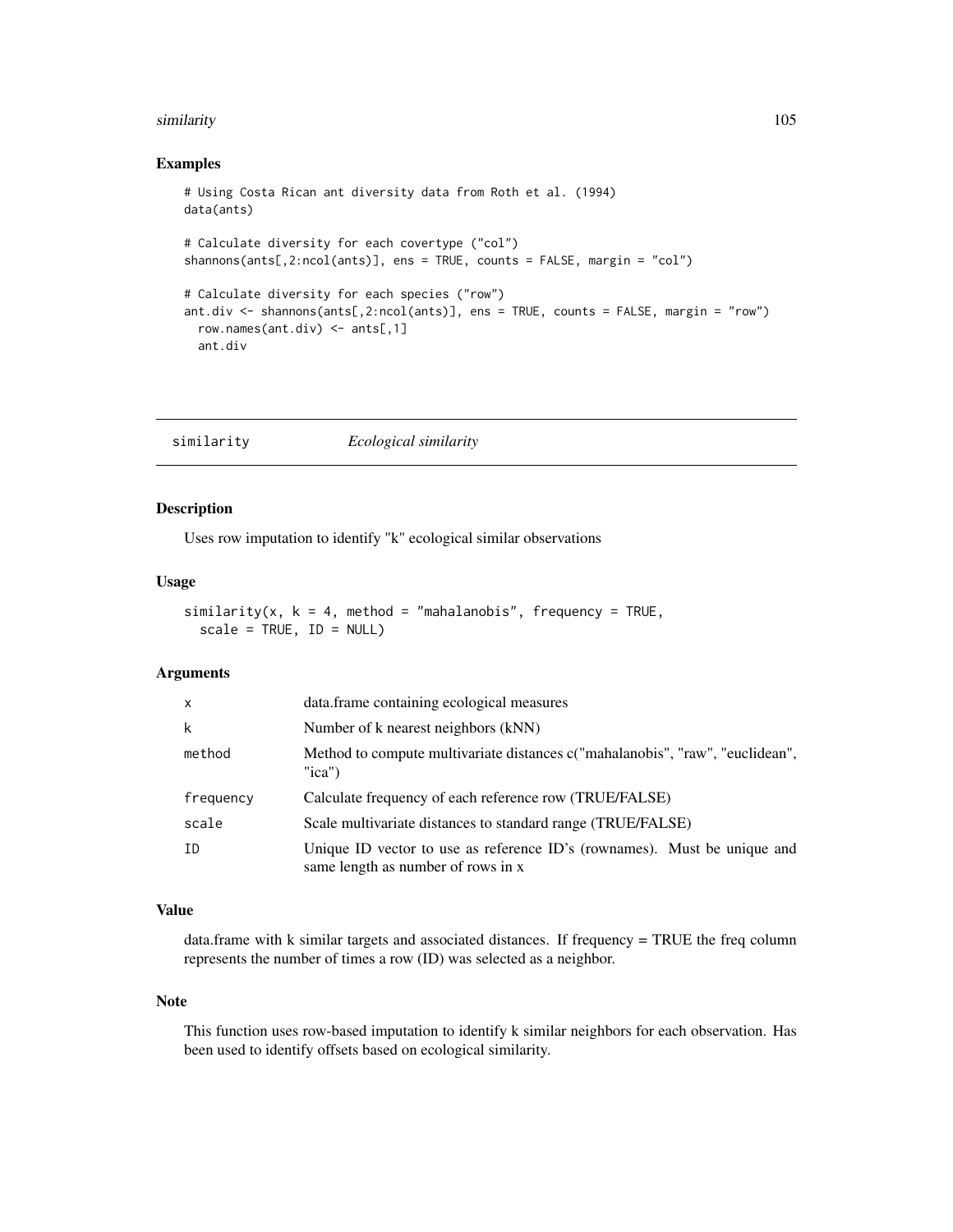## Author(s)

Jeffrey S. Evans <jeffrey\_evans@tnc.org>

# References

Evans, J.S., S.R. Schill, G.T. Raber (2015) A Systematic Framework for Spatial Conservation Planning and Ecological Priority Design in St. Lucia, Eastern Caribbean. Chapter 26 in Central American Biodiversity : Conservation, Ecology and a Sustainable Future. F. Huettman (eds). Springer, NY.

#### Examples

```
data(pu)
kNN <- similarity(pu@data[2:ncol(pu)], k = 4, frequency = FALSE, ID = pu@data$UNIT_ID)
## Not run:
kNN <- similarity(pu@data[2:ncol(pu)], k = 4, frequency = TRUE, ID = pu@data$UNIT_ID)
p <- kNN$freq
clr <- c("#3288BD", "#99D594", "#E6F598", "#FEE08B",
          "#FC8D59", "#D53E4F")
p \leftarrow ifelse(p \leftarrow 0, clr[1],ifelse(p > 0 & p < 10, clr[2],
          ifelse(p >= 10 & p < 20, clr[3],
         ifelse(p > = 20 & p < 50, clr[4],
           ifelse(p \ge 50 & p < 100, clr[5],
             ifelse(p >= 100, clr[6], NA))))))
plot(pu, col=p, border=NA)
  legend("topleft", legend=c("None","<10","10-20",
          "20-50","50-100",">100"),
          fill=clr, cex=0.6, bty="n")
  box()
## End(Not run)
```
smooth.time.series *Smooth Raster Time-series*

#### Description

Smooths pixel-level data in raster time-series and can impute missing (NA) values.

#### Usage

```
smooth.time.series(x, f = 0.8, smooth.data = FALSE, ...)
```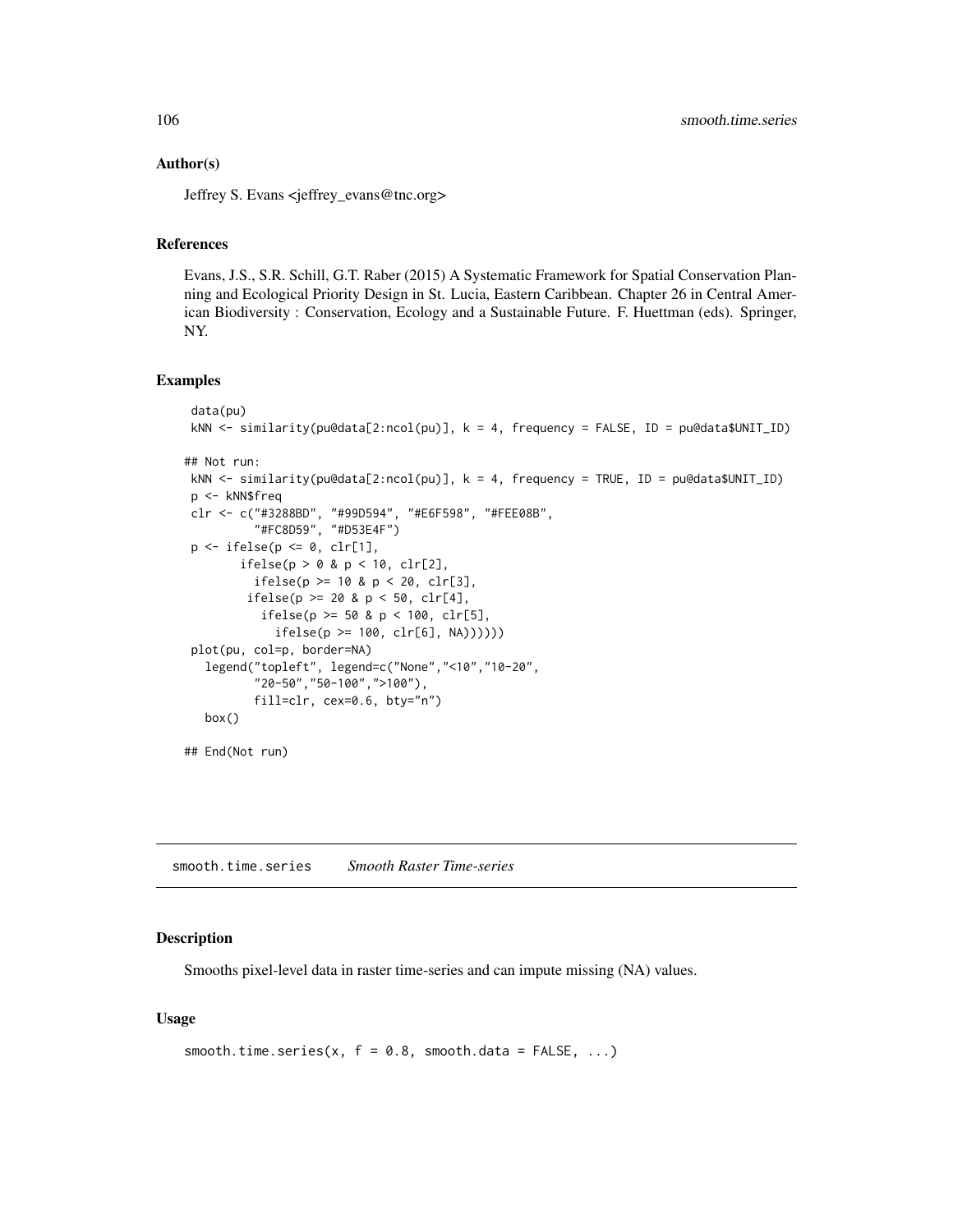#### Arguments

| X            | A raster stack or brick class object                                     |
|--------------|--------------------------------------------------------------------------|
| $\mathbf{f}$ | Smoothing parameter (see loess span argument)                            |
| smooth.data  | (FALSE/TRUE) Smooth all of the data or just impute NA values             |
|              | Additional arguments passed to raster calc (for writing results to disk) |

# Details

This function uses a LOESS regression to smooth the time-series (using the smooth.data = TRUE argument). If the data is smoothed, it will be replaced by a loess estimate of the time-series (estimated distribution at the pixel-level). The results can dramatically be effected by the choice of the smoothing parameter (f) so caution is warranted and the effect of this parameter tested. Alternately, with smooth.data = FALSE, the function can be used to impute missing pixel data (NA) in raster time-series (stacks/bricks).

## Value

A raster stack or brick object with imputed NA values or smoothed data.

## Author(s)

Jeffrey S. Evans <jeffrey\_evans@tnc.org>

#### See Also

[loess](#page-0-0) for details on the loess regression

[calc](#page-0-0) for details on additional (...) arguments

#### Examples

```
## Not run:
# fill NA values
lai.new <- smooth.time.series(lai)
# Smooth time-series with a relaxed smoothing parameter
lai.smooth \leq smooth.time.series(lai, f = 0.2, smooth.data = TRUE)
```
## End(Not run)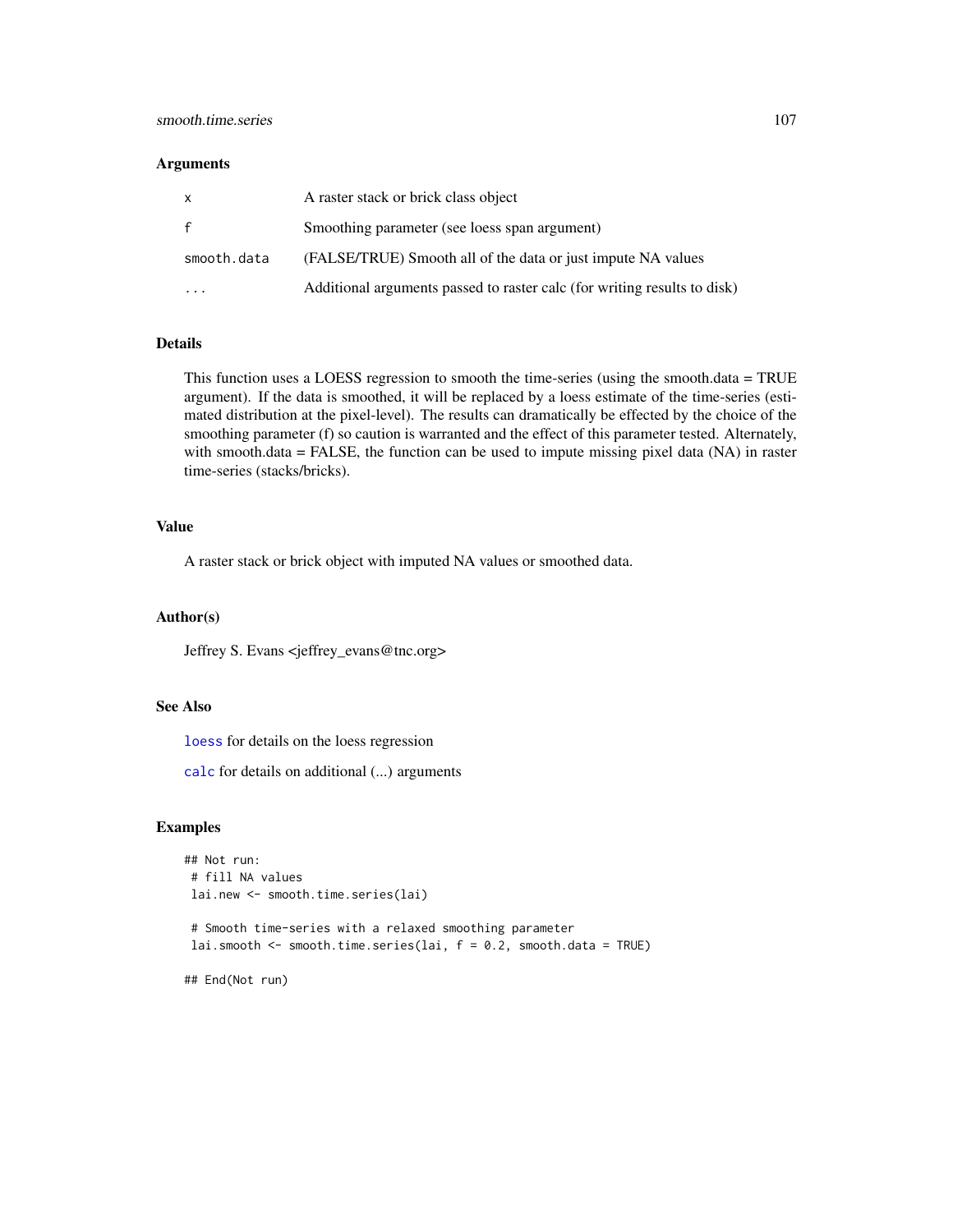An isotropic image gradient operator using a 3x3 window

#### Usage

```
sobal(x, method = "intensity", \dots)
```
## Arguments

|           | A raster class object                                                                                                                                   |
|-----------|---------------------------------------------------------------------------------------------------------------------------------------------------------|
| method    | Type of operator ("intensity", "direction", "edge")                                                                                                     |
| $\ddotsc$ | Additional arguments passed to raster::overlay or, if method="edge", raster::focal<br>(if you want a file written to disk use filename $=$ "" argument) |

## Value

A raster class object or raster written to disk

#### Note

The Sobel-Feldmanh operator is a discrete differentiation operator, deriving an approximation of the gradient of the intensity function. abrupt discontinuity in the gradient function represents edges, making this a common approach for edge detection. The Sobel-Feldman operator is based on convolving the image with a small, separable, and integer matrix in the horizontal and vertical directions. The operator uses two 3x3 kernels which are convolved with the original image to calculate approximations of the derivatives - one for horizontal changes, and one for vertical. Where x is defined here as increasing in the right-direction, and y as increasing in the down-direction. At each pixel in the raster, the resulting gradient can be combined to give the gradient intensity, using: SQRT(  $Gx^2Gy^2$ ). This can be expanded into the gradient direction using atan( $Gx/Gy$ )

## Author(s)

Jeffrey S. Evans <jeffrey\_evans@tnc.org>

## References

Sobel, I., & G. Feldman, (1969) A 3x3 Isotropic Gradient Operator for Image Processing, presented at the Stanford Artificial Intelligence Project (SAIL).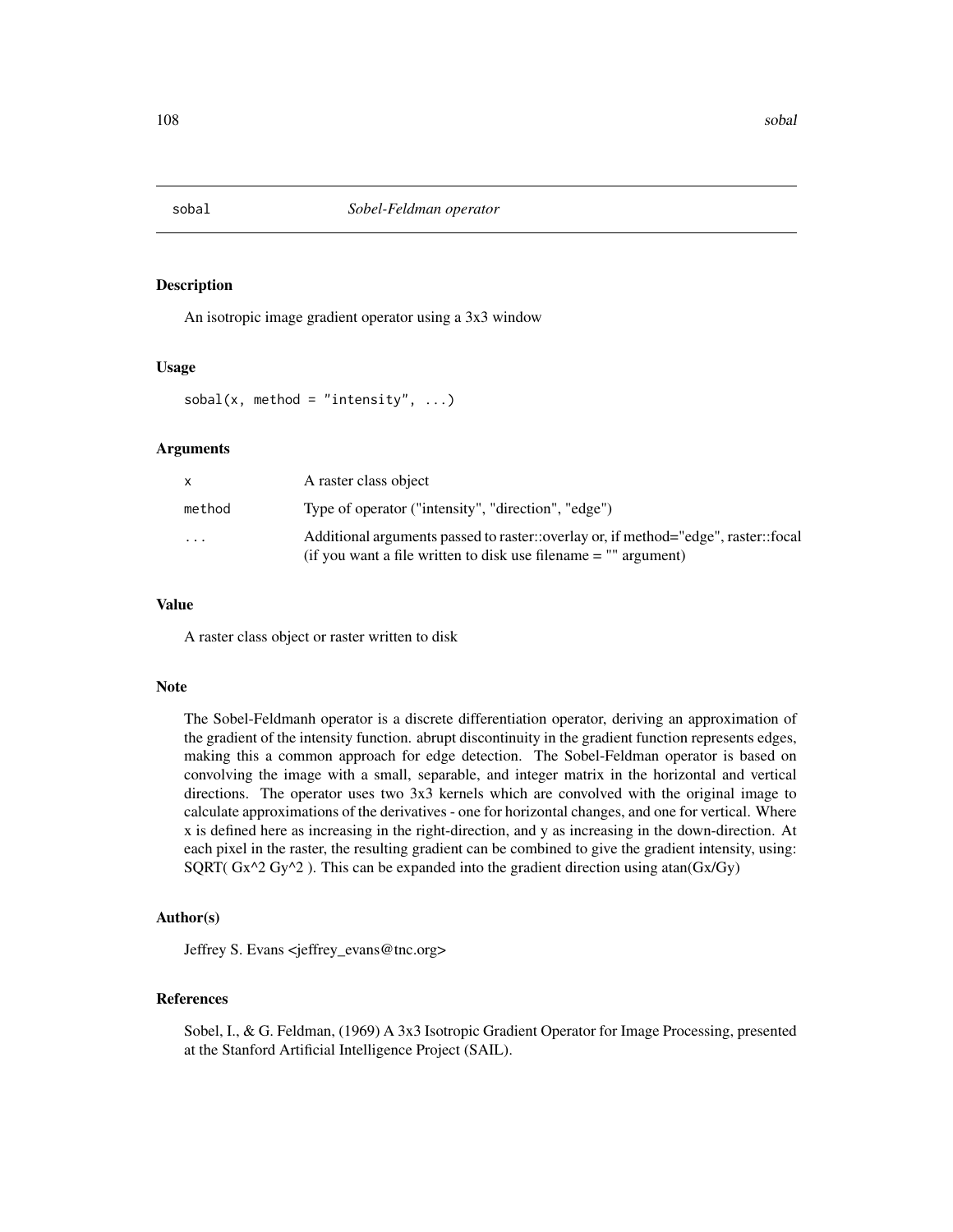#### <span id="page-108-0"></span>sp.kde to the state of the state of the state of the state of the state of the state of the state of the state of the state of the state of the state of the state of the state of the state of the state of the state of the

# Examples

```
library(raster)
r <- brick(system.file("external/rlogo.grd", package="raster"))
s.int \leq sobal(r[[1]])
s.dir <- sobal(r[[1]], method = "direction")
s.edge <- sobal(r[[1]], method = "edge")
par(mfrow=c(2,2))
  plot(r[[1]])
  plot(s.int, main="intensity")
  plot(s.dir, main="direction")
  plot(s.edge, main="edge")
```
sp.kde *Spatial kernel density estimate*

# Description

A weighted or unweighted Gaussian Kernel Density estimate for spatial data

### Usage

```
sp.kde(x, y, bw, newdata, n, standardize = FALSE, scale.factor)
```
# Arguments

| $\mathsf{x}$ | sp SpatialPointsDataFrame object                                                                                 |
|--------------|------------------------------------------------------------------------------------------------------------------|
| У            | Optional values, associated with x coordinates, to be used as weights                                            |
| bw           | Distance bandwidth of Gaussian Kernel, must be units of projection                                               |
| newdata      | A Rasterlayer, any sp class object or c[xmin,xmax,ymin,ymax] vector to esti-<br>mate the kde extent              |
| n            | Number of cells used in creating grid. If not defined a value based on extent or<br>existing raster will be used |
| standardize  | Standardize results to 0-1 (FALSE/TRUE)                                                                          |
| scale.factor | Optional numeric scaling factor for the KDE (eg., 10000), to account for small<br>estimate values                |

## Value

Raster class object containing kernel density estimate

# Author(s)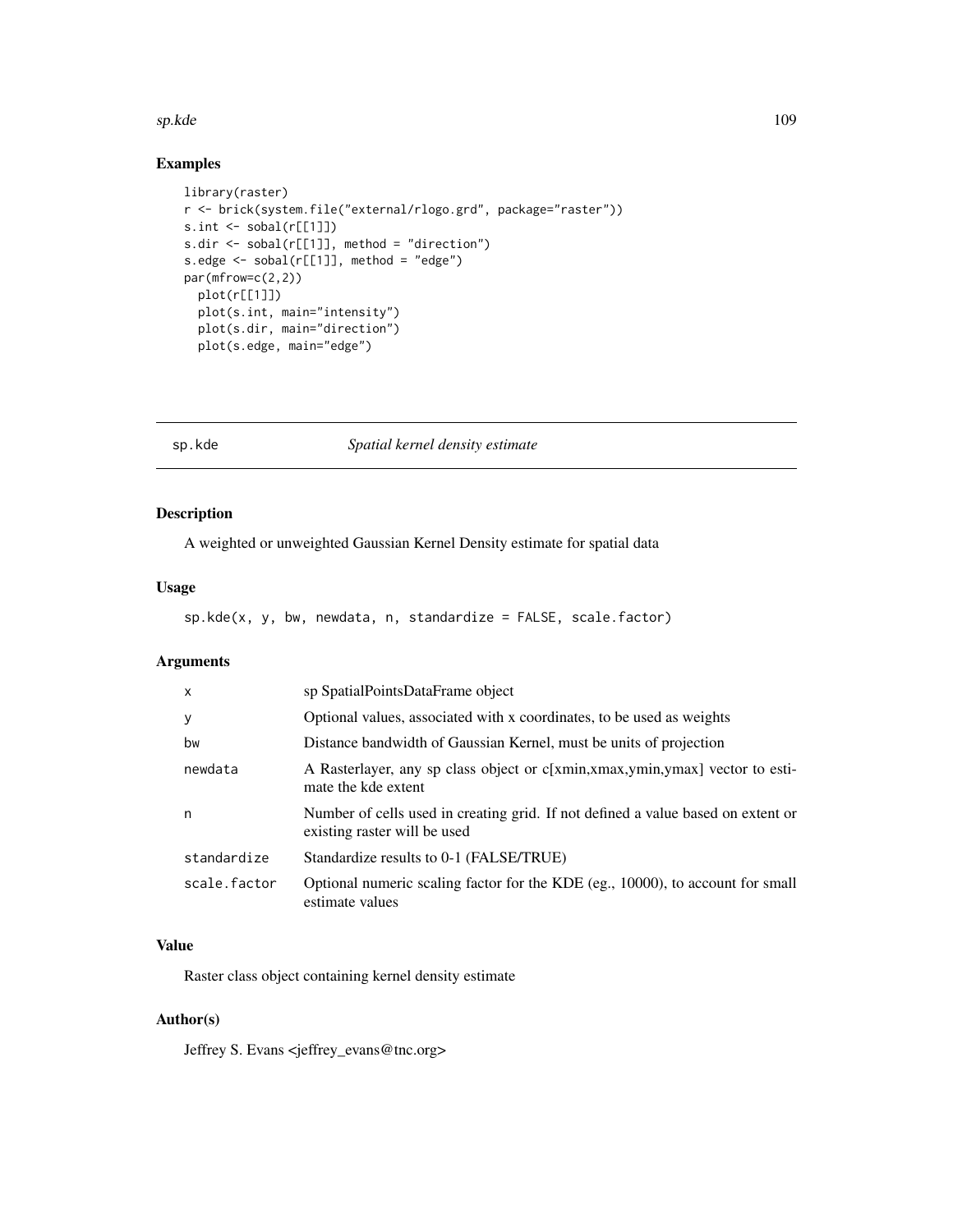#### Examples

```
## Not run:
library(sp)
  data(meuse)
  coordinates(meuse) <- ~x+y
 # Weighted KDE using cadmium and spatial locations
 cadmium.kde <- sp.kde(x = meuse, y = meuse$cadmium, bw = 1000, n = 5000,
                       standardize = TRUE, scale.factor = 10000 )
# Unweighted KDE (spatial locations only)
 pt.kde \leq sp.kde(x = meuse, bw = 1000, standardize = TRUE, n = 5000,
                  scale.factor = 10000 )
# Plot results
par(mfrow=c(1,2))
  plot(cadmium.kde, main="weighted kde")
     points(meuse, pch=20, col="red")
  plot(pt.kde, main="Unweighted kde")
     points(meuse, pch=20, col="red")
 # Using existing raster
library(raster)
data(meuse.grid)
coordinates(meuse.grid) = -x+yproj4string(meuse.grid) <- CRS("+init=epsg:28992")
gridded(meuse.grid) = TRUE
meuse.grid <- raster(meuse.grid)
cadmium.kde <- sp.kde(x = meuse, y = meuse$cadmium, newdata = meuse.grid, bw = 1000,
                       standardize = TRUE, scale.factor = 10000 )
  plot(cadmium.kde, main="weighted kde")
     points(meuse, pch=20, cex=0.5, col="red")
## End(Not run)
```
sp.na.omit *sp na.omit*

#### Description

Removes row or column NA's in sp object

# Usage

```
sp.na.omit(x, col.name = NULL, margin = 1)
```
<span id="page-109-0"></span>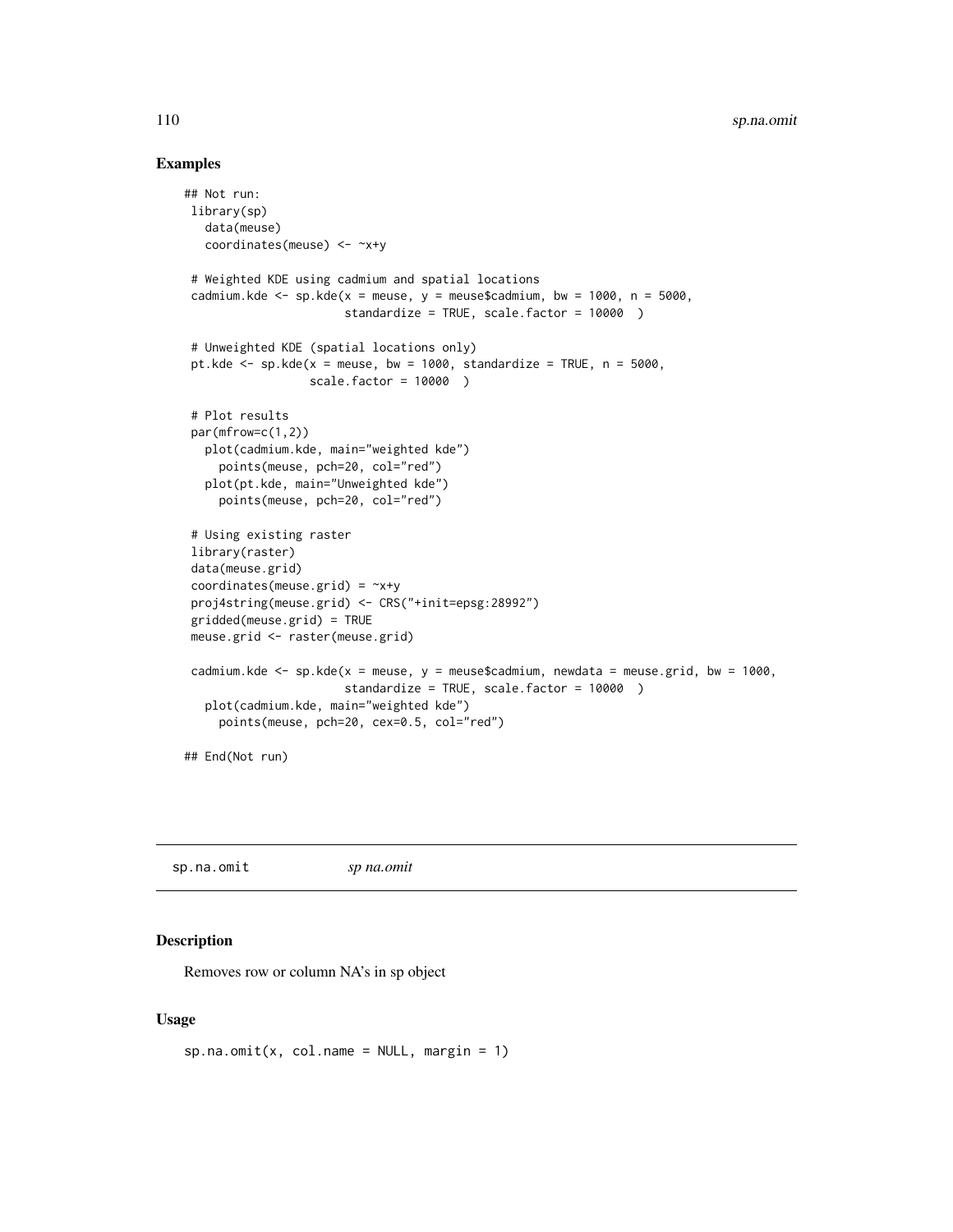# <span id="page-110-0"></span>spherical.sd 111

# Arguments

| X        | Object of class SpatialPointsDataFrame OR SpatialPolygonsDataFrame |
|----------|--------------------------------------------------------------------|
| col.name | The name of a specific column to remove NA's from                  |
| margin   | Margin $(1,2)$ of data.frame 1 for rows or 2 for columns           |

#### Note

This function will remove all NA's in the object or NA's associated with a specific column.

#### Author(s)

Jeffrey S. Evans <jeffrey\_evans<at>tnc.org>

# Examples

```
library(sp)
data(meuse)
coordinates(meuse) <- ~x+y
# Display rows with NA
meuse@data[!complete.cases(meuse@data),]
# Remove all NA's in rows (and associated points)
meuse2 <- sp.na.omit(meuse)
  dim(meuse)
  dim(meuse2)
# Plot deleted points in red
plot(meuse, col='red', pch=20)
plot(meuse2, col='black', pch=20, add=TRUE)
# Remove NA's associated with specific column
meuse2 <- sp.na.omit(meuse, col.name = "om")
 head(meuse@data)
  head(meuse2@data)
```

| Spherical Variance or Standard Deviation of Surface<br>spherical.sd |
|---------------------------------------------------------------------|
|---------------------------------------------------------------------|

# Description

Derives the spherical standard deviation of a raster surface

# Usage

```
spherical.sd(r, d, variance = FALSE, ...)
```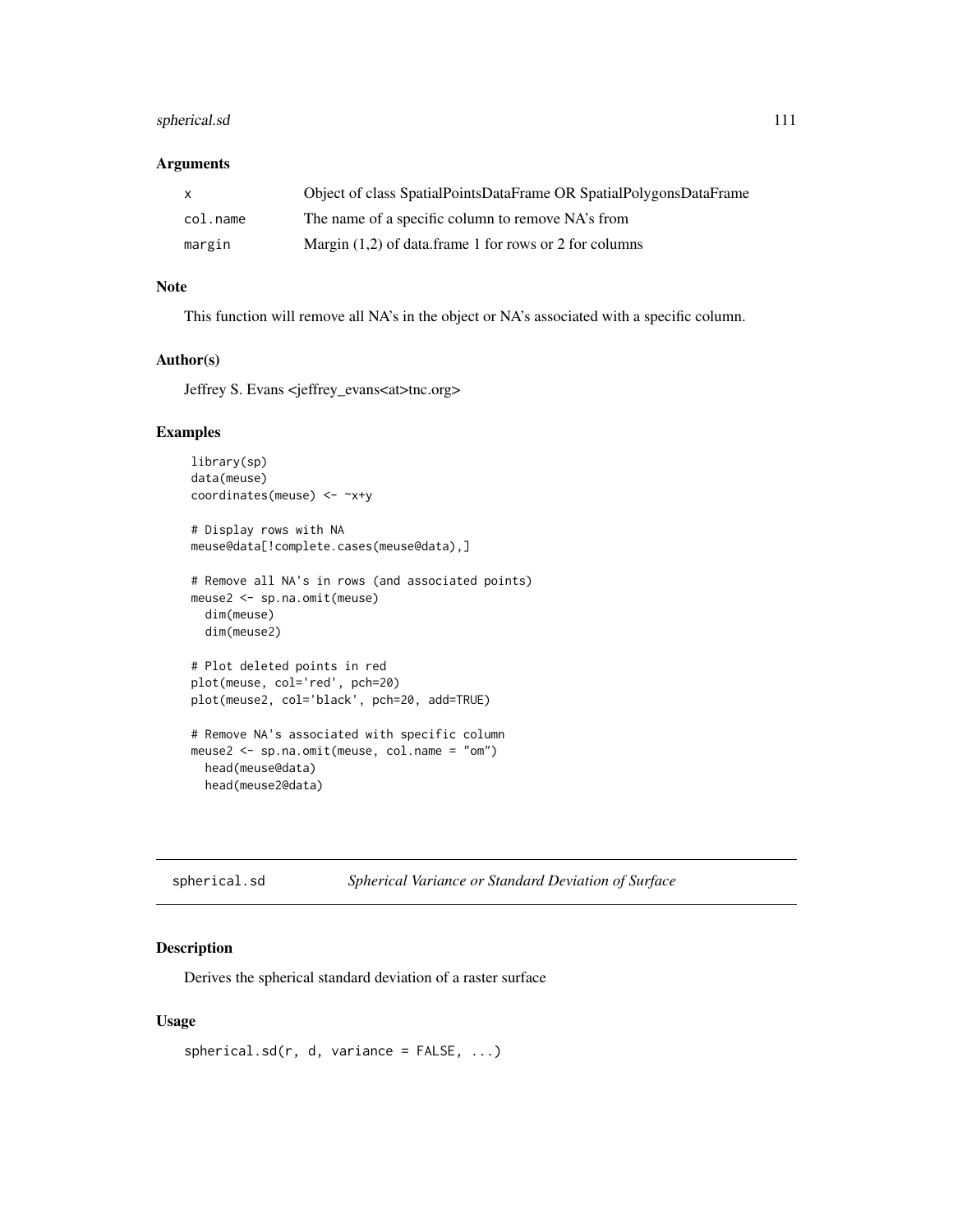#### <span id="page-111-0"></span>Arguments

| r                       | Raster class object                                                   |
|-------------------------|-----------------------------------------------------------------------|
| d                       | Size of focal window or a matrix to use in focal function             |
| variance                | (FALSEITRUE) Output spherical variance rather than standard deviation |
| $\cdot$ $\cdot$ $\cdot$ | Additional arguments passed to calc (can write raster to disk here)   |

# Details

Surface variability using spherical variance/standard deviation. The variation can be assessed using the spherical standard deviation of the normal direction within a local neighborhood. This is found by expressing the normal directions on the surfaces cells in terms of their displacements in a Cartesian (x,y,z) coordinate system. Averaging the x-coordinates, y-coordinates, and z-coordinates separately gives a vector (xb, yb, zb) pointing in the direction of the average normal. This vector will be shorter when there is more variation of the normals and it will be longest–equal to unity– when there is no variation. Its squared length is (by the Pythagorean theorem) given by:  $R^2 = xb^2$  $+ yb^2 + zb^2$  where; x = cos(aspect) \* sin(slope) and xb = nXn focal mean of x y = sin(aspect) \*  $sin(slope)$  and  $yb = nXn$  focal mean of y  $z = cos(slope)$  and  $zb = nXn$  focal mean of z

The slope and aspect values are expected to be in radians. The value of  $(1 - R^2)$ , which will lie between 0 and 1, is the spherical variance. and it's square root can be considered the spherical standard deviation.

#### Value

rasterLayer class object of the spherical standard deviation

# Author(s)

Jeffrey S. Evans <jeffrey\_evans<at>tnc.org>

#### See Also

[focal](#page-0-0) for details on focal function

[calc](#page-0-0) for details on ... arguments

#### Examples

```
## Not run:
library(raster)
data(elev)
ssd <- spherical.sd(elev, d=5)
slope <- terrain(elev, opt='slope')
aspect <- terrain(elev, opt='aspect')
hill <- hillShade(slope, aspect, 40, 270)
plot(hill, col=grey(0:100/100), legend=FALSE,
     main='terrain spherical standard deviation')
  plot(ssd, col=rainbow(25, alpha=0.35), add=TRUE)
```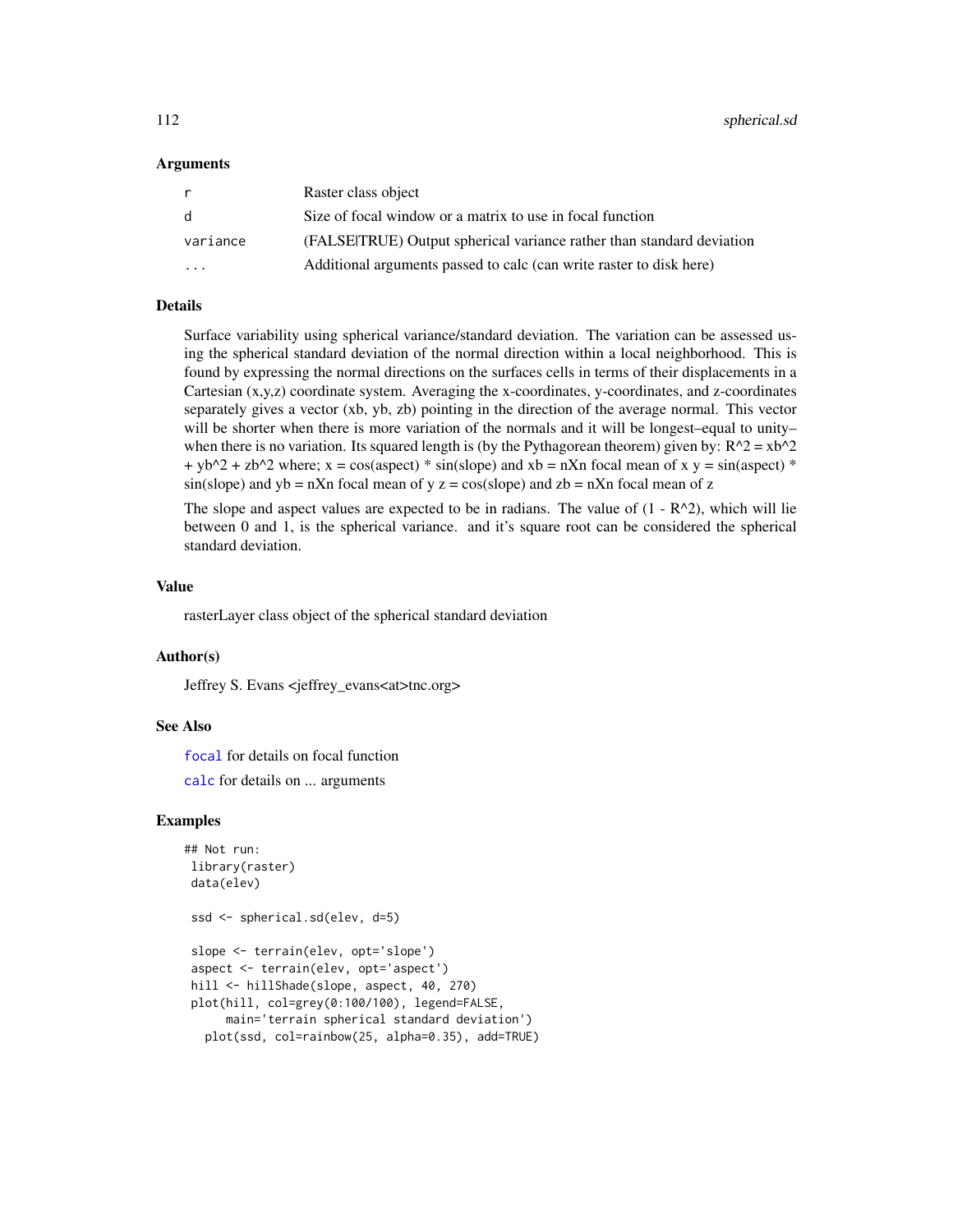## End(Not run)

# srr *Surface Relief Ratio*

# Description

Calculates the Pike (1971) Surface Relief Ratio

# Usage

 $srr(x, s = 5, ...)$ 

#### Arguments

| X  | raster object                               |
|----|---------------------------------------------|
| -S | Focal window size                           |
| .  | Additional arguments passed to raster.:calc |

# Value

raster class object of Pike's (1971) Surface Relief Ratio

# Note

Describes rugosity in continuous raster surface within a specified window. The implementation of SRR can be shown as:  $(\text{mean}(x) - \text{min}(x)) / (\text{max}(x) - \text{min}(x))$ 

# Author(s)

Jeffrey S. Evans <jeffrey\_evans@tnc.org>

# Examples

```
library(raster)
data(elev)
r.srr <- srr(elev, s=5)
 plot(r.srr, main="Surface Relief Ratio")
```
<span id="page-112-0"></span>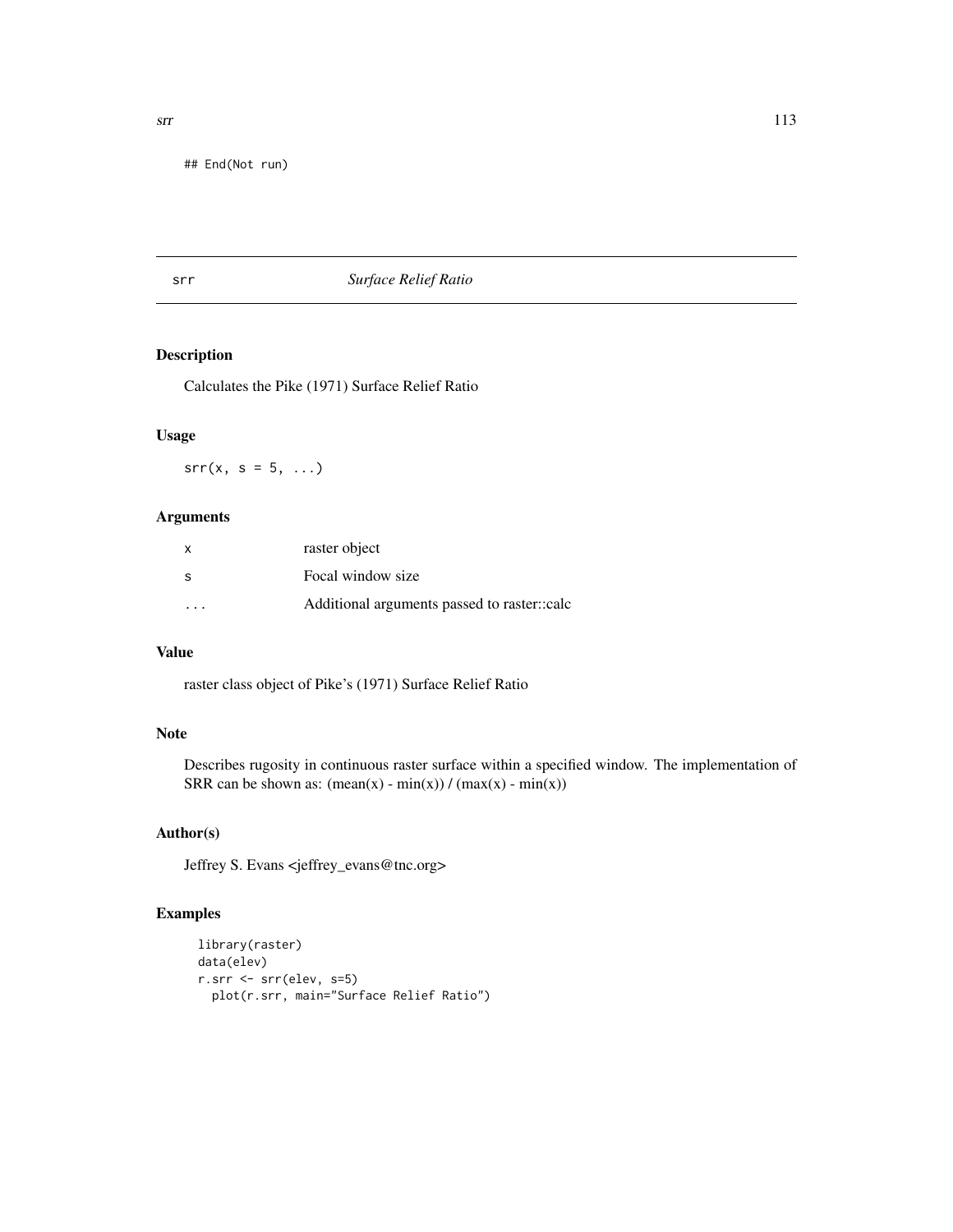# <span id="page-113-0"></span>Description

Creates a stratified random sample of an sp class object

# Usage

```
stratified.random(x, strata, n = 10, reps = 1, replace = TRUE)
```
# Arguments

| X       | sp class SpatialDataFrame object (point, polygon, line, pixel) |
|---------|----------------------------------------------------------------|
| strata  | Column in @data slot with stratification factor                |
| n       | Number of random samples                                       |
| reps    | Number of replicates per strata                                |
| replace | Sampling with replacement (TRUEFALSE)                          |

#### Value

sp SpatialDataFrame object (same as input feature) containing random samples

# Note

If replace=FALSE features are removed from consideration in subsequent replicates. Conversely, if replace=TRUE, a feature can be selected multiple times across replicates. Not applicable if rep=1.

Depends: sp

#### Author(s)

Jeffrey S. Evans <jeffrey\_evans@tnc.org>

# References

Hudak, A.T., N.L. Crookston, J.S. Evans, M.J. Falkowski, A.M.S. Smith, P. Gessler and P. Morgan. (2006) Regression modelling and mapping of coniferous forest basal area and tree density from discrete-return lidar and multispectral satellite data. Canadian Journal of Remote Sensing 32: 126- 138.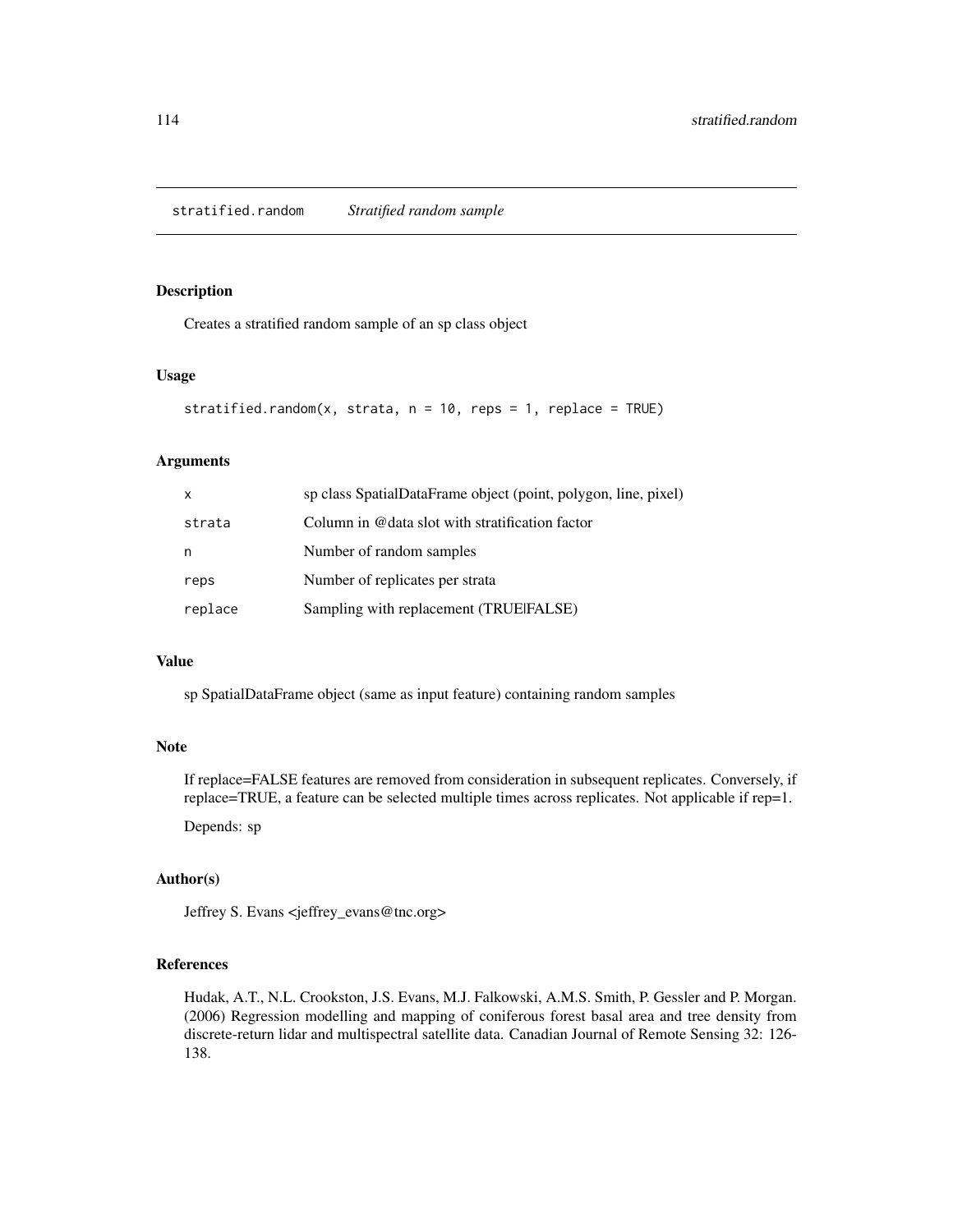# <span id="page-114-0"></span>subsample.distance 115

#### Examples

```
require(sp)
 data(meuse)
   coordinates(meuse) <- ~x+y
# Create stratified variable using quartile breaks
x1 <- cut(meuse@data[,'cadmium'], summary(meuse@data[,'cadmium'])[-4], include.lowest=TRUE)
 levels(x1) \leftarrow seq(1, nlevels(x1), 1)x2 <- cut(meuse@data[,'lead'], summary(meuse@data[,'lead'])[-4], include.lowest=TRUE)
 levels(x2) \leftarrow seq(1, nlevels(x2), 1)meuse@data <- cbind(meuse@data, STRAT=paste(x1, x2, sep='.') )
# 2 replicates and replacement
ssample <- stratified.random(meuse, strata='STRAT', n=2, reps=2)
# 2 replicates and no replacement
ssample.nr <- stratified.random(meuse, strata='STRAT', n=2, reps=2, replace=FALSE)
# n=1 and reps=10 for sequential numbering of samples
ssample.ct <- stratified.random(meuse, strata='STRAT', n=1, reps=10, replace=TRUE)
# Counts for each full strata (note; 2 strata have only 1 observsation)
tapply(meuse@data$STRAT, meuse@data$STRAT, length)
# Counts for each sampled strata, with replacement
tapply(ssample@data$STRAT, ssample@data$STRAT, length)
# Counts for each sampled strata, without replacement
tapply(ssample.nr@data$STRAT, ssample.nr@data$STRAT, length)
# Counts for each sampled strata, without replacement
tapply(ssample.ct@data$STRAT, ssample.ct@data$STRAT, length)
# Plot random samples colored by replacement
ssample@data$REP <- factor(ssample@data$REP)
  spplot(ssample, 'REP', col.regions=c('red','blue'))
```
subsample.distance *Subsample distances*

# Description

Minimum, and optional maximum, distance constrained sub-sampling

# Usage

```
subsample.distance(x, n, d, d.max = NULL, replacement = FALSE,
  latlong = FALSE, trace = FALSE)
```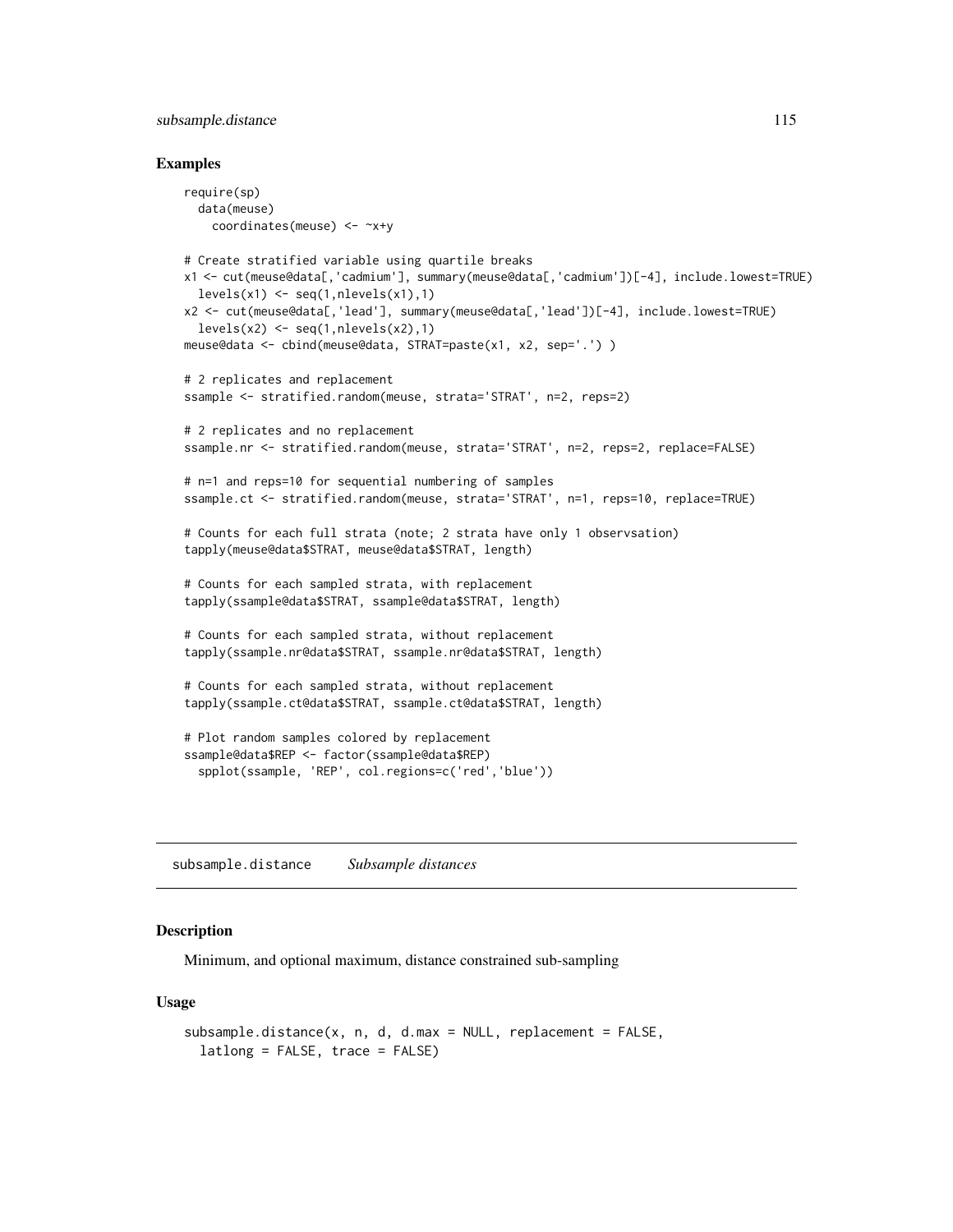#### **Arguments**

| $\mathsf{x}$ | A spatial polygons or points sp object                                   |
|--------------|--------------------------------------------------------------------------|
| n            | Number of random samples drawn from x                                    |
| d            | Minimum sample distance                                                  |
| d.max        | Maximum sample distance (not used unless specified                       |
| replacement  | (FALSE/TRUE) sample with or without replacement                          |
| latlong      | (FALSE/TRUE) is the data in a geographic projection (latitude/longitude) |
| trace        | (FALSE/TRUE) Print min and max sample distances                          |

#### Value

A sp spatial object, of the same class as x containing the random sub-samples

#### Note

This function provides a distance constrained subsample of existing point or polygon data

#### Author(s)

Jeffrey S. Evans <jeffrey\_evans@tnc.org>

# Examples

```
library(sp)
 data(meuse)
   coordinates(meuse) <- ~ x+y
 # Subsample with a 500m minimum sample spread
 sub.meuse <- subsample.distance(meuse, n = 10, d = 500, trace = TRUE)
   plot(meuse,pch=19, main="min dist = 500")
     points(sub.meuse, pch=19, col="red")
 # Check distances
 dm <- spDists(sub.meuse)
   diag(dm) <- NA
 cat("\n", "Min distance for subsample", min(dm, na.rm=TRUE), "\n")
 cat("Max distance for subsample", max(dm, na.rm=TRUE), "\n")
## Not run:
 # Subsample with a 500m minimum and 3500m maximum sample spread
 sub.meuse <- subsample.distance(meuse, n = 10, d = 500, d.max = 3500)
   plot(meuse,pch=19, main="min dist = 500, max dist = 3500")
     points(sub.meuse, pch=19, col="red")
 # Check distances
 dm <- spDists(sub.meuse)
   diag(dm) <- NA
 cat("Min distance for subsample", min(dm, na.rm=TRUE), "\n")
 cat("Max distance for subsample", max(dm, na.rm=TRUE), "\n")
```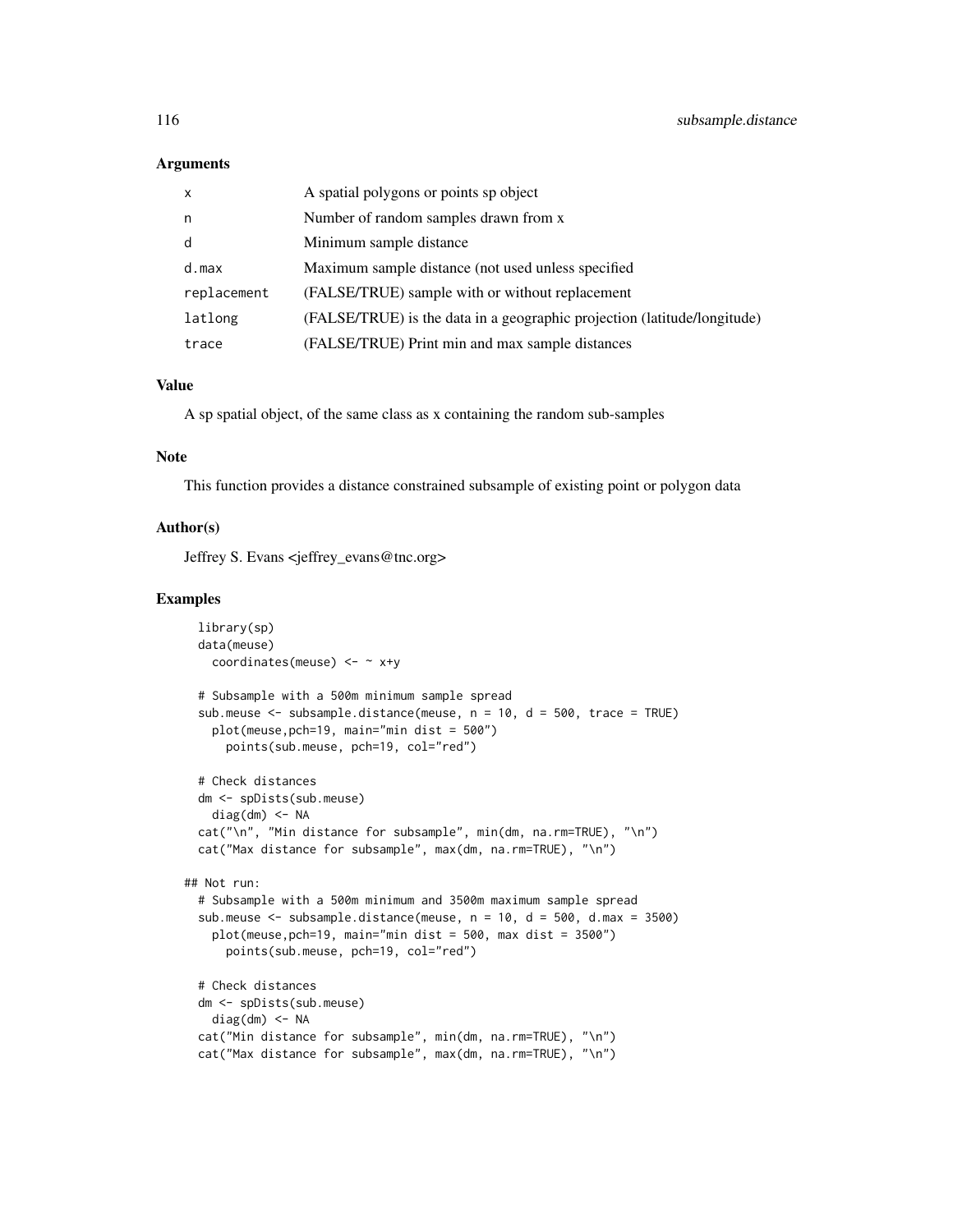<span id="page-116-0"></span>## End(Not run)

summary.cross.cor *Summary of spatial cross correlation*

# Description

summary method for class "cross.cor"

# Usage

## S3 method for class 'cross.cor' summary(object, ...)

# Arguments

| object  | Object of class cross.cor |
|---------|---------------------------|
| $\cdot$ | Ignored                   |

summary.effect.size *Summarizing effect size*

# Description

Summary method for class "effect.size".

# Usage

```
## S3 method for class 'effect.size'
summary(object, ...)
```
# Arguments

| object | Object of class effect size |
|--------|-----------------------------|
| .      | Ignored                     |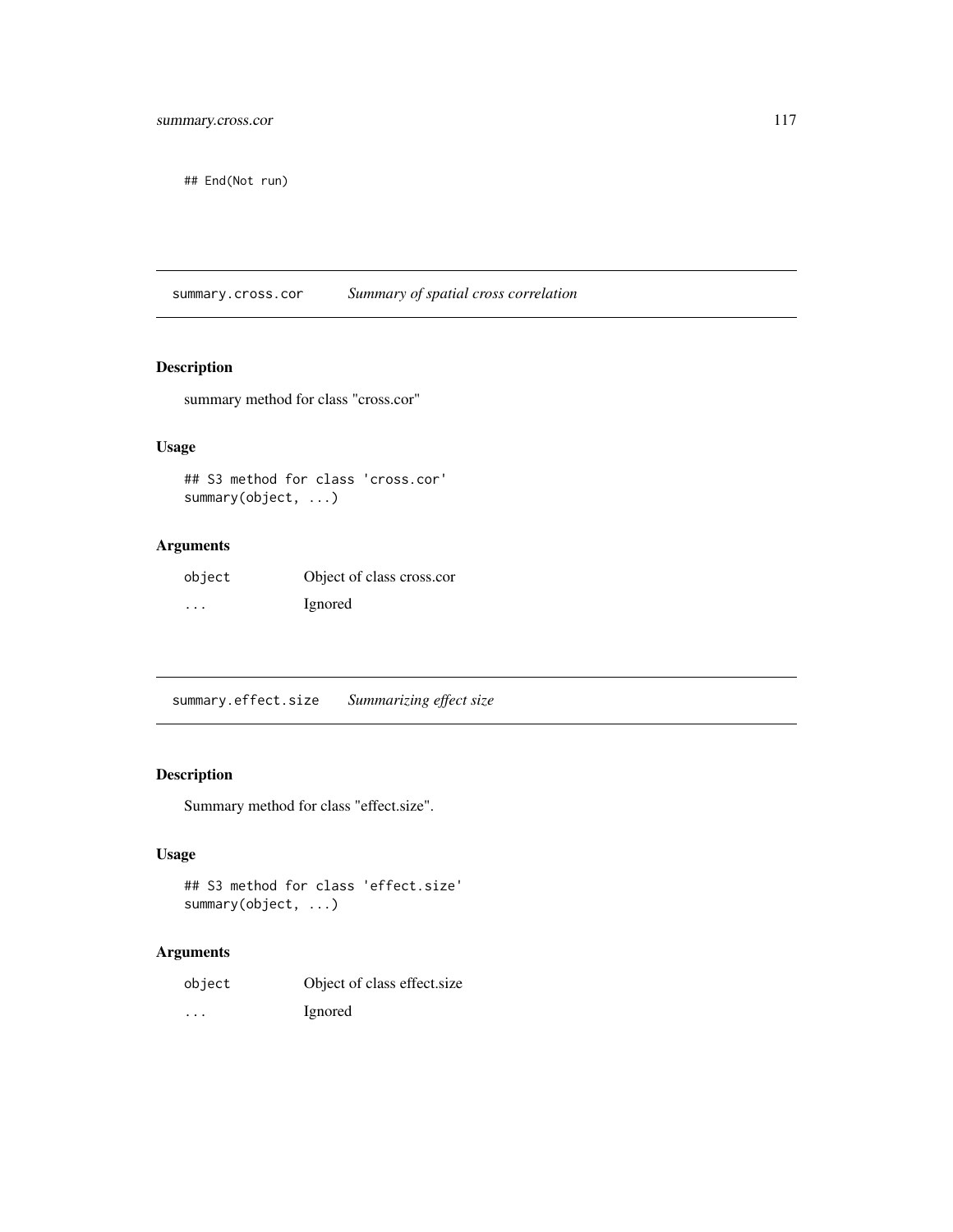<span id="page-117-0"></span>summary.loess.boot *Summarizing Loess bootstrap models*

# Description

Summary method for class "loess.boot".

# Usage

## S3 method for class 'loess.boot' summary(object, ...)

# Arguments

| object | Object of class loess.boot |
|--------|----------------------------|
| .      | Ignored                    |

swvi *Senescence weighted Vegetation Index (swvi)*

# Description

Modified Soil-adjusted Vegetation Index (MSAVI) or Modified Triangular Vegetation Index 2 (MTVI) weighted by the Normalized difference senescent vegetation index (NDSVI)

# Usage

```
swvi(red, nir, swir, green = NULL, mtvi = FALSE, senescence = 0,
  threshold = NULL, weight.factor = NULL, ...)
```
# Arguments

| red           | Red band (0.636 - 0.673mm), landsat 5&7 band 3, OLI (landsat 8) band 4                                     |
|---------------|------------------------------------------------------------------------------------------------------------|
| nir           | Near infrared band $(0.851 - 0.879$ mm) landsat $5&7$ band 4, OLI (landsat 8) band<br>5                    |
| swir          | short-wave infrared band $1(1.566 - 1.651 \text{mm})$ , landsat $5&7$ band $5$ , OLI (landsat<br>8) band 6 |
| green         | Green band if $MTVI = TRUE$                                                                                |
| mtvi          | (FALSE   TRUE) Use Modified Triangular Vegetation Index 2 instead of MSAVI                                 |
| senescence    | The critical value, in NDSVI, representing senescent vegetation                                            |
| threshold     | Threshold value for defining NA based on $\lt p$                                                           |
| weight.factor | Apply partial weights [w * weight.factor] to the NDSVI weights                                             |
| .             | Additional arguments passed to raster calc function                                                        |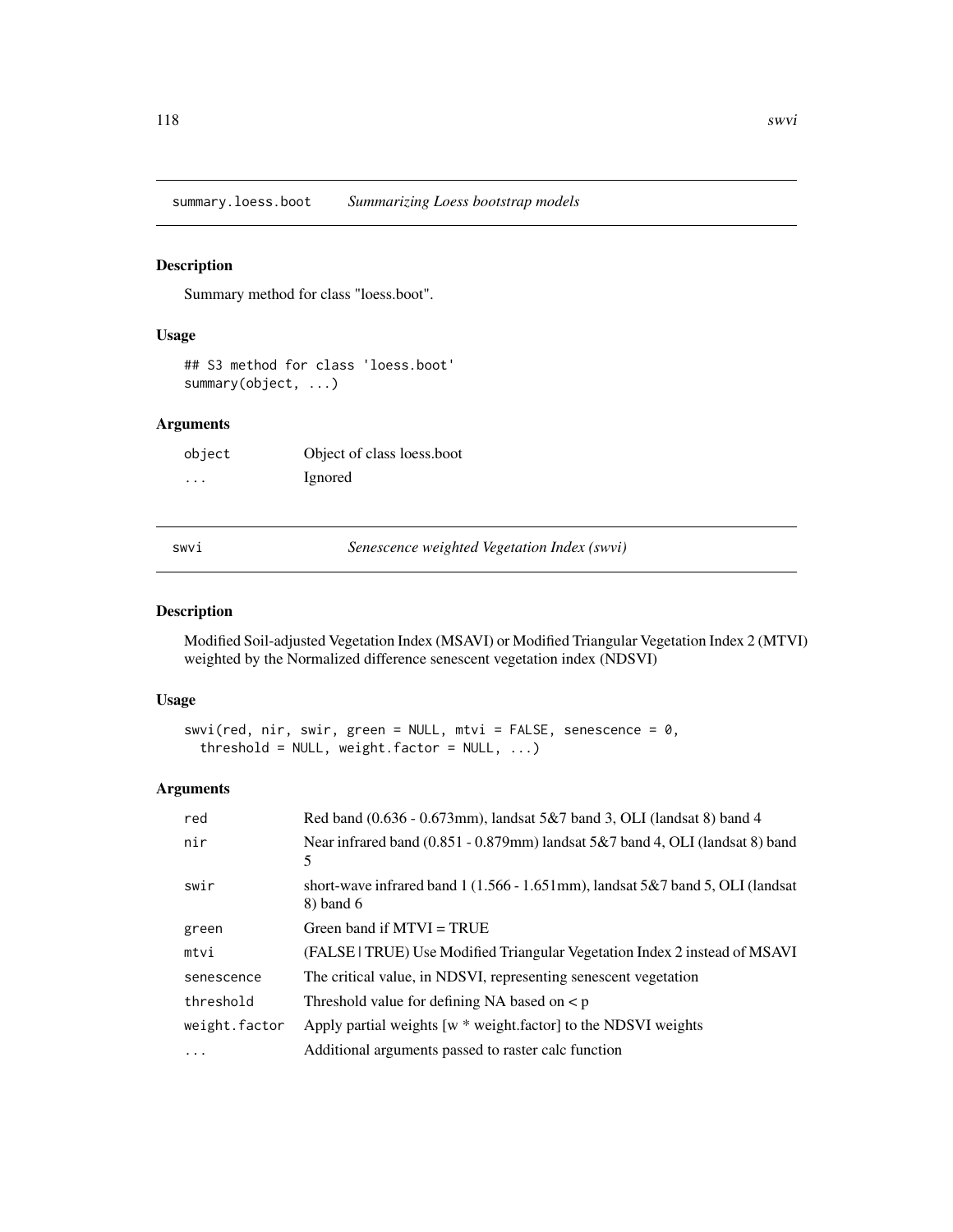swvi 119

#### Value

rasterLayer class object of the weighted MSAVI metric

#### Note

The intent of this index is to correct the MSAVI or MTVI index for bias associated with senescent vegetation. This is done by: 1) deriving the NDSVI; 2) applying a threshold to limit NDSVI to values associated with senescent vegetation; 3) converting the index to inverted weights [-1\*(NDSVI/sum(NDSVI))]; 4) applying weights to MSAVI or MTVI

The MSAVI formula follows the modification proposed by Qi et al. (1994), often referred to as MSAVI2. The MSAVI index reduces soil noise and increases the dynamic range of the vegetation signal. The implemented modified version (MSAVI2) is based on an inductive method that does not use a constant L value, in separating soil effects, an highlights healthy vegetation. The MTVI(2) index follows Haboudane et al., (2004) and represents the area of a hypothetical triangle in spectral space that connects (1) green peak reflectance, (2) minimum chlorophyll absorption, and (3) the NIR shoulder. When chlorophyll absorption causes a decrease of red reflectance, and leaf tissue abundance causes an increase in NIR reflectance, the total area of the triangle increases. It is good for estimating green LAI, but its sensitivity to chlorophyll increases with an increase in canopy density. The modified version of the index accounts for the background signature of soils while preserving sensitivity to LAI and resistance to the influence of chlorophyll.

The Normalized difference senescent vegetation index (NDSVI) follows methods from Qi et a., (2000). The senescence is used to threshold the NDSVI. Values less then this value will be NA. The threshold argument is used to apply a threshold to MSAVI. The default is NULL but if specified all values [MSAVI <= threshold] will be NA. Applying a weight.factor can be used to change the influence of the weights on MSAVI.

# Author(s)

Jeffrey S. Evans <jeffrey\_evans@tnc.org>

#### References

Haboudane, D., et al. (2004) Hyperspectral Vegetation Indices and Novel Algorithms for Predicting Green LAI of Crop Canopies: Modeling and Validation in the Context of Precision Agriculture. Remote Sensing of Environment 90:337-352.

Qi J., Chehbouni A., Huete A.R., Kerr Y.H., (1994). Modified Soil Adjusted Vegetation Index (MSAVI). Remote Sens Environ 48:119-126.

Qi J., Kerr Y., Chehbouni A., (1994). External factor consideration in vegetation index development. Proc. of Physical Measurements and Signatures in Remote Sensing, ISPRS, 723-730.

Qi, J., Marsett, R., Moran, M.S., Goodrich, D.C., Heilman, P., Kerr, Y.H., Dedieu, G., Chehbouni, A., Zhang, X.X. (2000). Spatial and temporal dynamics of vegetation in the San Pedro River basin area. Agricultural and Forest Meteorology. 105:55-68.

#### Examples

## Not run: library(raster)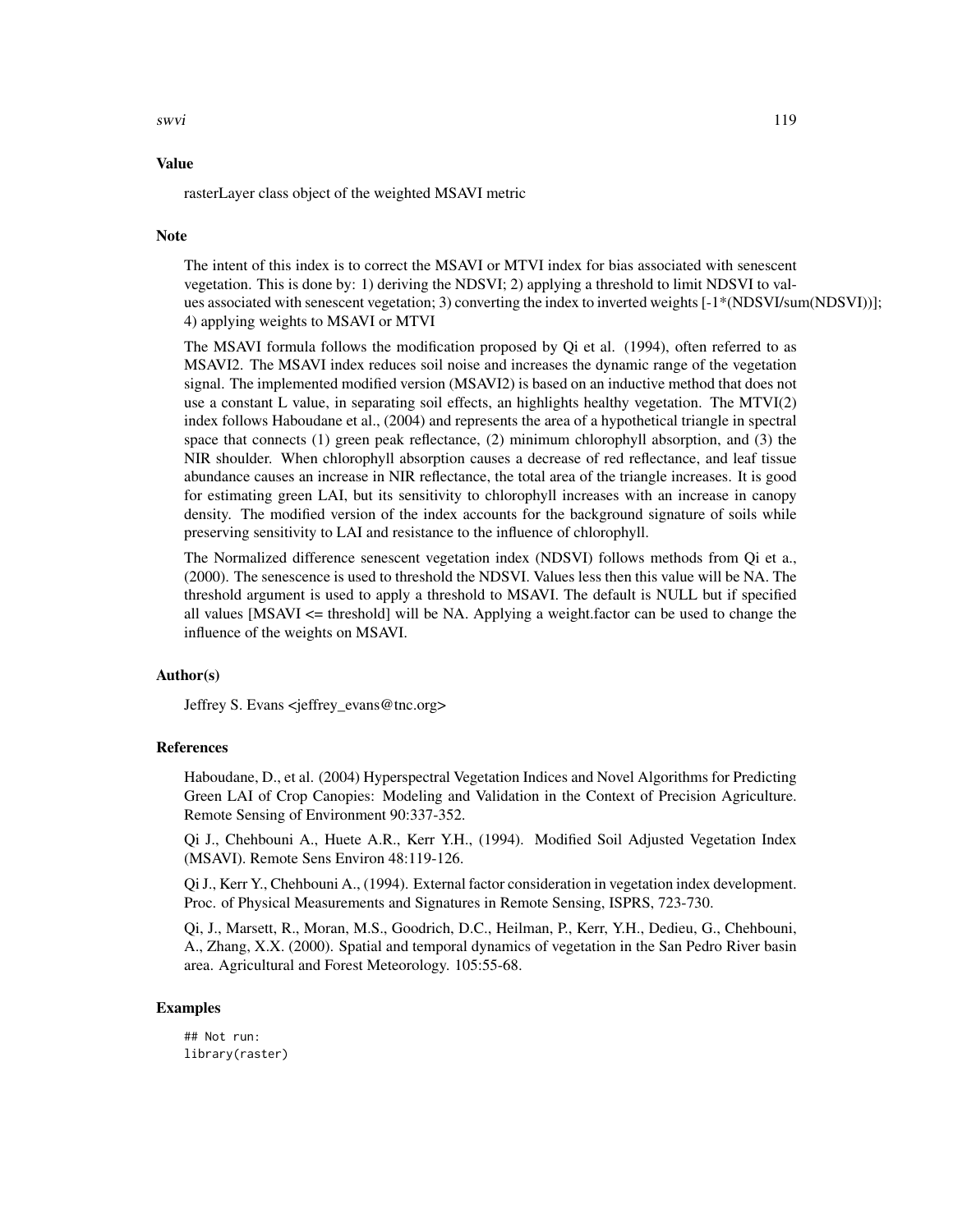```
library(RStoolbox)
```

```
data(lsat)
lsat <- radCor(lsat, metaData = readMeta(system.file(
                 "external/landsat/LT52240631988227CUB02_MTL.txt",
               package="RStoolbox")), method = "apref")
# Using Modified Soil-adjusted Vegetation Index (MSAVI)
( wmsavi \le swvi(red = lsat[[3]], nir = lsat[[4]], swir = lsat[[5]]) )
   plotRGB(lsat, r=6,g=5,b=2, scale=1, stretch="lin")
     plot(wmsavi, legend=FALSE, col=rev(terrain.colors(100, alpha=0.35)), add=TRUE )
# Using Modified Triangular Vegetation Index 2 (MTVI)
( wmtvi \le swvi(red = lsat[[3]], nir = lsat[[4]], swir = lsat[[5]],
                          green = 1sat[[3]], mitvi = TRUE))
 plotRGB(lsat, r=6,g=5,b=2, scale=1, stretch="lin")
   plot(wmtvi, legend=FALSE, col=rev(terrain.colors(100, alpha=0.35)), add=TRUE )
## End(Not run)
```
tpi *Topographic Position Index (tpi)*

# Description

Calculates topographic position using mean deviations

#### Usage

```
\text{tni}(x, \text{ scale} = 3, \text{ win} = \text{"rectangle", normalize} = \text{FALSE})
```
# Arguments

| X         | A raster class object                                                 |
|-----------|-----------------------------------------------------------------------|
| scale     | The focal window size.                                                |
| win       | Window type. Options are "rectangle" and "circle"                     |
| normalize | Apply deviation correction that normalizes to local surface roughness |

#### Value

raster class object of tpi

# Author(s)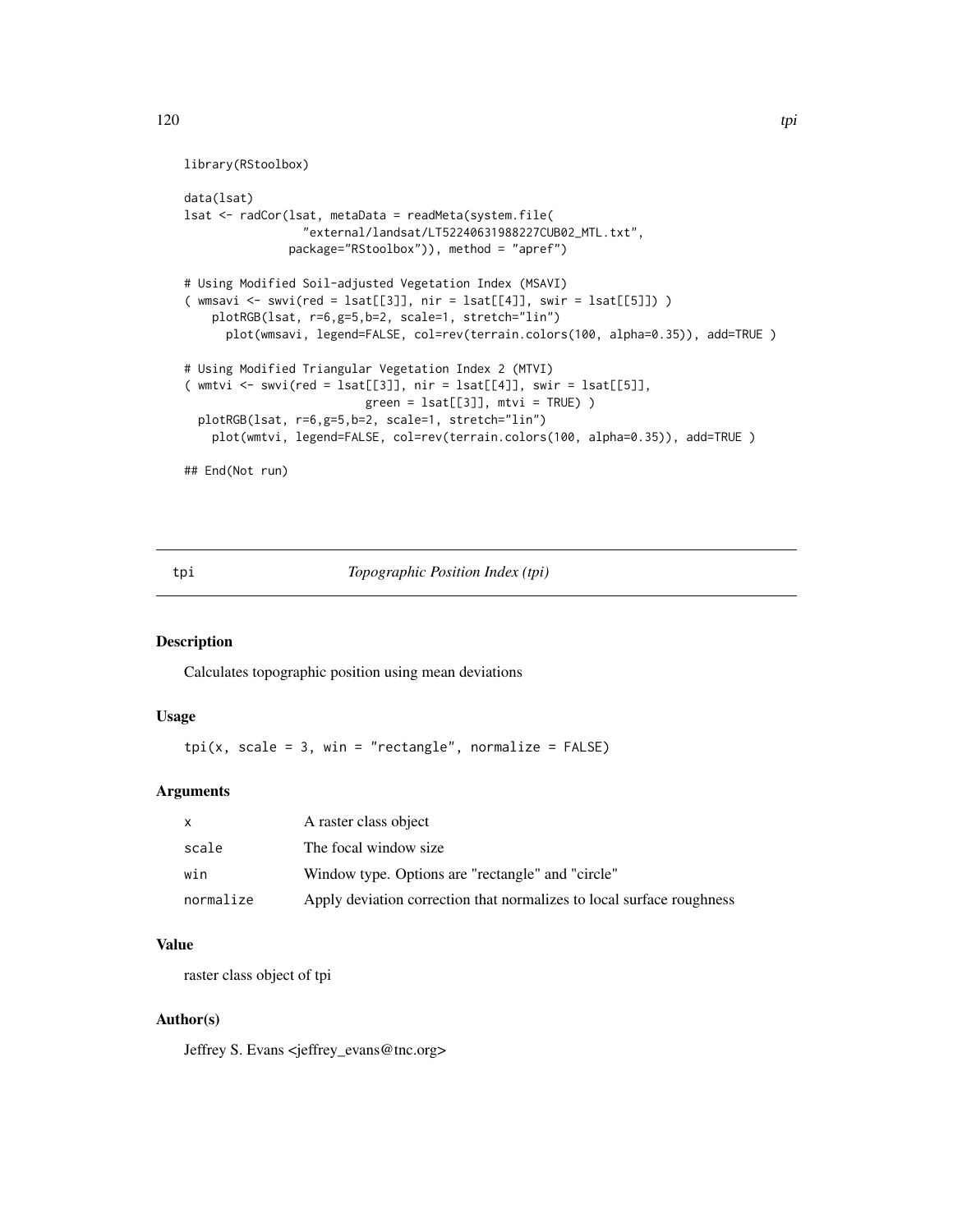#### <span id="page-120-0"></span>trasp 121

#### References

De Reu, J., J. Bourgeois, M. Bats, A. Zwertvaegher, V. Gelorini, et al., (2014) Application of the topographic position index to heterogeneous landscapes. Geomorphology, 186:39-49.

# Examples

```
library(raster)
data(elev)
# calculate tpi and plot
 tpi9 <- tpi(elev, scale=9)
   par(mfrow=c(1,2))
     plot(elev, main="original raster")
     plot(tpi9, main="tpi 9x9")
```
#### trasp *Solar-radiation Aspect Index*

#### Description

Calculates the Roberts and Cooper (1989) Solar-radiation Aspect Index

#### Usage

 $transp(x, \ldots)$ 

# Arguments

|                         | raster object                               |
|-------------------------|---------------------------------------------|
| $\cdot$ $\cdot$ $\cdot$ | Additional arguments passed to raster::calc |

#### Value

raster class object of oberts and Cooper (1989) Solar-radiation Aspect Index

#### Note

Roberts and Cooper (1989) rotates (transforms) the circular aspect to assign a value of zero to land oriented in a north-northeast direction, (typically the coolest and wettest orientation), and a value of one on the hotter, dryer south-southwesterly slopes. The result is a continuous variable between 0 - 1. The metric is defined as: trasp =  $(1 - cos((pi/180)(a-30))$  / 2 where; a = aspect in degrees

#### Author(s)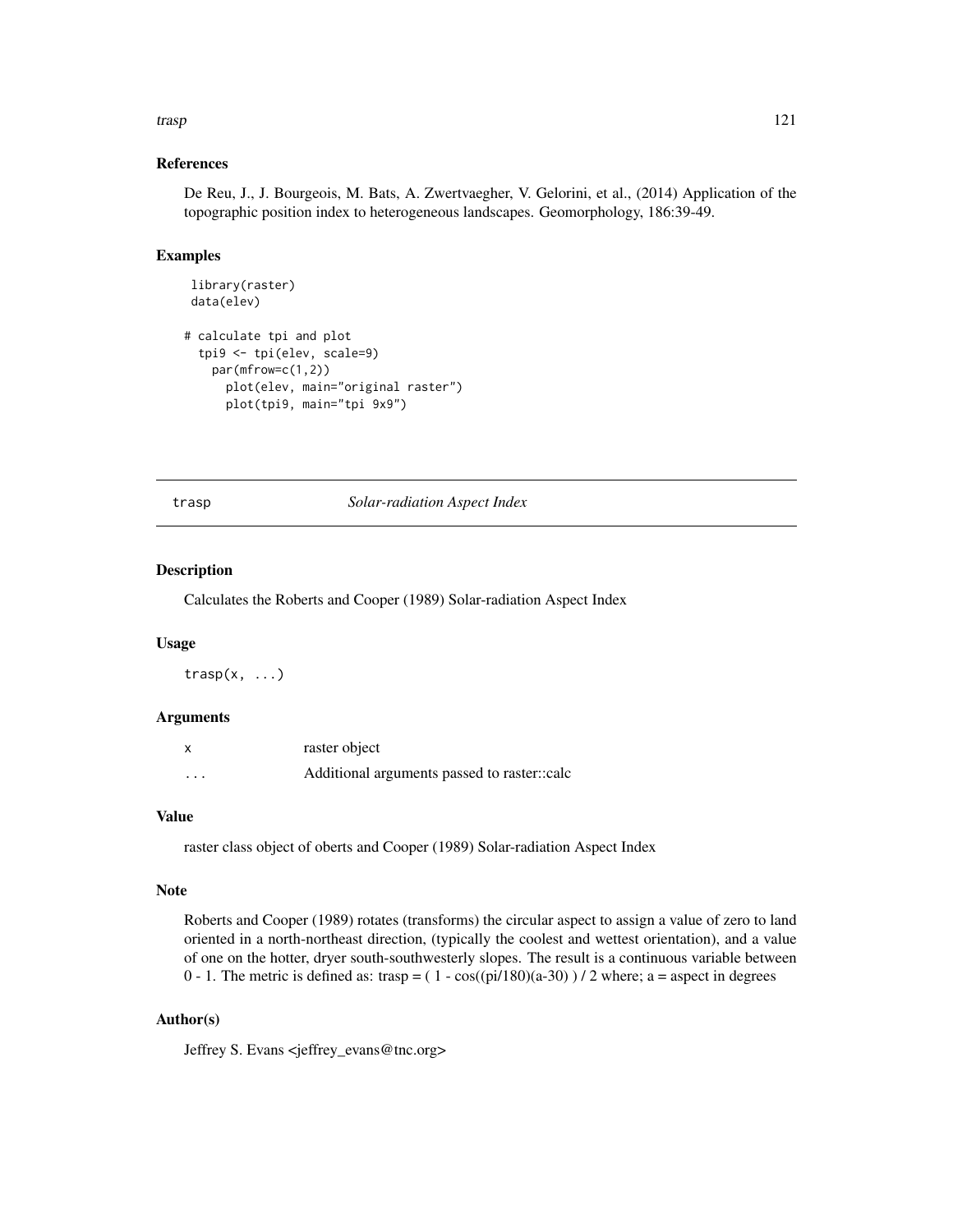# <span id="page-121-0"></span>References

Roberts. D.W., and Cooper, S.V. (1989). Concepts and techniques of vegetation mapping. In Land Classifications Based on Vegetation: Applications for Resource Management. USDA Forest Service GTR INT-257, Ogden, UT, pp 90-96

# Examples

```
library(raster)
data(elev)
s <- trasp(elev)
 plot(s)
```
trend.line *trend.line*

# Description

Calculated specified trend line of x,y

#### Usage

```
trend.line(x, y, type = "linear", plot = TRUE, \dots)
```
#### Arguments

| X         | Vector of x                                                                |
|-----------|----------------------------------------------------------------------------|
| V         | Vector of y                                                                |
| type      | Trend line types are: 'linear', 'exponential', 'logarithmic', 'polynomial' |
| plot      | plot results (TRUE/FALSE)                                                  |
| $\ddotsc$ | Additional arguments passed to plot                                        |

# Value

A list class object with the following components: for type = 'linear' x is slope and y is intercept for type = 'exponential', 'logarithmic', or 'polynomial' x is original x variable and y is vector of fit regression line

# Author(s)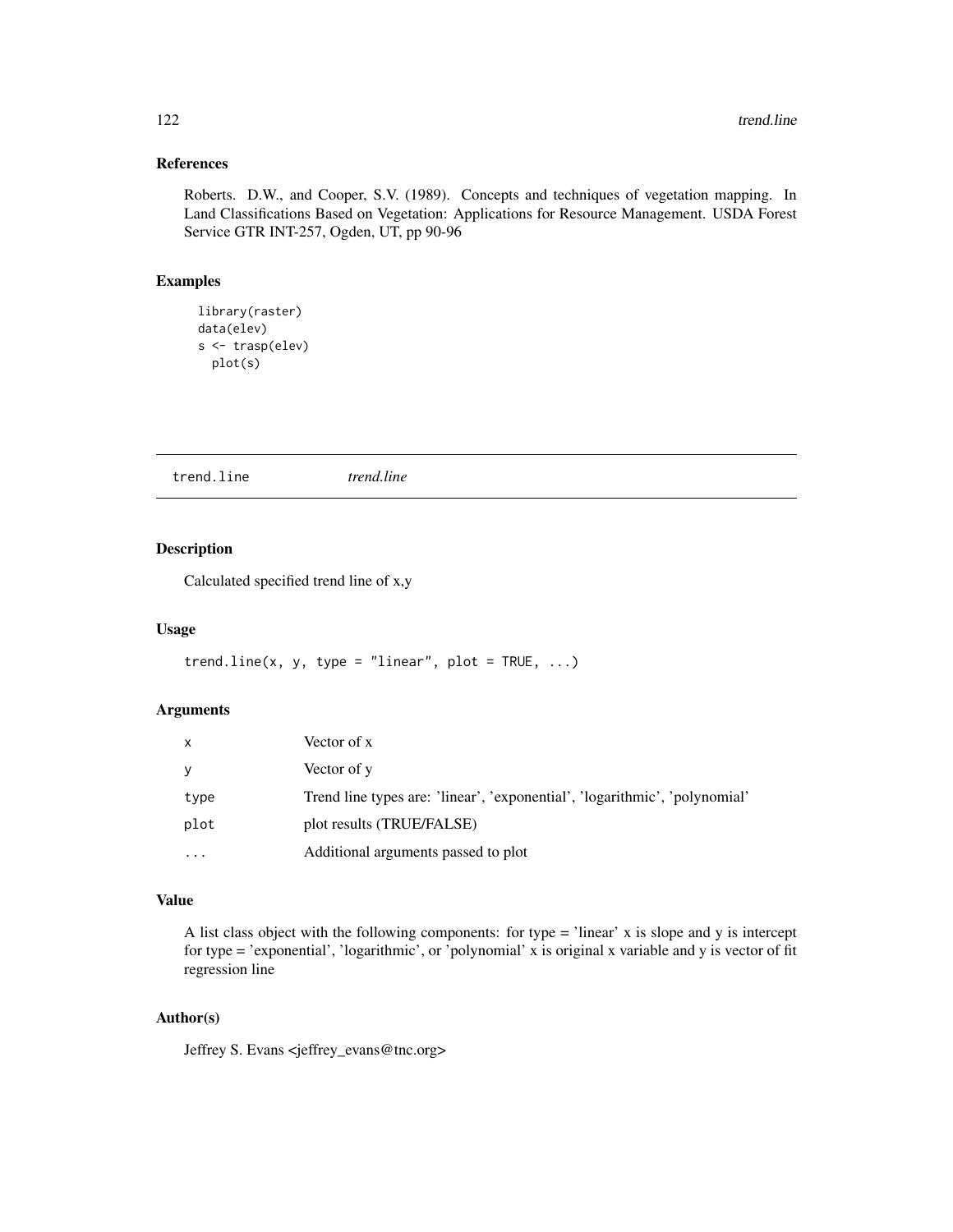# Examples

```
x \le -1:10y \leftarrow jitter(x^2)
  opar <- par
  par(mfcol=c(2,2))trend.line(x,y,type='linear',plot=TRUE,pch=20,main='Linear')
    trend.line(x,y,type='exponential',plot=TRUE,pch=20,main='Exponential')
    trend.line(x,y,type='logarithmic',plot=TRUE,pch=20,main='Logarithmic')
    trend.line(x,y,type='polynomial',plot=TRUE,pch=20,main='Polynomial')
 par <- opar
```
#### tri *Terrain Ruggedness Index*

#### Description

Implementation of the Riley et al (1999) Terrain Ruggedness Index

#### Usage

 $tri(r, s = 3, exact = TRUE, file.name = NULL, ...)$ 

#### **Arguments**

|           | raster class object                                                                                                            |
|-----------|--------------------------------------------------------------------------------------------------------------------------------|
| -S        | Scale of window. Must be odd number, can represent 2 dimensions (eg., $s = c(3,5)$ )<br>would represent a $3 \times 5$ window) |
| exact     | Calculate (TRUE/FALSE) the exact TRI or an algebraic approximation.                                                            |
| file.name | Name of output raster (optional)                                                                                               |
|           | Additional arguments passed to writeRaster                                                                                     |

# Value

raster class object or raster written to disk

#### Note

The algebraic approximation is considerably faster. However, because inclusion of the center cell, the larger the scale the larger the divergence of the minimum value

Recommended ranges for classifying Topographic Ruggedness Index

0-80 (1) level terrain surface.

81-116 (2) nearly level surface.

117-161 (3) slightly rugged surface.

162-239 (4) intermediately rugged surface.

<span id="page-122-0"></span>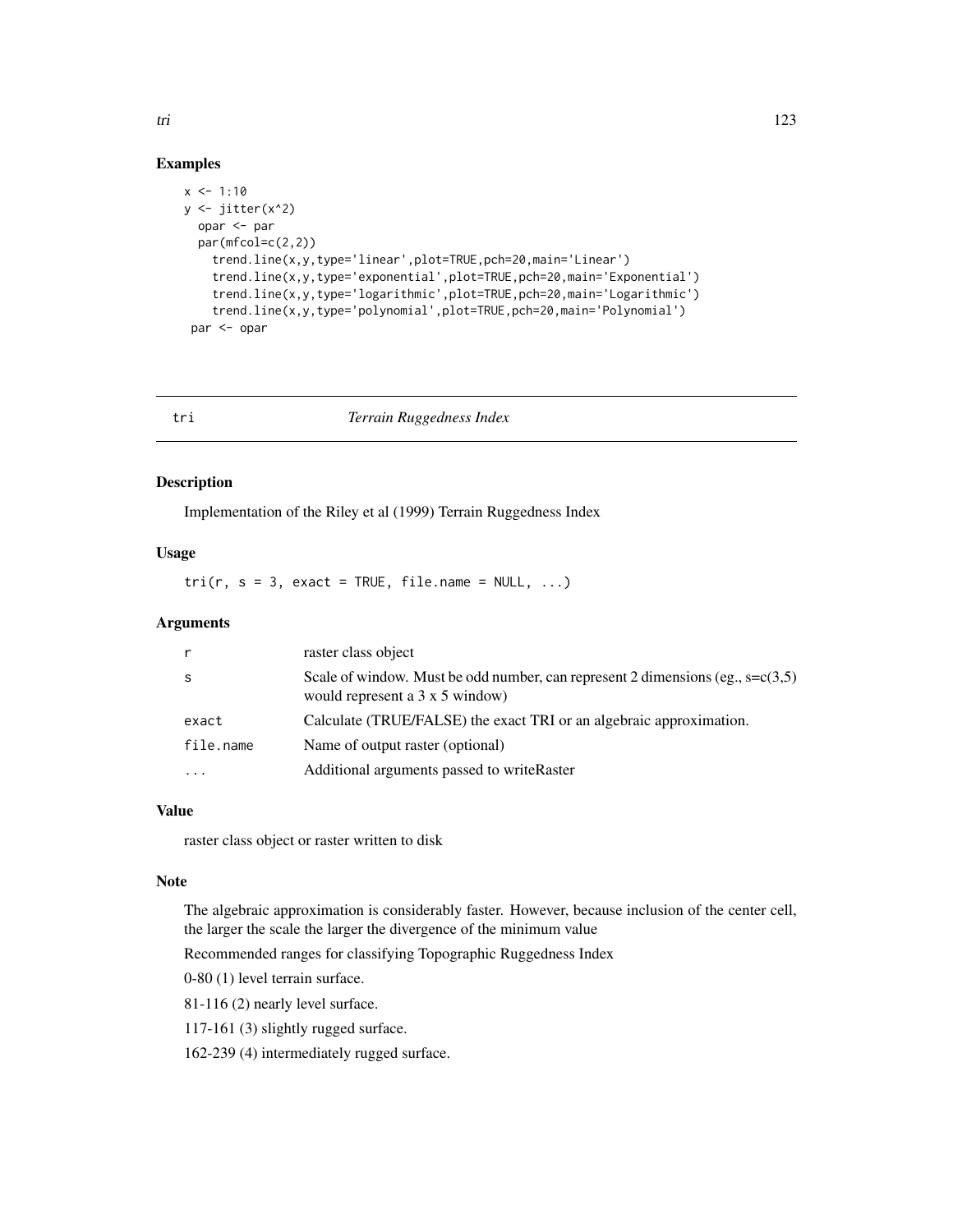<span id="page-123-0"></span>124 vrm

240-497 (5) oderately rugged surface. 498-958 (6) highly rugged surface.

>959 (7) extremely rugged surface.

Depends: raster

# Author(s)

Jeffrey S. Evans <jeffrey\_evans@tnc.org>

# References

Riley, S.J., S.D. DeGloria and R. Elliot (1999) A terrain ruggedness index that quantifies topographic heterogeneity, Intermountain Journal of Sciences 5(1-4):23-27.

# Examples

```
library(raster)
data(elev)
 ( tri.ext <- tri(elev) )
 ( tri.app <- tri(elev, exact = FALSE) )
 plot(stack(tri.ext, tri.app))
```
vrm *Vector Ruggedness Measure (VRM)*

#### Description

Implementation of the Sappington et al., (2007) vector ruggedness measure

#### Usage

 $vrm(x, s = 3, file.name = NULL, ...)$ 

#### Arguments

| $\mathsf{x}$            | Elevation raster class object                                                                                                  |
|-------------------------|--------------------------------------------------------------------------------------------------------------------------------|
| -S                      | Scale of window. Must be odd number, can represent 2 dimensions (eg., $s = c(3,5)$ )<br>would represent a $3 \times 5$ window) |
| file.name               | Name of output raster (optional)                                                                                               |
| $\cdot$ $\cdot$ $\cdot$ | Additional arguments passed to write Raster                                                                                    |

# Value

raster class object or raster written to disk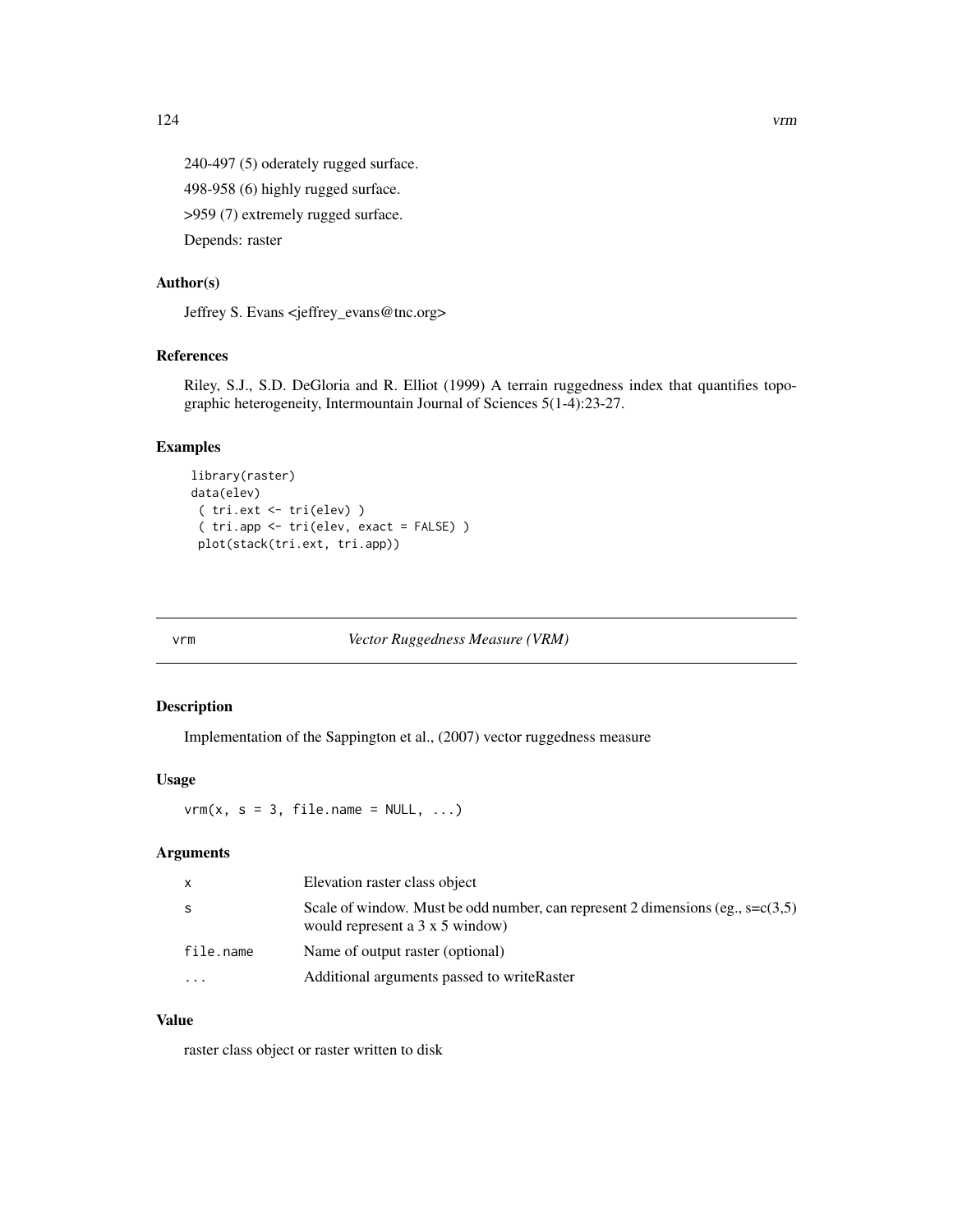#### <span id="page-124-0"></span>winsorize 125

# Note

This function measures terrain ruggedness by calculating the vector ruggedness measure

# Author(s)

Jeffrey S. Evans <jeffrey\_evans@tnc.org>

# References

Sappington, J.M., K.M. Longshore, D.B. Thomson (2007). Quantifying Landscape Ruggedness for Animal Habitat Analysis: A case Study Using Bighorn Sheep inthe Mojave Desert. Journal of Wildlife Management. 71(5):1419-1426

# Examples

```
library(raster)
data(elev)
 vrm3 <- vrm(elev)
 vrm5 <- vrm(elev, s=5)
 plot(stack(vrm3, vrm5))
```

| winsorize | Winsorize transformation |
|-----------|--------------------------|
|-----------|--------------------------|

# Description

Removes extreme outliers using a winsorization transformation

#### Usage

```
winsorize(x, min.value = NULL, max.value = NULL, p = c(0.05, 0.95),
 na.rm = FALSE)
```
# Arguments

| $\mathsf{x}$ | A numeric vector                                                                                                                   |
|--------------|------------------------------------------------------------------------------------------------------------------------------------|
| min.value    | A fixed lower bounds, all values lower than this will be replaced by this value.<br>The default is set to the 5th-quantile of x.   |
| max.value    | A fixed upper bounds, all values higher than this will be replaced by this value.<br>The default is set to the 95th-quantile of x. |
| p            | A numeric vector of 2 representing the probabilities used in the quantile func-<br>tion.                                           |
| na.rm        | (FALSE/TRUE) should NAs be omitted?                                                                                                |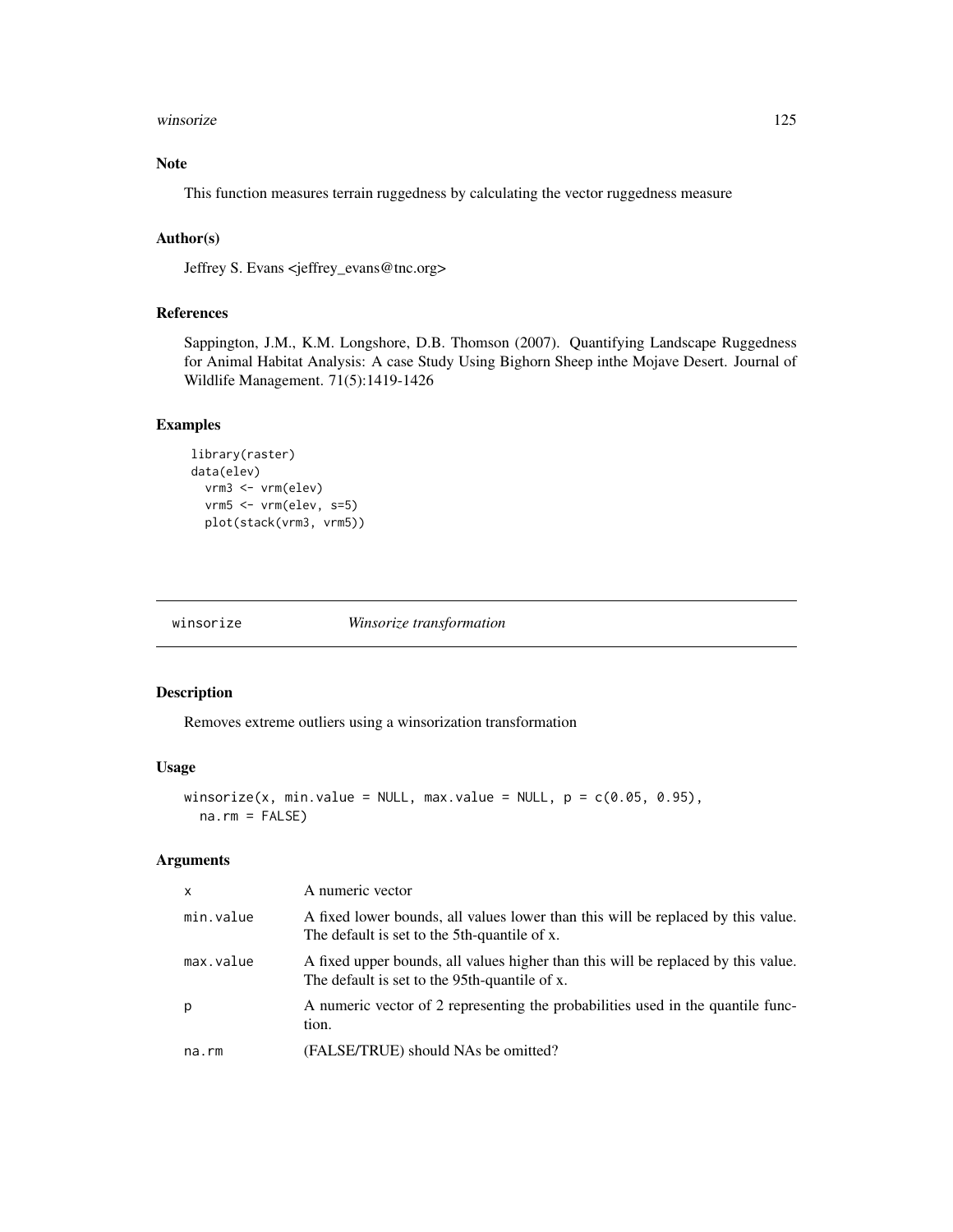# Value

A transformed vector the same length as x, unless na.rm is TRUE, then x is length minus number of NA's

### Note

Winsorization is the transformation of a distribution by limiting extreme values to reduce the effect of spurious outliers. This is done by shrinking outlying observations to the border of the main part of the distribution.

#### Author(s)

Jeffrey S. Evans <jeffrey\_evans@tnc.org>

# References

Dixon, W.J. (1960) Simplified Estimation from Censored Normal Samples. Annals of Mathematical Statistics. 31(2):385-391

# Examples

```
set.seed(1234)
x \le - rnorm(100)
x[1] < -x[1] * 10winsorize(x)
plot(x, type="l", main="Winsorization transformation")
  lines(winsorize(x), col="red", lwd=2)
    legend("bottomright", legend=c("Original distribution","With outliers removed"),
       lty=c(1,1), col=c("black","red"))
# Behavior with NA value(s)
x[4] < -NAwinsorize(x) \qquad # returns x with original NA's
winsorize(x, na.rm=TRUE) # removes NA's
```
wt.centroid *Weighted centroid*

#### Description

Creates centroid of [x,y] coordinates based on a weights field

#### Usage

 $wt.centroid(x, p, sp = TRUE)$ </u>

<span id="page-125-0"></span>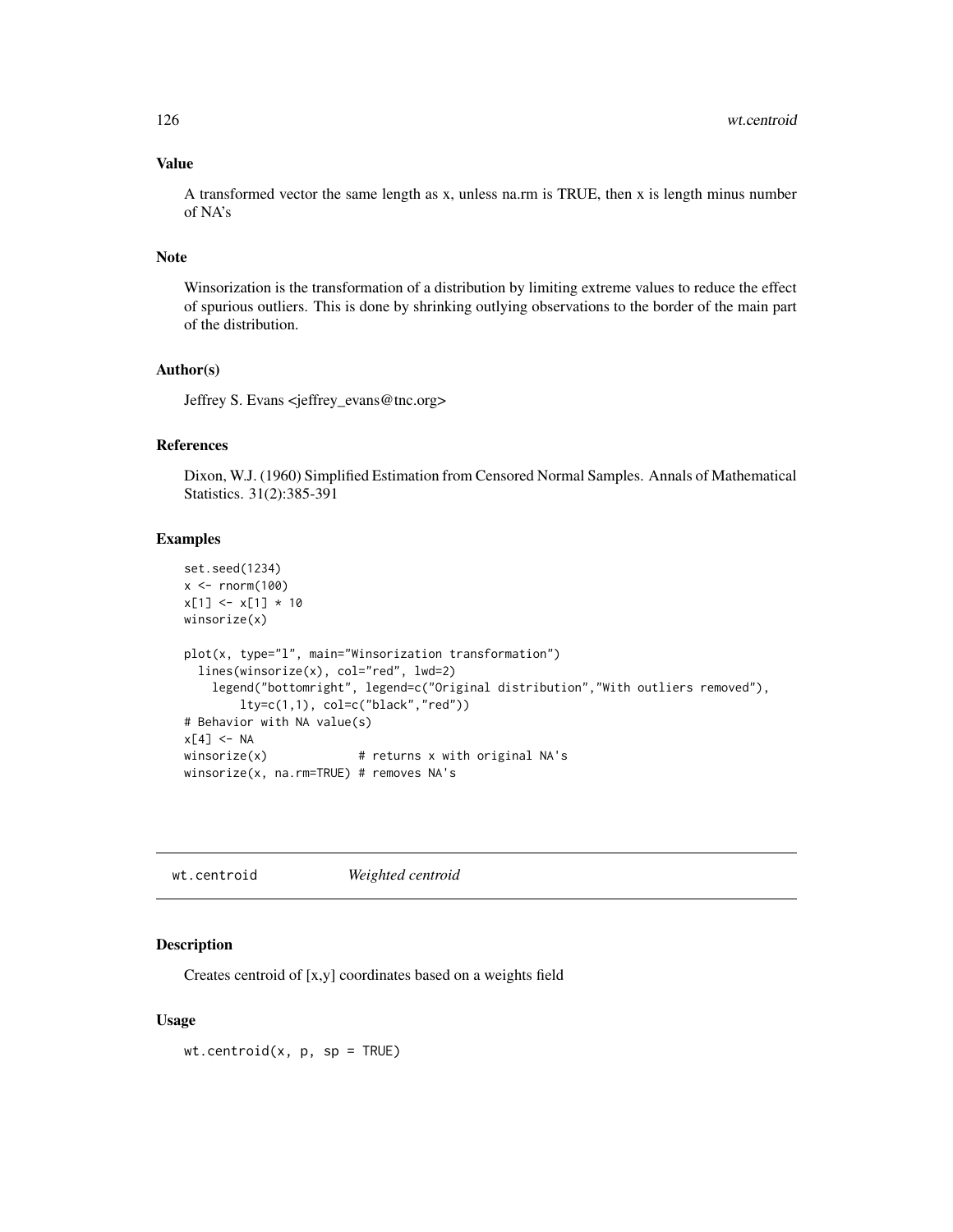#### <span id="page-126-0"></span>zonal.stats 127

#### **Arguments**

| $\mathsf{x}$ | sp SpatialPointsDataFrame class object              |
|--------------|-----------------------------------------------------|
| p            | Weights column in $x@data$ slot                     |
| sp           | Output sp SpatailPoints class object (TRUE   FALSE) |

# Value

A vector or an sp class SpatialPoints object of the weighted coordinate centroid

### Note

```
The weighted centroid is calculated as: [Xw]=[X]*[p], [Yw]=[Y]*[p], [sXw]=SUM[Xw], [sYw]=SUM[Yw],
[sP]=SUM[p] wX=[sXw]/[sP], wY=[sYw]/[sP] where; X=X COORDINATE(S), Y=Y COORDI-
NATE(S), p=WEIGHT
```
Depends: sp

# Examples

```
require(sp)
data(meuse)
coordinates(meuse) = -x+ywt.copper <- wt.centroid(meuse, 'copper', sp=TRUE)
  wt.zinc <- wt.centroid(meuse, 'zinc', sp=TRUE)
    plot(meuse, pch=20, cex=0.75, main='Weighted centroid(s)')
      points(wt.copper, pch=19, col='red', cex=1.5)
        points(wt.zinc, pch=19, col='blue', cex=1.5)
       box()
legend('topleft', legend=c('all','copper', 'zinc'),
      pch=c(20,19,19),col=c('black','red','blue'))
```
zonal.stats *zonal.stats*

#### Description

Polygon zonal statistics of a raster

#### Usage

```
zonal.stats(x, y, stat, trace = TRUE, plot = TRUE)
```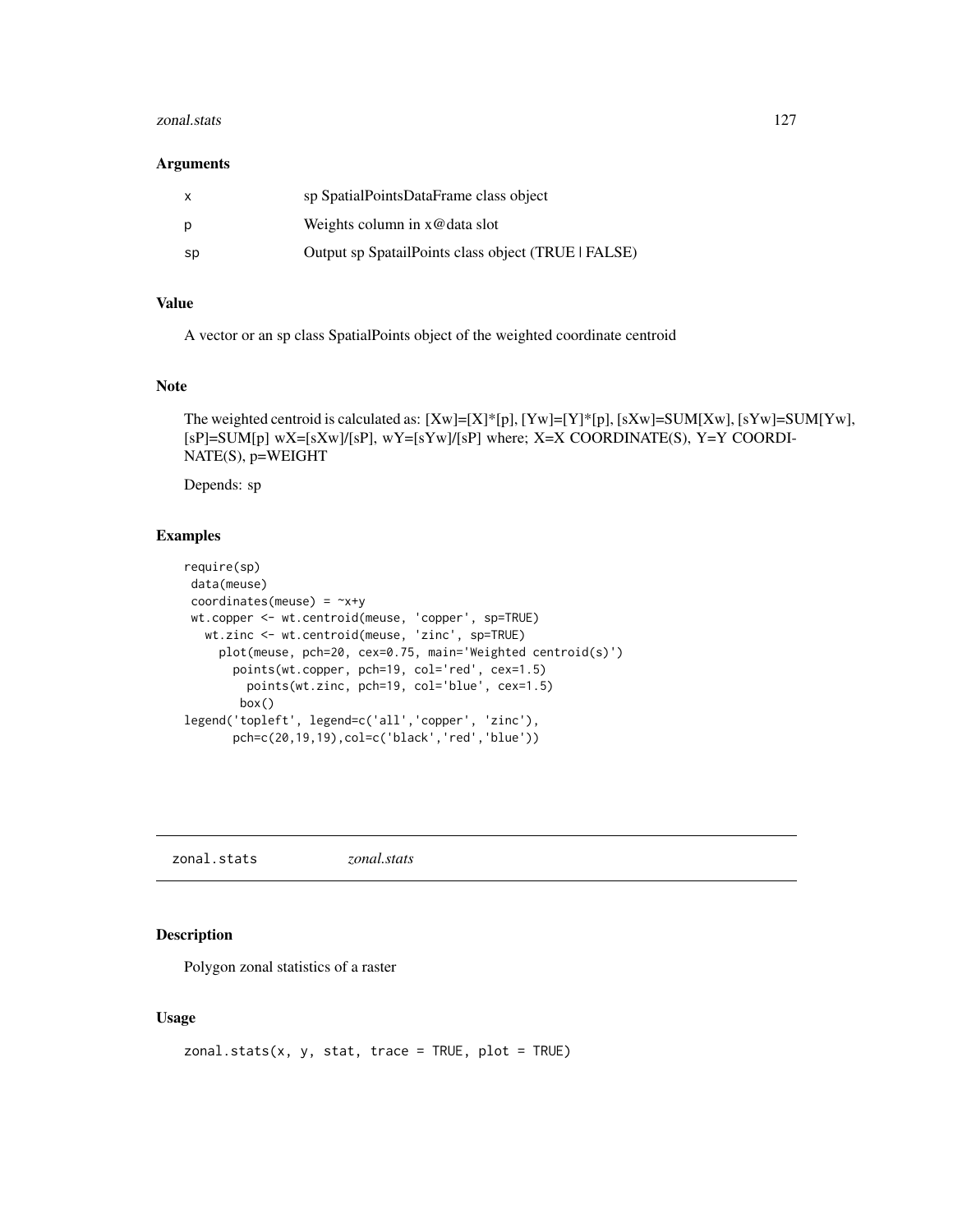128 zonal.stats and the set of the set of the set of the set of the set of the set of the set of the set of the set of the set of the set of the set of the set of the set of the set of the set of the set of the set of the

#### **Arguments**

| Polygon object of class SpatialPolygonsDataFrame<br>x          |  |
|----------------------------------------------------------------|--|
| Raster object of class raster<br>٧                             |  |
| Statistic or function<br>stat                                  |  |
| Should progress counter be displayed<br>trace                  |  |
| Should subset polygons/rasters be plotted (TRUE/FALSE)<br>plot |  |

# Value

Vector, length of  $nrow(x)$ , of function results

# Note

This function iterates through a polygon object, masks the raster to each subset polygon and then coerces the subset raster to a vector object. The resulting vector is then passed to the specified statistic/function. This is much slower than zonal functions available in GIS software but has the notable advantage of being able to accept any custom function, passed to the 'stat' argument, appropriate for a vector object (see example).

Depends: sp, raster

#### Author(s)

Jeffrey S. Evans <jeffrey\_evans@tnc.org>

#### Examples

```
# skewness function
skew <- function(x, na.rm=FALSE) {
   if (na.rm)
       x \leftarrow x[:is.na(x)]sum( (x - \text{mean}(x)) ^ 3) / ( length(x) * sd(x) ^ 3 )
  }
# percent x >= p function
pct \le function(x, p=0.30) {
  if ( length(x[x >= p]) < 1 ) return(0)
    if ( length(x[x \ge p]) == length(x) ) return(1)
     else return( length(x[x >= p]) / length(x) )
}
# create some example data
library(raster)
library(sp)
p <- raster(nrow=10, ncol=10)
  p[] \leftarrow runif(ncell(p)) * 10p \leftarrow rasterToPolygons(p, fun=function(x){x > 9})
      r <- raster(nrow=100, ncol=100)
        r[] <- runif(ncell(r))
```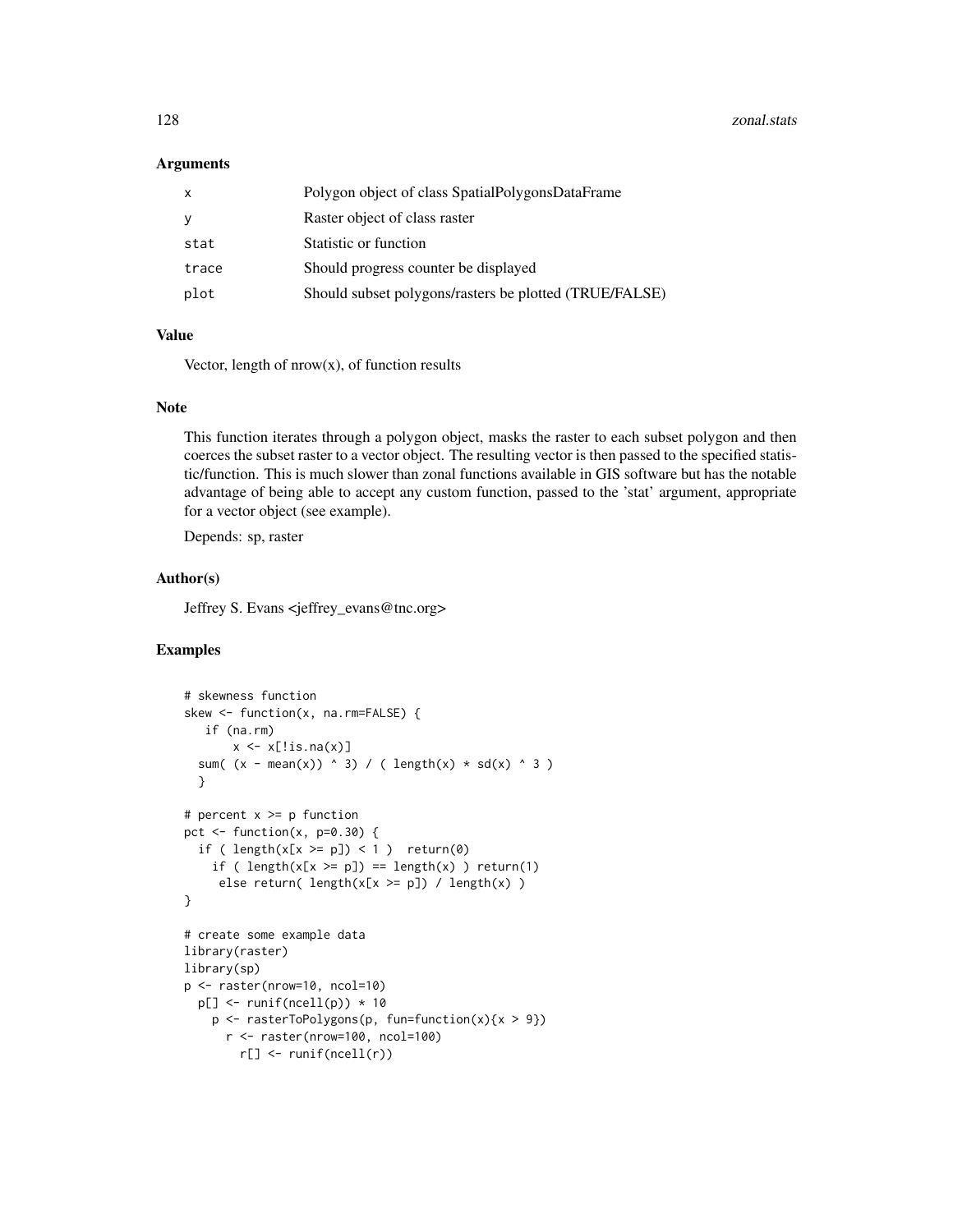plot(r) plot(p, add=TRUE, lwd=4) # run zonal statistics using skew and pct functions z.skew <- zonal.stats(x=p, y=r, stat=skew, trace=TRUE, plot=TRUE) z.pct <- zonal.stats(x=p, y=r, stat=pct, trace=TRUE, plot=TRUE) ( z <- data.frame(ID=as.numeric(as.character(row.names(p@data))), SKEW=z.skew, PCT=z.pct) )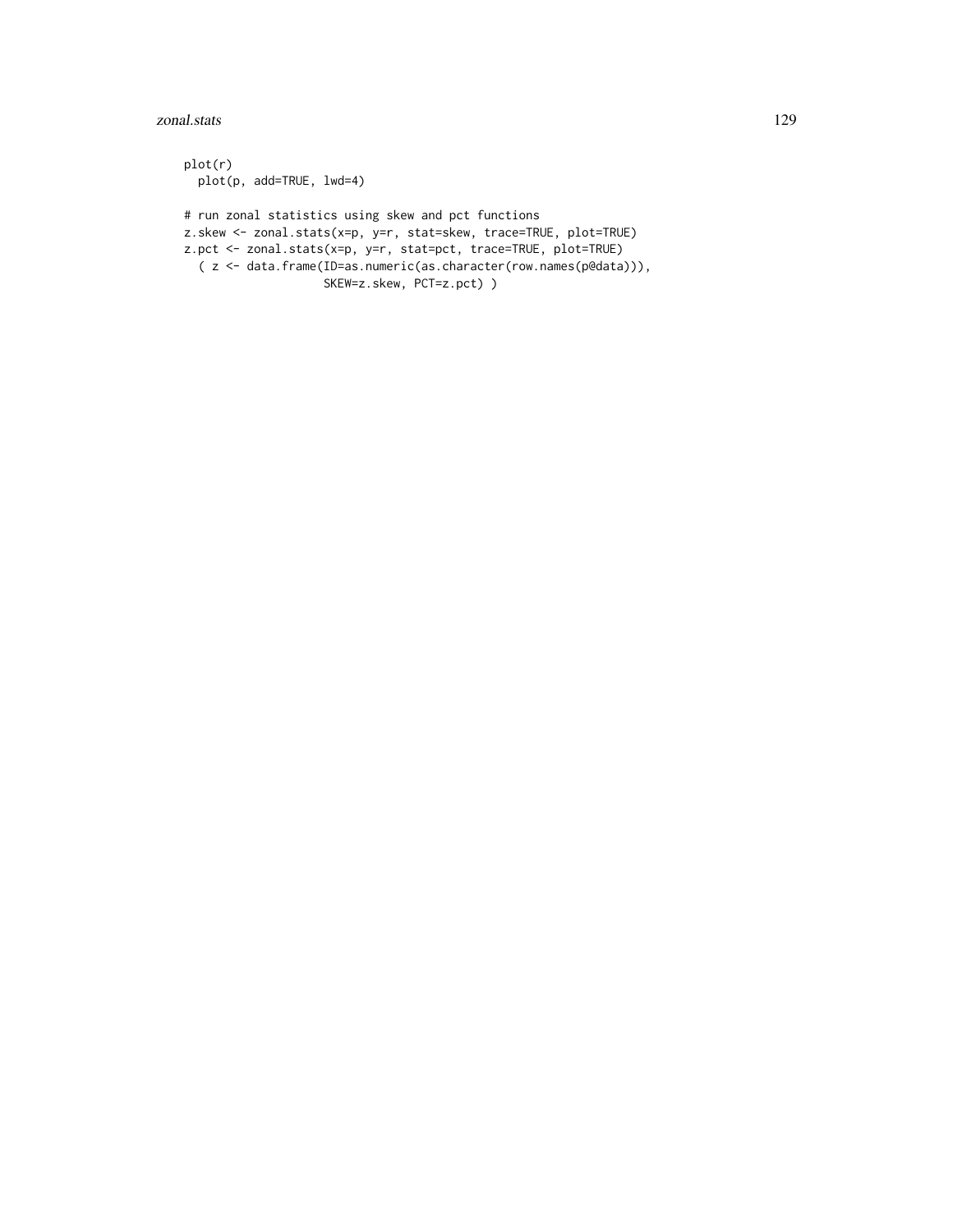# Index

ants , [4](#page-3-0) autocov\_dist , *[51](#page-50-0)* bearing.distance, [5](#page-4-0) breeding.density, [5](#page-4-0) calc , *[107](#page-106-0)* , *[112](#page-111-0)* clara , *[60](#page-59-0)* class.comparison , [7](#page-6-0) classBreaks , [9](#page-8-0) ClassStat , *[33](#page-32-0)* , *[45](#page-44-0)* concordance , [10](#page-9-0) conf.interval , [11](#page-10-0) ConnCompLabel , *[33](#page-32-0)* , *[45](#page-44-0)* correlogram , [12](#page-11-0) crossCorrelation , [13](#page-12-0) csi , [16](#page-15-0) curvature , [17](#page-16-0) daymet.point, [19](#page-18-0) daymet.tiles, [20](#page-19-0) DAYMET\_tiles, [21](#page-20-0) dispersion , [22](#page-21-0) dissection , [23](#page-22-0) download.daymet , [24](#page-23-0) , *[28](#page-27-0)* download.hansen , [25](#page-24-0) , *[28](#page-27-0)* download.prism , [27](#page-26-0) effect.size, [28](#page-27-0) elev , [29](#page-28-0) erase.point, [30](#page-29-0) focal , *[112](#page-111-0)* focal.lmetrics , [31](#page-30-0) , *[45](#page-44-0)* fuzzySum , [33](#page-32-0) gaussian.kernel , [34](#page-33-0) group.pdf, [35](#page-34-0) hclust , *[40](#page-39-0)*

hexagons, [36](#page-35-0)

hli , [37](#page-36-0) hsp , [38](#page-37-0) hybrid.kmeans, <mark>[39](#page-38-0)</mark> idw.smoothing, [40](#page-39-0) insert.values , [41](#page-40-0) kde.2D, [42](#page-41-0) kendallTrendTest , *[84](#page-83-0)* kl.divergence, [42](#page-41-0) kmeans , *[39](#page-38-0) , [40](#page-39-0)* land.metrics , *[33](#page-32-0)* , [43](#page-42-0) local.min.max , [46](#page-45-0) loess , *[69](#page-68-0)* , *[107](#page-106-0)* loess.boot , [47](#page-46-0) loess.ci , [48](#page-47-0) logistic.regression , [50](#page-49-0) lrm , *[51](#page-50-0)* moments, [52](#page-51-0) morans.plot, [53](#page-52-0) mwCorr , [55](#page-54-0) nni, <mark>[55](#page-54-0)</mark> o.ring, [56](#page-55-0) oli.asw, <mark>[58](#page-57-0)</mark> optimal.k , [59](#page-58-0)  $\mathsf{optimized}.\mathsf{sample}.\mathsf{variance}, 60$  $\mathsf{optimized}.\mathsf{sample}.\mathsf{variance}, 60$ outliers, <mark>[62](#page-61-0)</mark> overlay , *[84](#page-83-0)* pam , *[60](#page-59-0)* parea.sample, [63](#page-62-0) PatchStat , *[33](#page-32-0)* , *[45](#page-44-0)* plot.effect.size , [64](#page-63-0) plot.loess.boot , [65](#page-64-0) point.in.poly , [66](#page-65-0) poly.regression , [68](#page-67-0)

polyPerimeter , [69](#page-68-0)